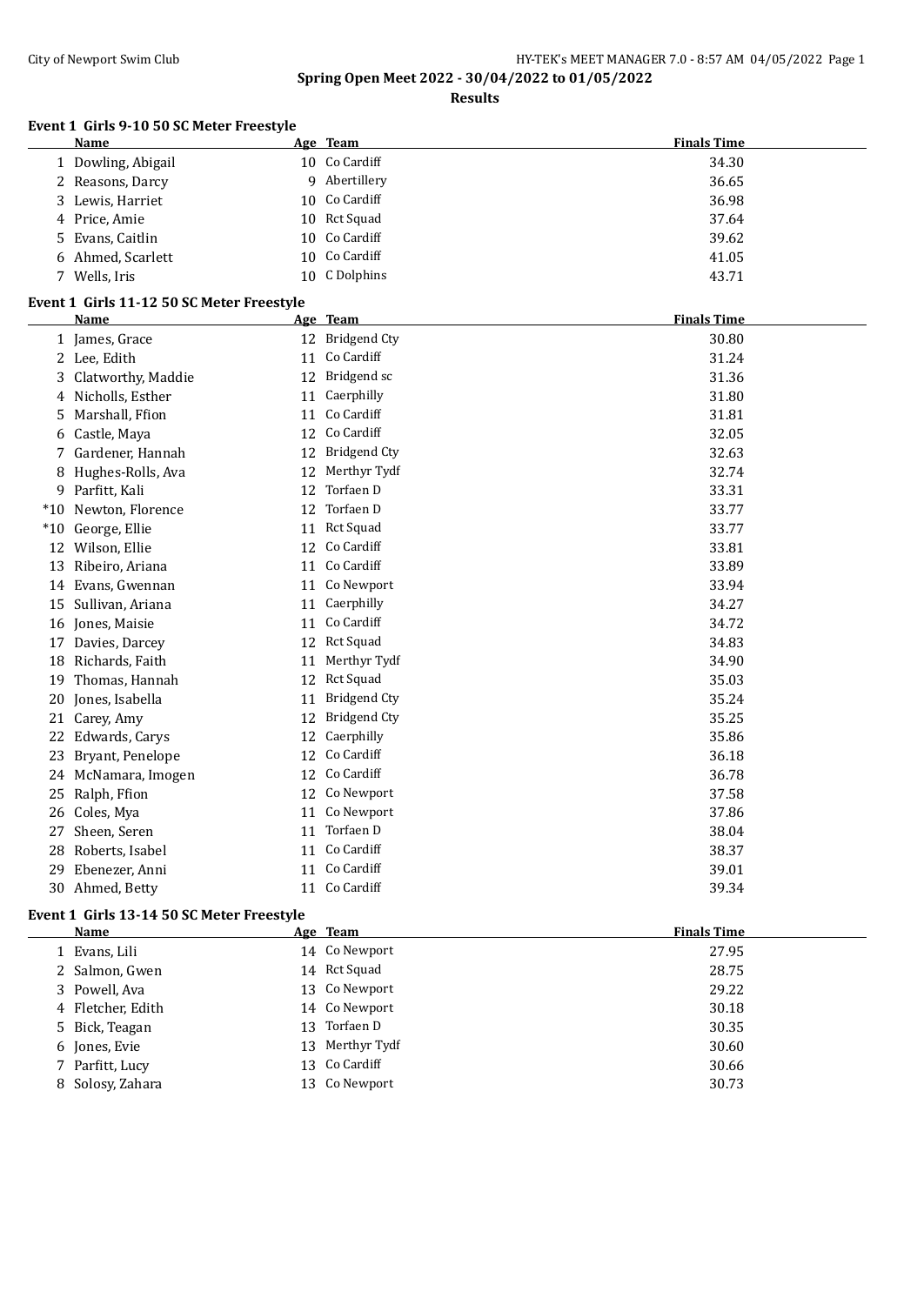## **Results**

## **(Event 1 Girls 13-14 50 SC Meter Freestyle)**

| 14 Caerphilly<br>9 Barr, Angharad<br>30.94<br>14 Bridgend Cty<br>31.02<br>10 Carey, Lucy<br>14 Wootton Bass<br>11 Sammon, Caitlin<br>31.07<br>12 Catling, Freya<br>13 C Dolphins<br>31.28<br>13 Rct Squad<br>31.38<br>13 Kay, Isabelle<br>13 Co Cardiff<br>14 Williams, Rose<br>31.75<br>14 Bridgend Cty<br>15 Cosby, Nia<br>31.87<br>14 Bridgend Cty<br>*16 Cull, Millie<br>31.88<br>13 Bridgend Cty<br>*16 Martin, Lara<br>31.88<br>14 Bridgend sc<br>18 Crocombe, Katelyn<br>31.96<br>14 Torfaen D<br>31.98<br>19 Stacey, Martha<br>14 Rct Squad<br>20 Reilly, Manon<br>32.00<br>Smith, Summer<br>13 Rct Squad<br>32.39<br>21<br>13 Co Cardiff<br>Evans, Porscha<br>32.46<br>22<br>14 Rct Squad<br>32.48<br>23 Haddrell, Eva Lily<br>14 Merthyr Tydf<br>32.70<br>24 Carre, Jasmine<br>25 Nutt, Kira<br>14 Caerphilly<br>32.96<br>14 Co Cardiff<br>33.63<br>26 Colmsee, Grace<br>14 Rct Squad<br>33.88<br>27 James, Jennifer<br>14 Bridgend Cty<br>28 Dutton, Jemima<br>34.14<br>13 Caerphilly<br>34.53<br>29 Harmer, Gracy<br>13 Co Cardiff<br>30 Davies, Catrin<br>35.35<br>13 Co Cardiff<br>31 Davies-Green, Summer<br>35.66<br>14 Co Newport<br>35.79<br>*32 O'Brien, Teyha<br>14 Pontypridd<br>*32 Lewis, Lily<br>35.79<br>14 Abertillery<br>34 Offers, Macy<br>36.30<br>13 Co Newport<br>35 Howson, Ellen<br>36.43<br>Event 1 Girls 15-16 50 SC Meter Freestyle<br><b>Finals Time</b><br>Age Team<br><u>Name</u><br>15 Co Newport<br>1 Keepings, Charlotte<br>28.19<br>15 Co Newport<br>2 Jones, Lucy<br>28.51<br>3 Willmore, Isabella<br>15 Co Newport<br>28.97<br>16 Bridgend Cty<br>4 James, Ffion<br>29.40<br>15 Rct Squad<br>5 Pengelly, Leia<br>29.96<br>15 Rct Squad<br>30.11<br>6 Vincent, Caitlyn<br>16 Co Newport<br>30.23<br>Sweeney, Jessica<br>7<br>15 Bridgend Cty<br>30.36<br>8 Daly, Kirsten<br>15 Co Newport<br>9 Lloyd, Ffion<br>31.41<br>15 C Dolphins<br>32.07<br>10 Bray, Bethan<br>16 Lydney<br>11 Holmes, Miriam<br>32.62<br>15 Rct Squad<br>12 Dubberley, Anwen<br>33.04<br>15 Rct Squad<br>13 Williams, Georgia<br>33.45<br>Co Cardiff<br>33.93<br>14 Edwards, Isobel<br>15<br>Caerphilly<br>Ewings, Isabella<br>34.83<br>15<br>15<br>15 Brecon<br>--- Irwin, Willow<br>DQ<br>Event 1 Girls 17 & Over 50 SC Meter Freestyle<br><b>Finals Time</b><br>Name<br>Age Team<br>17 Rct Squad<br>1 Marchant, Rhiannon<br>28.05<br><b>Bridgend Cty</b><br>2 Jones, Chloe<br>29.68<br>17<br>17 Merthyr Tydf<br>3 Marshall, Hannah<br>30.17 | (EVEIR I GILLS 15-14 50 SC METEL FLEESLYIE)<br>Name | Age Team | <b>Finals Time</b> |
|-------------------------------------------------------------------------------------------------------------------------------------------------------------------------------------------------------------------------------------------------------------------------------------------------------------------------------------------------------------------------------------------------------------------------------------------------------------------------------------------------------------------------------------------------------------------------------------------------------------------------------------------------------------------------------------------------------------------------------------------------------------------------------------------------------------------------------------------------------------------------------------------------------------------------------------------------------------------------------------------------------------------------------------------------------------------------------------------------------------------------------------------------------------------------------------------------------------------------------------------------------------------------------------------------------------------------------------------------------------------------------------------------------------------------------------------------------------------------------------------------------------------------------------------------------------------------------------------------------------------------------------------------------------------------------------------------------------------------------------------------------------------------------------------------------------------------------------------------------------------------------------------------------------------------------------------------------------------------------------------------------------------------------------------------------------------------------------------------------------------------------------------------------------------------------------------------------------------------------------------------------------------------------------------------------------------------------------------------------------------------------------------------------------------------------------------------------------------|-----------------------------------------------------|----------|--------------------|
|                                                                                                                                                                                                                                                                                                                                                                                                                                                                                                                                                                                                                                                                                                                                                                                                                                                                                                                                                                                                                                                                                                                                                                                                                                                                                                                                                                                                                                                                                                                                                                                                                                                                                                                                                                                                                                                                                                                                                                                                                                                                                                                                                                                                                                                                                                                                                                                                                                                                   |                                                     |          |                    |
|                                                                                                                                                                                                                                                                                                                                                                                                                                                                                                                                                                                                                                                                                                                                                                                                                                                                                                                                                                                                                                                                                                                                                                                                                                                                                                                                                                                                                                                                                                                                                                                                                                                                                                                                                                                                                                                                                                                                                                                                                                                                                                                                                                                                                                                                                                                                                                                                                                                                   |                                                     |          |                    |
|                                                                                                                                                                                                                                                                                                                                                                                                                                                                                                                                                                                                                                                                                                                                                                                                                                                                                                                                                                                                                                                                                                                                                                                                                                                                                                                                                                                                                                                                                                                                                                                                                                                                                                                                                                                                                                                                                                                                                                                                                                                                                                                                                                                                                                                                                                                                                                                                                                                                   |                                                     |          |                    |
|                                                                                                                                                                                                                                                                                                                                                                                                                                                                                                                                                                                                                                                                                                                                                                                                                                                                                                                                                                                                                                                                                                                                                                                                                                                                                                                                                                                                                                                                                                                                                                                                                                                                                                                                                                                                                                                                                                                                                                                                                                                                                                                                                                                                                                                                                                                                                                                                                                                                   |                                                     |          |                    |
|                                                                                                                                                                                                                                                                                                                                                                                                                                                                                                                                                                                                                                                                                                                                                                                                                                                                                                                                                                                                                                                                                                                                                                                                                                                                                                                                                                                                                                                                                                                                                                                                                                                                                                                                                                                                                                                                                                                                                                                                                                                                                                                                                                                                                                                                                                                                                                                                                                                                   |                                                     |          |                    |
|                                                                                                                                                                                                                                                                                                                                                                                                                                                                                                                                                                                                                                                                                                                                                                                                                                                                                                                                                                                                                                                                                                                                                                                                                                                                                                                                                                                                                                                                                                                                                                                                                                                                                                                                                                                                                                                                                                                                                                                                                                                                                                                                                                                                                                                                                                                                                                                                                                                                   |                                                     |          |                    |
|                                                                                                                                                                                                                                                                                                                                                                                                                                                                                                                                                                                                                                                                                                                                                                                                                                                                                                                                                                                                                                                                                                                                                                                                                                                                                                                                                                                                                                                                                                                                                                                                                                                                                                                                                                                                                                                                                                                                                                                                                                                                                                                                                                                                                                                                                                                                                                                                                                                                   |                                                     |          |                    |
|                                                                                                                                                                                                                                                                                                                                                                                                                                                                                                                                                                                                                                                                                                                                                                                                                                                                                                                                                                                                                                                                                                                                                                                                                                                                                                                                                                                                                                                                                                                                                                                                                                                                                                                                                                                                                                                                                                                                                                                                                                                                                                                                                                                                                                                                                                                                                                                                                                                                   |                                                     |          |                    |
|                                                                                                                                                                                                                                                                                                                                                                                                                                                                                                                                                                                                                                                                                                                                                                                                                                                                                                                                                                                                                                                                                                                                                                                                                                                                                                                                                                                                                                                                                                                                                                                                                                                                                                                                                                                                                                                                                                                                                                                                                                                                                                                                                                                                                                                                                                                                                                                                                                                                   |                                                     |          |                    |
|                                                                                                                                                                                                                                                                                                                                                                                                                                                                                                                                                                                                                                                                                                                                                                                                                                                                                                                                                                                                                                                                                                                                                                                                                                                                                                                                                                                                                                                                                                                                                                                                                                                                                                                                                                                                                                                                                                                                                                                                                                                                                                                                                                                                                                                                                                                                                                                                                                                                   |                                                     |          |                    |
|                                                                                                                                                                                                                                                                                                                                                                                                                                                                                                                                                                                                                                                                                                                                                                                                                                                                                                                                                                                                                                                                                                                                                                                                                                                                                                                                                                                                                                                                                                                                                                                                                                                                                                                                                                                                                                                                                                                                                                                                                                                                                                                                                                                                                                                                                                                                                                                                                                                                   |                                                     |          |                    |
|                                                                                                                                                                                                                                                                                                                                                                                                                                                                                                                                                                                                                                                                                                                                                                                                                                                                                                                                                                                                                                                                                                                                                                                                                                                                                                                                                                                                                                                                                                                                                                                                                                                                                                                                                                                                                                                                                                                                                                                                                                                                                                                                                                                                                                                                                                                                                                                                                                                                   |                                                     |          |                    |
|                                                                                                                                                                                                                                                                                                                                                                                                                                                                                                                                                                                                                                                                                                                                                                                                                                                                                                                                                                                                                                                                                                                                                                                                                                                                                                                                                                                                                                                                                                                                                                                                                                                                                                                                                                                                                                                                                                                                                                                                                                                                                                                                                                                                                                                                                                                                                                                                                                                                   |                                                     |          |                    |
|                                                                                                                                                                                                                                                                                                                                                                                                                                                                                                                                                                                                                                                                                                                                                                                                                                                                                                                                                                                                                                                                                                                                                                                                                                                                                                                                                                                                                                                                                                                                                                                                                                                                                                                                                                                                                                                                                                                                                                                                                                                                                                                                                                                                                                                                                                                                                                                                                                                                   |                                                     |          |                    |
|                                                                                                                                                                                                                                                                                                                                                                                                                                                                                                                                                                                                                                                                                                                                                                                                                                                                                                                                                                                                                                                                                                                                                                                                                                                                                                                                                                                                                                                                                                                                                                                                                                                                                                                                                                                                                                                                                                                                                                                                                                                                                                                                                                                                                                                                                                                                                                                                                                                                   |                                                     |          |                    |
|                                                                                                                                                                                                                                                                                                                                                                                                                                                                                                                                                                                                                                                                                                                                                                                                                                                                                                                                                                                                                                                                                                                                                                                                                                                                                                                                                                                                                                                                                                                                                                                                                                                                                                                                                                                                                                                                                                                                                                                                                                                                                                                                                                                                                                                                                                                                                                                                                                                                   |                                                     |          |                    |
|                                                                                                                                                                                                                                                                                                                                                                                                                                                                                                                                                                                                                                                                                                                                                                                                                                                                                                                                                                                                                                                                                                                                                                                                                                                                                                                                                                                                                                                                                                                                                                                                                                                                                                                                                                                                                                                                                                                                                                                                                                                                                                                                                                                                                                                                                                                                                                                                                                                                   |                                                     |          |                    |
|                                                                                                                                                                                                                                                                                                                                                                                                                                                                                                                                                                                                                                                                                                                                                                                                                                                                                                                                                                                                                                                                                                                                                                                                                                                                                                                                                                                                                                                                                                                                                                                                                                                                                                                                                                                                                                                                                                                                                                                                                                                                                                                                                                                                                                                                                                                                                                                                                                                                   |                                                     |          |                    |
|                                                                                                                                                                                                                                                                                                                                                                                                                                                                                                                                                                                                                                                                                                                                                                                                                                                                                                                                                                                                                                                                                                                                                                                                                                                                                                                                                                                                                                                                                                                                                                                                                                                                                                                                                                                                                                                                                                                                                                                                                                                                                                                                                                                                                                                                                                                                                                                                                                                                   |                                                     |          |                    |
|                                                                                                                                                                                                                                                                                                                                                                                                                                                                                                                                                                                                                                                                                                                                                                                                                                                                                                                                                                                                                                                                                                                                                                                                                                                                                                                                                                                                                                                                                                                                                                                                                                                                                                                                                                                                                                                                                                                                                                                                                                                                                                                                                                                                                                                                                                                                                                                                                                                                   |                                                     |          |                    |
|                                                                                                                                                                                                                                                                                                                                                                                                                                                                                                                                                                                                                                                                                                                                                                                                                                                                                                                                                                                                                                                                                                                                                                                                                                                                                                                                                                                                                                                                                                                                                                                                                                                                                                                                                                                                                                                                                                                                                                                                                                                                                                                                                                                                                                                                                                                                                                                                                                                                   |                                                     |          |                    |
|                                                                                                                                                                                                                                                                                                                                                                                                                                                                                                                                                                                                                                                                                                                                                                                                                                                                                                                                                                                                                                                                                                                                                                                                                                                                                                                                                                                                                                                                                                                                                                                                                                                                                                                                                                                                                                                                                                                                                                                                                                                                                                                                                                                                                                                                                                                                                                                                                                                                   |                                                     |          |                    |
|                                                                                                                                                                                                                                                                                                                                                                                                                                                                                                                                                                                                                                                                                                                                                                                                                                                                                                                                                                                                                                                                                                                                                                                                                                                                                                                                                                                                                                                                                                                                                                                                                                                                                                                                                                                                                                                                                                                                                                                                                                                                                                                                                                                                                                                                                                                                                                                                                                                                   |                                                     |          |                    |
|                                                                                                                                                                                                                                                                                                                                                                                                                                                                                                                                                                                                                                                                                                                                                                                                                                                                                                                                                                                                                                                                                                                                                                                                                                                                                                                                                                                                                                                                                                                                                                                                                                                                                                                                                                                                                                                                                                                                                                                                                                                                                                                                                                                                                                                                                                                                                                                                                                                                   |                                                     |          |                    |
|                                                                                                                                                                                                                                                                                                                                                                                                                                                                                                                                                                                                                                                                                                                                                                                                                                                                                                                                                                                                                                                                                                                                                                                                                                                                                                                                                                                                                                                                                                                                                                                                                                                                                                                                                                                                                                                                                                                                                                                                                                                                                                                                                                                                                                                                                                                                                                                                                                                                   |                                                     |          |                    |
|                                                                                                                                                                                                                                                                                                                                                                                                                                                                                                                                                                                                                                                                                                                                                                                                                                                                                                                                                                                                                                                                                                                                                                                                                                                                                                                                                                                                                                                                                                                                                                                                                                                                                                                                                                                                                                                                                                                                                                                                                                                                                                                                                                                                                                                                                                                                                                                                                                                                   |                                                     |          |                    |
|                                                                                                                                                                                                                                                                                                                                                                                                                                                                                                                                                                                                                                                                                                                                                                                                                                                                                                                                                                                                                                                                                                                                                                                                                                                                                                                                                                                                                                                                                                                                                                                                                                                                                                                                                                                                                                                                                                                                                                                                                                                                                                                                                                                                                                                                                                                                                                                                                                                                   |                                                     |          |                    |
|                                                                                                                                                                                                                                                                                                                                                                                                                                                                                                                                                                                                                                                                                                                                                                                                                                                                                                                                                                                                                                                                                                                                                                                                                                                                                                                                                                                                                                                                                                                                                                                                                                                                                                                                                                                                                                                                                                                                                                                                                                                                                                                                                                                                                                                                                                                                                                                                                                                                   |                                                     |          |                    |
|                                                                                                                                                                                                                                                                                                                                                                                                                                                                                                                                                                                                                                                                                                                                                                                                                                                                                                                                                                                                                                                                                                                                                                                                                                                                                                                                                                                                                                                                                                                                                                                                                                                                                                                                                                                                                                                                                                                                                                                                                                                                                                                                                                                                                                                                                                                                                                                                                                                                   |                                                     |          |                    |
|                                                                                                                                                                                                                                                                                                                                                                                                                                                                                                                                                                                                                                                                                                                                                                                                                                                                                                                                                                                                                                                                                                                                                                                                                                                                                                                                                                                                                                                                                                                                                                                                                                                                                                                                                                                                                                                                                                                                                                                                                                                                                                                                                                                                                                                                                                                                                                                                                                                                   |                                                     |          |                    |
|                                                                                                                                                                                                                                                                                                                                                                                                                                                                                                                                                                                                                                                                                                                                                                                                                                                                                                                                                                                                                                                                                                                                                                                                                                                                                                                                                                                                                                                                                                                                                                                                                                                                                                                                                                                                                                                                                                                                                                                                                                                                                                                                                                                                                                                                                                                                                                                                                                                                   |                                                     |          |                    |
|                                                                                                                                                                                                                                                                                                                                                                                                                                                                                                                                                                                                                                                                                                                                                                                                                                                                                                                                                                                                                                                                                                                                                                                                                                                                                                                                                                                                                                                                                                                                                                                                                                                                                                                                                                                                                                                                                                                                                                                                                                                                                                                                                                                                                                                                                                                                                                                                                                                                   |                                                     |          |                    |
|                                                                                                                                                                                                                                                                                                                                                                                                                                                                                                                                                                                                                                                                                                                                                                                                                                                                                                                                                                                                                                                                                                                                                                                                                                                                                                                                                                                                                                                                                                                                                                                                                                                                                                                                                                                                                                                                                                                                                                                                                                                                                                                                                                                                                                                                                                                                                                                                                                                                   |                                                     |          |                    |
|                                                                                                                                                                                                                                                                                                                                                                                                                                                                                                                                                                                                                                                                                                                                                                                                                                                                                                                                                                                                                                                                                                                                                                                                                                                                                                                                                                                                                                                                                                                                                                                                                                                                                                                                                                                                                                                                                                                                                                                                                                                                                                                                                                                                                                                                                                                                                                                                                                                                   |                                                     |          |                    |
|                                                                                                                                                                                                                                                                                                                                                                                                                                                                                                                                                                                                                                                                                                                                                                                                                                                                                                                                                                                                                                                                                                                                                                                                                                                                                                                                                                                                                                                                                                                                                                                                                                                                                                                                                                                                                                                                                                                                                                                                                                                                                                                                                                                                                                                                                                                                                                                                                                                                   |                                                     |          |                    |
|                                                                                                                                                                                                                                                                                                                                                                                                                                                                                                                                                                                                                                                                                                                                                                                                                                                                                                                                                                                                                                                                                                                                                                                                                                                                                                                                                                                                                                                                                                                                                                                                                                                                                                                                                                                                                                                                                                                                                                                                                                                                                                                                                                                                                                                                                                                                                                                                                                                                   |                                                     |          |                    |
|                                                                                                                                                                                                                                                                                                                                                                                                                                                                                                                                                                                                                                                                                                                                                                                                                                                                                                                                                                                                                                                                                                                                                                                                                                                                                                                                                                                                                                                                                                                                                                                                                                                                                                                                                                                                                                                                                                                                                                                                                                                                                                                                                                                                                                                                                                                                                                                                                                                                   |                                                     |          |                    |
|                                                                                                                                                                                                                                                                                                                                                                                                                                                                                                                                                                                                                                                                                                                                                                                                                                                                                                                                                                                                                                                                                                                                                                                                                                                                                                                                                                                                                                                                                                                                                                                                                                                                                                                                                                                                                                                                                                                                                                                                                                                                                                                                                                                                                                                                                                                                                                                                                                                                   |                                                     |          |                    |
|                                                                                                                                                                                                                                                                                                                                                                                                                                                                                                                                                                                                                                                                                                                                                                                                                                                                                                                                                                                                                                                                                                                                                                                                                                                                                                                                                                                                                                                                                                                                                                                                                                                                                                                                                                                                                                                                                                                                                                                                                                                                                                                                                                                                                                                                                                                                                                                                                                                                   |                                                     |          |                    |
|                                                                                                                                                                                                                                                                                                                                                                                                                                                                                                                                                                                                                                                                                                                                                                                                                                                                                                                                                                                                                                                                                                                                                                                                                                                                                                                                                                                                                                                                                                                                                                                                                                                                                                                                                                                                                                                                                                                                                                                                                                                                                                                                                                                                                                                                                                                                                                                                                                                                   |                                                     |          |                    |
|                                                                                                                                                                                                                                                                                                                                                                                                                                                                                                                                                                                                                                                                                                                                                                                                                                                                                                                                                                                                                                                                                                                                                                                                                                                                                                                                                                                                                                                                                                                                                                                                                                                                                                                                                                                                                                                                                                                                                                                                                                                                                                                                                                                                                                                                                                                                                                                                                                                                   |                                                     |          |                    |
|                                                                                                                                                                                                                                                                                                                                                                                                                                                                                                                                                                                                                                                                                                                                                                                                                                                                                                                                                                                                                                                                                                                                                                                                                                                                                                                                                                                                                                                                                                                                                                                                                                                                                                                                                                                                                                                                                                                                                                                                                                                                                                                                                                                                                                                                                                                                                                                                                                                                   |                                                     |          |                    |
|                                                                                                                                                                                                                                                                                                                                                                                                                                                                                                                                                                                                                                                                                                                                                                                                                                                                                                                                                                                                                                                                                                                                                                                                                                                                                                                                                                                                                                                                                                                                                                                                                                                                                                                                                                                                                                                                                                                                                                                                                                                                                                                                                                                                                                                                                                                                                                                                                                                                   |                                                     |          |                    |
|                                                                                                                                                                                                                                                                                                                                                                                                                                                                                                                                                                                                                                                                                                                                                                                                                                                                                                                                                                                                                                                                                                                                                                                                                                                                                                                                                                                                                                                                                                                                                                                                                                                                                                                                                                                                                                                                                                                                                                                                                                                                                                                                                                                                                                                                                                                                                                                                                                                                   |                                                     |          |                    |
|                                                                                                                                                                                                                                                                                                                                                                                                                                                                                                                                                                                                                                                                                                                                                                                                                                                                                                                                                                                                                                                                                                                                                                                                                                                                                                                                                                                                                                                                                                                                                                                                                                                                                                                                                                                                                                                                                                                                                                                                                                                                                                                                                                                                                                                                                                                                                                                                                                                                   |                                                     |          |                    |
|                                                                                                                                                                                                                                                                                                                                                                                                                                                                                                                                                                                                                                                                                                                                                                                                                                                                                                                                                                                                                                                                                                                                                                                                                                                                                                                                                                                                                                                                                                                                                                                                                                                                                                                                                                                                                                                                                                                                                                                                                                                                                                                                                                                                                                                                                                                                                                                                                                                                   |                                                     |          |                    |
|                                                                                                                                                                                                                                                                                                                                                                                                                                                                                                                                                                                                                                                                                                                                                                                                                                                                                                                                                                                                                                                                                                                                                                                                                                                                                                                                                                                                                                                                                                                                                                                                                                                                                                                                                                                                                                                                                                                                                                                                                                                                                                                                                                                                                                                                                                                                                                                                                                                                   |                                                     |          |                    |
|                                                                                                                                                                                                                                                                                                                                                                                                                                                                                                                                                                                                                                                                                                                                                                                                                                                                                                                                                                                                                                                                                                                                                                                                                                                                                                                                                                                                                                                                                                                                                                                                                                                                                                                                                                                                                                                                                                                                                                                                                                                                                                                                                                                                                                                                                                                                                                                                                                                                   |                                                     |          |                    |
|                                                                                                                                                                                                                                                                                                                                                                                                                                                                                                                                                                                                                                                                                                                                                                                                                                                                                                                                                                                                                                                                                                                                                                                                                                                                                                                                                                                                                                                                                                                                                                                                                                                                                                                                                                                                                                                                                                                                                                                                                                                                                                                                                                                                                                                                                                                                                                                                                                                                   |                                                     |          |                    |
|                                                                                                                                                                                                                                                                                                                                                                                                                                                                                                                                                                                                                                                                                                                                                                                                                                                                                                                                                                                                                                                                                                                                                                                                                                                                                                                                                                                                                                                                                                                                                                                                                                                                                                                                                                                                                                                                                                                                                                                                                                                                                                                                                                                                                                                                                                                                                                                                                                                                   |                                                     |          |                    |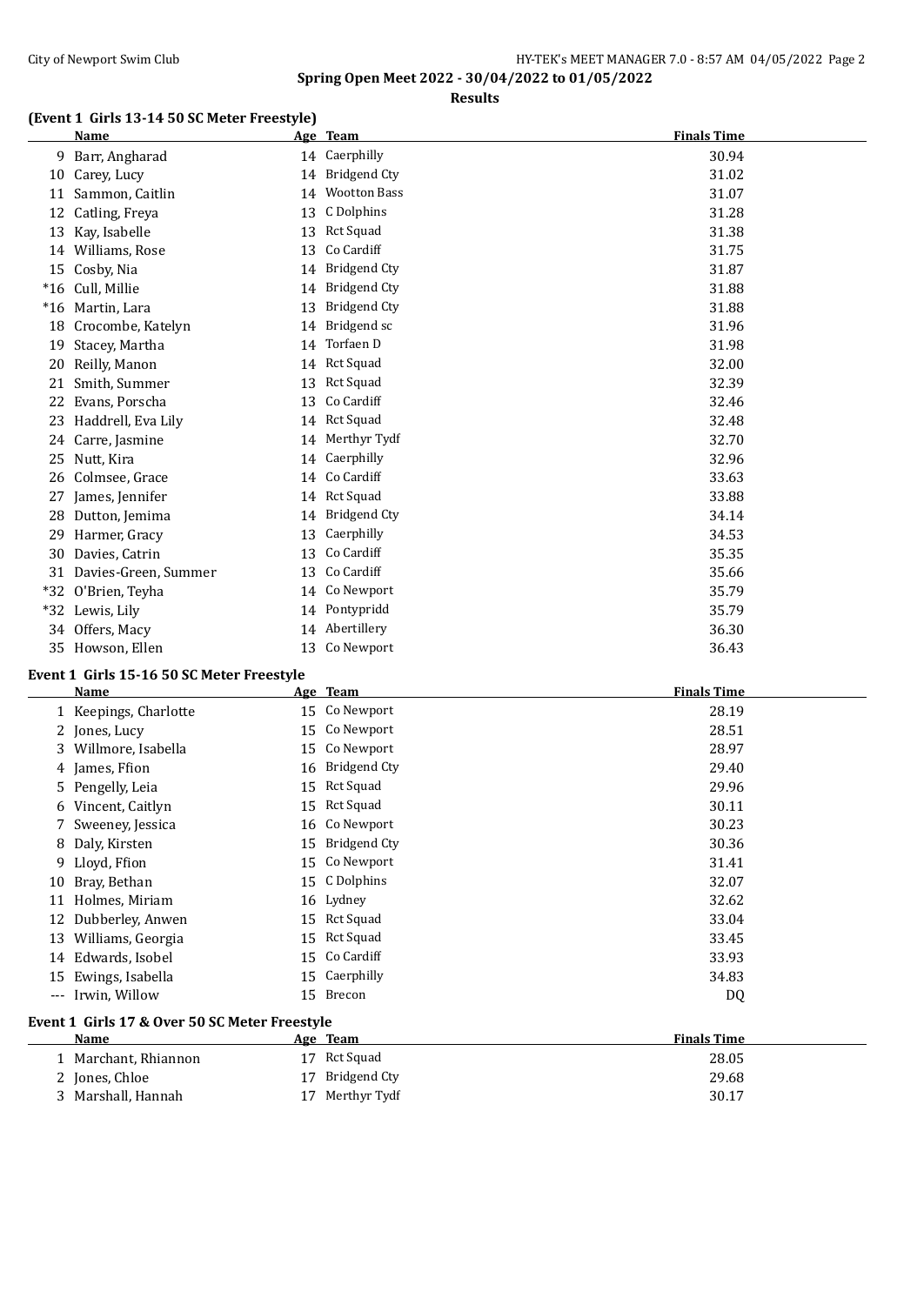**Results**

|    | (Event 1 Girls 17 & Over 50 SC Meter Freestyle)<br>Name |    | Age Team        | <b>Finals Time</b> |
|----|---------------------------------------------------------|----|-----------------|--------------------|
|    | 4 Jones, Cerys                                          |    | 17 Rct Squad    | 30.21              |
|    | 5 Maggs, Tia                                            |    | 17 Co Newport   | 30.32              |
|    |                                                         |    |                 |                    |
|    | Event 1 Girls 50 SC Meter Freestyle Multi-Class         |    |                 |                    |
|    | Name                                                    |    | Age Team        | <b>Finals Time</b> |
|    | 1 Mesher, Anwen S9                                      |    | 12 Torfaen D    | 48.36              |
|    | Event 2 Boys 9-10 50 SC Meter Freestyle                 |    |                 |                    |
|    | Name                                                    |    | Age Team        | <b>Finals Time</b> |
|    | 1 Hannah, Samuel                                        |    | 10 Wootton Bass | 36.39              |
|    | 2 Lavender, Finley                                      |    | 10 Lydney       | 39.60              |
|    | 3 Csoban, Benjamin                                      |    | 10 Co Newport   | 40.64              |
|    | Event 2 Boys 11-12 50 SC Meter Freestyle                |    |                 |                    |
|    | Name                                                    |    | Age Team        | <b>Finals Time</b> |
|    | 1 Major, Maximus                                        |    | 11 Co Newport   | 29.30              |
|    | 2 Santoro, Alessandro                                   |    | 12 Co Cardiff   | 30.82              |
| 3  | Chapman, Coby                                           |    | 12 Penyrheol    | 31.21              |
|    | 4 James, Rhys                                           |    | 12 Rct Squad    | 31.27              |
| 5. | Willis, Kofi                                            | 12 | Co Cardiff      | 31.87              |
|    | 6 Rees, Daniel                                          |    | 12 Co Cardiff   | 32.35              |
|    | 7 Davis, Harry                                          |    | 12 Lydney       | 32.39              |
| 8  | Whittaker, Luke                                         |    | 11 Bridgend Cty | 32.58              |
| 9. | Haines, William                                         |    | 12 Co Cardiff   | 32.66              |
|    | 10 Giles, Toby                                          |    | 11 Lydney       | 33.41              |
|    | 11 Edwards, Ross                                        |    | 12 Co Cardiff   | 33.44              |
| 12 | Morgan, Harri                                           |    | 12 Co Cardiff   | 33.52              |
|    | 13 Herron, Noah                                         |    | 12 Co Newport   | 33.62              |
|    | 14 Howe, Inigo                                          | 12 | Torfaen D       | 34.02              |
|    | 15 Irwin, Finn                                          | 11 | Brecon          | 34.42              |
|    | 16 Jenkins, James                                       | 12 | Co Cardiff      | 34.58              |
|    | 17 Cavill, Jack                                         | 11 | Co Cardiff      | 34.72              |
|    | 18 Parfitt, Sebastian                                   |    | 11 Co Cardiff   | 35.50              |
|    | 19 Davies, Brynley                                      |    | 11 Co Newport   | 35.66              |
|    | 20 Nolan, Oliver                                        |    | 12 Co Cardiff   | 35.99              |
|    | 21 Gilligan, Henry                                      |    | 11 Rct Squad    | 36.22              |
|    | 22 Ewings, Charlie                                      |    | 12 Caerphilly   | 36.49              |
|    | 23 Jones, Noah                                          |    | 11 Torfaen D    | 36.80              |
|    | 24 John, Leo                                            |    | 12 Co Cardiff   | 37.29              |
|    | Event 2 Boys 13-14 50 SC Meter Freestyle                |    |                 |                    |
|    | <u>Name</u>                                             |    | Age Team        | <b>Finals Time</b> |
|    | 1 Vaughan, William                                      |    | 14 Rct Squad    | 25.59              |
|    | 2 Davies, Gavin                                         |    | 14 Co Newport   | 27.40              |
|    | 3 Clarke, Henry                                         |    | 14 Penyrheol    | 27.61              |
|    | 4 Divers, Connor                                        |    | 14 Co Cardiff   | 27.76              |
|    | 5 Aylen, James                                          |    | 14 Bridgend Cty | 29.21              |
|    | 6 Williams, Luke                                        |    | 14 Co Newport   | 29.66              |
|    |                                                         |    |                 |                    |

 Rixon, Noah 13 Co Newport 29.68 8 Jasinski, Hubert 14 Co Newport 30.08<br>
9 Richards, Aled 14 C Dolphins 30.10 Richards, Aled 14 C Dolphins 30.10 10 Howe, Albie 14 Torfaen D 30.34 11 Adam-Munar, Noah 14 Co Cardiff 19 and 20.48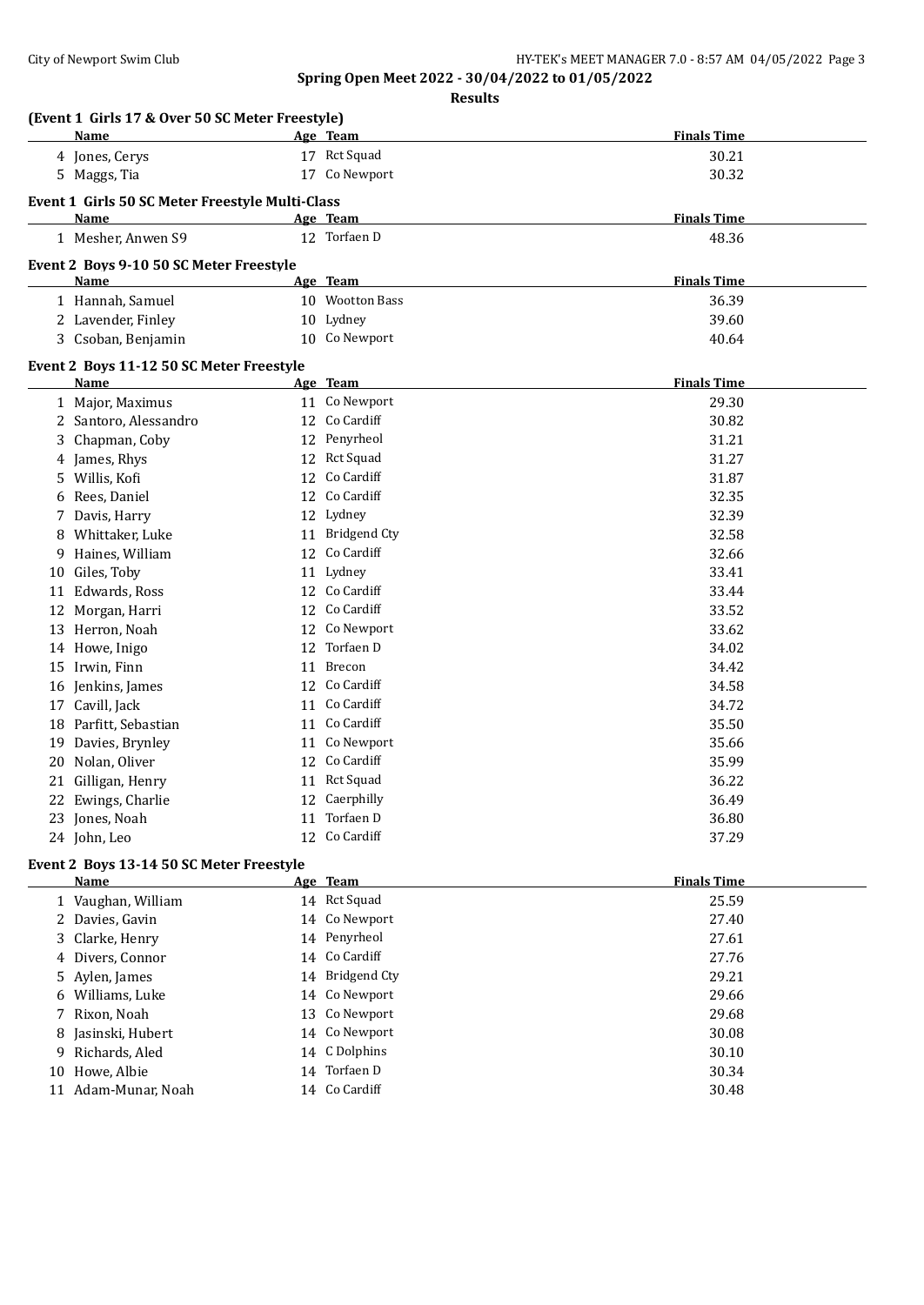| (Event 2 Boys 13-14 50 SC Meter Freestyle)       |                   |                 |                    |
|--------------------------------------------------|-------------------|-----------------|--------------------|
| Name                                             |                   | Age Team        | <b>Finals Time</b> |
| 12 Vinh, Joshua                                  |                   | 13 Co Newport   | 30.52              |
| 13 Davies, William                               |                   | 14 Co Newport   | 31.29              |
| 14 Fudge, Marcus                                 |                   | 13 Rct Squad    | 31.50              |
|                                                  |                   |                 |                    |
| Event 2 Boys 15-16 50 SC Meter Freestyle<br>Name |                   | Age Team        | <b>Finals Time</b> |
| 1 Davies, Evan                                   |                   | 15 Co Newport   | 24.06              |
| 2 Wells, Oliver                                  |                   | 15 C Dolphins   | 25.46              |
| 3 Whittaker, Daniel                              |                   | 15 Bridgend Cty |                    |
|                                                  |                   | 15 Rct Squad    | 26.80              |
| 4 Price, Ellis                                   |                   |                 | 33.17              |
| Event 2 Boys 17 & Over 50 SC Meter Freestyle     |                   |                 |                    |
| Name                                             |                   | Age Team        | <b>Finals Time</b> |
| 1 Jones, Danny                                   |                   | 18 Co Newport   | 25.85              |
| 2 Jones, Lloyd                                   |                   | 18 Merthyr Tydf | 27.26              |
| Event 3 Girls 9-10 100 SC Meter Breaststroke     |                   |                 |                    |
| Name                                             | Age Team          |                 | <b>Finals Time</b> |
| 1 Dowling, Abigail                               |                   | 10 Co Cardiff   | 1:36.07            |
| 45.15                                            | 1:36.07 (50.92)   |                 |                    |
| 2 Lewis, Harriet                                 |                   | 10 Co Cardiff   | 1:45.07            |
| 51.44                                            | 1:45.07 (53.63)   |                 |                    |
| 3 Evans, Caitlin                                 |                   | 10 Co Cardiff   | 2:03.96            |
| 1:01.22                                          | 2:03.96 (1:02.74) |                 |                    |
| Event 3 Girls 11-12 100 SC Meter Breaststroke    |                   |                 |                    |
| Name                                             |                   | Age Team        | <b>Finals Time</b> |
| 1 Gardener, Hannah                               |                   | 12 Bridgend Cty | 1:22.42            |
| 39.75                                            | 1:22.42 (42.67)   |                 |                    |
| 2 Lewis, Orla Rose                               |                   | 11 Co Cardiff   | 1:26.24            |
| 40.92                                            | 1:26.24 (45.32)   |                 |                    |
| 3 Ling, Olivia                                   |                   | 11 Co Cardiff   | 1:33.71            |
| 46.05                                            | 1:33.71 (47.66)   |                 |                    |
| 4 Nicholls, Esther                               |                   | 11 Caerphilly   | 1:35.49            |
| 46.29                                            | 1:35.49 (49.20)   |                 |                    |
| 5 Wardell, Cari                                  |                   | 12 Co Cardiff   | 1:38.52            |
| 48.41                                            | 1:38.52 (50.11)   |                 |                    |
| 6 Jones, Isabella                                | 11 Bridgend Cty   |                 | 1:38.73            |
| 46.85                                            | 1:38.73 (51.88)   |                 |                    |
| 7 Knight, Lily                                   |                   | 11 C Dolphins   | 1:40.88            |
| 48.01                                            | 1:40.88 (52.87)   |                 |                    |
| 8 Parfitt, Kali                                  |                   | 12 Torfaen D    | 1:41.39            |
| 47.58                                            | 1:41.39 (53.81)   |                 |                    |
| 9 Wilson, Ellie                                  |                   | 12 Co Cardiff   | 1:41.43            |
| 48.59                                            | 1:41.43 (52.84)   |                 |                    |
| 10 Newton, Florence                              |                   | 12 Torfaen D    | 1:42.41            |
| 48.50                                            | 1:42.41 (53.91)   |                 |                    |
| 11 McNamara, Imogen                              |                   | 12 Co Cardiff   | 1:43.47            |
| 49.92                                            | 1:43.47 (53.55)   |                 |                    |
| 12 Carey, Amy                                    |                   | 12 Bridgend Cty | 1:44.24            |
| 49.69                                            | 1:44.24 (54.55)   |                 |                    |
| 13 Bryant, Penelope                              |                   | 12 Co Cardiff   | 1:45.50            |
| 50.58                                            | 1:45.50 (54.92)   |                 |                    |
|                                                  |                   |                 |                    |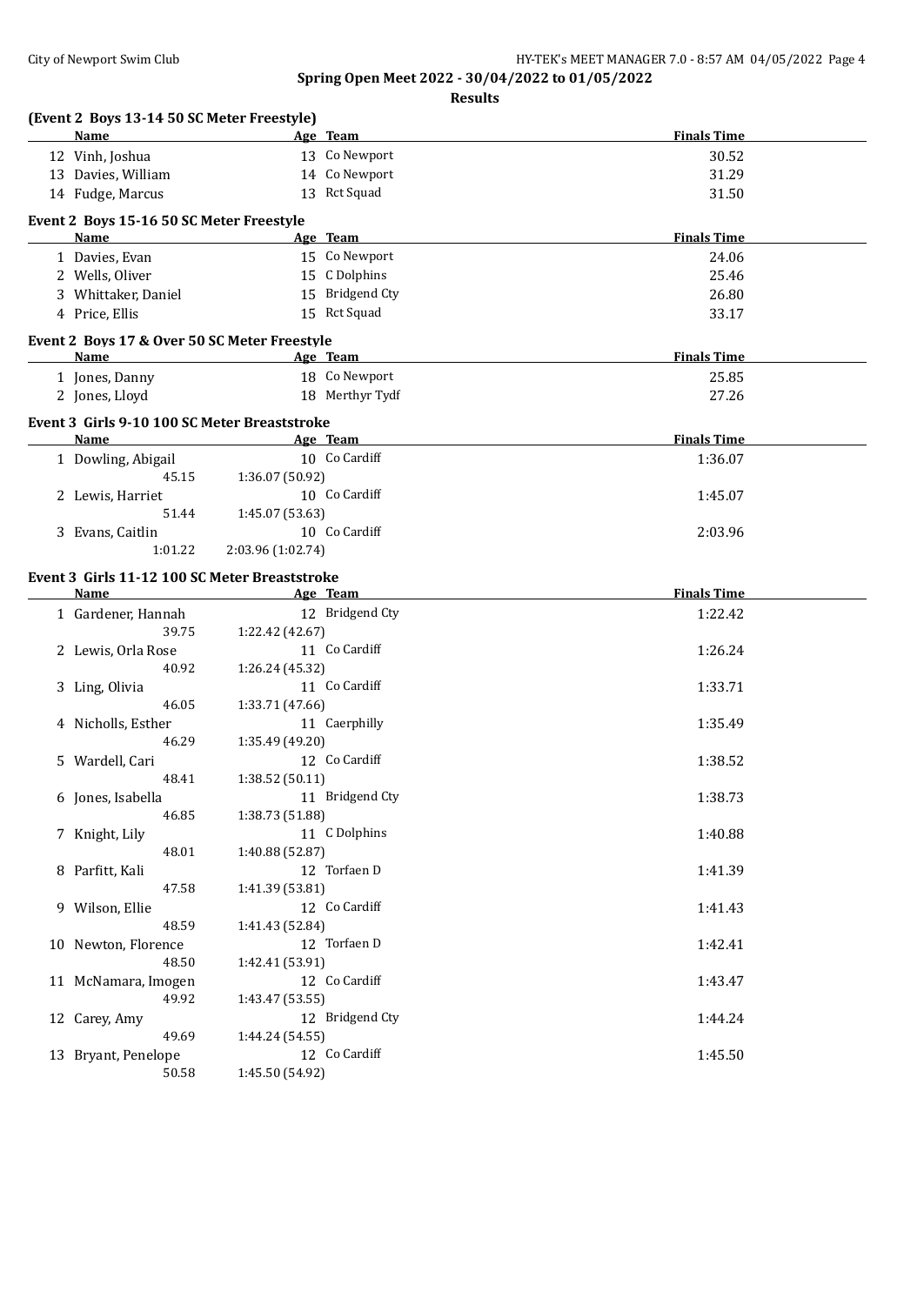**Results**

## **(Event 3 Girls 11-12 100 SC Meter Breaststroke)**

| <b>Name</b>          |         | Age Team          | <b>Finals Time</b> |
|----------------------|---------|-------------------|--------------------|
| Ebenezer, Anni<br>14 |         | 11 Co Cardiff     | 1:47.21            |
|                      | 50.64   | 1:47.21 (56.57)   |                    |
| 15 Coles, Mya        |         | Co Newport<br>11  | 1:47.64            |
|                      | 51.02   | 1:47.64 (56.62)   |                    |
| 16 Sheen, Seren      |         | Torfaen D<br>11   | 1:48.34            |
|                      | 51.45   | 1:48.34 (56.89)   |                    |
| Mesher, Anwen<br>17  |         | Torfaen D<br>12   | 2:24.98            |
|                      | 1:08.76 | 2:24.98 (1:16.22) |                    |

## **Event 3 Girls 13-14 100 SC Meter Breaststroke**

| Name                 | Age Team        | <b>Finals Time</b> |
|----------------------|-----------------|--------------------|
| 1 Salmon, Gwen       | 14 Rct Squad    | 1:20.91            |
| 37.72                | 1:20.91 (43.19) |                    |
| 2 Fletcher, Edith    | 14 Co Newport   | 1:27.99            |
| 42.31                | 1:27.99 (45.68) |                    |
| 3 Martin, Lara       | 13 Bridgend Cty | 1:30.35            |
| 43.34                | 1:30.35 (47.01) |                    |
| 4 Haddrell, Eva Lily | 14 Rct Squad    | 1:30.96            |
| 42.89                | 1:30.96 (48.07) |                    |
| 5 Solosy, Zahara     | 13 Co Newport   | 1:31.07            |
| 42.63                | 1:31.07 (48.44) |                    |
| 6 Crocombe, Katelyn  | 14 Bridgend sc  | 1:32.45            |
| 43.55                | 1:32.45 (48.90) |                    |
| 7 Maunder, Anna      | 14 Co Cardiff   | 1:35.36            |
| 45.37                | 1:35.36 (49.99) |                    |
| 8 Williams, Rose     | 13 Co Cardiff   | 1:38.17            |
| 46.81                | 1:38.17 (51.36) |                    |
| 9 Pesevska, Monika   | 14 Co Cardiff   | 1:40.01            |
| 47.77                | 1:40.01 (52.24) |                    |
| 10 Carre, Jasmine    | 14 Merthyr Tydf | 1:40.37            |
| 46.09                | 1:40.37 (54.28) |                    |
| 11 Ward, Poppy       | 14 Caerphilly   | 1:41.29            |
| 47.09                | 1:41.29 (54.20) |                    |
| 12 Davies, Catrin    | 13 Co Cardiff   | 1:42.35            |
| 49.21                | 1:42.35(53.14)  |                    |

## **Event 3 Girls 15-16 100 SC Meter Breaststroke**

| <b>Name</b>        | Age Team        | <b>Finals Time</b> |
|--------------------|-----------------|--------------------|
| 1 Sweeney, Jessica | 16 Co Newport   | 1:20.06            |
| 37.31              | 1:20.06 (42.75) |                    |
| 2 Daly, Kirsten    | 15 Bridgend Cty | 1:22.08            |
| 39.62              | 1:22.08(42.46)  |                    |
| 3 James, Ffion     | 16 Bridgend Cty | 1:28.21            |
| 42.38              | 1:28.21 (45.83) |                    |
| 4 Holmes, Miriam   | 16 Lydney       | 1:32.52            |
| 43.22              | 1:32.52(49.30)  |                    |
| 5 Edwards, Isobel  | 15 Co Cardiff   | 1:37.60            |
| 46.15              | 1:37.60(51.45)  |                    |
| 6 Irwin, Willow    | 15 Brecon       | 1:38.69            |
| 45.51              | 1:38.69 (53.18) |                    |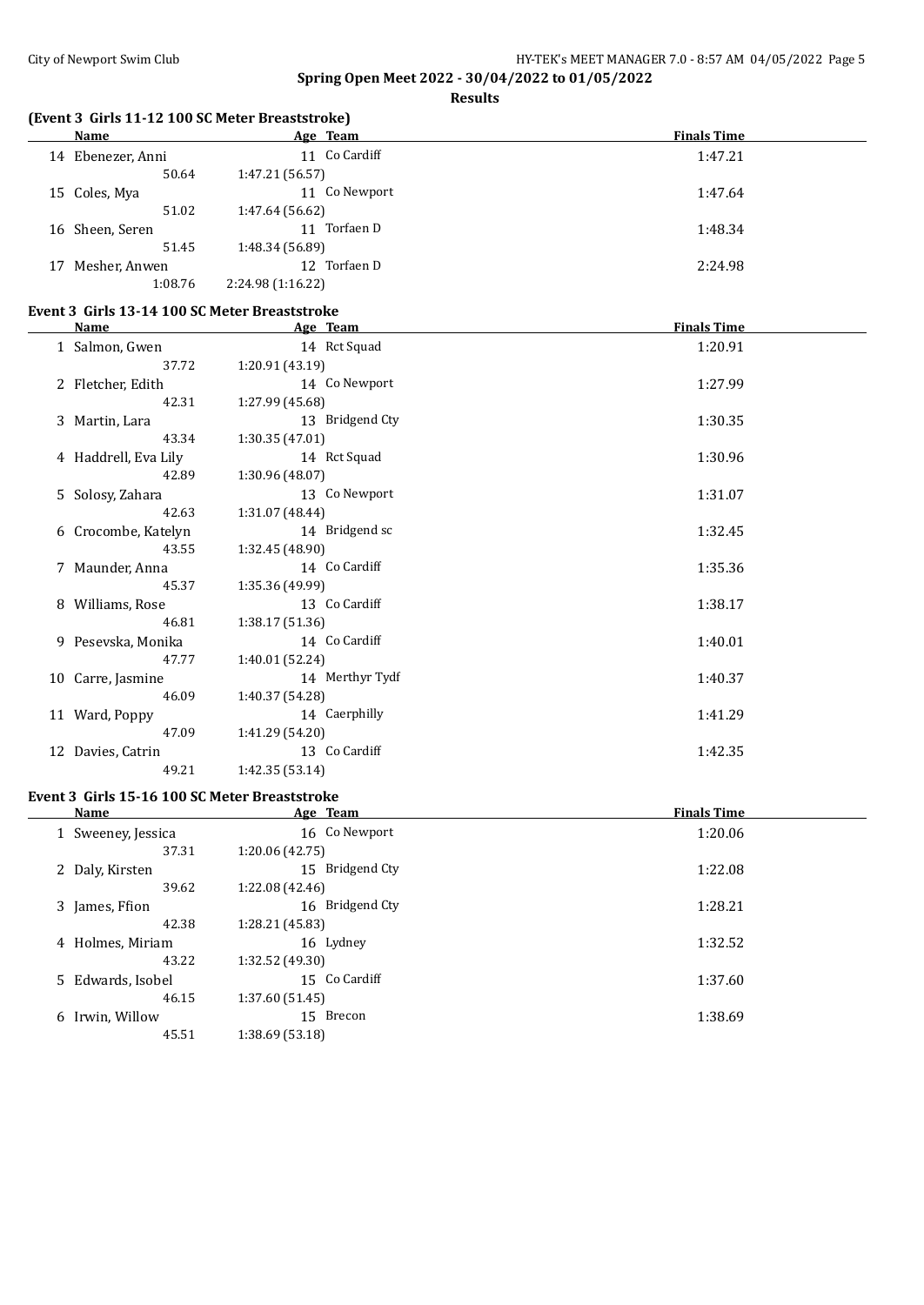**Results**

| Event 3 Girls 17 & Over 100 SC Meter Breaststroke |             |                    |
|---------------------------------------------------|-------------|--------------------|
| Name                                              | Team<br>Age | <b>Finals Time</b> |

| маше                                         | <u>дес ісаш</u>           | гшаю тше           |
|----------------------------------------------|---------------------------|--------------------|
| 1 Jones, Emily                               | 17 Co Newport             | 1:16.48            |
| 35.26                                        | 1:16.48 (41.22)           |                    |
| 2 Ward, Ellie                                | 17 Co Newport             | 1:17.57            |
| 36.43                                        | 1:17.57(41.14)            |                    |
| 3 Cook, Seren                                | 17 Bridgend Cty           | 1:21.19            |
| 38.42                                        | 1:21.19 (42.77)           |                    |
| 4 Marshall, Hannah                           | 17 Merthyr Tydf           | 1:25.26            |
| 40.49                                        | 1:25.26 (44.77)           |                    |
| Event 4 Boys 9-10 100 SC Meter Breaststroke  |                           |                    |
| <b>Name</b>                                  | Age Team                  | <b>Finals Time</b> |
| 1 Lavender, Finley                           | 10 Lydney                 | 1:48.05            |
| 52.77                                        | 1:48.05 (55.28)           |                    |
| 2 Csoban, Benjamin                           | 10 Co Newport             | 1:50.14            |
| 50.86                                        | 1:50.14 (59.28)           |                    |
| Event 4 Boys 11-12 100 SC Meter Breaststroke |                           |                    |
| Name                                         | <b>Example 2</b> Age Team | <b>Finals Time</b> |
| 1 Brock, Freddy                              | 12 Rct Squad              | 1:28.19            |
| 42.01                                        | 1:28.19 (46.18)           |                    |
| 2 James, Rhys                                | 12 Rct Squad              | 1:30.55            |
| 43.97                                        | 1:30.55 (46.58)           |                    |
| 3 Rees, Daniel                               | 12 Co Cardiff             | 1:30.72            |
| 44.52                                        | 1:30.72 (46.20)           |                    |
| 4 Edwards, Ross                              | 12 Co Cardiff             | 1:33.47            |
| 44.87                                        | 1:33.47 (48.60)           |                    |
| 5 Haines, William                            | 12 Co Cardiff             | 1:35.11            |
| 44.59                                        | 1:35.11 (50.52)           |                    |
| 6 Thomas, Archie                             | 11 Co Cardiff             | 1:36.90            |
| 45.98                                        | 1:36.90 (50.92)           |                    |
| 7 Gruffydd, Ned                              | 12 Co Cardiff             | 1:46.31            |
| 48.73                                        | 1:46.31 (57.58)           |                    |
| 8 Howe, Inigo                                | 12 Torfaen D              | 1:52.52            |
| 53.15                                        | 1:52.52 (59.37)           |                    |

#### **Event 4 Boys 13-14 100 SC Meter Breaststroke**

53.40 DQ (54.15)

| Name               | Age Team        | <b>Finals Time</b> |
|--------------------|-----------------|--------------------|
| 1 Clarke, Henry    | 14 Penyrheol    | 1:19.18            |
| 37.46              | 1:19.18(41.72)  |                    |
| 2 Williams, Luke   | 14 Co Newport   | 1:19.95            |
| 37.01              | 1:19.95 (42.94) |                    |
| 3 Richards, Aled   | 14 C Dolphins   | 1:26.78            |
| 41.14              | 1:26.78 (45.64) |                    |
| 4 Adam-Munar, Noah | 14 Co Cardiff   | 1:30.28            |
| 43.22              | 1:30.28(47.06)  |                    |
|                    |                 |                    |

--- Jones, Noah 11 Torfaen D DQ

# **Event 4 Boys 15-16 100 SC Meter Breaststroke**

| <b>Name</b>               | Age Team        | <b>Finals Time</b> |
|---------------------------|-----------------|--------------------|
| . Fox-Wiltshire, Benjamin | 16 Co Newport   | 1:06.11            |
| 30.44                     | 1:06.11 (35.67) |                    |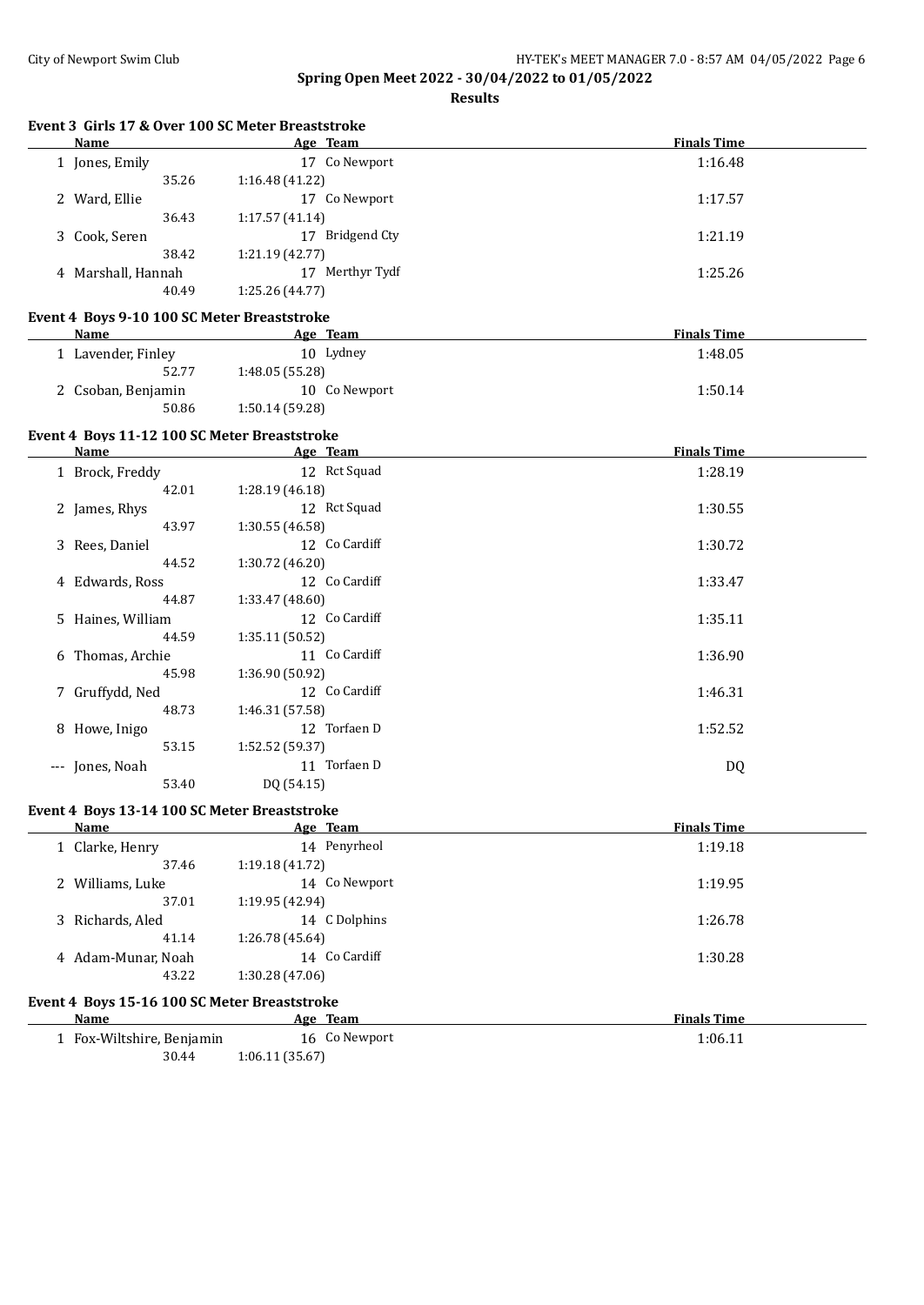| <b>Name</b>                         | Event 4 Boys 17 & Over 100 SC Meter Breaststroke<br><b>Example 2016</b> Age Team |                 | <b>Finals Time</b> |  |
|-------------------------------------|----------------------------------------------------------------------------------|-----------------|--------------------|--|
| 1 Jones, Lloyd                      | 18 Merthyr Tydf                                                                  |                 | 1:22.02            |  |
| 38.87                               | 1:22.02 (43.15)                                                                  |                 |                    |  |
| 2 Williams, Dylan                   | 18 Torfaen D                                                                     |                 | 2:05.45            |  |
| 58.61                               | 2:05.45 (1:06.84)                                                                |                 |                    |  |
|                                     |                                                                                  |                 |                    |  |
| Event 5 Girls 9-10 200 SC Meter IM  |                                                                                  |                 | <b>Finals Time</b> |  |
| Name                                | <b>Example 2</b> Age Team<br>10 Co Cardiff                                       |                 |                    |  |
| 1 Dowling, Abigail                  |                                                                                  |                 | 3:06.35            |  |
| 41.80                               | 1:28.59 (46.79)<br>2:23.21 (54.62)<br>10 Co Cardiff                              | 3:06.35(43.14)  |                    |  |
| 2 Lewis, Harriet                    |                                                                                  | 3:22.03 (46.80) | 3:22.03            |  |
| 48.61                               | 1:37.89 (49.28)<br>2:35.23 (57.34)<br>10 Co Cardiff                              |                 |                    |  |
| 3 Gordon, Mabli<br>54.24            | 1:45.65 (51.41)                                                                  |                 | 3:39.68            |  |
|                                     | 2:51.48 (1:05.83)<br>10 Co Cardiff                                               | 3:39.68 (48.20) |                    |  |
| --- Evans, Caitlin<br>55.38         | $1:52.75(57.37)$ $2:58.04(1:05.29)$                                              | DQ (51.94)      | DQ                 |  |
|                                     |                                                                                  |                 |                    |  |
| Event 5 Girls 11-12 200 SC Meter IM |                                                                                  |                 |                    |  |
| <u>Name</u>                         |                                                                                  |                 | <b>Finals Time</b> |  |
| 1 Lee, Edith                        | 11 Co Cardiff                                                                    |                 | 2:45.89            |  |
| 35.90                               | $1:19.23(43.33)$ $2:05.93(46.70)$                                                | 2:45.89 (39.96) |                    |  |
| 2 Evans, Gwenllian                  | 12 Co Cardiff                                                                    |                 | 2:46.57            |  |
| 36.77                               | $1:18.39(41.62)$ $2:08.79(50.40)$                                                | 2:46.57 (37.78) |                    |  |
| 3 Lewis, Orla Rose                  | 11 Co Cardiff                                                                    |                 | 2:47.62            |  |
| 36.79                               | $1:21.20(44.41)$ $2:09.88(48.68)$                                                | 2:47.62 (37.74) |                    |  |
| 4 Wardell, Cari                     | 12 Co Cardiff                                                                    |                 | 2:51.58            |  |
| 38.98                               | $1:22.97(43.99)$ $2:16.41(53.44)$                                                | 2:51.58 (35.17) |                    |  |
| 5 James, Grace                      | 12 Bridgend Cty                                                                  |                 | 2:53.76            |  |
| 39.92                               | 1:26.54 (46.62)<br>2:17.76 (51.22)                                               | 2:53.76 (36.00) |                    |  |
| 6 Castle, Maya                      | 12 Co Cardiff                                                                    |                 | 2:54.55            |  |
| 37.19                               | 1:21.94 (44.75)<br>2:16.27 (54.33)                                               | 2:54.55 (38.28) |                    |  |
| 7 Nicholls, Esther                  | 11 Caerphilly                                                                    |                 | 2:55.76            |  |
| 41.02                               | 1:25.81 (44.79)<br>2:18.68 (52.87)                                               | 2:55.76 (37.08) |                    |  |
| 8 Ribeiro, Ariana                   | 11 Co Cardiff                                                                    |                 | 3:01.89            |  |
| 41.92                               | 1:26.79 (44.87)<br>2:21.04 (54.25)                                               | 3:01.89 (40.85) |                    |  |
| 9 Ling, Olivia                      | 11 Co Cardiff                                                                    |                 | 3:03.17            |  |
| 41.15                               | 1:28.00 (46.85)<br>2:20.26 (52.26)                                               | 3:03.17 (42.91) |                    |  |
| 10 Hughes-Rolls, Ava                | 12 Merthyr Tydf                                                                  |                 | 3:05.91            |  |
| 41.71                               | 1:25.88 (44.17)<br>2:22.91 (57.03)                                               | 3:05.91 (43.00) |                    |  |
| 11 George, Ellie                    | 11 Rct Squad                                                                     |                 | 3:07.63            |  |
| 42.63                               | 1:29.33 (46.70)<br>2:25.30 (55.97)                                               | 3:07.63 (42.33) |                    |  |
| 12 Sullivan, Ariana                 | 11 Caerphilly                                                                    |                 | 3:08.66            |  |
| 41.00                               | 1:29.78 (48.78)<br>2:28.47 (58.69)<br>11 Co Cardiff                              | 3:08.66 (40.19) |                    |  |
| 13 Jones, Maisie                    |                                                                                  |                 | 3:15.21            |  |
| 39.94                               | 1:28.87 (48.93)<br>2:29.62 (1:00.75)                                             | 3:15.21 (45.59) |                    |  |
| 14 Davies, Darcey<br>44.35          | 12 Rct Squad                                                                     |                 | 3:17.97            |  |
|                                     | 1:32.17 (47.82)<br>2:33.10 (1:00.93)<br>12 Co Cardiff                            | 3:17.97 (44.87) | 3:20.20            |  |
| 15 Bryant, Penelope<br>47.19        | 1:38.08 (50.89)<br>2:36.44 (58.36)                                               | 3:20.20 (43.76) |                    |  |
| 16 Coles, Mya                       | 11 Co Newport                                                                    |                 |                    |  |
| 47.64                               | 1:40.53 (52.89)<br>2:39.51 (58.98)                                               | 3:29.65 (50.14) | 3:29.65            |  |
| 17 Ralph, Ffion                     | 12 Co Newport                                                                    |                 | 3:38.70            |  |
| 53.65                               | 1:47.27 (53.62)<br>2:48.85 (1:01.58)                                             | 3:38.70 (49.85) |                    |  |
|                                     |                                                                                  |                 |                    |  |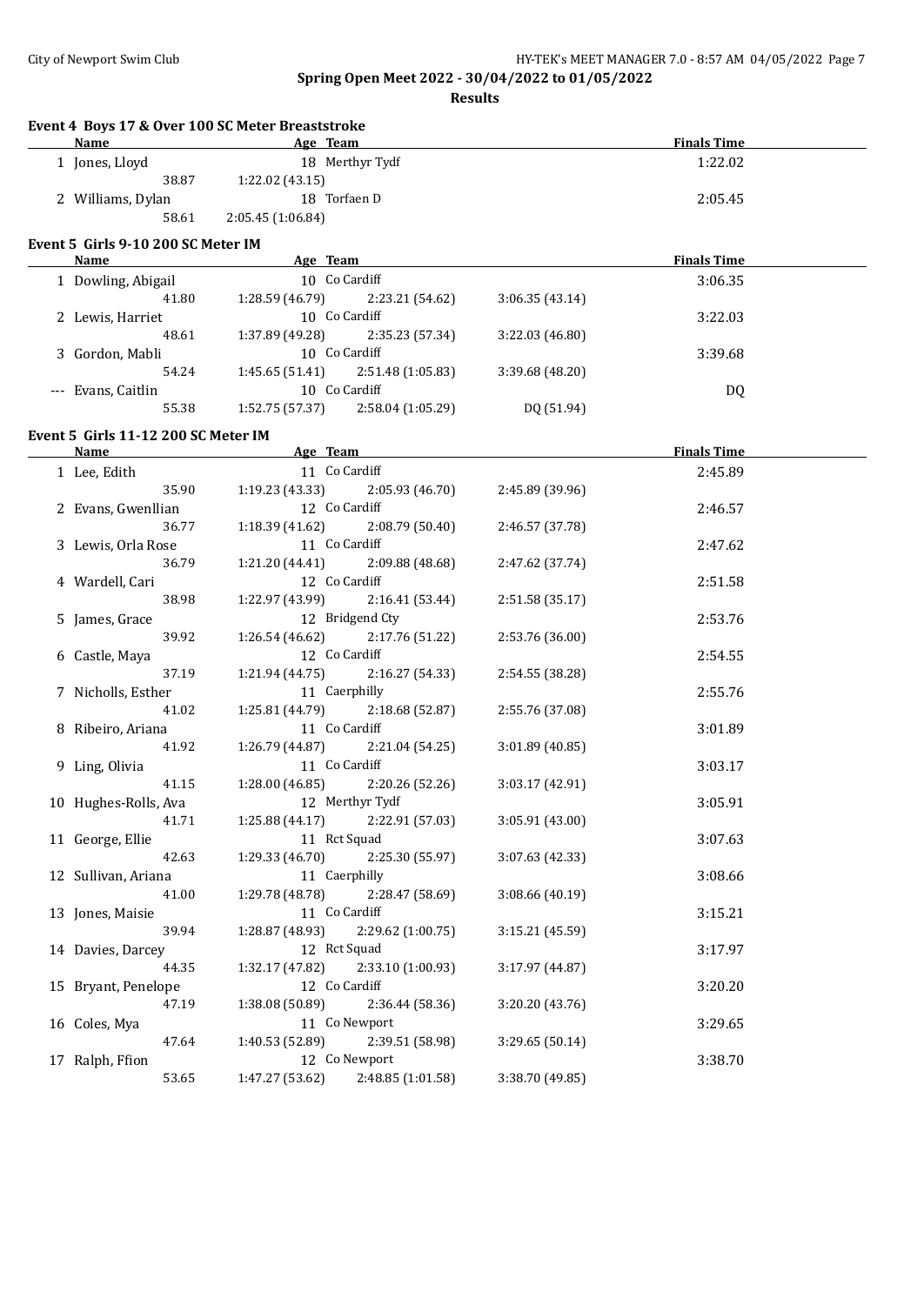**Results**

#### **(Event 5 Girls 11-12 200 SC Meter IM)**

| <b>Name</b>                         | Age Team                          |                                                  |                 | <b>Finals Time</b> |  |
|-------------------------------------|-----------------------------------|--------------------------------------------------|-----------------|--------------------|--|
| --- Evans, Gwennan                  | 11 Co Newport                     |                                                  |                 | DQ                 |  |
|                                     |                                   | 47.85 1:35.95 (48.10) 2:34.94 (58.99) DQ (41.20) |                 |                    |  |
|                                     |                                   |                                                  |                 |                    |  |
| Event 5 Girls 13-14 200 SC Meter IM |                                   |                                                  |                 |                    |  |
| Name                                | Age Team                          |                                                  |                 | <b>Finals Time</b> |  |
| 1 Jones, Evie                       |                                   | 13 Merthyr Tydf                                  |                 | 2:41.79            |  |
| 36.28                               |                                   | $1:16.20(39.92)$ $2:04.15(47.95)$                | 2:41.79 (37.64) |                    |  |
| 2 Cosby, Nia                        |                                   | 14 Bridgend Cty                                  |                 | 2:43.39            |  |
| 35.23                               |                                   | $1:15.89(40.66)$ $2:05.33(49.44)$                | 2:43.39 (38.06) |                    |  |
| 3 Martin, Lara                      |                                   | 13 Bridgend Cty                                  |                 | 2:43.56            |  |
| 34.61                               | $1:14.98(40.37)$ $2:05.38(50.40)$ |                                                  | 2:43.56 (38.18) |                    |  |
| 4 Kay, Isabelle                     | 13 Rct Squad                      |                                                  |                 | 2:47.60            |  |
| 36.27                               | $1:17.76(41.49)$ $2:08.48(50.72)$ |                                                  | 2:47.60 (39.12) |                    |  |
| 5 Catling, Freya                    | 13 C Dolphins                     |                                                  |                 | 2:47.71            |  |
| 35.17                               | $1:18.55(43.38)$ $2:09.50(50.95)$ |                                                  | 2:47.71 (38.21) |                    |  |
| 6 Jones, Eryn                       | 13 C Dolphins                     |                                                  |                 | 2:47.76            |  |
| 35.27                               | 1:18.55 (43.28) 2:08.33 (49.78)   |                                                  | 2:47.76 (39.43) |                    |  |
| 7 Fletcher, Edith                   | 14 Co Newport                     |                                                  |                 | 2:48.48            |  |
| 37.29                               | 1:16.54(39.25)                    | 2:09.51 (52.97)                                  | 2:48.48 (38.97) |                    |  |
| 8 Nutt, Kira                        | 14 Caerphilly                     |                                                  |                 | 2:49.68            |  |
| 36.26                               | 1:21.04 (44.78)                   | 2:11.84 (50.80)                                  | 2:49.68 (37.84) |                    |  |
| 9 Parfitt, Lucy                     | 13 Co Cardiff                     |                                                  |                 | 2:49.85            |  |
| 35.59                               | 1:18.77 (43.18)                   | 2:12.01 (53.24)                                  | 2:49.85 (37.84) |                    |  |
| 10 Carey, Lucy                      |                                   | 14 Bridgend Cty                                  |                 | 2:51.27            |  |
| 37.51                               | 1:19.86 (42.35)                   | 2:11.23 (51.37)                                  | 2:51.27 (40.04) |                    |  |
| 11 Evans, Porscha                   | 13 Co Cardiff                     |                                                  |                 | 2:51.35            |  |
| 38.58                               | 1:19.36 (40.78)                   | 2:11.94 (52.58)                                  | 2:51.35 (39.41) |                    |  |
| 12 Barr, Angharad                   | 14 Caerphilly                     |                                                  |                 | 2:51.40            |  |
| 35.12                               | 1:18.55 (43.43)                   | 2:10.98 (52.43)                                  | 2:51.40 (40.42) |                    |  |
| 13 Bick, Teagan                     | 13 Torfaen D                      |                                                  |                 | 2:53.80            |  |
| 38.94                               | 1:21.24 (42.30)                   | 2:14.40(53.16)                                   | 2:53.80 (39.40) |                    |  |
| 14 Crocombe, Katelyn                | 14 Bridgend sc                    |                                                  |                 | 2:55.60            |  |
| 36.70                               | 1:17.99 (41.29)                   | 2:14.28 (56.29)                                  | 2:55.60 (41.32) |                    |  |
| 15 Smith, Summer                    | 13 Rct Squad                      |                                                  |                 | 2:55.63            |  |
| 38.29                               | 1:21.65(43.36)                    | 2:14.43 (52.78)                                  | 2:55.63 (41.20) |                    |  |
| 16 Owens, Annie                     | 14 C Dolphins                     |                                                  |                 | 2:56.42            |  |
| 37.64                               |                                   | $1:23.74(46.10)$ $2:17.38(53.64)$                | 2:56.42 (39.04) |                    |  |
| 17 Solosy, Zahara                   |                                   | 13 Co Newport                                    |                 | 2:56.54            |  |
| 36.16                               | 1:21.10(44.94)                    | 2:15.24(54.14)                                   | 2:56.54 (41.30) |                    |  |
| 18 Reilly, Manon                    | 14 Rct Squad                      |                                                  |                 | 2:56.85            |  |
| 41.13                               | 1:23.09 (41.96)                   | 2:17.23 (54.14)                                  | 2:56.85 (39.62) |                    |  |
| 19 Haddrell, Eva Lily               | 14 Rct Squad                      |                                                  |                 | 2:57.78            |  |
| 37.15                               | 1:21.79(44.64)                    | 2:15.31 (53.52)                                  | 2:57.78 (42.47) |                    |  |
| 20 Cheeseman, Rhyannon              | 14 Co Cardiff                     |                                                  |                 | 3:02.83            |  |
| 41.27                               | 1:26.56 (45.29)                   | 2:21.04 (54.48)                                  | 3:02.83 (41.79) |                    |  |
| 21 Colmsee, Grace                   | 14 Co Cardiff                     |                                                  |                 | 3:02.97            |  |
| 39.50                               | 1:26.07(46.57)                    | 2:21.68 (55.61)                                  | 3:02.97 (41.29) |                    |  |
| 22 Williams, Rose                   | 13 Co Cardiff                     |                                                  |                 | 3:03.27            |  |
| 40.37                               | 1:28.59 (48.22)                   | 2:22.76 (54.17)                                  | 3:03.27 (40.51) |                    |  |
| 23 Carre, Jasmine                   |                                   | 14 Merthyr Tydf                                  |                 | 3:03.48            |  |
| 39.89                               | 1:24.51 (44.62)                   | 2:22.45 (57.94)                                  | 3:03.48 (41.03) |                    |  |
| 24 Aherne, Elise                    | 13 Co Cardiff                     |                                                  |                 | 3:06.07            |  |
| 41.87                               | 1:30.37 (48.50)                   | 2:25.78 (55.41)                                  | 3:06.07 (40.29) |                    |  |
|                                     |                                   |                                                  |                 |                    |  |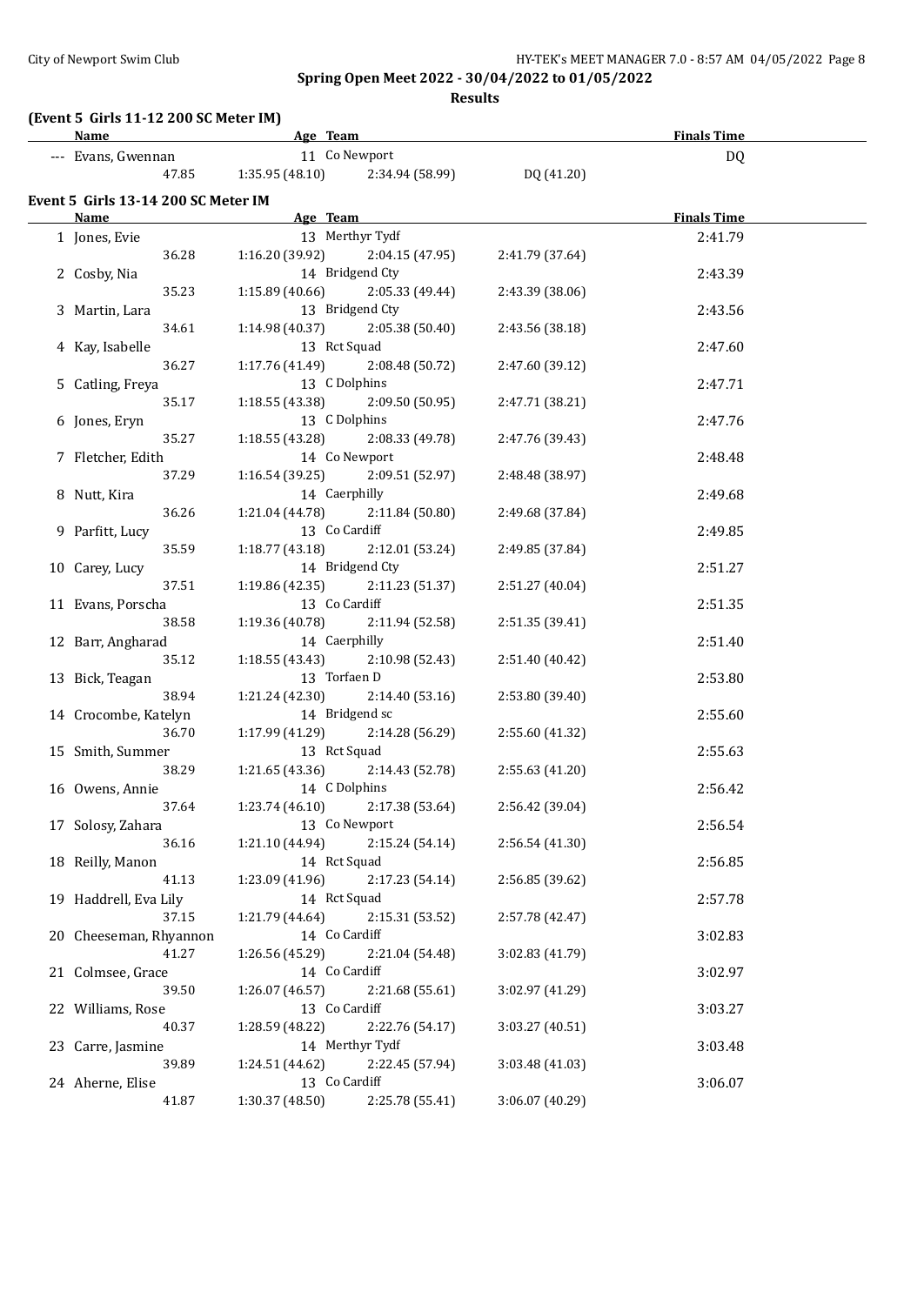## **Results**

## **(Event 5 Girls 13-14 200 SC Meter IM)**

| Name                                                 | <b>Example 2</b> Age Team         |                 |                                                                                           | <b>Finals Time</b> |
|------------------------------------------------------|-----------------------------------|-----------------|-------------------------------------------------------------------------------------------|--------------------|
| 25 Harmer, Gracy                                     | 13 Caerphilly                     |                 |                                                                                           | 3:07.50            |
| 42.96                                                | $1:32.10(49.14)$ $2:26.80(54.70)$ |                 | 3:07.50 (40.70)                                                                           |                    |
| 26 Goss, Eden                                        | 14 Bridgend sc                    |                 |                                                                                           | 3:08.58            |
| 41.38                                                | $1:31.53(50.15)$ $2:28.21(56.68)$ |                 | 3:08.58 (40.37)                                                                           |                    |
| 27 Pesevska, Monika                                  | 14 Co Cardiff                     |                 |                                                                                           | 3:11.79            |
| 43.04                                                | 1:28.92 (45.88) 2:27.30 (58.38)   |                 | 3:11.79(44.49)                                                                            |                    |
| 28 James, Jennifer                                   | 14 Rct Squad                      |                 |                                                                                           | 3:12.86            |
| 42.75                                                | $1:32.72(49.97)$ $2:29.21(56.49)$ |                 | 3:12.86(43.65)                                                                            |                    |
|                                                      | 13 Co Cardiff                     |                 |                                                                                           |                    |
| 29 Davies, Catrin                                    |                                   |                 |                                                                                           | 3:15.74            |
| 45.94                                                | $1:35.10(49.16)$ $2:31.87(56.77)$ |                 | 3:15.74 (43.87)                                                                           |                    |
| Event 5 Girls 15-16 200 SC Meter IM                  |                                   |                 |                                                                                           |                    |
| Name                                                 | <b>Example 2018 Age Team</b>      |                 |                                                                                           | <b>Finals Time</b> |
| 1 Daly, Kirsten                                      | 15 Bridgend Cty                   |                 |                                                                                           | 2:43.77            |
| 37.60                                                | $1:19.54(41.94)$ $2:06.17(46.63)$ |                 | 2:43.77 (37.60)                                                                           |                    |
| 2 Vincent, Caitlyn                                   | 15 Rct Squad                      |                 |                                                                                           | 2:44.24            |
| 35.07                                                | $1:17.14(42.07)$ $2:06.82(49.68)$ |                 | 2:44.24 (37.42)                                                                           |                    |
| 3 Pengelly, Leia                                     | 15 Rct Squad                      |                 |                                                                                           | 2:45.98            |
| 37.69                                                | 1:18.39(40.70)                    | 2:11.33 (52.94) | 2:45.98 (34.65)                                                                           |                    |
|                                                      |                                   |                 |                                                                                           |                    |
| 4 James, Ffion                                       | 16 Bridgend Cty                   |                 |                                                                                           | 2:46.06            |
| 37.04                                                | $1:19.56(42.52)$ $2:10.38(50.82)$ |                 | 2:46.06 (35.68)                                                                           |                    |
| 5 Lloyd, Ffion                                       | 15 Co Newport                     |                 |                                                                                           | 2:48.78            |
| 36.38                                                | $1:19.92(43.54)$ $2:09.15(49.23)$ |                 | 2:48.78 (39.63)                                                                           |                    |
| 6 Dubberley, Anwen                                   | 15 Rct Squad                      |                 |                                                                                           | 3:03.18            |
| 40.14                                                | $1:25.17(45.03)$ $2:21.09(55.92)$ |                 | 3:03.18(42.09)                                                                            |                    |
| 7 Williams, Georgia                                  | 15 Rct Squad                      |                 |                                                                                           | 3:13.09            |
| 42.06                                                | $1:34.87(52.81)$ $2:31.71(56.84)$ |                 | 3:13.09 (41.38)                                                                           |                    |
|                                                      |                                   |                 |                                                                                           |                    |
| Event 5 Girls 17 & Over 200 SC Meter IM              |                                   |                 |                                                                                           |                    |
| <b>Name</b>                                          | Age Team                          |                 | the control of the control of the control of the control of the control of the control of | <b>Finals Time</b> |
| 1 Ward, Ellie                                        | 17 Co Newport                     |                 |                                                                                           | 2:31.63            |
| 31.56                                                | $1:09.73(38.17)$ $1:54.84(45.11)$ |                 | 2:31.63 (36.79)                                                                           |                    |
| 2 Cook, Seren                                        | 17 Bridgend Cty                   |                 |                                                                                           | 2:37.13            |
| 34.63                                                | 1:14.61(39.98)                    | 1:59.17 (44.56) | 2:37.13(37.96)                                                                            |                    |
| 3 Marchant, Rhiannon                                 | 17 Rct Squad                      |                 |                                                                                           | 2:38.55            |
| 34.90                                                | 1:12.91(38.01)                    | 2:02.32 (49.41) | 2:38.55(36.23)                                                                            |                    |
| 4 Jones, Chloe                                       | 17 Bridgend Cty                   |                 |                                                                                           | 2:45.72            |
| 36.06                                                | $1:17.24(41.18)$ $2:09.28(52.04)$ |                 | 2:45.72 (36.44)                                                                           |                    |
| 5 Marshall, Hannah                                   | 17 Merthyr Tydf                   |                 |                                                                                           | 2:55.25            |
| 33.65                                                | 1:17.51(43.86)                    | 2:11.54(54.03)  | 2:55.25 (43.71)                                                                           |                    |
|                                                      |                                   |                 |                                                                                           |                    |
| Event 6 Boys 9-10 200 SC Meter IM                    |                                   |                 |                                                                                           |                    |
| Name<br>the control of the control of the control of | Age Team                          |                 |                                                                                           | <b>Finals Time</b> |
| 1 Lavender, Finley                                   | 10 Lydney                         |                 |                                                                                           | 3:30.07            |
| 51.49                                                | 1:46.80 (55.31)                   | 2:45.32 (58.52) | 3:30.07 (44.75)                                                                           |                    |
|                                                      |                                   |                 |                                                                                           |                    |
| Event 6 Boys 11-12 200 SC Meter IM<br><b>Name</b>    | Age Team                          |                 |                                                                                           | <b>Finals Time</b> |
|                                                      |                                   |                 |                                                                                           |                    |
| 1 Willis, Kofi                                       | 12 Co Cardiff                     |                 |                                                                                           | 2:53.80            |
| 38.09                                                | 1:21.86(43.77)                    | 2:14.69 (52.83) | 2:53.80 (39.11)                                                                           |                    |
| 2 Rees, Daniel                                       | 12 Co Cardiff                     |                 |                                                                                           | 2:58.60            |
| 42.62                                                | 1:29.07 (46.45)                   | 2:19.60 (50.53) | 2:58.60 (39.00)                                                                           |                    |
| 3 Chapman, Coby                                      | 12 Penyrheol                      |                 |                                                                                           | 2:59.27            |
|                                                      |                                   |                 |                                                                                           |                    |

41.11 1:26.41 (45.30) 2:22.28 (55.87) 2:59.27 (36.99)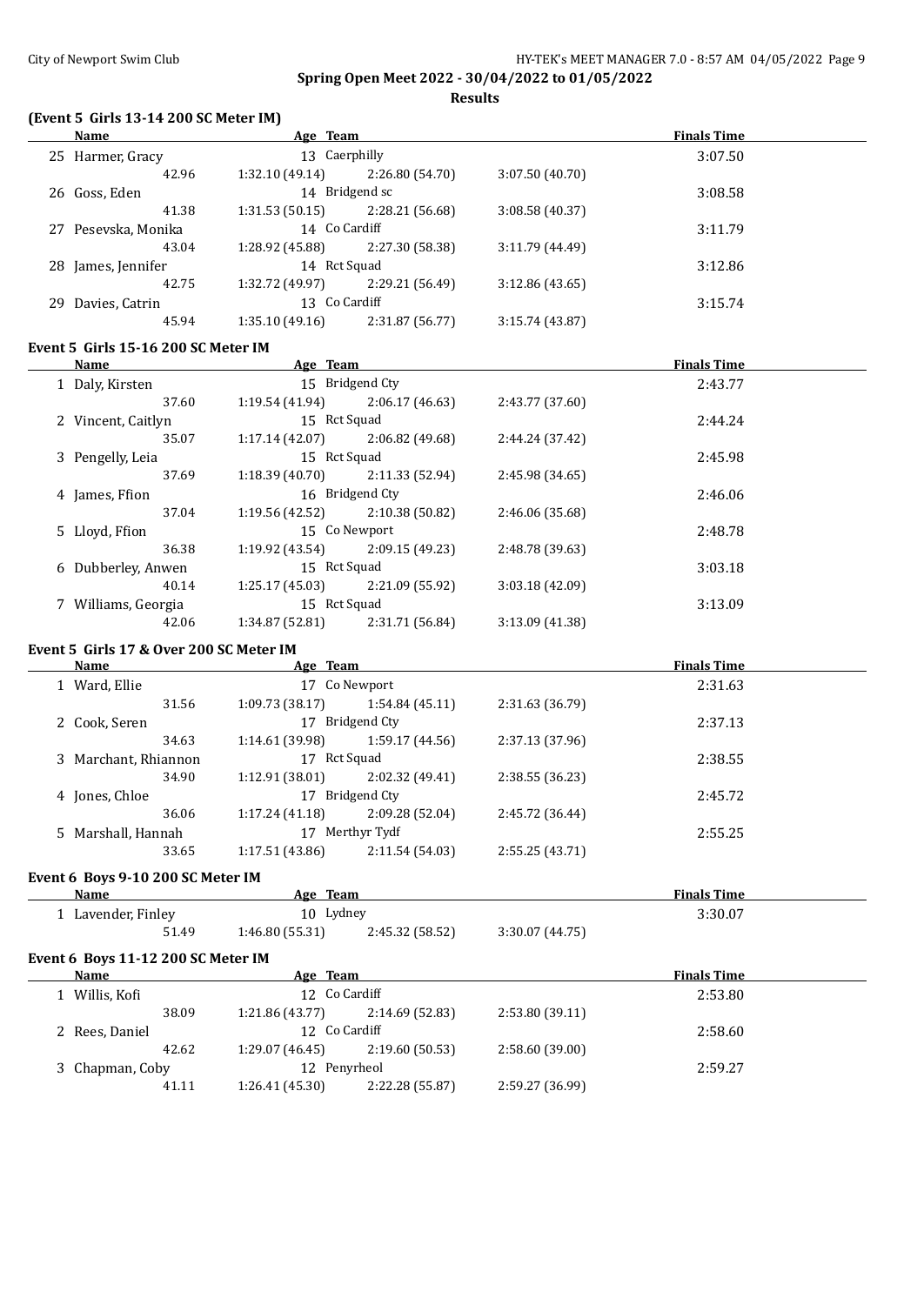**Results**

## **(Event 6 Boys 11-12 200 SC Meter IM)**

|   | <b>Name</b>                                                                                                                                                                                                                    | <u>Age Team and the second service and the service of the service service and the service of the service of the s</u> |                 | <b>Finals Time</b> |
|---|--------------------------------------------------------------------------------------------------------------------------------------------------------------------------------------------------------------------------------|-----------------------------------------------------------------------------------------------------------------------|-----------------|--------------------|
|   | 4 Whittaker, Luke                                                                                                                                                                                                              | 11 Bridgend Cty                                                                                                       |                 | 3:00.60            |
|   | 40.68                                                                                                                                                                                                                          | $1:25.04(44.36)$ $2:21.93(56.89)$                                                                                     | 3:00.60 (38.67) |                    |
|   | 5 Haines, William                                                                                                                                                                                                              | 12 Co Cardiff                                                                                                         |                 | 3:00.63            |
|   | 39.32                                                                                                                                                                                                                          | $1:26.27(46.95)$ $2:20.41(54.14)$                                                                                     | 3:00.63 (40.22) |                    |
|   | 6 Morgan, Harri                                                                                                                                                                                                                | 12 Co Cardiff                                                                                                         |                 | 3:05.21            |
|   | 45.72                                                                                                                                                                                                                          | 1:30.28 (44.56)<br>2:26.13 (55.85)                                                                                    | 3:05.21 (39.08) |                    |
|   | 7 Giles, Toby                                                                                                                                                                                                                  | 11 Lydney                                                                                                             |                 | 3:09.87            |
|   | 43.65                                                                                                                                                                                                                          | 1:28.12 (44.47)<br>2:28.00 (59.88)                                                                                    | 3:09.87 (41.87) |                    |
|   | 8 Cavill, Jack                                                                                                                                                                                                                 | 11 Co Cardiff                                                                                                         |                 | 3:09.89            |
|   | 40.87                                                                                                                                                                                                                          | 1:29.59 (48.72)<br>2:29.40 (59.81)                                                                                    | 3:09.89 (40.49) |                    |
|   | 9 Davis, Harry                                                                                                                                                                                                                 | 12 Lydney                                                                                                             |                 | 3:14.54            |
|   | 44.90                                                                                                                                                                                                                          | 1:34.80 (49.90)<br>2:34.46 (59.66)                                                                                    | 3:14.54 (40.08) |                    |
|   | 10 Nolan, Oliver                                                                                                                                                                                                               | 12 Co Cardiff                                                                                                         |                 | 3:14.64            |
|   | 44.48                                                                                                                                                                                                                          | 1:35.43 (50.95)<br>2:32.10 (56.67)                                                                                    | 3:14.64 (42.54) |                    |
|   | 11 Gruffydd, Ned                                                                                                                                                                                                               | 12 Co Cardiff                                                                                                         |                 | 3:14.74            |
|   | 40.76                                                                                                                                                                                                                          | 1:31.34 (50.58)<br>2:32.61 (1:01.27)                                                                                  | 3:14.74 (42.13) |                    |
|   | 12 Parfitt, Sebastian                                                                                                                                                                                                          | 11 Co Cardiff                                                                                                         |                 | 3:15.47            |
|   | 42.02                                                                                                                                                                                                                          | 1:28.95 (46.93)<br>2:31.57 (1:02.62)                                                                                  | 3:15.47 (43.90) |                    |
|   | 13 Howe, Inigo                                                                                                                                                                                                                 | 12 Torfaen D                                                                                                          |                 | 3:31.01            |
|   | 48.74                                                                                                                                                                                                                          | 1:45.20 (56.46)<br>2:47.95 (1:02.75)                                                                                  | 3:31.01 (43.06) |                    |
|   | --- Thomas, Archie                                                                                                                                                                                                             | 11 Co Cardiff                                                                                                         |                 | <b>DQ</b>          |
|   | 43.72                                                                                                                                                                                                                          | $1:33.09(49.37)$ $2:29.32(56.23)$                                                                                     | DQ (43.20)      |                    |
|   | Event 6 Boys 13-14 200 SC Meter IM                                                                                                                                                                                             |                                                                                                                       |                 |                    |
|   | Name                                                                                                                                                                                                                           | <b>Example 2016</b> Age Team                                                                                          |                 | <b>Finals Time</b> |
|   | 1 Davies, Gavin                                                                                                                                                                                                                | 14 Co Newport                                                                                                         |                 | 2:32.53            |
|   | 33.08                                                                                                                                                                                                                          | $1:14.25(41.17)$ $1:58.67(44.42)$                                                                                     | 2:32.53 (33.86) |                    |
|   | 2 Aylen, James                                                                                                                                                                                                                 | 14 Bridgend Cty                                                                                                       |                 | 2:43.23            |
|   | 36.24                                                                                                                                                                                                                          | $1:16.46(40.22)$ $2:06.49(50.03)$                                                                                     | 2:43.23 (36.74) |                    |
|   | 3 Adam-Munar, Noah                                                                                                                                                                                                             | 14 Co Cardiff                                                                                                         |                 | 2:43.90            |
|   | 36.75                                                                                                                                                                                                                          | $1:18.70(41.95)$ $2:07.97(49.27)$                                                                                     | 2:43.90 (35.93) |                    |
|   | 4 Vinh, Joshua                                                                                                                                                                                                                 | 13 Co Newport                                                                                                         |                 | 2:52.66            |
|   | 40.04                                                                                                                                                                                                                          | $1:20.88(40.84)$ $2:15.21(54.33)$                                                                                     | 2:52.66 (37.45) |                    |
|   | 5 Howe, Albie                                                                                                                                                                                                                  | 14 Torfaen D                                                                                                          |                 | 2:57.81            |
|   | 40.88                                                                                                                                                                                                                          | $1:23.04(42.16)$ $2:16.80(53.76)$                                                                                     | 2:57.81 (41.01) |                    |
|   | Event 6 Boys 15-16 200 SC Meter IM                                                                                                                                                                                             |                                                                                                                       |                 |                    |
|   | Name and the second state of the second state of the second state of the second state of the second state of the second state of the second state of the second state of the second state of the second state of the second st | Age Team                                                                                                              |                 | <b>Finals Time</b> |
|   | 1 Wells, Oliver                                                                                                                                                                                                                | 15 C Dolphins                                                                                                         |                 | 2:17.76            |
|   | 28.86                                                                                                                                                                                                                          | 1:04.31(35.45)<br>1:46.41 (42.10)                                                                                     | 2:17.76 (31.35) |                    |
|   | 2 Whittaker, Daniel                                                                                                                                                                                                            | 15 Bridgend Cty                                                                                                       |                 | 2:35.68            |
|   | 33.13                                                                                                                                                                                                                          | 1:13.46 (40.33)<br>2:00.29 (46.83)                                                                                    | 2:35.68 (35.39) |                    |
|   |                                                                                                                                                                                                                                |                                                                                                                       |                 |                    |
|   | Event 6 Boys 17 & Over 200 SC Meter IM                                                                                                                                                                                         |                                                                                                                       |                 |                    |
|   | Name                                                                                                                                                                                                                           | Age Team                                                                                                              |                 | <b>Finals Time</b> |
|   | 1 Hughes, Dylan                                                                                                                                                                                                                | 19 Co Newport                                                                                                         |                 | 3:44.71            |
|   | 47.23                                                                                                                                                                                                                          | 1:40.82 (53.59)<br>2:52.37 (1:11.55)                                                                                  | 3:44.71 (52.34) |                    |
|   | Event 7 Girls 9 Year Olds 50 SC Meter Freestyle                                                                                                                                                                                |                                                                                                                       |                 |                    |
|   | <b>Name</b>                                                                                                                                                                                                                    | Age Team                                                                                                              |                 | <b>Finals Time</b> |
|   |                                                                                                                                                                                                                                |                                                                                                                       |                 | 36.60              |
|   | 1 Davies, Sophia                                                                                                                                                                                                               | 9 Rct Squad                                                                                                           |                 |                    |
|   | 2 Harris, Chloe                                                                                                                                                                                                                | 9 C Dolphins                                                                                                          |                 | 42.70              |
| 3 | Nolan, Joanie                                                                                                                                                                                                                  | 9 Co Cardiff                                                                                                          |                 | 43.04              |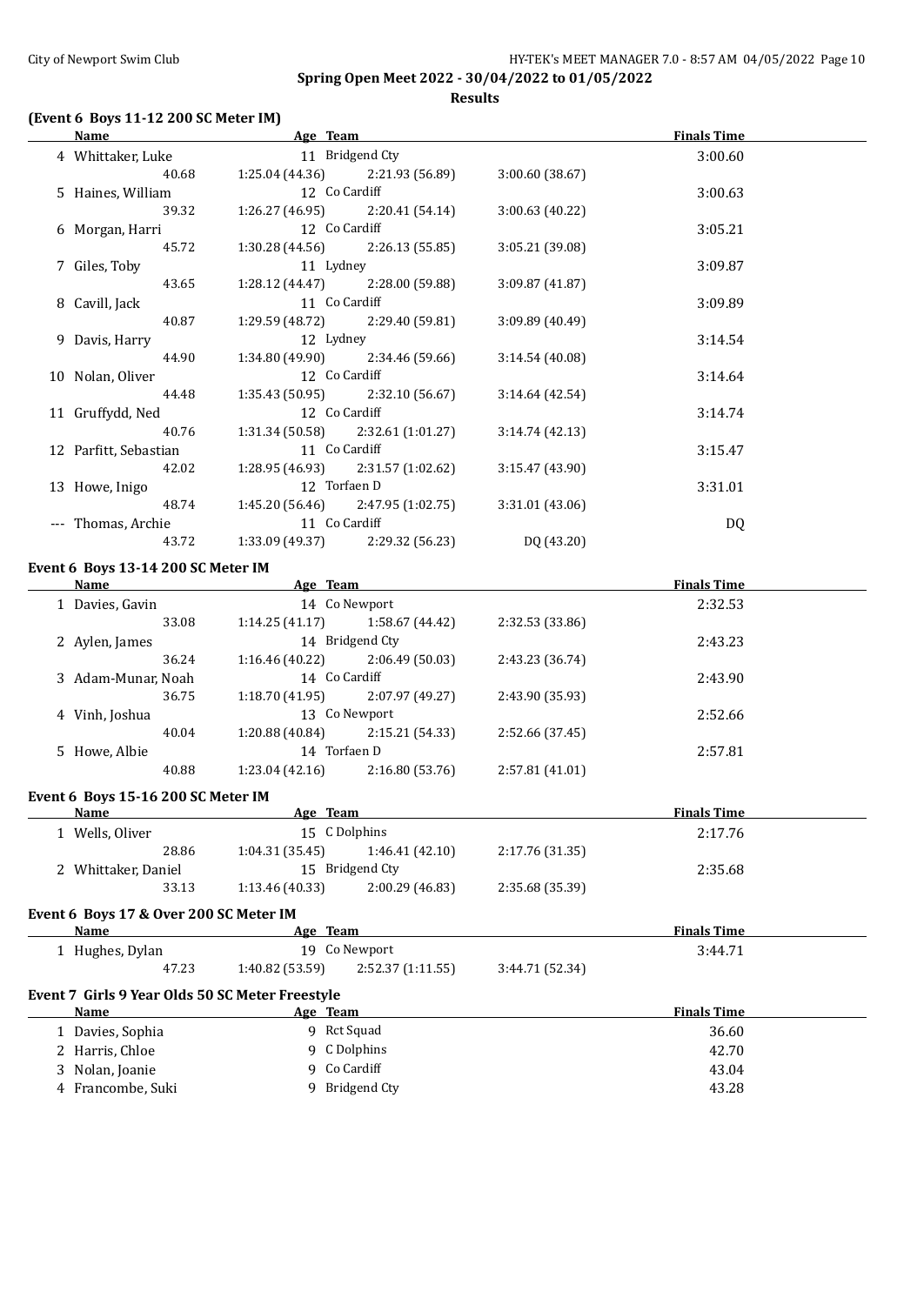## **Results**

## **(Event 7 Girls 9 Year Olds 50 SC Meter Freestyle)**

|    | Name                   |   | Age Team            | <b>Finals Time</b> |
|----|------------------------|---|---------------------|--------------------|
| 5  | Prosser, Sofia         | 9 | Pontypridd          | 43.90              |
|    | 6 White, Mollie        |   | 9 Co Cardiff        | 44.84              |
|    | 7 McShane, Anya        | 9 | Co Cardiff          | 44.95              |
| 8  | Maine-James, Zara      | 9 | Bridgend sc         | 45.20              |
| 9  | Goss, Halle            | 9 | Bridgend sc         | 45.71              |
| 10 | Lee, Seol              | 9 | Co Cardiff          | 45.78              |
| 11 | Yau, Evie              | 9 | Co Newport          | 46.06              |
|    | 12 Lyons Jones, Ava    | 9 | <b>Bridgend Cty</b> | 47.48              |
| 13 | Ricketts, Georgie      |   | 9 Lydney            | 47.89              |
| 14 | Willis, Ffion          | 9 | Torfaen D           | 49.46              |
| 15 | Soffe, Bronwyn         | 9 | Co Newport          | 49.67              |
| 16 | Brown, Alyssa          | 9 | Rct Squad           | 49.89              |
| 17 | Asprey, Evelyn         |   | 9 Co Cardiff        | 50.10              |
| 18 | Thomas, Lucy Ann       | 9 | Caerphilly          | 50.94              |
| 19 | Williams-Jones, Eloise | 9 | Co Cardiff          | 52.21              |
| 20 | Pemberton, Ffion       | 9 | Bridgend sc         | 53.55              |
| 21 | Adam-Munar, Ines       | 9 | Co Cardiff          | 54.19              |
| 22 | Offers, Nancie         | 9 | Abertillery         | 54.58              |
| 23 | Hawkey, Myah           | 9 | Co Cardiff          | 55.03              |
| 24 | Osell, Alice           | 9 | C Dolphins          | 56.66              |
| 25 | Padwick, Anya          | 9 | Co Cardiff          | 57.33              |
|    | 26 Ellis, Eve          |   | 9 C Dolphins        | 58.00              |

## **Event 7 Girls 10 Year Olds 50 SC Meter Freestyle**

|    | Name                |    | Age Team            | <b>Finals Time</b> |
|----|---------------------|----|---------------------|--------------------|
| 1  | Sherrard, Alex      | 10 | Torfaen D           | 34.86              |
| 2  | McQuaid, Maria      | 10 | Co Cardiff          | 36.38              |
| 3  | Long, Sadie         | 10 | <b>Bridgend Cty</b> | 36.68              |
| 4  | Roberts, Rosie      | 10 | Torfaen D           | 37.25              |
| 5  | Faulds, Emily       | 10 | Co Newport          | 37.29              |
| 6  | Morgan, Freya       | 10 | Bridgend sc         | 37.85              |
| 7  | Davies, Erin        | 10 | C Dolphins          | 37.86              |
| 8  | Jones, Ffion        | 10 | Co Cardiff          | 38.43              |
| 9  | Williams, Lili      | 10 | Pontypridd          | 39.00              |
| 10 | Benbow, Maya        | 10 | Bridgend sc         | 39.08              |
| 11 | Duggan, Grace       | 10 | Merthyr Tydf        | 39.29              |
| 12 | Jones, Jessica      | 10 | Pontypridd          | 39.78              |
| 13 | Farquharson, Olivia | 10 | <b>Bridgend Cty</b> | 40.16              |
| 14 | Butler, Olivia      | 10 | Bridgend sc         | 40.28              |
| 15 | Castle, Libby       | 10 | Co Cardiff          | 40.37              |
| 16 | Virgin, Eva         | 10 | Co Cardiff          | 41.72              |
| 17 | Pedler, Lucy        | 10 | <b>Bridgend Cty</b> | 41.79              |
| 18 | Evans, Amelie       | 10 | Co Cardiff          | 42.10              |
| 19 | Donaldson, Evie     | 10 | Co Newport          | 42.42              |
| 20 | Hikary, Lena        | 10 | Co Cardiff          | 42.47              |
| 21 | James, Lacey        | 10 | Co Newport          | 42.51              |
| 22 | John, Ella-Rose     | 10 | Co Cardiff          | 42.67              |
| 23 | Picton, Emelia      | 10 | Merthyr Tydf        | 42.91              |
| 24 | Lovell, Freya       | 10 | Caerphilly          | 43.17              |
| 25 | Marchant, Melody    | 10 | Torfaen D           | 43.84              |
|    | 26 Jones, Lily      | 10 | Torfaen D           | 44.39              |
| 27 | Carre, Isabelle     | 10 | Merthyr Tydf        | 45.35              |
|    |                     |    |                     |                    |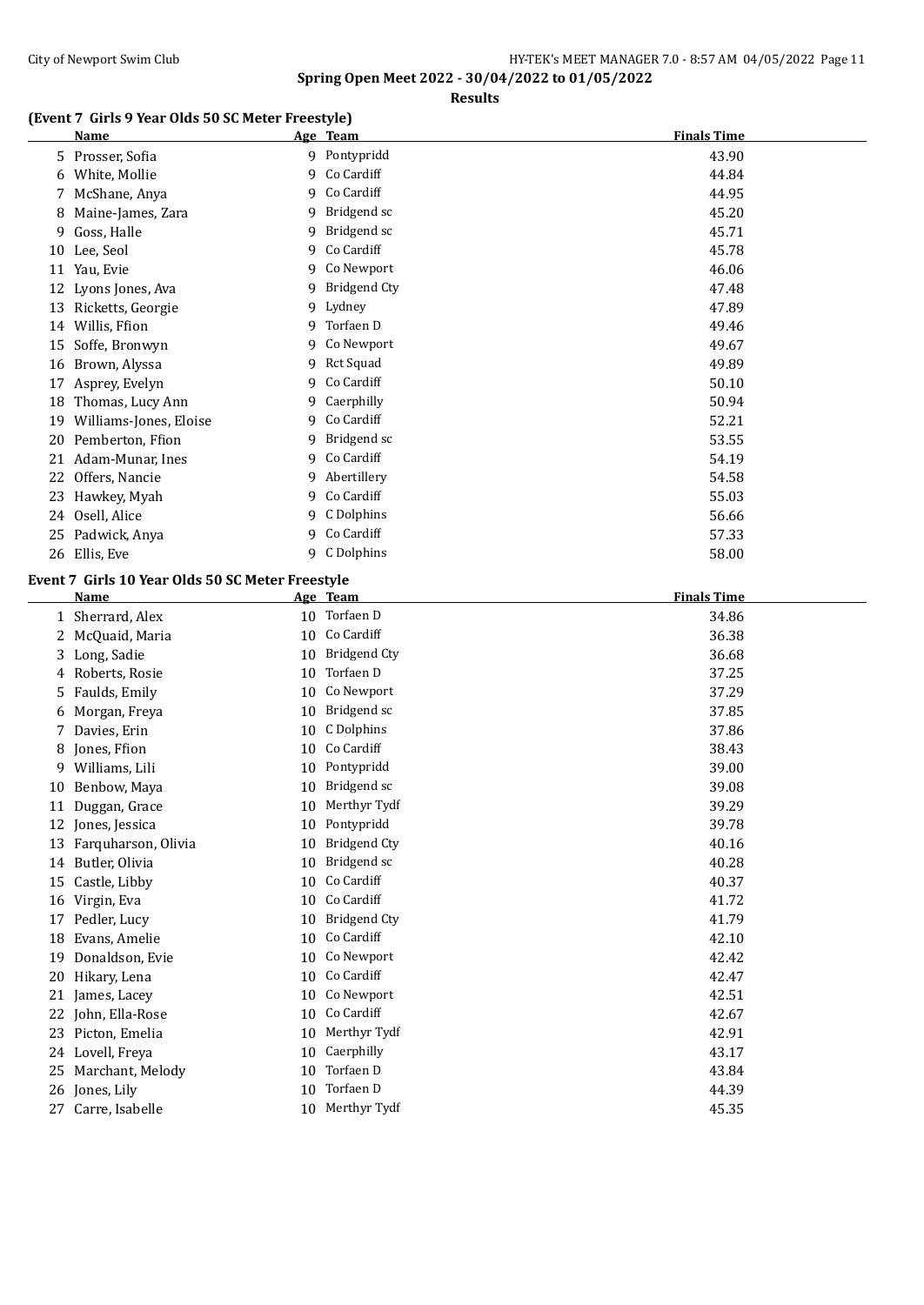**Results**

## **(Event 7 Girls 10 Year Olds 50 SC Meter Freestyle)**

| Name                   | Age Team        | <b>Finals Time</b> |
|------------------------|-----------------|--------------------|
| 28 Beecham, Grace      | 10 Co Newport   | 45.68              |
| 29 Nolan, Harriet      | 10 Bridgend sc  | 46.31              |
| 30 Roberts, Grace      | 10 C Dolphins   | 46.35              |
| 31 Davies, Indie       | 10 Co Newport   | 46.88              |
| 32 Ashfield, Iola      | 10 Co Newport   | 49.64              |
| 33 Paddington, Jessica | 10 Co Newport   | 49.91              |
| 34 Santoro, Bianca     | 10 Co Cardiff   | 50.35              |
| 35 Connor, Mollie      | 10 Caerphilly   | 50.49              |
| 36 O'Neill, Niamh      | 10 Merthyr Tydf | 50.54              |
| 37 Quan, Tayla-Rose    | 10 Rct Squad    | 57.02              |
| 38 Porter, Mair        | 10 Co Cardiff   | 1:02.76            |

#### **Event 7 Girls 11 Year Olds 50 SC Meter Freestyle**

|       | <b>Name</b>             |    | Age Team            | <b>Finals Time</b> |
|-------|-------------------------|----|---------------------|--------------------|
|       | Givvons, Imogen         | 11 | Co Newport          | 32.70              |
|       | 2 Battrick, Alexa       | 11 | Co Newport          | 35.30              |
| 3.    | Clayton, Jasmine        | 11 | Co Newport          | 35.66              |
| 4     | Jones, Madison          | 11 | Pontypridd          | 36.38              |
| 5     | Griffiths, Megan        | 11 | Merthyr Tydf        | 36.87              |
| 6     | Martenko, Lilly         | 11 | Rct Squad           | 37.12              |
| 7     | Zyniewicz, Anna         | 11 | Co Newport          | 37.41              |
| 8     | Jones, Megan            | 11 | Torfaen D           | 37.48              |
| 9     | Scofield, Niamh         | 11 | <b>Rct Squad</b>    | 37.66              |
| 10    | Lewis, Ava              | 11 | <b>Bridgend Cty</b> | 37.97              |
| 11    | Daly, Isabella          | 11 | <b>Bridgend Cty</b> | 37.99              |
| 12    | Colcombe, Liv           | 11 | Co Cardiff          | 38.17              |
| 13    | Donaldson, Arianwen     | 11 | Co Newport          | 39.96              |
| $*14$ | Williams, Summer        | 11 | C Dolphins          | 40.90              |
| $*14$ | Goulding, Ava           | 11 | Pontypridd          | 40.90              |
| 16    | Thomas, Mia             | 11 | Co Cardiff          | 41.00              |
| 17    | Griffiths, Sofie        | 11 | Merthyr Tydf        | 41.33              |
| 18    | Sheen, Isabelle         | 11 | Torfaen D           | 41.65              |
| 19    | Evans, Brooke           | 11 | Caerphilly          | 42.23              |
| 20    | Sommerin, Elin          | 11 | Co Cardiff          | 42.52              |
| 21    | Molloy, Elizabeth       | 11 | Co Cardiff          | 42.61              |
| 22    | Sinkinston, Emma        | 11 | Bridgend sc         | 43.51              |
| 23    | Osell, Leila            | 11 | C Dolphins          | 43.52              |
| 24    | O Connell, Amelie       | 11 | Co Cardiff          | 45.70              |
| 25    | Krebs-Jachimiak, Millie | 11 | Co Cardiff          | 46.36              |
| 26    | Crockett, Lucy          |    | 11 Rct Squad        | 48.41              |

## **Event 7 Girls 12 Year Olds 50 SC Meter Freestyle**

| Name                | Age Team        | <b>Finals Time</b> |
|---------------------|-----------------|--------------------|
| 1 Arlow, Grace      | 12 Torfaen D    | 33.21              |
| 2 Carter-Head, Lexi | 12 Co Cardiff   | 33.26              |
| 3 Adams, Poppy      | 12 Co Cardiff   | 33.44              |
| 4 Nicklin, Isabelle | 12 Bridgend Cty | 34.11              |
| 5 Perrott, Niamh    | 12 C Dolphins   | 34.17              |
| 6 Lewis, Charlotte  | 12 Brecon       | 34.57              |
| 7 Starkey, Caitlin  | 12 Wootton Bass | 34.64              |
| 8 Cooper, Caitlin   | 12 Co Newport   | 35.39              |
| 9 Cull, Chloe       | 12 Bridgend Cty | 35.56              |
|                     |                 |                    |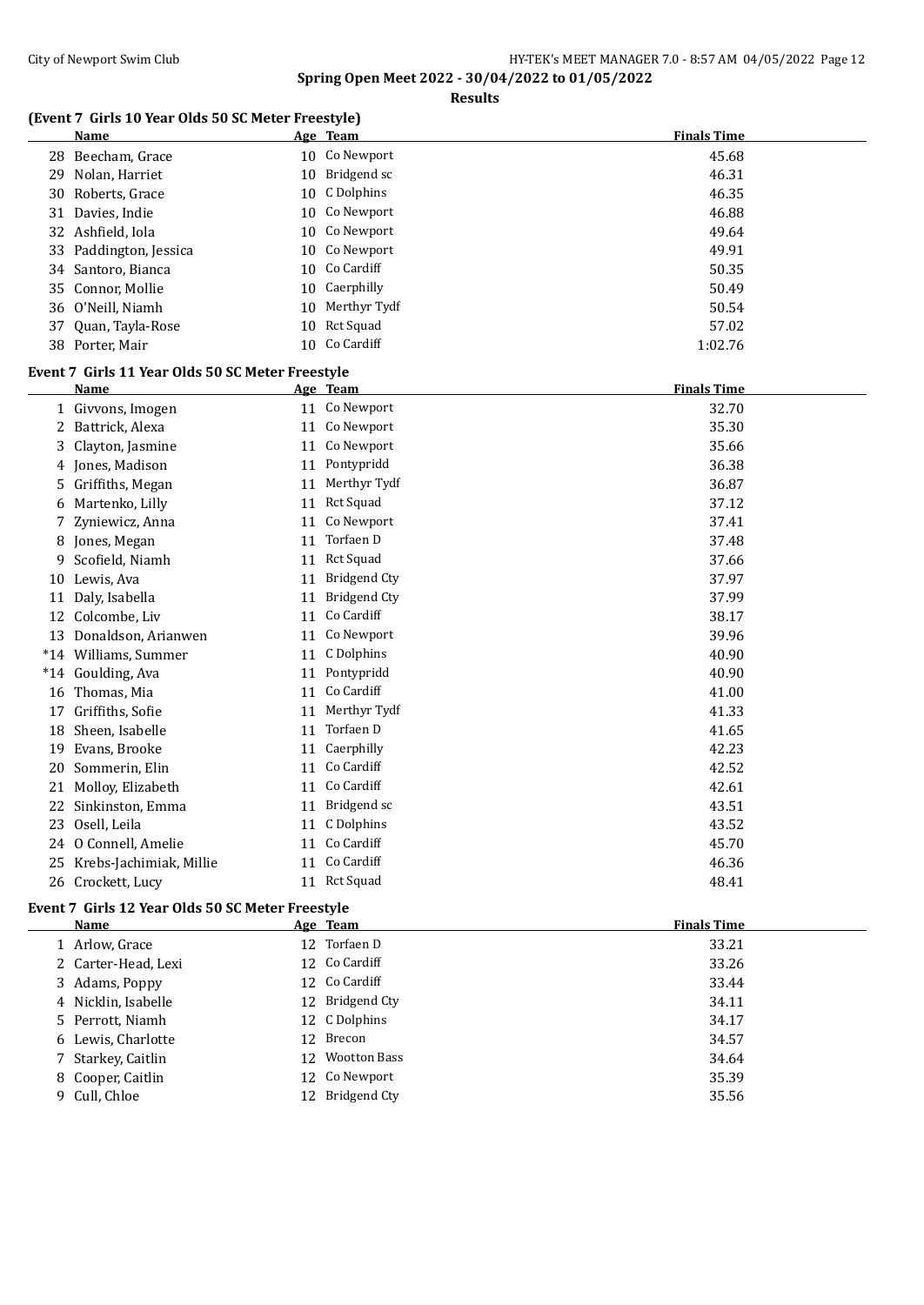**Results**

#### **(Event 7 Girls 12 Year Olds 50 SC Meter Freestyle)**

|       | Name                         |    | Age Team            | <b>Finals Time</b> |
|-------|------------------------------|----|---------------------|--------------------|
|       | 10 Higgs, Cerys              |    | 12 Caerphilly       | 35.83              |
|       | 11 Wilkie, Nia               | 12 | Brecon              | 35.84              |
| 12    | Hamm, Ava                    | 12 | <b>Bridgend Cty</b> | 36.06              |
|       | 13 Davies, Layah             | 12 | Merthyr Tydf        | 36.73              |
|       | 14 Breen-Fitzpatrick, Emilia | 12 | Co Newport          | 36.98              |
|       | 15 Garrett, Millie           | 12 | Co Cardiff          | 38.05              |
| 16    | Davies, Lily                 | 12 | <b>Bridgend Cty</b> | 38.15              |
| 17    | Wilson-Danladi, Fatima       | 12 | Co Newport          | 38.30              |
|       | 18 Jones, Molly              | 12 | <b>Bridgend Cty</b> | 39.43              |
| 19    | Simpson, Elsee               | 12 | <b>Bridgend Cty</b> | 39.51              |
|       | 20 Robinson, Victoria        | 12 | Pontypridd          | 40.52              |
|       | 21 Prusaka, Ksenija          | 12 | Co Newport          | 41.77              |
|       | 22 Moger, Izzie              |    | 12 Pontypridd       | 41.88              |
|       | 23 Jones, Lily-May           | 12 | Torfaen D           | 42.39              |
|       | 24 Edge, Emily               |    | 12 Co Cardiff       | 43.18              |
|       | 25 Coleman, Ava              |    | 12 Co Cardiff       | 44.09              |
|       | 26 Bailey, Madison           |    | 12 Co Newport       | 47.40              |
| $---$ | Bevan, Ellie                 | 12 | Bridgend sc         | DQ                 |

#### **Event 7 Girls 13 Year Olds 50 SC Meter Freestyle**

|   | Name                    |    | Age Team            | <b>Finals Time</b> |
|---|-------------------------|----|---------------------|--------------------|
|   | 1 Coombes, Cerys        |    | 13 Bridgend Cty     | 31.49              |
|   | 2 Banner, Aimee         | 13 | Penyrheol           | 31.95              |
|   | 3 Evans, Skye           | 13 | <b>Bridgend Cty</b> | 33.11              |
|   | 4 Garrett, Ruby         | 13 | Merthyr Tydf        | 34.49              |
|   | 5 Przelozynska, Laura   |    | 13 Co Newport       | 35.07              |
|   | 6 Jones, Isla           | 13 | Bridgend Cty        | 35.69              |
|   | 7 Winterflood, Angelica |    | 13 Co Newport       | 35.84              |
|   | 8 Talbot, Isabel        | 13 | Bridgend sc         | 36.39              |
| 9 | Davies, Clemmie         | 13 | Brecon              | 36.78              |
|   | 10 Jones, Elsie         |    | 13 Co Newport       | 37.39              |
|   | 11 Williams, Taylor     |    | 13 Caerphilly       | 38.29              |
|   | 12 Davies, Lowri        |    | 13 C Dolphins       | 38.34              |
|   | 13 Thompson, Lacey      | 13 | Torfaen D           | 38.72              |
|   | 14 Warren, Gwen         |    | 13 Pontypridd       | 43.09              |

#### **Event 8 Boys 9 Year Olds 50 SC Meter Backstroke**

|                                                  | Name                |  | Age Team      | <b>Finals Time</b> |
|--------------------------------------------------|---------------------|--|---------------|--------------------|
|                                                  | 1 Bick, Morgan      |  | 9 Torfaen D   | 48.04              |
|                                                  | 2 James, Joshua     |  | 9 Co Cardiff  | 49.41              |
|                                                  | 3 Hooper, Arthur    |  | 9 Torfaen D   | 50.21              |
|                                                  | 4 Roberts, Elis     |  | 9 Bridgend sc | 50.71              |
|                                                  | 5 Swetman, Oliver   |  | 9 Co Cardiff  | 50.95              |
|                                                  | 6 Frampton, Rhydian |  | 9 Rct Squad   | 51.03              |
|                                                  | 7 Harris, Max       |  | 9 Bridgend sc | 53.49              |
|                                                  | 8 Nicholas, Luca    |  | 9 Bridgend sc | 54.89              |
|                                                  | 9 Bevan, Sam        |  | 9 Bridgend sc | 58.72              |
|                                                  | 10 Robinson, Lucas  |  | 9 Pontypridd  | 59.30              |
| Event 8 Boys 10 Year Olds 50 SC Meter Backstroke |                     |  |               |                    |

| <b>BLO 1994</b>                                     | AOC          | зан             | --<br>шк          |
|-----------------------------------------------------|--------------|-----------------|-------------------|
| Temhy<br>$U_1$ llin $m$<br>$\sim$ $\sim$<br><br>. ب | 10<br>$\sim$ | .ardiff<br>____ | $\Omega$<br>46.91 |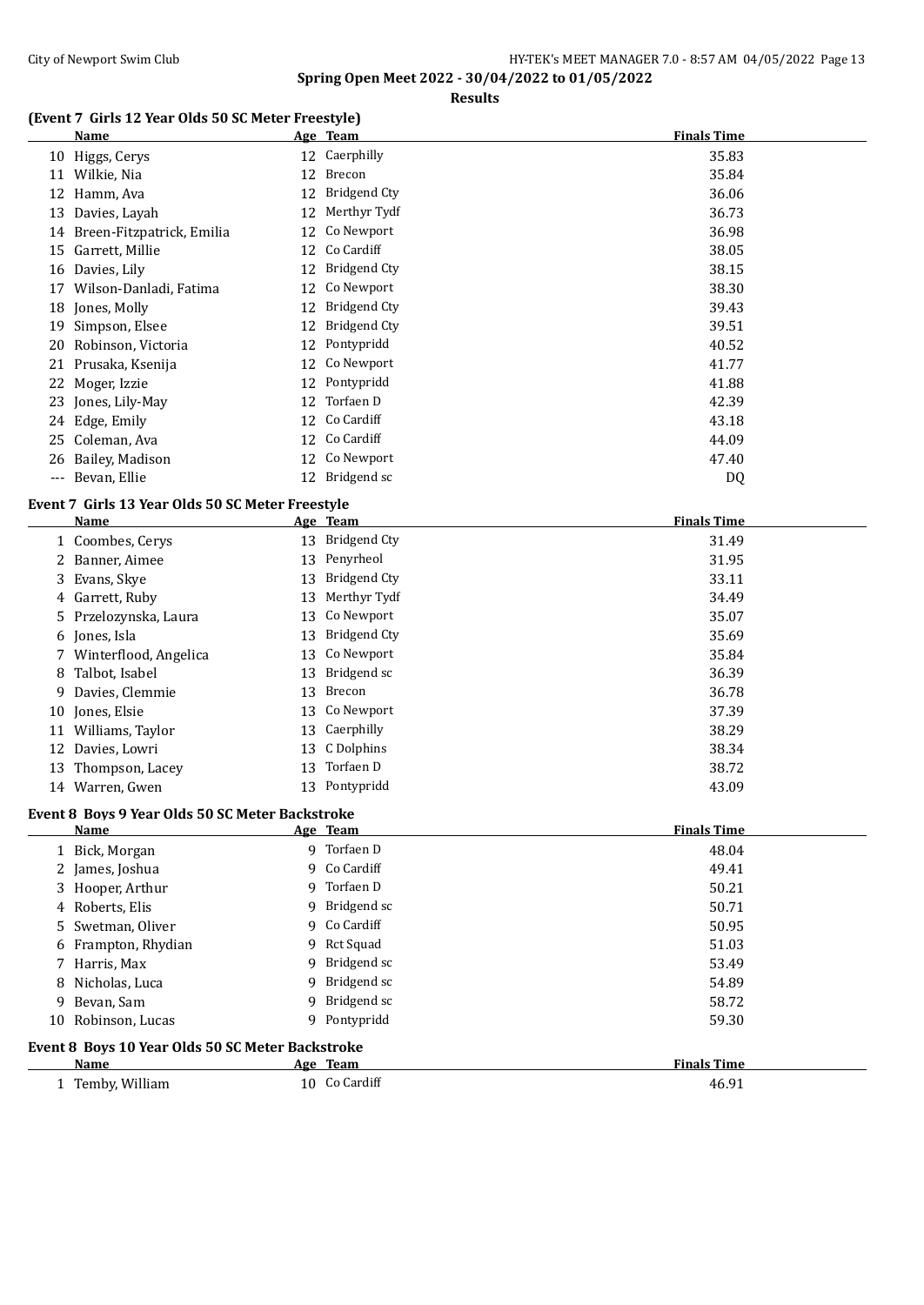#### **Results**

## **(Event 8 Boys 10 Year Olds 50 SC Meter Backstroke)**

|   | Name                                               |    | Age Team                 | <b>Finals Time</b> |
|---|----------------------------------------------------|----|--------------------------|--------------------|
|   | 2 Mamedov, Rashid                                  |    | 10 Co Cardiff            | 47.65              |
| 3 | Gardener, Zavier                                   |    | 10 Bridgend Cty          | 48.80              |
| 4 | Banner, Harry                                      | 10 | Penyrheol                | 50.68              |
|   | 5 Pound, Leon                                      | 10 | <b>Rct Squad</b>         | 51.57              |
| 6 | Samuel, Jake                                       | 10 | Abertillery              | 53.29              |
|   | 7 D'Cruz, Dylan                                    | 10 | Pontypridd               | 55.56              |
|   | 8 Johnson, Charlie                                 | 10 | Lydney                   | 55.59              |
|   | 9 Wheeler, Sonny                                   | 10 | <b>Rct Squad</b>         | 56.14              |
|   | 10 Powell, Harry                                   | 10 | Torfaen D                | 56.53              |
|   | 11 Krishnamohan, Abisan                            | 10 | Co Newport               | 1:01.83            |
|   | 12 Batchelor, Josh                                 | 10 | Bridgend sc              | 1:02.29            |
|   | 13 Davies, Griff                                   | 10 | <b>Bridgend Cty</b>      | 1:03.96            |
|   | --- Harvey, Hugo                                   |    | 10 Co Cardiff            | DQ                 |
|   |                                                    |    |                          |                    |
|   | Event 8 Boys 11 Year Olds 50 SC Meter Backstroke   |    |                          |                    |
|   | Name                                               |    | Age Team<br>11 Torfaen D | <b>Finals Time</b> |
|   | 1 Taylor, Nicholas                                 |    | Co Cardiff               | 42.73              |
|   | 2 Harvey, Jack                                     | 11 |                          | 44.37              |
| 3 | Ray, Julian                                        |    | 11 Lydney                | 46.72              |
|   | 4 Jones, Jayden                                    |    | 11 Caerphilly            | 47.14              |
|   | 5 Reece, Liam                                      |    | 11 Co Newport            | 55.13              |
|   | Event 8 Boys 12 Year Olds 50 SC Meter Backstroke   |    |                          |                    |
|   | Name                                               |    | Age Team                 | <b>Finals Time</b> |
|   | 1 Tirman, David                                    |    | 12 Lydney                | 41.79              |
| 2 | Crump, Joshua-James                                |    | 12 Bridgend Cty          | 42.15              |
|   | 3 Williams-Biddulph, Myles                         | 12 | Caerphilly               | 43.66              |
|   | 4 Duffy, Isaac                                     | 12 | Caerphilly               | 46.37              |
| 5 | Maughan, Oliver                                    | 12 | <b>Bridgend Cty</b>      | 49.78              |
| 6 | Paddington, Ethan                                  | 12 | Co Newport               | 50.32              |
|   | Pengelly, Noah                                     | 12 | Rct Squad                | 52.63              |
| 8 | Skovronek, Tai-La                                  |    | 12 Abertillery           | 54.39              |
|   | 9 Rosser, Harvey                                   |    | 12 Rct Squad             | 54.75              |
|   | 10 James, Ellis                                    |    | 12 Abertillery           | 59.50              |
|   | Event 8 Boys 13 Year Olds 50 SC Meter Backstroke   |    |                          |                    |
|   | Name                                               |    | Age Team                 | <b>Finals Time</b> |
|   | 1 Mamedov, Ravid                                   |    | 13 Co Cardiff            | 33.11              |
|   | 2 Mansfield, Harry                                 | 13 | <b>Bridgend Cty</b>      | 36.38              |
| 3 | Caldicott, Elliot                                  | 13 | Co Newport               | 39.96              |
| 4 | Mahavar-Snow, Sanjeev                              | 13 | Caerphilly               | 40.25              |
|   | 5 Hiscox, Jac                                      | 13 | Rct Squad                | 40.56              |
| 6 | Jones, Luke                                        | 13 | Co Newport               | 41.10              |
|   | 7 Wilcox, Tristan                                  | 13 | C Dolphins               | 44.02              |
| 8 | Barry, Isaac                                       | 13 | Co Newport               | 46.10              |
|   | 9 Buttle, Ieuan                                    |    | 13 Rct Squad             | 59.24              |
|   |                                                    |    |                          |                    |
|   | Event 9 Girls 9 Year Olds 50 SC Meter Breaststroke |    |                          |                    |
|   | <b>Name</b>                                        |    | Age Team                 | <b>Finals Time</b> |
|   | 1 Davies, Sophia                                   |    | 9 Rct Squad              | 52.83              |
|   | 2 Lee, Seol                                        | 9  | Co Cardiff               | 57.69              |
|   | 3 McShane, Anya                                    | 9  | Co Cardiff               | 57.95              |
|   | 4 Williams-Jones, Eloise                           |    | 9 Co Cardiff             | 58.32              |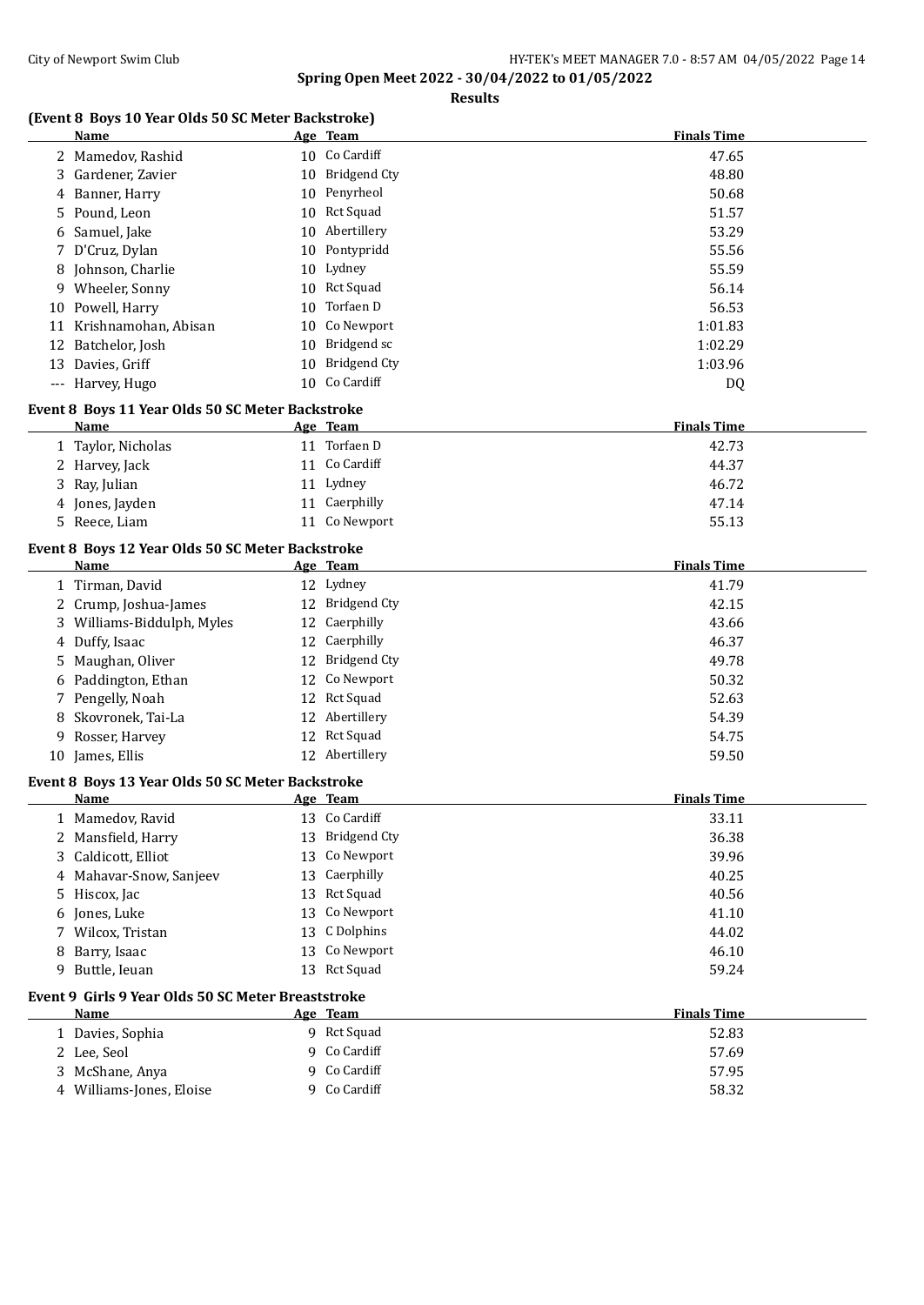#### City of Newport Swim Club City of Newport Swim Club HY-TEK's MEET MANAGER 7.0 - 8:57 AM 04/05/2022 Page 15

**Spring Open Meet 2022 - 30/04/2022 to 01/05/2022**

#### **Results**

## **(Event 9 Girls 9 Year Olds 50 SC Meter Breaststroke)**

|     | Name                 |   | Age Team      | <b>Finals Time</b> |
|-----|----------------------|---|---------------|--------------------|
|     | 5 Nolan, Joanie      |   | 9 Co Cardiff  | 1:01.49            |
|     | 6 Maine-James, Zara  |   | 9 Bridgend sc | 1:01.60            |
|     | 7 Asprey, Evelyn     |   | 9 Co Cardiff  | 1:02.30            |
|     | 8 Osell, Alice       |   | 9 C Dolphins  | 1:02.68            |
| 9   | Harris, Chloe        |   | 9 C Dolphins  | 1:04.93            |
| 10  | White, Mollie        |   | 9 Co Cardiff  | 1:05.24            |
|     | 11 Prosser, Sofia    |   | 9 Pontypridd  | 1:06.01            |
|     | 12 Francombe, Suki   | 9 | Bridgend Cty  | 1:06.35            |
|     | 13 Ricketts, Georgie |   | 9 Lydney      | 1:06.60            |
|     | 14 Lyons Jones, Ava  | 9 | Bridgend Cty  | 1:08.23            |
|     | 15 Goss, Halle       | 9 | Bridgend sc   | 1:08.73            |
| 16  | Yau, Evie            |   | 9 Co Newport  | 1:09.17            |
| 17  | Ellis, Eve           |   | 9 C Dolphins  | 1:09.95            |
| 18  | Brown, Alyssa        |   | 9 Rct Squad   | 1:14.69            |
| 19  | Jones, Zoey          |   | 9 Co Newport  | 1:15.05            |
| 20  | Offers, Nancie       | 9 | Abertillery   | 1:21.08            |
| --- | Padwick, Anya        | 9 | Co Cardiff    | DQ                 |
| --- | Adam-Munar, Ines     | 9 | Co Cardiff    | DQ                 |
|     |                      |   |               |                    |

## **Event 9 Girls 10 Year Olds 50 SC Meter Breaststroke**

|              | <b>Name</b>         |    | Age Team            | <b>Finals Time</b> |
|--------------|---------------------|----|---------------------|--------------------|
| $\mathbf{1}$ | Duggan, Grace       | 10 | Merthyr Tydf        | 51.16              |
| 2            | McQuaid, Maria      | 10 | Co Cardiff          | 51.88              |
| 3            | Williams, Lili      | 10 | Pontypridd          | 52.29              |
| 4            | Faulds, Emily       | 10 | Co Newport          | 53.41              |
| 5.           | Nolan, Harriet      | 10 | Bridgend sc         | 53.49              |
| 6            | Sherrard, Alex      | 10 | Torfaen D           | 55.36              |
| 7            | Jones, Ffion        | 10 | Co Cardiff          | 55.84              |
| 8            | Roberts, Rosie      | 10 | Torfaen D           | 55.94              |
| 9            | Hikary, Lena        | 10 | Co Cardiff          | 56.52              |
| 10           | Davies, Indie       | 10 | Co Newport          | 56.59              |
| 11           | Morgan, Freya       | 10 | Bridgend sc         | 57.39              |
| 12           | James, Lacey        | 10 | Co Newport          | 57.94              |
| 13           | Farquharson, Olivia | 10 | <b>Bridgend Cty</b> | 58.44              |
| 14           | Santoro, Bianca     | 10 | Co Cardiff          | 59.95              |
| 15           | Jones, Lily         | 10 | Torfaen D           | 1:00.10            |
| 16           | Benbow, Maya        | 10 | Bridgend sc         | 1:00.16            |
| 17           | Davies, Erin        | 10 | C Dolphins          | 1:00.68            |
| 18           | John, Ella-Rose     | 10 | Co Cardiff          | 1:01.53            |
| 19           | Picton, Emelia      | 10 | Merthyr Tydf        | 1:02.38            |
| 20           | Lovell, Freya       | 10 | Caerphilly          | 1:02.99            |
| 21           | Virgin, Eva         | 10 | Co Cardiff          | 1:04.25            |
| 22           | Marchant, Melody    | 10 | Torfaen D           | 1:06.94            |
| 23           | Paddington, Jessica | 10 | Co Newport          | 1:07.40            |
| 24           | Beecham, Grace      | 10 | Co Newport          | 1:08.55            |
| 25           | Long, Sadie         | 10 | <b>Bridgend Cty</b> | 1:08.84            |
| 26           | Carre, Isabelle     | 10 | Merthyr Tydf        | 1:11.75            |
| 27           | O'Neill, Niamh      | 10 | Merthyr Tydf        | 1:18.09            |
| $---$        | Pedler, Lucy        | 10 | <b>Bridgend Cty</b> | DQ                 |
| $---$        | Jones, Jessica      | 10 | Pontypridd          | DQ                 |
|              |                     |    |                     |                    |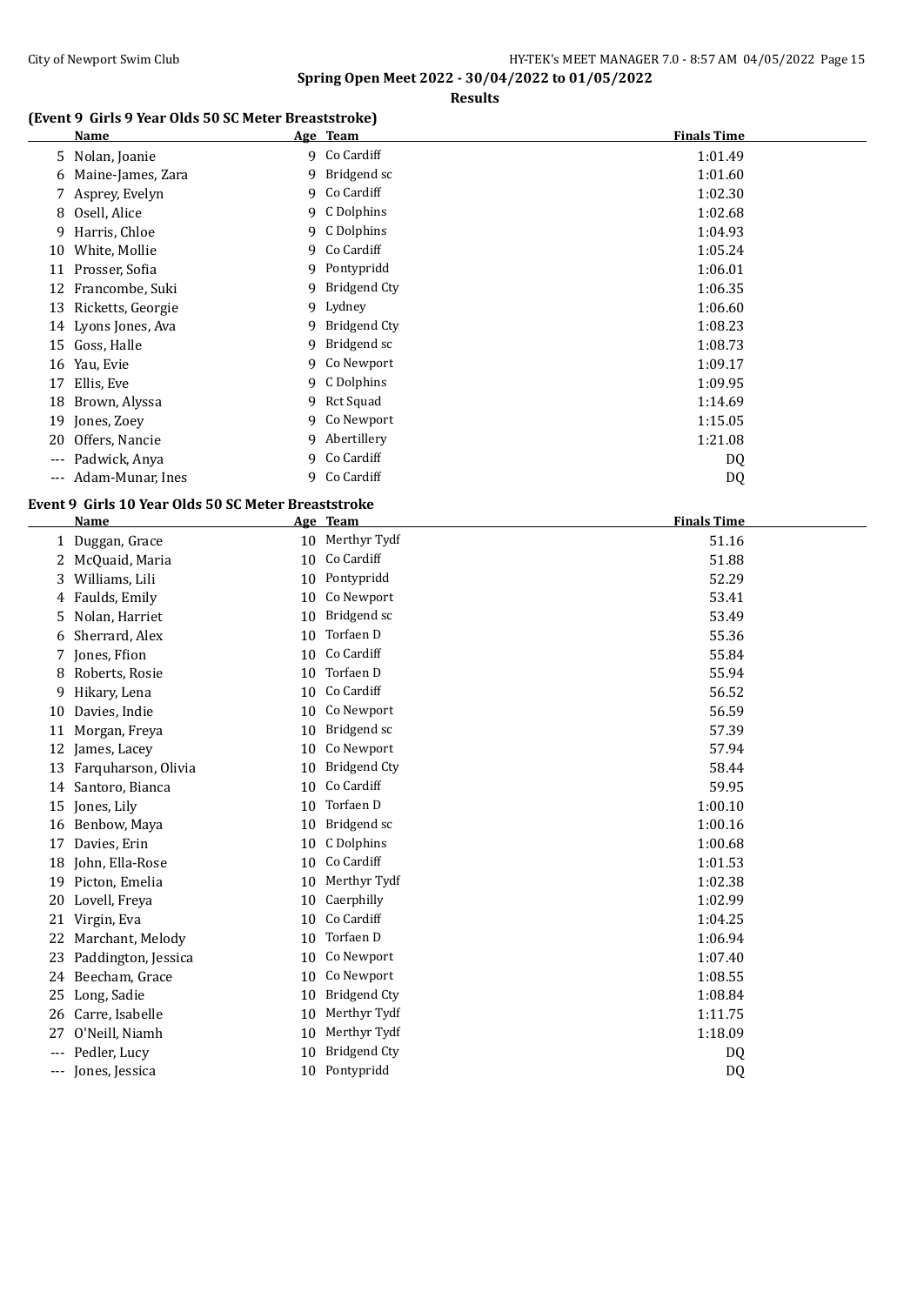#### City of Newport Swim Club City of Newport Swim Club HY-TEK's MEET MANAGER 7.0 - 8:57 AM 04/05/2022 Page 16

**Spring Open Meet 2022 - 30/04/2022 to 01/05/2022**

**Results**

#### **Event 9 Girls 11 Year Olds 50 SC Meter Breaststroke**

|              | <b>Name</b>         |    | Age Team            | <b>Finals Time</b> |
|--------------|---------------------|----|---------------------|--------------------|
| $\mathbf{1}$ | Clayton, Jasmine    | 11 | Co Newport          | 45.02              |
| 2            | Andrews, Bella      | 11 | Co Newport          | 45.34              |
| 3            | Givvons, Imogen     | 11 | Co Newport          | 49.16              |
| 4            | Daly, Isabella      | 11 | <b>Bridgend Cty</b> | 49.96              |
| 5            | Battrick, Alexa     | 11 | Co Newport          | 50.07              |
| 6            | Zyniewicz, Anna     | 11 | Co Newport          | 52.14              |
| 7            | Molloy, Elizabeth   | 11 | Co Cardiff          | 52.15              |
| 8            | Goulding, Ava       | 11 | Pontypridd          | 52.48              |
| 9            | Jones, Megan        | 11 | Torfaen D           | 52.70              |
| 10           | Martenko, Lilly     | 11 | Rct Squad           | 53.24              |
| 11           | Jones, Madison      | 11 | Pontypridd          | 53.37              |
| 12           | Colcombe, Liv       | 11 | Co Cardiff          | 53.91              |
| 13           | Sinkinston, Emma    | 11 | Bridgend sc         | 55.44              |
| 14           | Lewis, Ava          | 11 | <b>Bridgend Cty</b> | 56.23              |
| 15           | Griffiths, Sofie    | 11 | Merthyr Tydf        | 56.43              |
| 16           | Thomas, Mia         | 11 | Co Cardiff          | 57.21              |
| 17           | Scofield, Niamh     | 11 | <b>Rct Squad</b>    | 57.66              |
| 18           | Osell, Leila        | 11 | C Dolphins          | 57.99              |
| 19           | Griffiths, Megan    | 11 | Merthyr Tydf        | 58.09              |
| 20           | Donaldson, Arianwen | 11 | Co Newport          | 58.44              |
| 21           | Williams, Summer    | 11 | C Dolphins          | 1:01.05            |
| 22           | Sommerin, Elin      | 11 | Co Cardiff          | 1:01.73            |
| 23           | O Connell, Amelie   | 11 | Co Cardiff          | 1:03.42            |
|              | Walters, Gwennan    | 11 | Co Cardiff          | DQ                 |
| ---          | Hagger, Ellie       | 11 | Torfaen D           | DQ                 |

## **Event 9 Girls 12 Year Olds 50 SC Meter Breaststroke**

|    | <b>Name</b>            |    | Age Team            | <b>Finals Time</b> |
|----|------------------------|----|---------------------|--------------------|
|    | 1 Starkey, Caitlin     | 12 | <b>Wootton Bass</b> | 42.55              |
|    | 2 Arlow, Grace         | 12 | Torfaen D           | 44.34              |
| 3  | Carter-Head, Lexi      | 12 | Co Cardiff          | 45.71              |
|    | 4 Adams, Poppy         |    | 12 Co Cardiff       | 45.84              |
|    | 5 Wilkie, Nia          | 12 | Brecon              | 46.82              |
|    | 6 Cooper, Caitlin      | 12 | Co Newport          | 47.65              |
| 7  | Higgs, Cerys           | 12 | Caerphilly          | 48.21              |
| 8  | Nicklin, Isabelle      | 12 | <b>Bridgend Cty</b> | 49.71              |
| 9  | Perrott, Niamh         | 12 | C Dolphins          | 50.49              |
| 10 | Bevan, Ellie           | 12 | Bridgend sc         | 50.67              |
| 11 | Garrett, Millie        | 12 | Co Cardiff          | 50.73              |
| 12 | Hamm, Ava              | 12 | Bridgend Cty        | 51.41              |
| 13 | Simpson, Elsee         | 12 | <b>Bridgend Cty</b> | 51.47              |
| 14 | Griffiths, Elin        | 12 | Brecon              | 51.50              |
| 15 | Davies, Layah          | 12 | Merthyr Tydf        | 51.71              |
| 16 | Wilson-Danladi, Fatima | 12 | Co Newport          | 52.41              |
| 17 | Davies, Lily           | 12 | <b>Bridgend Cty</b> | 52.84              |
| 18 | Edge, Emily            | 12 | Co Cardiff          | 55.04              |
| 19 | Jones, Molly           | 12 | Bridgend Cty        | 55.37              |
| 20 | Jones, Lily-May        | 12 | Torfaen D           | 55.81              |
| 21 | Moger, Izzie           | 12 | Pontypridd          | 56.13              |
| 22 | Coleman, Ava           | 12 | Co Cardiff          | 56.50              |
|    | 23 Robinson, Victoria  |    | 12 Pontypridd       | 58.45              |
|    |                        |    |                     |                    |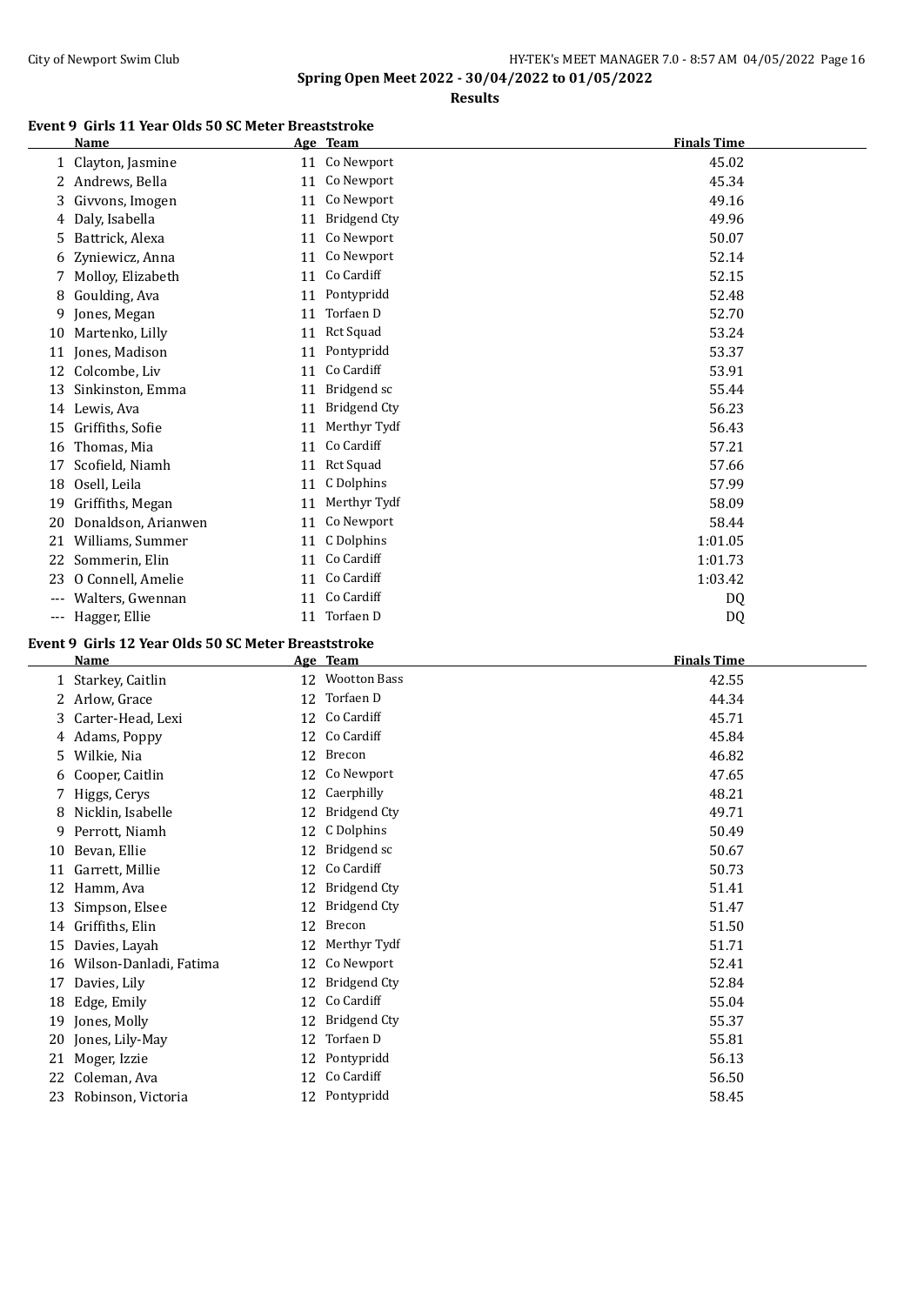#### **Spring Open Meet 2022 - 30/04/2022 to 01/05/2022 Results**

| (Event 9 Girls 12 Year Olds 50 SC Meter Breaststroke) |                   |                                    |                 |                    |  |
|-------------------------------------------------------|-------------------|------------------------------------|-----------------|--------------------|--|
| Name                                                  |                   | Age Team<br>12 Co Newport          |                 | <b>Finals Time</b> |  |
| 24 Bailey, Madison                                    |                   |                                    |                 | 1:15.40            |  |
| --- Prusaka, Ksenija                                  |                   | 12 Co Newport                      |                 | DQ                 |  |
| --- Lewis, Charlotte                                  |                   | 12 Brecon                          |                 | DQ                 |  |
| Event 9 Girls 13 Year Olds 50 SC Meter Breaststroke   |                   |                                    |                 |                    |  |
| Name                                                  |                   | Age Team                           |                 | <b>Finals Time</b> |  |
| 1 Coombes, Cerys                                      |                   | 13 Bridgend Cty                    |                 | 43.88              |  |
| 2 Banner, Aimee                                       |                   | 13 Penyrheol                       |                 | 44.64              |  |
| 3 Davies, Clemmie                                     |                   | 13 Brecon                          |                 | 44.96              |  |
| 4 Evans, Skye                                         |                   | 13 Bridgend Cty                    |                 | 45.23              |  |
| 5 Talbot, Isabel                                      |                   | 13 Bridgend sc                     |                 | 46.44              |  |
| 6 Przelozynska, Laura                                 |                   | 13 Co Newport                      |                 | 47.01              |  |
| 7 Winterflood, Angelica                               |                   | 13 Co Newport                      |                 | 49.25              |  |
| 8 Jones, Isla                                         | 13                | <b>Bridgend Cty</b>                |                 | 49.41              |  |
| 9 Jones, Elsie                                        | 13                | Co Newport                         |                 | 50.12              |  |
| 10 Garrett, Ruby                                      | 13                | Merthyr Tydf                       |                 | 51.87              |  |
| 11 Thompson, Lacey                                    | 13                | Torfaen D                          |                 | 55.45              |  |
| 12 Warren, Gwen                                       |                   | 13 Pontypridd                      |                 | 58.92              |  |
|                                                       | 13                | Caerphilly                         |                 |                    |  |
| --- Williams, Taylor                                  |                   |                                    |                 | DQ                 |  |
| Event 10 Boys 9 Year Olds 200 SC Meter IM             |                   |                                    |                 |                    |  |
| <b>Name</b>                                           |                   | Age Team                           |                 | <b>Finals Time</b> |  |
| --- Swetman, Oliver                                   |                   | 9 Co Cardiff                       |                 | DQ                 |  |
| 55.46                                                 | 1:58.50 (1:03.04) | 3:16.15 (1:17.65)                  | DQ (56.48)      |                    |  |
|                                                       |                   |                                    |                 |                    |  |
| Event 10 Boys 10 Year Olds 200 SC Meter IM            |                   |                                    |                 |                    |  |
| Name                                                  |                   | Age Team                           |                 | <b>Finals Time</b> |  |
|                                                       |                   | 10 Co Cardiff                      |                 | 3:49.37            |  |
| 1 Temby, William<br>56.41                             | 1:51.32 (54.91)   | 2:57.23 (1:05.91)                  | 3:49.37 (52.14) |                    |  |
| 2 D'Cruz, Dylan                                       |                   | 10 Pontypridd                      |                 | 3:58.91            |  |
| 52.81                                                 |                   | 3:03.69 (1:03.35)                  | 3:58.91 (55.22) |                    |  |
|                                                       | 2:00.34 (1:07.53) | 10 Torfaen D                       |                 |                    |  |
| --- Powell, Harry<br>1:14.01                          | 2:20.57 (1:06.56) | 3:51.39 (1:30.82)                  | DQ (59.90)      | DQ                 |  |
| Krishnamohan, Abisan                                  |                   | 10 Co Newport                      |                 |                    |  |
| 1:08.36                                               | 2:23.99 (1:15.63) |                                    | DQ (1:14.10)    | DQ                 |  |
|                                                       |                   | 3:39.83 (1:15.84)<br>10 Penyrheol  |                 |                    |  |
| --- Banner, Harry<br>1:00.21                          |                   |                                    |                 | DQ                 |  |
|                                                       | 2:00.99 (1:00.78) | 3:20.95 (1:19.96)                  | DQ (54.47)      |                    |  |
| Event 10 Boys 11 Year Olds 200 SC Meter IM            |                   |                                    |                 |                    |  |
| <b>Name</b>                                           |                   | Age Team                           |                 | <b>Finals Time</b> |  |
| 1 Harvey, Jack                                        |                   | 11 Co Cardiff                      |                 | 3:34.32            |  |
| 49.37                                                 | 1:43.27 (53.90)   | 2:44.97 (1:01.70)                  | 3:34.32 (49.35) |                    |  |
| 2 Jones, Jayden                                       |                   | 11 Caerphilly                      |                 | 3:35.55            |  |
| 47.86                                                 | 1:42.57 (54.71)   | 2:53.78 (1:11.21)                  | 3:35.55 (41.77) |                    |  |
| 3 Ray, Julian                                         |                   | 11 Lydney                          |                 | 3:55.43            |  |
| 1:04.15                                               | 2:02.42 (58.27)   | 3:09.22 (1:06.80)                  | 3:55.43 (46.21) |                    |  |
| 4 Davies, Tom                                         |                   | 11 Co Newport                      |                 | 4:10.37            |  |
| 59.33                                                 | 2:01.25 (1:01.92) | 3:12.95 (1:11.70)                  | 4:10.37 (57.42) |                    |  |
| 5 Reece, Liam<br>1:00.92                              | 2:04.13 (1:03.21) | 11 Co Newport<br>3:20.76 (1:16.63) | 4:13.60 (52.84) | 4:13.60            |  |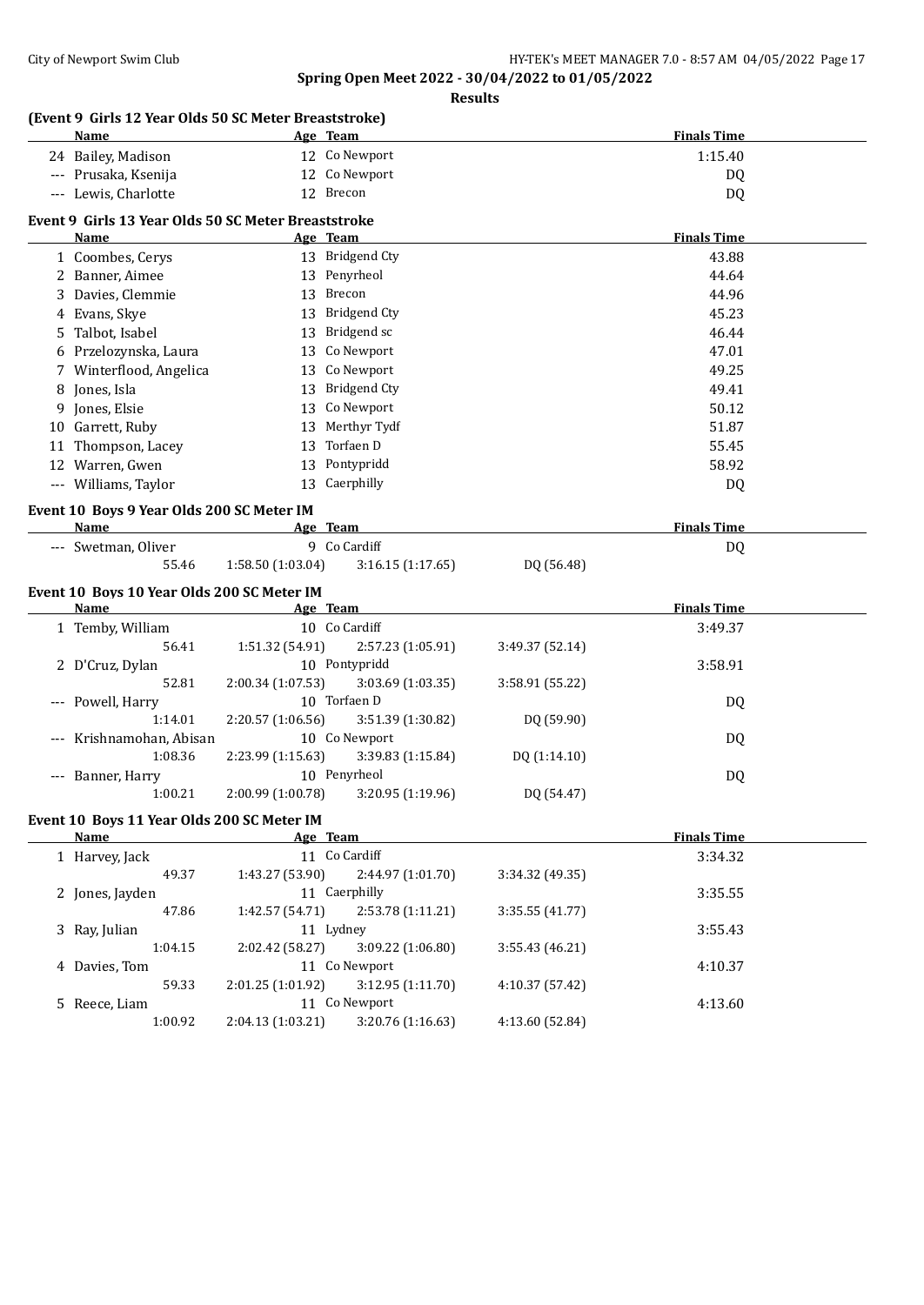**Results**

### **Event 10 Boys 12 Year Olds 200 SC Meter IM**

| <b>Name</b>           | Age Team          |                   |                  | <b>Finals Time</b> |  |
|-----------------------|-------------------|-------------------|------------------|--------------------|--|
| 1 Song, Evan          |                   | 12 Co Cardiff     |                  | 3:17.88            |  |
| 45.07                 | 1:34.67(49.60)    | 2:31.16(56.49)    | 3:17.88(46.72)   |                    |  |
| 2 Crump, Joshua-James |                   | 12 Bridgend Cty   |                  | 3:24.82            |  |
| 44.97                 | 1:39.40(54.43)    | 2:41.12 (1:01.72) | 3:24.82 (43.70)  |                    |  |
| 3 Tirman, David       | 12 Lydney         |                   |                  | 3:28.52            |  |
| 44.81                 | 1:37.07(52.26)    | 2:37.44(1:00.37)  | 3:28.52 (51.08)  |                    |  |
| 4 Duffy, Isaac        |                   | 12 Caerphilly     |                  | 3:52.33            |  |
| 54.49                 | 1:52.33(57.84)    | 3:03.51(1:11.18)  | 3:52.33 (48.82)  |                    |  |
| 5 Paddington, Ethan   |                   | 12 Co Newport     |                  | 3:56.54            |  |
| 55.51                 | 1:55.56(1:00.05)  | 3:06.73(1:11.17)  | 3:56.54(49.81)   |                    |  |
| 6 James, Ellis        |                   | 12 Abertillery    |                  | 4:29.01            |  |
| 1:06.62               | 2:12.21 (1:05.59) | 3:27.76(1:15.55)  | 4:29.01(1:01.25) |                    |  |
| --- Skovronek, Tai-La |                   | 12 Abertillery    |                  | DQ                 |  |
| 1:09.08               | 2:17.49(1:08.41)  | 3:41.77 (1:24.28) | DQ (54.78)       |                    |  |
|                       |                   |                   |                  |                    |  |

## **Event 10 Boys 13 Year Olds 200 SC Meter IM**

| Name                    | Age Team        |                   |                 | <b>Finals Time</b> |  |
|-------------------------|-----------------|-------------------|-----------------|--------------------|--|
| 1 Mansfield, Harry      |                 | 13 Bridgend Cty   |                 | 2:59.78            |  |
| 37.37                   | 1:22.09 (44.72) | 2:17.15(55.06)    | 2:59.78 (42.63) |                    |  |
| 2 Jones, Luke           |                 | 13 Co Newport     |                 | 3:08.11            |  |
| 41.60                   | 1:30.57 (48.97) | 2:25.87 (55.30)   | 3:08.11(42.24)  |                    |  |
| 3 Hiscox, Jac           |                 | 13 Rct Squad      |                 | 3:08.33            |  |
| 42.52                   | 1:27.63(45.11)  | 2:26.77(59.14)    | 3:08.33(41.56)  |                    |  |
| 4 Mahavar-Snow, Sanjeev |                 | 13 Caerphilly     |                 | 3:09.00            |  |
| 41.07                   | 1:28.72 (47.65) | 2:28.17(59.45)    | 3:09.00 (40.83) |                    |  |
| 5 Caldicott, Elliot     |                 | 13 Co Newport     |                 | 3:12.03            |  |
| 46.71                   | 1:34.78 (48.07) | 2:30.65 (55.87)   | 3:12.03 (41.38) |                    |  |
| 6 Wilcox, Tristan       |                 | 13 C Dolphins     |                 | 3:29.82            |  |
| 46.29                   | 1:38.84(52.55)  | 2:37.26 (58.42)   | 3:29.82 (52.56) |                    |  |
| 7 Barry, Isaac          |                 | 13 Co Newport     |                 | 3:31.50            |  |
| 46.77                   | 1:40.76 (53.99) | 2:44.79 (1:04.03) | 3:31.50 (46.71) |                    |  |

## **Event 11 Girls 9 Year Olds 50 SC Meter Butterfly**

|                     | Name                                              |    | Age Team       | <b>Finals Time</b> |  |  |  |
|---------------------|---------------------------------------------------|----|----------------|--------------------|--|--|--|
|                     | 1 Davies, Sophia                                  |    | 9 Rct Squad    | 44.04              |  |  |  |
|                     | 2 McShane, Anya                                   |    | 9 Co Cardiff   | 53.61              |  |  |  |
|                     | 3 Nolan, Joanie                                   |    | 9 Co Cardiff   | 54.42              |  |  |  |
|                     | 4 Prosser, Sofia                                  |    | 9 Pontypridd   | 54.86              |  |  |  |
|                     | 5 Williams-Jones, Eloise                          |    | 9 Co Cardiff   | 57.40              |  |  |  |
|                     | 6 Lee, Seol                                       |    | 9 Co Cardiff   | 58.28              |  |  |  |
|                     | 7 Francombe, Suki                                 |    | 9 Bridgend Cty | 59.66              |  |  |  |
| 8.                  | Willis, Ffion                                     | 9  | Torfaen D      | 1:05.74            |  |  |  |
|                     | 9 Goss, Halle                                     | 9. | Bridgend sc    | 1:09.75            |  |  |  |
| 10                  | Thomas, Lucy Ann                                  |    | 9 Caerphilly   | 1:11.29            |  |  |  |
| $\cdots$            | Yau, Evie                                         | 9  | Co Newport     | DQ                 |  |  |  |
| $\qquad \qquad - -$ | Lyons Jones, Ava                                  | 9  | Bridgend Cty   | DQ                 |  |  |  |
|                     | Event 11 Girls 10 Year Olds 50 SC Meter Butterfly |    |                |                    |  |  |  |
|                     | Name                                              |    | Age Team       | <b>Finals Time</b> |  |  |  |
|                     | 1 Sherrard, Alex                                  |    | 10 Torfaen D   | 42.34              |  |  |  |
|                     | 2 McQuaid, Maria                                  |    | 10 Co Cardiff  | 44.45              |  |  |  |
|                     | 3 Jones, Jessica                                  |    | 10 Pontypridd  | 46.39              |  |  |  |
|                     | 4 Williams, Lili                                  |    | 10 Pontypridd  | 46.74              |  |  |  |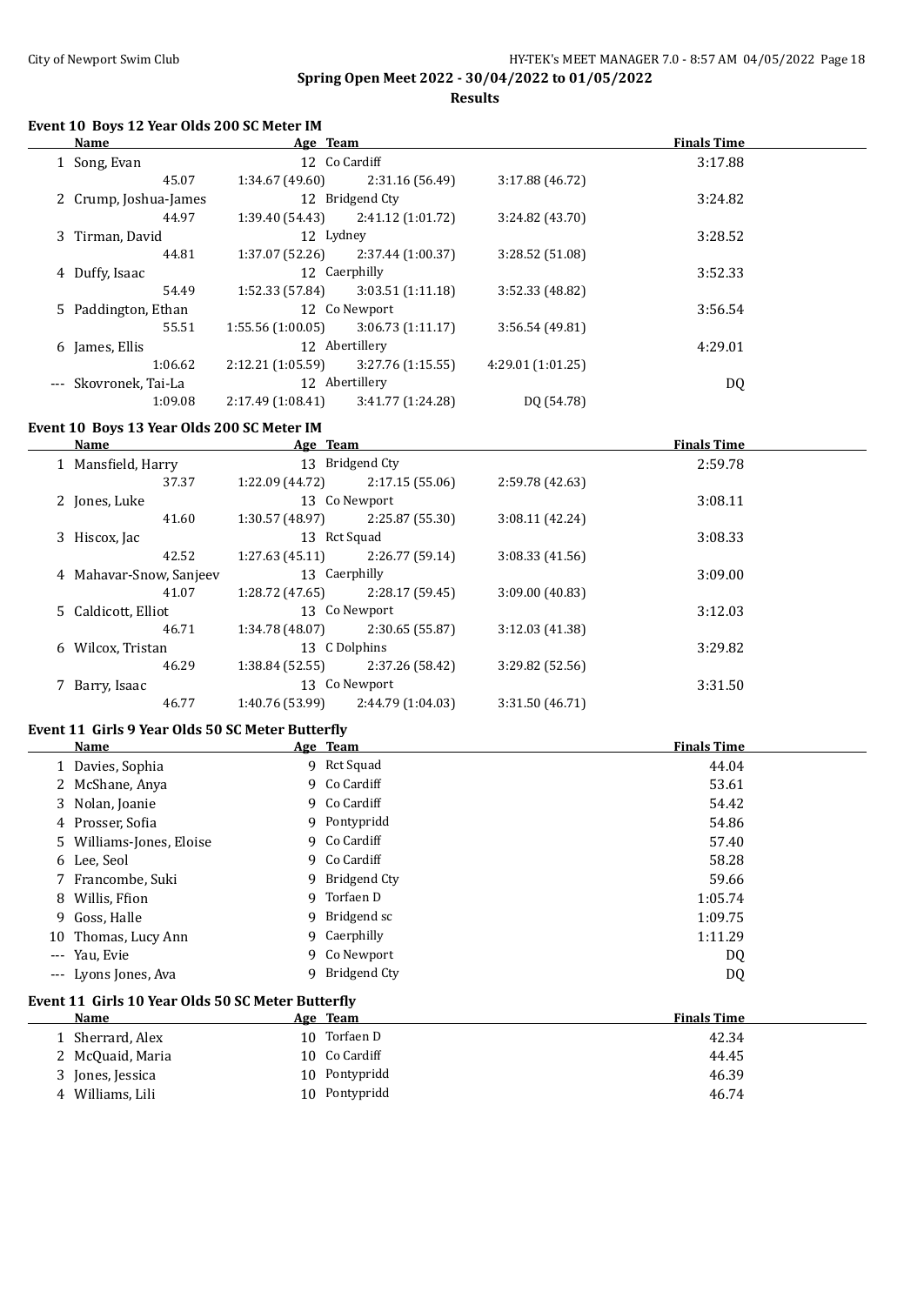## **Results**

## **(Event 11 Girls 10 Year Olds 50 SC Meter Butterfly)**

|    | Name                  |    | Age Team      | <b>Finals Time</b> |
|----|-----------------------|----|---------------|--------------------|
|    | 5 Farguharson, Olivia | 10 | Bridgend Cty  | 47.16              |
|    | 6 Long, Sadie         | 10 | Bridgend Cty  | 47.62              |
|    | 7 Jones, Ffion        | 10 | Co Cardiff    | 47.95              |
| 8  | Davies, Erin          | 10 | C Dolphins    | 51.06              |
| 9  | Morgan, Freya         | 10 | Bridgend sc   | 51.09              |
| 10 | Hikary, Lena          | 10 | Co Cardiff    | 51.42              |
| 11 | Benbow, Maya          | 10 | Bridgend sc   | 51.66              |
| 12 | Faulds, Emily         | 10 | Co Newport    | 52.34              |
| 13 | Beecham, Grace        | 10 | Co Newport    | 52.77              |
|    | 14 John, Ella-Rose    | 10 | Co Cardiff    | 53.87              |
| 15 | Evans, Amelie         |    | 10 Co Cardiff | 54.41              |
|    | 16 James, Lacey       | 10 | Co Newport    | 56.14              |
| 17 | Marchant, Melody      | 10 | Torfaen D     | 57.37              |
| 18 | Paddington, Jessica   | 10 | Co Newport    | 57.38              |
| 19 | Lovell, Freya         | 10 | Caerphilly    | 1:01.90            |
| 20 | Carre, Isabelle       | 10 | Merthyr Tydf  | 1:07.03            |
| 21 | Porter, Mair          | 10 | Co Cardiff    | 1:08.84            |
| 22 | Davies, Indie         |    | 10 Co Newport | 1:09.36            |

#### **Event 11 Girls 11 Year Olds 50 SC Meter Butterfly**

|     | <b>Name</b>            |    | Age Team            | <b>Finals Time</b> |
|-----|------------------------|----|---------------------|--------------------|
|     | 1 Clayton, Jasmine     |    | 11 Co Newport       | 39.52              |
|     | 2 Battrick, Alexa      | 11 | Co Newport          | 42.09              |
|     | 3 Pogonowski, Isabella | 11 | Co Newport          | 44.41              |
|     | 4 Jones, Madison       | 11 | Pontypridd          | 46.69              |
|     | 5 Scofield, Niamh      |    | 11 Rct Squad        | 46.86              |
| 6   | Martenko, Lilly        | 11 | Rct Squad           | 46.98              |
| 7   | Colcombe, Liv          | 11 | Co Cardiff          | 47.92              |
| 8   | Sheen, Isabelle        | 11 | Torfaen D           | 47.99              |
| 9.  | Jones, Megan           | 11 | Torfaen D           | 48.29              |
|     | 10 Lewis, Ava          | 11 | <b>Bridgend Cty</b> | 49.11              |
| 11  | Goulding, Ava          | 11 | Pontypridd          | 49.59              |
|     | 12 Zyniewicz, Anna     | 11 | Co Newport          | 50.73              |
| 13  | Sommerin, Elin         | 11 | Co Cardiff          | 52.57              |
| 14  | Daly, Isabella         | 11 | <b>Bridgend Cty</b> | 54.06              |
| 15  | Brace, Evelyn          | 11 | Co Newport          | 56.16              |
| 16  | Donaldson, Arianwen    | 11 | Co Newport          | 56.35              |
| 17  | Sinkinston, Emma       | 11 | Bridgend sc         | 56.71              |
| 18  | Osell, Leila           | 11 | C Dolphins          | 1:02.29            |
|     | O Connell, Amelie      | 11 | Co Cardiff          | DQ                 |
| --- | Hagger, Ellie          | 11 | Torfaen D           | D <sub>Q</sub>     |

## **Event 11 Girls 12 Year Olds 50 SC Meter Butterfly**

| Name                   | Age Team        | <b>Finals Time</b> |
|------------------------|-----------------|--------------------|
| 1 Hamm, Ava            | 12 Bridgend Cty | 37.06              |
| 2 Davies-Jones, Hannah | 12 Bridgend Cty | 38.04              |
| 3 Adams, Poppy         | 12 Co Cardiff   | 38.82              |
| 4 Arlow, Grace         | 12 Torfaen D    | 38.96              |
| 5 Starkey, Caitlin     | 12 Wootton Bass | 39.33              |
| 6 Carter-Head, Lexi    | 12 Co Cardiff   | 39.96              |
| 7 Perrott, Niamh       | 12 C Dolphins   | 40.20              |
| 8 Higgs, Cerys         | 12 Caerphilly   | 42.60              |
|                        |                 |                    |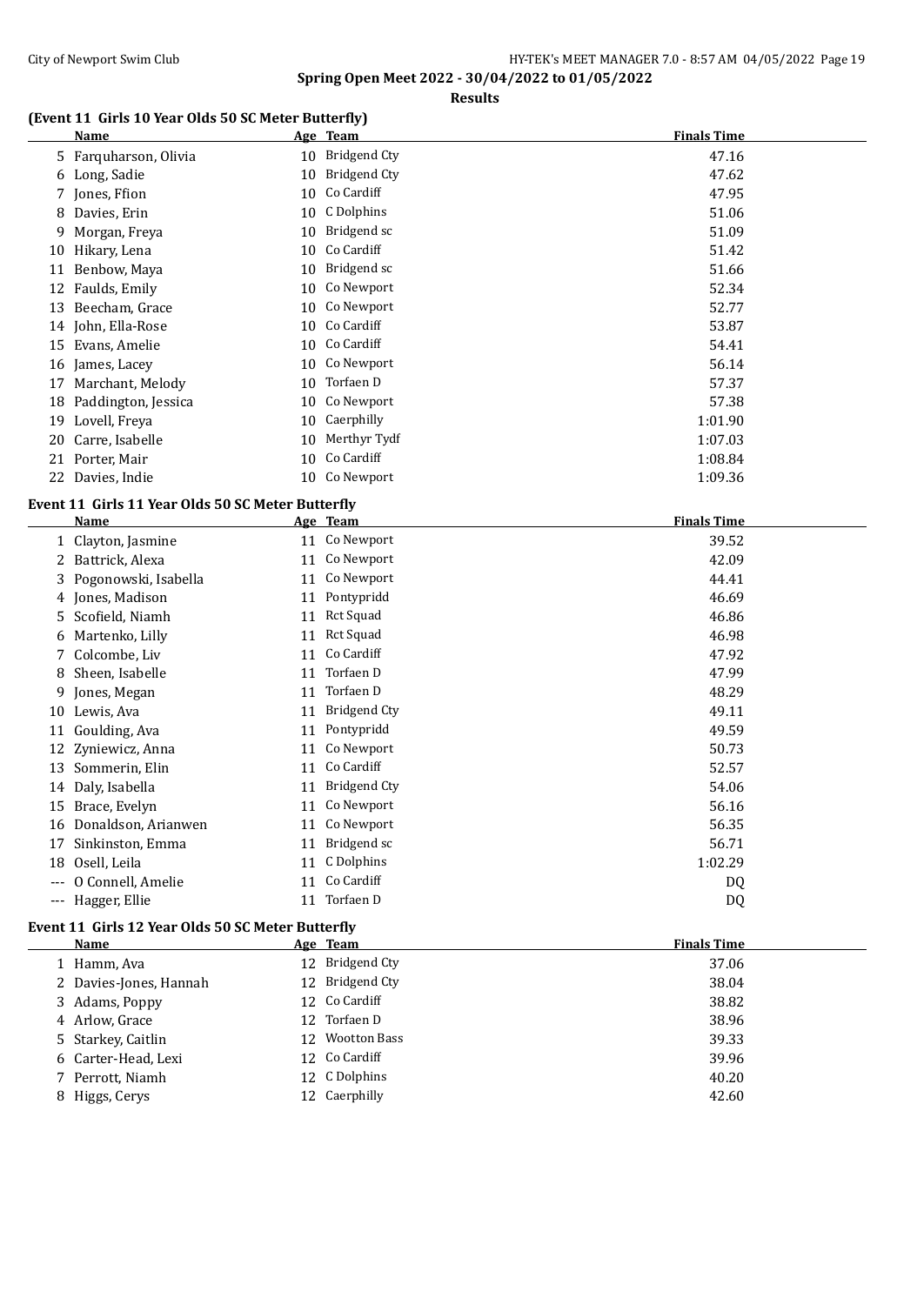**Event 11** 

**Spring Open Meet 2022 - 30/04/2022 to 01/05/2022**

#### **(Event 11)**

|                                                  |    | <b>Results</b>  |                    |
|--------------------------------------------------|----|-----------------|--------------------|
| ent 11 Girls 12 Year Olds 50 SC Meter Butterfly) |    |                 |                    |
| Name                                             |    | Age Team        | <b>Finals Time</b> |
| 9 Cull, Chloe                                    |    | 12 Bridgend Cty | 43.84              |
| 10 Bevan, Ellie                                  |    | 12 Bridgend sc  | 44.96              |
| 11 Breen-Fitzpatrick, Emilia                     |    | 12 Co Newport   | 45.52              |
| 12 Nicklin, Isabelle                             |    | 12 Bridgend Cty | 45.83              |
| 13 Edge, Emily                                   |    | 12 Co Cardiff   | 47.87              |
| 14 Griffiths, Elin                               |    | 12 Brecon       | 48.23              |
| 15 Prusaka, Ksenija                              |    | 12 Co Newport   | 49.21              |
| 16 Jones, Molly                                  |    | 12 Bridgend Cty | 49.81              |
| 17 Moger, Izzie                                  |    | 12 Pontypridd   | 53.58              |
| 18 Robinson, Victoria                            |    | 12 Pontypridd   | 53.88              |
| 19 Coleman, Ava                                  |    | 12 Co Cardiff   | 58.87              |
| nt 11 Girls 13 Year Olds 50 SC Meter Butterfly:  |    |                 |                    |
| <b>Name</b>                                      |    | Age Team        | <b>Finals Time</b> |
| 1 Coombes, Cerys                                 |    | 13 Bridgend Cty | 34.82              |
| 2 Evans, Skye                                    |    | 13 Bridgend Cty | 37.19              |
| 3 Banner, Aimee                                  |    | 13 Penyrheol    | 38.17              |
| 4 Przelozynska, Laura                            |    | 13 Co Newport   | 40.41              |
| 5 Davies, Clemmie                                |    | 13 Brecon       | 40.47              |
| 6 Talbot, Isabel                                 |    | 13 Bridgend sc  | 42.83              |
| 7 Winterflood, Angelica                          |    | 13 Co Newport   | 43.06              |
| 8 Davies, Lowri                                  |    | 13 C Dolphins   | 45.51              |
| 9 Thompson, Lacey                                | 13 | Torfaen D       | 45.53              |
| 10 Williams, Taylor                              |    | 13 Caerphilly   | 59.27              |
| nt 12  Girls 9-10 50 SC Meter Backstroke:        |    |                 |                    |
| <b>Name</b>                                      |    | Age Team        | <b>Finals Time</b> |
| 1 Sweet-Roberts, Pip                             |    | 10 Torfaen D    | 40.67              |
| 2 Reasons, Darcy                                 |    | 9 Abertillery   | 41.61              |

|   | Event 12 Girls 9-10 50 SC Meter Backstroke |   |               |                    |
|---|--------------------------------------------|---|---------------|--------------------|
|   | Name                                       |   | Age Team      | <b>Finals Time</b> |
|   | 1 Sweet-Roberts, Pip                       |   | 10 Torfaen D  | 40.67              |
|   | 2 Reasons, Darcy                           | 9 | Abertillery   | 41.61              |
|   | 3 Lewis, Harriet                           |   | 10 Co Cardiff | 42.24              |
|   | 4 Gordon, Mabli                            |   | 10 Co Cardiff | 43.48              |
|   | 5 Price, Amie                              |   | 10 Rct Squad  | 46.61              |
|   | 6 Ahmed, Scarlett                          |   | 10 Co Cardiff | 47.21              |
|   | 7 Evans, Caitlin                           |   | 10 Co Cardiff | 48.55              |
| 8 | Wells, Iris                                |   | 10 C Dolphins | 51.37              |

#### **Event 12 Girls 11-12 50 SC Meter Backstroke**

| Name                |    | Age Team        | <b>Finals Time</b> |
|---------------------|----|-----------------|--------------------|
| 1 Nicholls, Esther  |    | 11 Caerphilly   | 37.09              |
| 2 Marshall, Ffion   |    | 11 Co Cardiff   | 37.49              |
| 3 James, Grace      |    | 12 Bridgend Cty | 37.59              |
| 4 Roberts, Isabel   |    | 11 Co Cardiff   | 39.25              |
| 5 Hughes-Rolls, Ava |    | 12 Merthyr Tydf | 39.41              |
| 6 Wilson, Ellie     |    | 12 Co Cardiff   | 39.67              |
| 7 Parfitt, Kali     |    | 12 Torfaen D    | 39.89              |
| 8 George, Ellie     |    | 11 Rct Squad    | 40.28              |
| 9 Jones, Maisie     |    | 11 Co Cardiff   | 40.40              |
| 10 Evans, Gwennan   |    | 11 Co Newport   | 40.45              |
| 11 Jones, Isabella  | 11 | Bridgend Cty    | 40.68              |
| 12 Richards, Faith  |    | 11 Merthyr Tydf | 42.55              |
| 13 Bryant, Penelope |    | 12 Co Cardiff   | 42.87              |
| 14 Sullivan, Ariana |    | 11 Caerphilly   | 43.26              |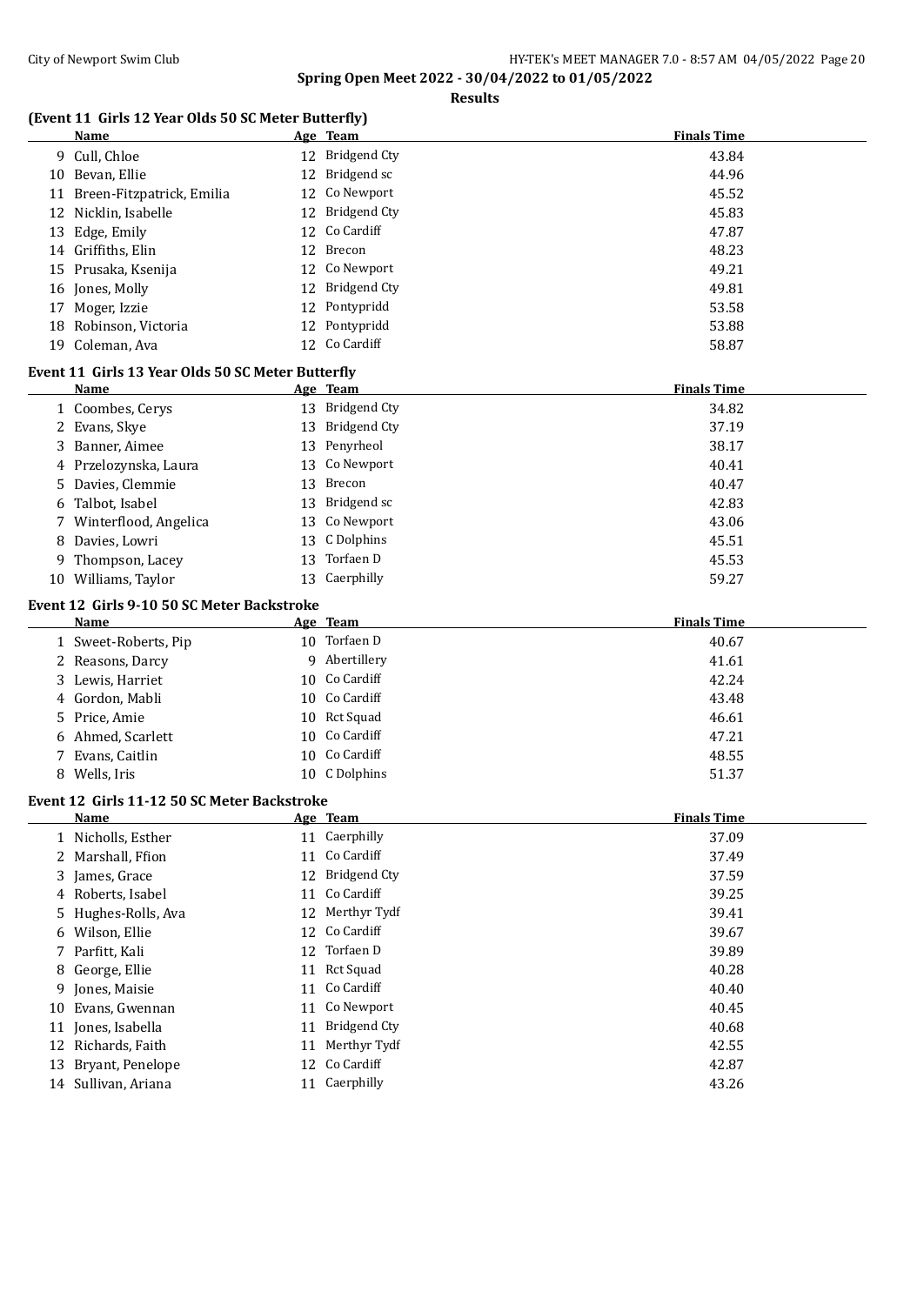| Name                    | (Event 12 Girls 11-12 50 SC Meter Backstroke)   | Age Team            | <b>Finals Time</b> |
|-------------------------|-------------------------------------------------|---------------------|--------------------|
| 15 Edwards, Carys       |                                                 | 12 Caerphilly       | 43.36              |
| 16 McNamara, Imogen     |                                                 | 12 Co Cardiff       | 43.88              |
| Davies, Chloe<br>17     |                                                 | 12 Bridgend sc      | 44.60              |
| 18 Ahmed, Betty         |                                                 | 11 Co Cardiff       | 45.26              |
| 19 Maxwell-Lyte, Carys  |                                                 | 11 Rct Squad        | 46.21              |
|                         |                                                 |                     |                    |
| Name                    | Event 12 Girls 13-14 50 SC Meter Backstroke     | Age Team            | <b>Finals Time</b> |
| 1 Salmon, Gwen          |                                                 | 14 Rct Squad        | 32.13              |
| 2 Evans, Lili           |                                                 | 14 Co Newport       | 32.17              |
| Powell, Ava<br>3        |                                                 | 13 Co Newport       | 32.64              |
| Cosby, Nia<br>4         |                                                 | 14 Bridgend Cty     | 34.72              |
| Jones, Evie             |                                                 | 13 Merthyr Tydf     | 34.73              |
| 5<br>6 Crawley, Jessica |                                                 | 14 Bridgend Cty     | 34.86              |
|                         |                                                 | 14 Bridgend sc      |                    |
| Crocombe, Katelyn<br>7  |                                                 | 14 Rct Squad        | 35.03              |
| Haddrell, Eva Lily<br>8 |                                                 | <b>Bridgend Cty</b> | 35.47              |
| Carey, Lucy<br>9        | 14                                              |                     | 35.61              |
| Bick, Teagan<br>10      | 13                                              | Torfaen D           | 36.26              |
| Stacey, Martha<br>11    | 14                                              | Torfaen D           | 36.53              |
| Smith, Summer<br>12     |                                                 | 13 Rct Squad        | 36.64              |
| 13 Reilly, Manon        |                                                 | 14 Rct Squad        | 36.79              |
| 14 Evans, Porscha       | 13                                              | Co Cardiff          | 37.28              |
| Davies, Gracie<br>15    |                                                 | 14 Bridgend sc      | 37.68              |
| Evans, Mari<br>16       |                                                 | 14 Rct Squad        | 37.81              |
| Carre, Jasmine<br>17    |                                                 | 14 Merthyr Tydf     | 38.30              |
| 18                      | Cheeseman, Rhyannon                             | 14 Co Cardiff       | 39.48              |
| Parsons, Zoe<br>19      |                                                 | 14 Bridgend Cty     | 39.62              |
| Pesevska, Monika<br>20  |                                                 | 14 Co Cardiff       | 39.77              |
| Owens, Annie<br>21      |                                                 | 14 C Dolphins       | 39.96              |
| Dutton, Jemima<br>22    |                                                 | 14 Bridgend Cty     | 40.52              |
| 23                      | Davies-Green, Summer<br>13                      | Co Cardiff          | 41.58              |
| 24 James, Jennifer      |                                                 | 14 Rct Squad        | 41.60              |
| 25 Howson, Ellen        |                                                 | 13 Co Newport       | 42.20              |
|                         | Event 12 Girls 15-16 50 SC Meter Backstroke     |                     |                    |
| Name                    |                                                 | Age Team            | <b>Finals Time</b> |
| 1 Keepings, Charlotte   |                                                 | 15 Co Newport       | 31.66              |
| Jones, Lucy<br>2        |                                                 | 15 Co Newport       | 32.84              |
| Willmore, Isabella<br>3 | 15                                              | Co Newport          | 33.10              |
| James, Ffion            | 16                                              | <b>Bridgend Cty</b> | 35.37              |
| Daly, Kirsten<br>5      | 15                                              | <b>Bridgend Cty</b> | 36.17              |
| Lloyd, Ffion            | 15                                              | Co Newport          | 36.80              |
| Dubberley, Anwen        | 15                                              | Rct Squad           | 37.15              |
| 8 Bray, Bethan          |                                                 | 15 C Dolphins       | 37.92              |
|                         | Event 12 Girls 17 & Over 50 SC Meter Backstroke |                     |                    |
| Name                    |                                                 | Age Team            | <b>Finals Time</b> |
| 1 Marchant, Rhiannon    |                                                 | 17 Rct Squad        | 31.67              |
| 2 Jones, Chloe          |                                                 | 17 Bridgend Cty     | 33.87              |
|                         |                                                 |                     |                    |
| <b>Name</b>             | Event 13 Boys 9-10 50 SC Meter Backstroke       |                     |                    |
|                         |                                                 | Age Team            | <b>Finals Time</b> |
| 1 Hannah, Samuel        |                                                 | 10 Wootton Bass     | 44.94              |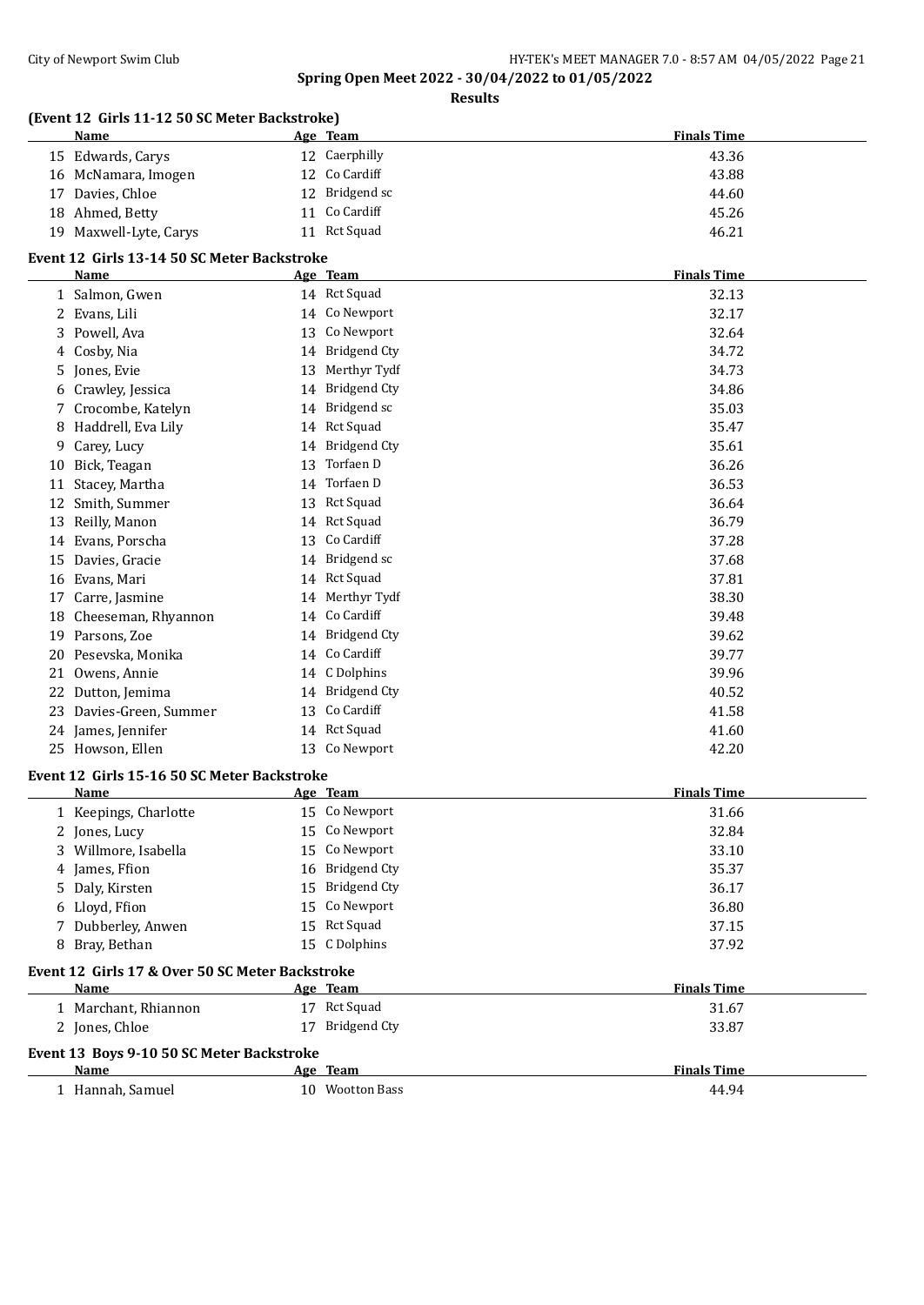**Results**

## **(Event 13 Boys 9-10 50 SC Meter Backstroke)**

|    | Name                                           |                 | Age Team        | <b>Finals Time</b> |
|----|------------------------------------------------|-----------------|-----------------|--------------------|
|    | 2 Lavender, Finley                             |                 | 10 Lydney       | 47.77              |
|    | 3 Csoban, Benjamin                             |                 | 10 Co Newport   | 50.32              |
|    | Event 13 Boys 11-12 50 SC Meter Backstroke     |                 |                 |                    |
|    | Name                                           |                 | Age Team        | <b>Finals Time</b> |
|    | 1 Major, Maximus                               |                 | 11 Co Newport   | 33.08              |
|    | 2 Edwards, Ross                                |                 | 12 Co Cardiff   | 36.48              |
|    | 3 Ballantyne, Alex                             |                 | 12 Bridgend sc  | 37.17              |
|    | 4 Whittaker, Luke                              |                 | 11 Bridgend Cty | 38.32              |
| 5. | Chapman, Coby                                  |                 | 12 Penyrheol    | 38.36              |
| 6  | Willis, Kofi                                   |                 | 12 Co Cardiff   | 38.68              |
| 7  | Thomas, Archie                                 |                 | 11 Co Cardiff   | 39.66              |
| 8  | James, Rhys                                    |                 | 12 Rct Squad    | 39.85              |
| 9  | Davies, Brynley                                |                 | 11 Co Newport   | 39.93              |
| 10 | Davis, Harry                                   | 12              | Lydney          | 40.02              |
| 11 | John, Leo                                      | 12              | Co Cardiff      | 40.16              |
| 12 | Giles, Toby                                    | 11              | Lydney          | 40.24              |
| 13 | Herron, Noah                                   | 12              | Co Newport      | 40.49              |
|    | 14 Jenkins, James                              | 12              | Co Cardiff      | 41.05              |
|    | 15 Parfitt, Sebastian                          |                 | 11 Co Cardiff   | 42.12              |
|    | 16 Gilligan, Henry                             |                 | 11 Rct Squad    | 42.26              |
|    |                                                |                 |                 |                    |
|    | Event 13 Boys 13-14 50 SC Meter Backstroke     |                 |                 |                    |
|    | Name                                           |                 | Age Team        | <b>Finals Time</b> |
|    | 1 Rixon, Oliver                                |                 | 13 Co Newport   | 32.07              |
|    | 2 Aylen, James                                 |                 | 14 Bridgend Cty | 33.27              |
| 3  | Clarke, Henry                                  |                 | 14 Penyrheol    | 33.78              |
| 4  | Richards, Aled                                 |                 | 14 C Dolphins   | 33.96              |
|    | Jasinski, Hubert                               |                 | 14 Co Newport   | 34.10              |
| 6  | Adam-Munar, Noah                               |                 | 14 Co Cardiff   | 35.81              |
|    | 7 Robbins, Llyr                                |                 | 13 Co Cardiff   | 36.00              |
| 8  | Fudge, Marcus                                  |                 | 13 Rct Squad    | 36.26              |
|    | 9 Howe, Albie                                  |                 | 14 Torfaen D    | 37.82              |
|    | Event 13 Boys 15-16 50 SC Meter Backstroke     |                 |                 |                    |
|    | Name                                           |                 | <u>Age Team</u> | <b>Finals Time</b> |
|    | 1 Fox-Wiltshire, Benjamin                      |                 | 16 Co Newport   | 26.89              |
|    | 2 Davies, Evan                                 |                 | 15 Co Newport   | 27.10              |
|    | 3 Wells, Oliver                                |                 | 15 C Dolphins   | 30.42              |
|    | 4 Whittaker, Daniel                            |                 | 15 Bridgend Cty | 32.35              |
|    | Event 13 Boys 17 & Over 50 SC Meter Backstroke |                 |                 |                    |
|    | Name                                           | Age Team        |                 | <b>Finals Time</b> |
|    | 1 Jones, Lloyd                                 |                 | 18 Merthyr Tydf | 33.38              |
|    | Event 14 Girls 9-10 100 SC Meter Freestyle     |                 |                 |                    |
|    | <b>Name</b>                                    |                 | Age Team        | <b>Finals Time</b> |
|    | 1 Lewis, Harriet                               |                 | 10 Co Cardiff   | 1:20.36            |
|    | 38.90                                          | 1:20.36 (41.46) |                 |                    |
|    | 2 Sweet-Roberts, Pip                           |                 | 10 Torfaen D    | 1:23.17            |
|    | 39.50                                          | 1:23.17 (43.67) |                 |                    |
|    | 3 Price, Amie                                  |                 | 10 Rct Squad    | 1:25.43            |
|    |                                                |                 |                 |                    |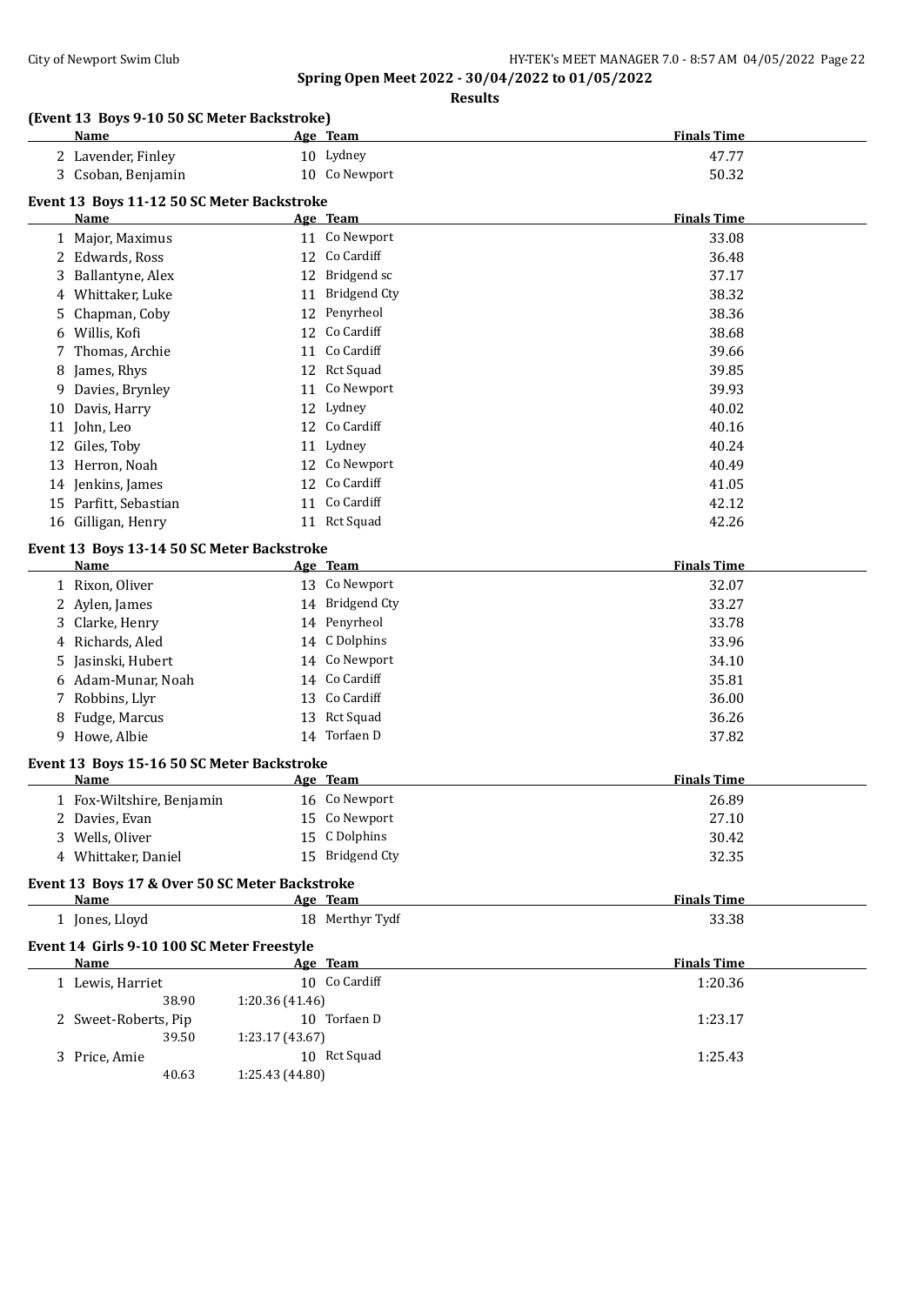$\overline{a}$ 

## **Spring Open Meet 2022 - 30/04/2022 to 01/05/2022**

**Results**

#### **(Event 14 Girls 9-10 100 SC Meter Freestyle)**

| Name              | Age Team        | <b>Finals Time</b> |
|-------------------|-----------------|--------------------|
| 4 Gordon, Mabli   | 10 Co Cardiff   | 1:28.48            |
| 42.33             | 1:28.48(46.15)  |                    |
| 5 Ahmed, Scarlett | 10 Co Cardiff   | 1:36.59            |
| 46.43             | 1:36.59(50.16)  |                    |
| 6 Wells, Iris     | 10 C Dolphins   | 1:38.71            |
| 47.11             | 1:38.71 (51.60) |                    |

#### **Event 14 Girls 11-12 100 SC Meter Freestyle**

| <b>Name</b>         |       | Age Team                         | <b>Finals Time</b> |
|---------------------|-------|----------------------------------|--------------------|
| 1 Marshall, Ffion   |       | 11 Co Cardiff                    | 1:07.64            |
|                     | 32.27 | 1:07.64 (35.37)                  |                    |
| 2 Wardell, Cari     |       | 12 Co Cardiff                    | 1:08.92            |
|                     | 33.60 | 1:08.92 (35.32)                  |                    |
| 3 James, Grace      |       | 12 Bridgend Cty                  | 1:10.04            |
|                     | 34.04 | 1:10.04 (36.00)                  |                    |
| 4 Nicholls, Esther  |       | 11 Caerphilly                    | 1:10.96            |
|                     | 34.42 | 1:10.96 (36.54)                  |                    |
| 5 Castle, Maya      |       | 12 Co Cardiff                    | 1:11.25            |
|                     | 35.18 | 1:11.25 (36.07)                  |                    |
| 6 Newton, Florence  |       | 12 Torfaen D                     | 1:14.44            |
|                     | 35.61 | 1:14.44 (38.83)                  |                    |
| 7 Ribeiro, Ariana   |       | 11 Co Cardiff                    | 1:14.72            |
|                     | 36.83 | 1:14.72 (37.89)                  |                    |
| 8 Sullivan, Ariana  |       | 11 Caerphilly                    | 1:14.98            |
|                     | 35.70 | 1:14.98 (39.28)                  |                    |
| 9 Evans, Gwennan    |       | 11 Co Newport                    | 1:15.03            |
|                     | 36.59 | 1:15.03 (38.44)                  |                    |
| 10 Parfitt, Kali    |       | 12 Torfaen D                     | 1:15.31            |
|                     | 36.39 | 1:15.31 (38.92)                  |                    |
| 11 George, Ellie    |       | 11 Rct Squad                     | 1:16.16            |
|                     | 36.82 | 1:16.16 (39.34)                  |                    |
| 12 Thomas, Hannah   |       | 12 Rct Squad                     | 1:16.36            |
|                     | 36.53 | 1:16.36 (39.83)                  |                    |
| 13 Ling, Olivia     |       | 11 Co Cardiff                    | 1:16.69            |
|                     | 36.25 | 1:16.69 (40.44)                  |                    |
| 14 Edwards, Carys   |       | 12 Caerphilly                    | 1:17.52            |
|                     | 36.54 | 1:17.52 (40.98)                  |                    |
| 15 Davies, Darcey   |       | 12 Rct Squad                     | 1:17.91            |
|                     | 36.47 | 1:17.91 (41.44)                  |                    |
| 16 Wilson, Ellie    |       | 12 Co Cardiff                    | 1:18.05            |
|                     | 36.85 | 1:18.05(41.20)                   |                    |
| 17 Carey, Amy       |       | 12 Bridgend Cty                  | 1:18.22            |
|                     | 36.86 | 1:18.22 (41.36)                  |                    |
| 18 Davies, Chloe    |       | 12 Bridgend sc                   | 1:20.59            |
|                     | 38.45 | 1:20.59 (42.14)                  |                    |
| 19 Richards, Faith  |       | 11 Merthyr Tydf                  | 1:21.43            |
|                     | 39.53 | 1:21.43 (41.90)                  |                    |
| 20 Knight, Lily     | 39.65 | 11 C Dolphins<br>1:22.03 (42.38) | 1:22.03            |
|                     |       | 12 Co Cardiff                    | 1:23.14            |
| 21 Bryant, Penelope | 40.78 | 1:23.14 (42.36)                  |                    |
| 22 Roberts, Isabel  |       | 11 Co Cardiff                    | 1:24.05            |
|                     | 40.08 | 1:24.05 (43.97)                  |                    |
|                     |       |                                  |                    |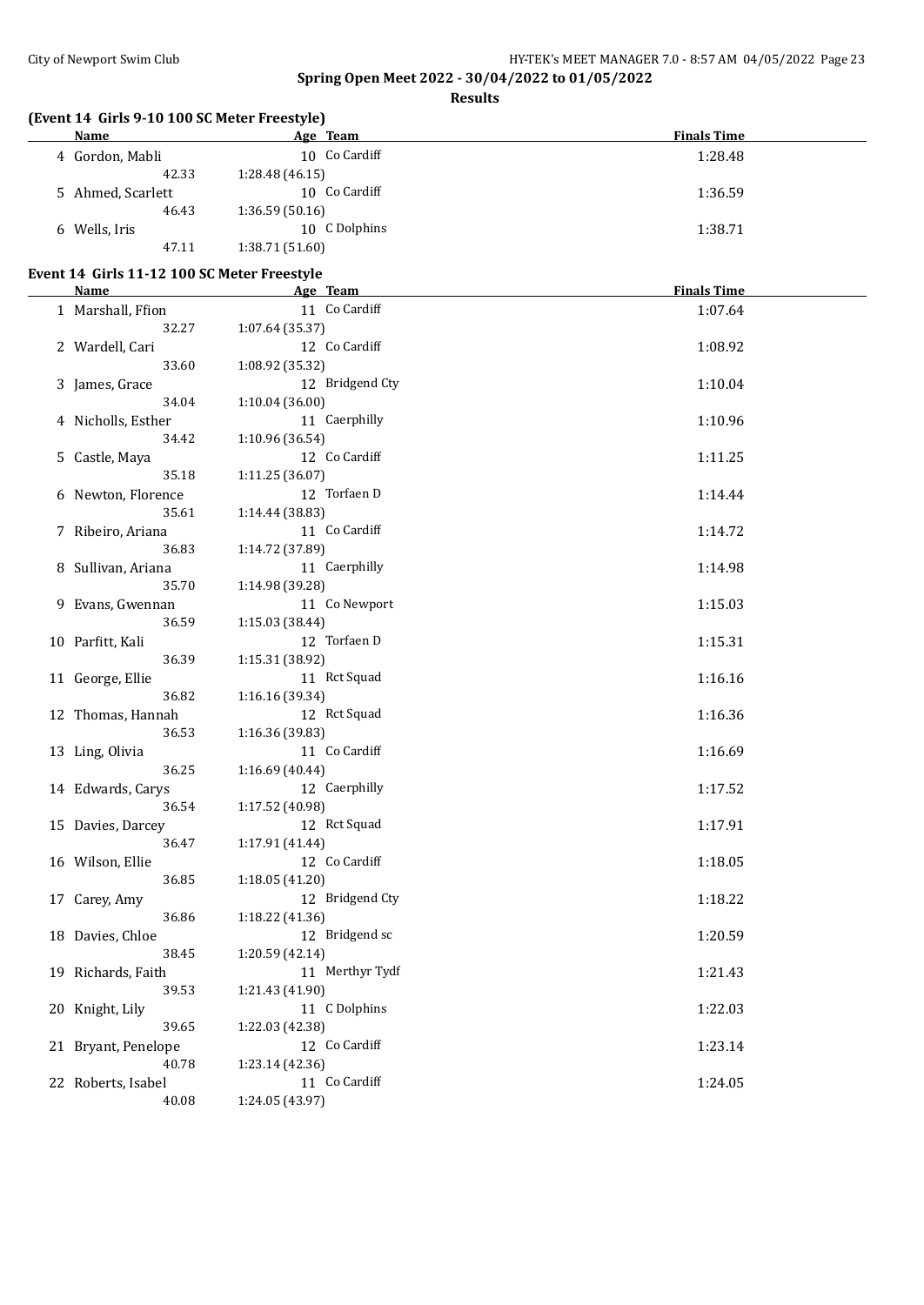| (Event 14 Girls 11-12 100 SC Meter Freestyle)<br>Name | Age Team                           | <b>Finals Time</b> |
|-------------------------------------------------------|------------------------------------|--------------------|
| 23 Maxwell-Lyte, Carys                                | 11 Rct Squad                       | 1:30.41            |
| 43.55                                                 | 1:30.41 (46.86)                    |                    |
| --- Jones, Maisie                                     | 11 Co Cardiff                      | DQ                 |
| 37.40                                                 | DQ (42.22)                         |                    |
|                                                       |                                    |                    |
| Event 14 Girls 13-14 100 SC Meter Freestyle<br>Name   | Age Team                           | <b>Finals Time</b> |
| 1 Powell, Ava                                         | 13 Co Newport                      | 1:04.43            |
| 30.91                                                 | 1:04.43 (33.52)                    |                    |
| 2 Salmon, Gwen                                        | 14 Rct Squad                       | 1:04.89            |
| 30.97                                                 | 1:04.89 (33.92)                    |                    |
| 3 Jones, Evie                                         | 13 Merthyr Tydf                    | 1:06.00            |
| 31.99                                                 | 1:06.00 (34.01)                    |                    |
| 4 Bick, Teagan                                        | 13 Torfaen D                       | 1:06.01            |
| 31.86                                                 | 1:06.01(34.15)                     |                    |
| 5 Carey, Lucy                                         | 14 Bridgend Cty                    | 1:08.32            |
| 33.50                                                 | 1:08.32 (34.82)                    |                    |
| 6 Kay, Isabelle                                       | 13 Rct Squad                       | 1:08.45            |
| 32.55                                                 | 1:08.45 (35.90)                    |                    |
| 7 Cull, Millie                                        | 14 Bridgend Cty                    | 1:08.57            |
| 33.11                                                 | 1:08.57 (35.46)                    |                    |
| 8 Catling, Freya                                      | 13 C Dolphins                      | 1:08.76            |
| 33.23                                                 | 1:08.76 (35.53)                    |                    |
| 9 Owens, Annie                                        | 14 C Dolphins                      | 1:09.07            |
| 32.77                                                 | 1:09.07 (36.30)                    |                    |
| 10 Crawley, Jessica                                   | 14 Bridgend Cty                    | 1:09.10            |
| 33.88                                                 | 1:09.10 (35.22)                    |                    |
| 11 Parfitt, Lucy                                      | 13 Co Cardiff                      | 1:09.42            |
| 33.64                                                 | 1:09.42 (35.78)                    |                    |
| 12 Sammon, Caitlin                                    | 14 Wootton Bass                    | 1:09.59            |
| 32.99                                                 | 1:09.59 (36.60)                    |                    |
| 13 Williams, Rose                                     | 13 Co Cardiff                      | 1:09.99            |
| 33.72                                                 | 1:09.99 (36.27)                    |                    |
| 14 Haddrell, Eva Lily                                 | 14 Rct Squad                       | 1:10.56            |
| 34.12                                                 | 1:10.56 (36.44)<br>14 Merthyr Tydf |                    |
| 15 Carre, Jasmine<br>33.94                            | 1:10.95 (37.01)                    | 1:10.95            |
| 16 Reilly, Manon                                      | 14 Rct Squad                       | 1:11.37            |
| 34.09                                                 | 1:11.37 (37.28)                    |                    |
| 17 Davies, Gracie                                     | 14 Bridgend sc                     | 1:11.67            |
| 34.03                                                 | 1:11.67 (37.64)                    |                    |
| 18 Evans, Mari                                        | 14 Rct Squad                       | 1:12.40            |
| 34.36                                                 | 1:12.40 (38.04)                    |                    |
| 19 Crocombe, Katelyn                                  | 14 Bridgend sc                     | 1:12.46            |
| 35.77                                                 | 1:12.46 (36.69)                    |                    |
| 20 Smith, Summer                                      | 13 Rct Squad                       | 1:12.55            |
| 34.84                                                 | 1:12.55 (37.71)                    |                    |
| 21 Stacey, Martha                                     | 14 Torfaen D                       | 1:12.67            |
| 34.24                                                 | 1:12.67 (38.43)                    |                    |
| 22 Evans, Porscha                                     | 13 Co Cardiff                      | 1:13.44            |
| 36.12                                                 | 1:13.44 (37.32)                    |                    |
| 23 Ward, Poppy                                        | 14 Caerphilly                      | 1:14.81            |
| 35.59                                                 | 1:14.81 (39.22)                    |                    |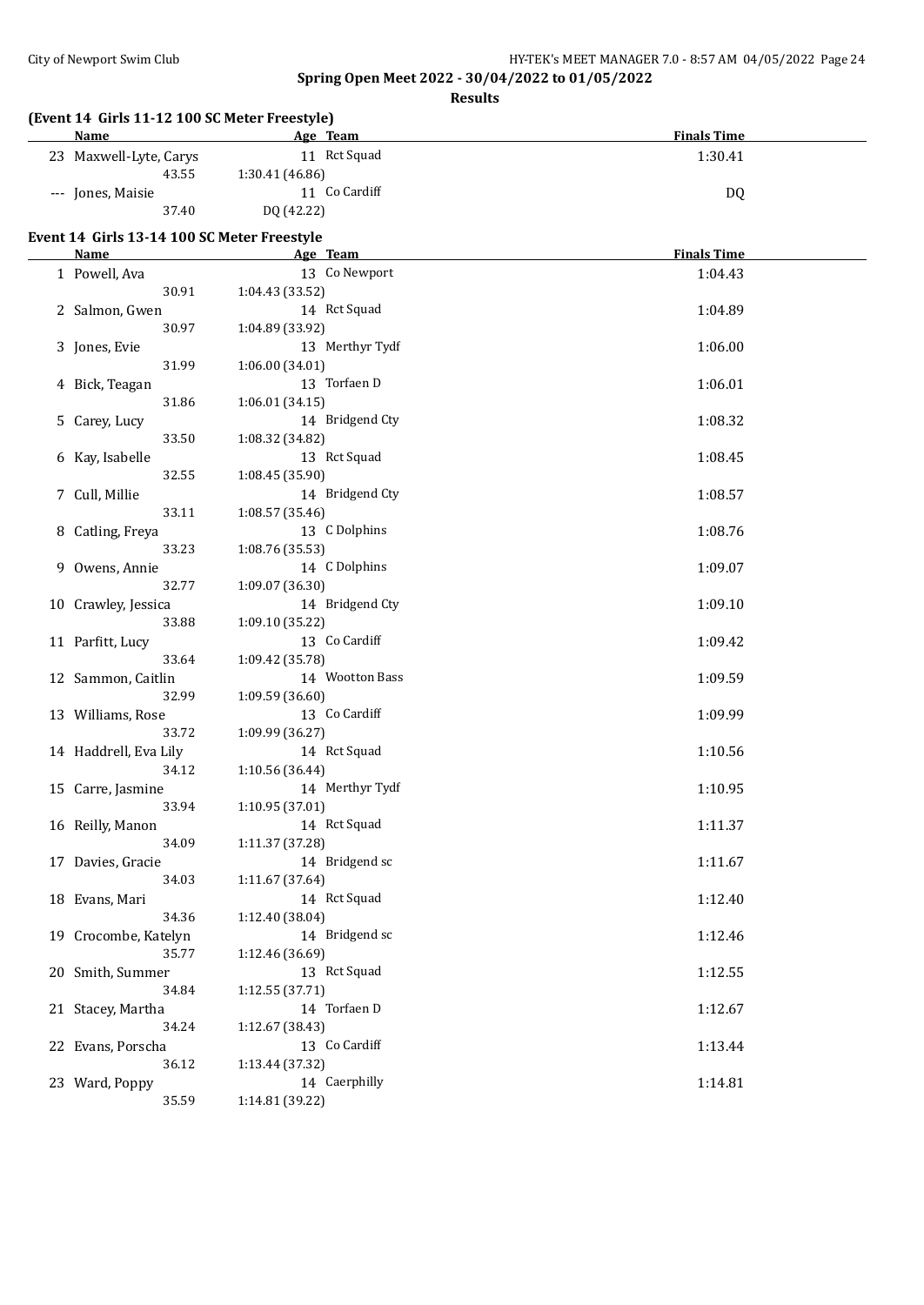**Results**

## **(Event 14 Girls 13-14 100 SC Meter Freestyle)**

| Name                    | Age Team        | <b>Finals Time</b> |
|-------------------------|-----------------|--------------------|
| 24 Parsons, Zoe         | 14 Bridgend Cty | 1:15.37            |
| 36.20                   | 1:15.37 (39.17) |                    |
| 25 James, Jennifer      | 14 Rct Squad    | 1:15.71            |
| 36.10                   | 1:15.71 (39.61) |                    |
| 26 Harmer, Gracy        | 13 Caerphilly   | 1:16.46            |
| 36.40                   | 1:16.46(40.06)  |                    |
| 27 Dutton, Jemima       | 14 Bridgend Cty | 1:16.89            |
| 36.37                   | 1:16.89(40.52)  |                    |
| 28 Goss, Eden           | 14 Bridgend sc  | 1:17.26            |
| 38.01                   | 1:17.26(39.25)  |                    |
| 29 Davies-Green, Summer | 13 Co Cardiff   | 1:17.37            |
| 36.73                   | 1:17.37 (40.64) |                    |
| 30 Cheeseman, Rhyannon  | 14 Co Cardiff   | 1:17.54            |
| 37.29                   | 1:17.54(40.25)  |                    |
| 31 Offers, Macy         | 14 Abertillery  | 1:19.39            |
| 38.16                   | 1:19.39 (41.23) |                    |
| 32 Howson, Ellen        | 13 Co Newport   | 1:19.40            |
| 37.75                   | 1:19.40(41.65)  |                    |
| 33 Pesevska, Monika     | 14 Co Cardiff   | 1:19.68            |
| 38.41                   | 1:19.68 (41.27) |                    |
| 34 Davies, Catrin       | 13 Co Cardiff   | 1:20.96            |
| 38.74                   | 1:20.96 (42.22) |                    |
| --- Aherne, Elise       | 13 Co Cardiff   | DQ                 |
| 35.73                   | DQ (40.75)      |                    |

#### **Event 14 Girls 15-16 100 SC Meter Freestyle**

| Name                  | Age Team        | <b>Finals Time</b> |
|-----------------------|-----------------|--------------------|
| 1 Keepings, Charlotte | 15 Co Newport   | 1:01.40            |
| 29.64                 | 1:01.40(31.76)  |                    |
| 2 Jones, Lucy         | 15 Co Newport   | 1:01.57            |
| 29.69                 | 1:01.57 (31.88) |                    |
| 3 James, Ffion        | 16 Bridgend Cty | 1:03.23            |
| 30.70                 | 1:03.23 (32.53) |                    |
| 4 Daly, Kirsten       | 15 Bridgend Cty | 1:06.10            |
| 32.04                 | 1:06.10(34.06)  |                    |
| 5 Adams, Isabelle     | 15 Torfaen D    | 1:08.75            |
| 32.56                 | 1:08.75(36.19)  |                    |
| 6 Lloyd, Ffion        | 15 Co Newport   | 1:09.72            |
| 33.24                 | 1:09.72 (36.48) |                    |
| 7 Holmes, Miriam      | 16 Lydney       | 1:13.05            |
| 34.80                 | 1:13.05(38.25)  |                    |
| 8 Williams, Georgia   | 15 Rct Squad    | 1:13.95            |
| 35.01                 | 1:13.95 (38.94) |                    |
| 9 Dubberley, Anwen    | 15 Rct Squad    | 1:14.33            |
| 35.79                 | 1:14.33 (38.54) |                    |
|                       |                 |                    |

## **Event 14 Girls 17 & Over 100 SC Meter Freestyle**

| Name                 | Age Team        | <b>Finals Time</b> |
|----------------------|-----------------|--------------------|
| 1 Marchant, Rhiannon | Rct Squad<br>17 | 1:01.09            |
| 29.09                | 1:01.09(32.00)  |                    |
| 2 Jones, Chloe       | Bridgend Cty    | 1:04.69            |
| 30.62                | 1:04.69(34.07)  |                    |
| 3 Jones, Cerys       | Rct Squad<br>17 | 1:05.83            |
| 31.20                | 1:05.83(34.63)  |                    |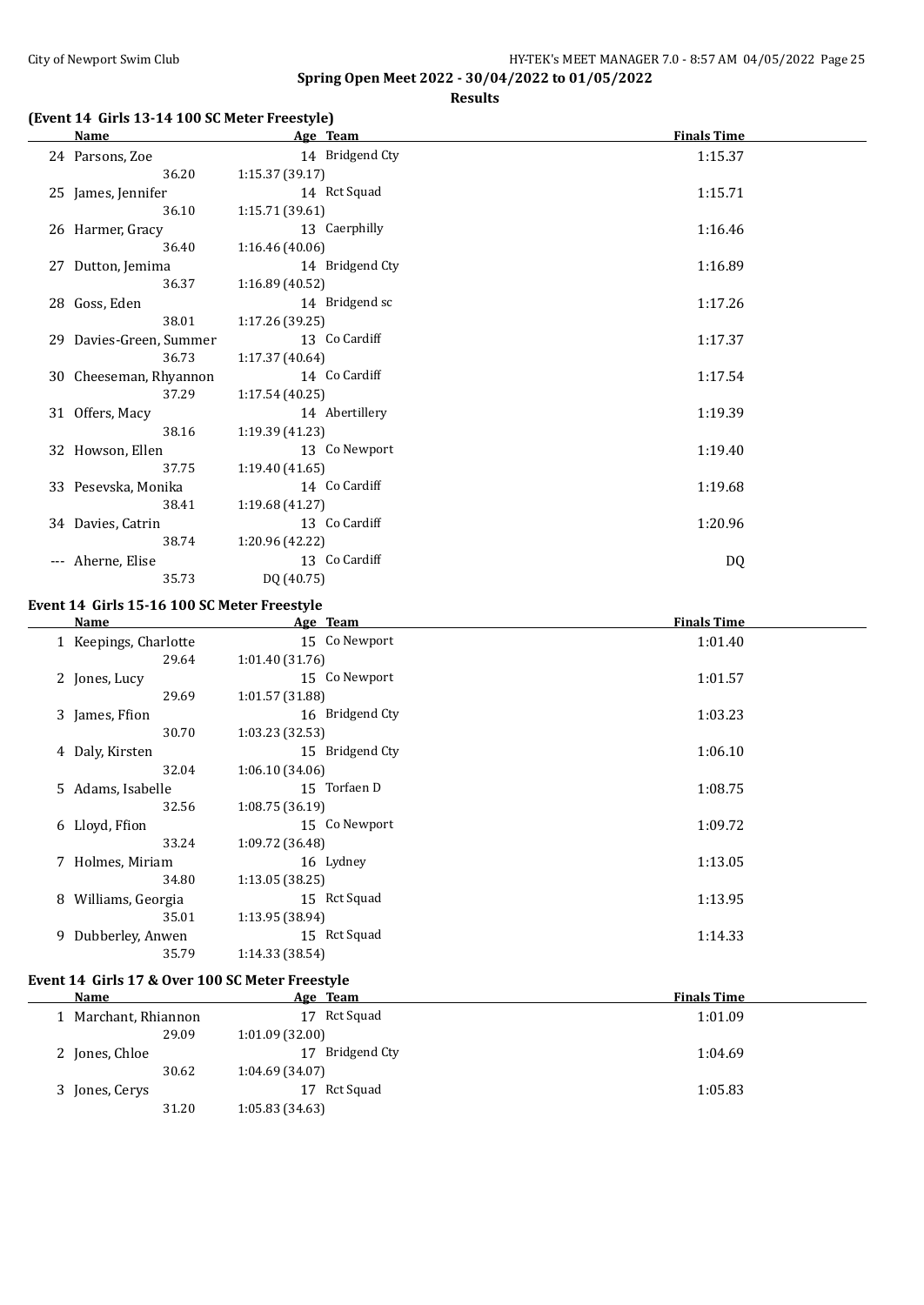**Spring Open Meet 2022 - 30/04/2022 to 01/05/2022 Results**

| (Event 14 Girls 17 & Over 100 SC Meter Freestyle)         |                   |                 |                    |  |
|-----------------------------------------------------------|-------------------|-----------------|--------------------|--|
| Name                                                      | Age Team          |                 | <b>Finals Time</b> |  |
| 4 Maggs, Tia                                              |                   | 17 Co Newport   | 1:07.82            |  |
| 32.00                                                     | 1:07.82 (35.82)   |                 |                    |  |
| 5 Marshall, Hannah                                        |                   | 17 Merthyr Tydf | 1:09.39            |  |
| 32.00                                                     | 1:09.39 (37.39)   |                 |                    |  |
| Event 14 Girls 100 SC Meter Freestyle Multi-Class         |                   |                 |                    |  |
| Name                                                      | Age Team          |                 | <b>Finals Time</b> |  |
| 1 Lewis, Becky S10                                        |                   | 18 Rct Squad    | 1:09.55            |  |
| 32.85                                                     | 1:09.55 (36.70)   |                 |                    |  |
| 2 Mesher, Anwen S9                                        |                   | 12 Torfaen D    | 1:46.02            |  |
| 50.11                                                     | 1:46.02 (55.91)   |                 |                    |  |
| 3 Turner, Becky S14                                       |                   | 23 Gloucester   | 1:57.06            |  |
| 56.54                                                     | 1:57.06 (1:00.52) |                 |                    |  |
| Event 15 Boys 9-10 100 SC Meter Freestyle                 |                   |                 |                    |  |
| Name                                                      | Age Team          |                 | <b>Finals Time</b> |  |
| 1 Hannah, Samuel                                          |                   | 10 Wootton Bass | 1:22.68            |  |
| 39.15                                                     | 1:22.68 (43.53)   |                 |                    |  |
| 2 Lavender, Finley                                        |                   | 10 Lydney       | 1:30.97            |  |
| 43.67                                                     | 1:30.97 (47.30)   |                 |                    |  |
|                                                           |                   |                 |                    |  |
| Event 15 Boys 11-12 100 SC Meter Freestyle<br><b>Name</b> | Age Team          |                 | <b>Finals Time</b> |  |
| 1 Major, Maximus                                          |                   | 11 Co Newport   | 1:05.83            |  |
| 31.02                                                     | 1:05.83 (34.81)   |                 |                    |  |
| 2 Brock, Freddy                                           |                   | 12 Rct Squad    | 1:09.89            |  |
| 33.70                                                     | 1:09.89 (36.19)   |                 |                    |  |
| 3 James, Rhys                                             |                   | 12 Rct Squad    | 1:10.23            |  |
| 34.18                                                     | 1:10.23(36.05)    |                 |                    |  |
| 4 Santoro, Alessandro                                     |                   | 12 Co Cardiff   | 1:10.50            |  |
| 33.98                                                     | 1:10.50 (36.52)   |                 |                    |  |
| 5 Chapman, Coby                                           |                   | 12 Penyrheol    | 1:10.82            |  |
| 33.74                                                     | 1:10.82 (37.08)   |                 |                    |  |
| 6 Rees, Daniel                                            |                   | 12 Co Cardiff   | 1:12.93            |  |
| 35.03                                                     | 1:12.93 (37.90)   |                 |                    |  |
| 7 Davis, Harry                                            |                   | 12 Lydney       | 1:13.52            |  |
| 34.88                                                     | 1:13.52 (38.64)   |                 |                    |  |
| 8 Ballantyne, Alex                                        |                   | 12 Bridgend sc  | 1:13.55            |  |
| 34.86                                                     | 1:13.55(38.69)    |                 |                    |  |
| 9 Whittaker, Luke                                         |                   | 11 Bridgend Cty | 1:13.81            |  |
| 34.92                                                     | 1:13.81 (38.89)   |                 |                    |  |
| 10 Edwards, Ross                                          |                   | 12 Co Cardiff   | 1:13.94            |  |
| 35.21                                                     | 1:13.94 (38.73)   |                 |                    |  |
| 11 Haines, William                                        |                   | 12 Co Cardiff   | 1:15.64            |  |
| 35.72                                                     | 1:15.64 (39.92)   |                 |                    |  |
| 12 Morgan, Harri                                          |                   | 12 Co Cardiff   | 1:15.80            |  |
| 37.91                                                     | 1:15.80 (37.89)   |                 |                    |  |
| 13 Herron, Noah                                           |                   | 12 Co Newport   | 1:16.44            |  |
| 37.08                                                     | 1:16.44 (39.36)   |                 |                    |  |
| 14 Howe, Inigo                                            |                   | 12 Torfaen D    | 1:16.54            |  |
| 36.10                                                     | 1:16.54 (40.44)   |                 |                    |  |
| 15 Thomas, Archie                                         |                   | 11 Co Cardiff   | 1:16.86            |  |
| 36.67                                                     | 1:16.86 (40.19)   |                 |                    |  |
|                                                           |                   |                 |                    |  |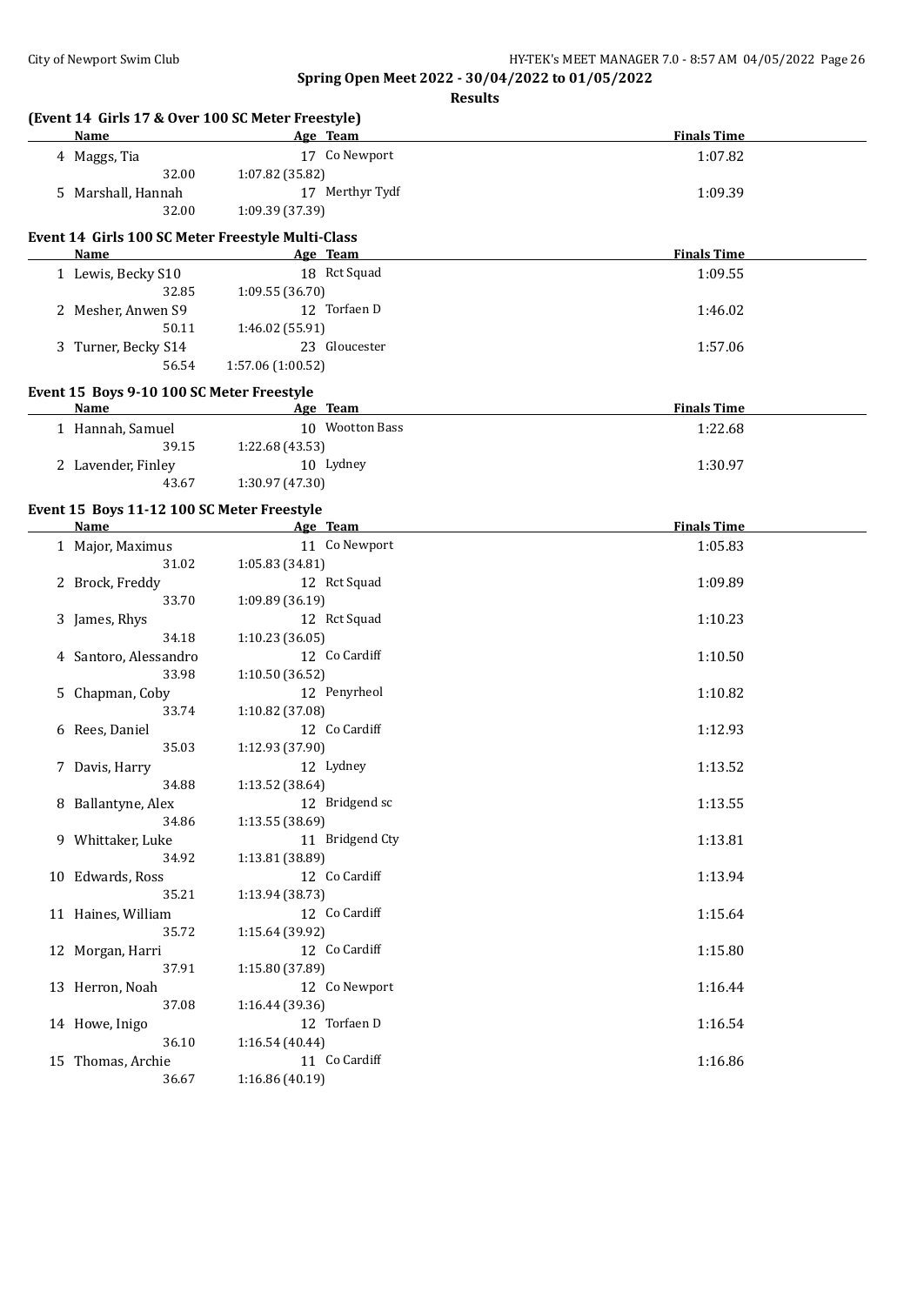**Results**

## **(Event 15 Boys 11-12 100 SC Meter Freestyle)**

|    | Name               | Age Team       | <b>Finals Time</b> |
|----|--------------------|----------------|--------------------|
|    | 16 Giles, Toby     | 11 Lydney      | 1:17.38            |
|    | 37.24              | 1:17.38(40.14) |                    |
|    | 17 Cavill, Jack    | 11 Co Cardiff  | 1:17.68            |
|    | 38.32              | 1:17.68(39.36) |                    |
|    | 18 Davies, Brynley | 11 Co Newport  | 1:18.21            |
|    | 38.53              | 1:18.21(39.68) |                    |
| 19 | Nolan, Oliver      | 12 Co Cardiff  | 1:20.98            |
|    | 39.23              | 1:20.98(41.75) |                    |
|    | 20 Gruffydd, Ned   | 12 Co Cardiff  | 1:21.89            |
|    | 38.36              | 1:21.89(43.53) |                    |
|    | 21 Jenkins, James  | 12 Co Cardiff  | 1:24.12            |
|    | 39.61              | 1:24.12(44.51) |                    |
|    | 22 John, Leo       | 12 Co Cardiff  | 1:24.53            |
|    | 40.42              | 1:24.53(44.11) |                    |

## **Event 15 Boys 13-14 100 SC Meter Freestyle**

| <b>Name</b>        | Age Team        | <b>Finals Time</b> |
|--------------------|-----------------|--------------------|
| 1 Vaughan, William | 14 Rct Squad    | 57.14              |
| 27.33              | 57.14 (29.81)   |                    |
| 2 Divers, Connor   | 14 Co Cardiff   | 1:01.50            |
| 29.37              | 1:01.50(32.13)  |                    |
| 3 Davies, Gavin    | 14 Co Newport   | 1:02.10            |
| 30.17              | 1:02.10 (31.93) |                    |
| 4 Rixon, Oliver    | 13 Co Newport   | 1:03.31            |
| 31.00              | 1:03.31 (32.31) |                    |
| 5 Rixon, Noah      | 13 Co Newport   | 1:05.24            |
| 30.62              | 1:05.24(34.62)  |                    |
| 6 Adam-Munar, Noah | 14 Co Cardiff   | 1:05.52            |
| 31.99              | 1:05.52(33.53)  |                    |
| 7 Williams, Luke   | 14 Co Newport   | 1:06.92            |
| 32.07              | 1:06.92(34.85)  |                    |
| 8 Aylen, James     | 14 Bridgend Cty | 1:07.16            |
| 32.10              | 1:07.16(35.06)  |                    |
| 9 Davies, William  | 14 Co Newport   | 1:08.46            |
| 31.82              | 1:08.46(36.64)  |                    |
| 10 Howe, Albie     | 14 Torfaen D    | 1:09.19            |
| 33.07              | 1:09.19(36.12)  |                    |
| 11 Robbins, Llyr   | 13 Co Cardiff   | 1:09.35            |
| 33.43              | 1:09.35(35.92)  |                    |
| 12 Fudge, Marcus   | 13 Rct Squad    | 1:10.75            |
| 34.09              | 1:10.75(36.66)  |                    |

## **Event 15 Boys 15-16 100 SC Meter Freestyle**

| Name                      |                | Age Team        | <b>Finals Time</b> |  |
|---------------------------|----------------|-----------------|--------------------|--|
| 1 Fox-Wiltshire, Benjamin |                | 16 Co Newport   | 52.37              |  |
| 25.89                     | 52.37 (26.48)  |                 |                    |  |
| 2 Wells, Oliver           |                | 15 C Dolphins   | 54.36              |  |
| 26.12                     | 54.36 (28.24)  |                 |                    |  |
| 3 Davies, Evan            |                | 15 Co Newport   | 54.39              |  |
| 25.94                     | 54.39 (28.45)  |                 |                    |  |
| 4 Whittaker, Daniel       |                | 15 Bridgend Cty | 1:00.33            |  |
| 28.55                     | 1:00.33(31.78) |                 |                    |  |
|                           |                |                 |                    |  |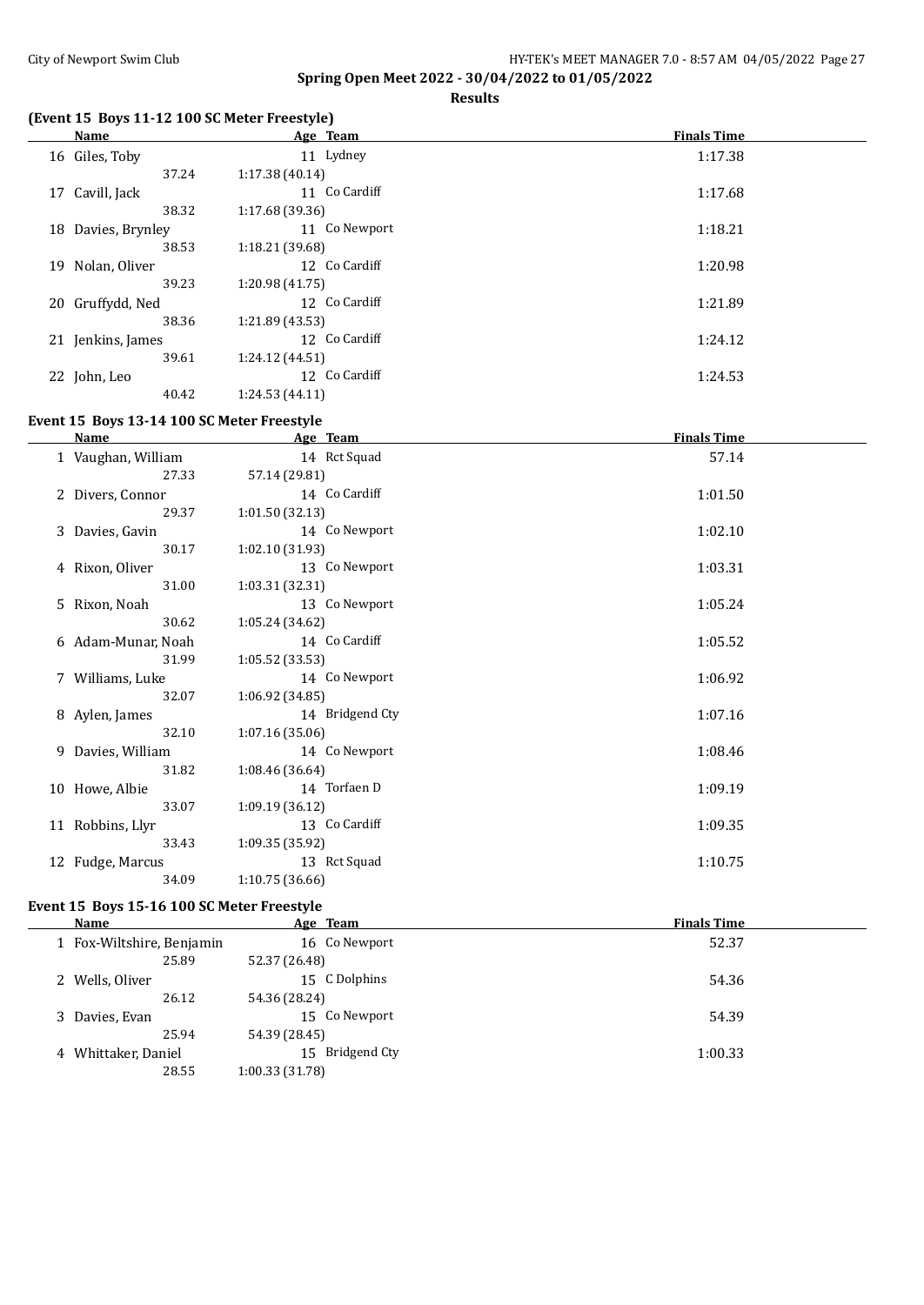| Event 15 Boys 17 & Over 100 SC Meter Freestyle         |                                                                                                                                                                                                                                    |                                                                                           |                 |                    |  |
|--------------------------------------------------------|------------------------------------------------------------------------------------------------------------------------------------------------------------------------------------------------------------------------------------|-------------------------------------------------------------------------------------------|-----------------|--------------------|--|
| <b>Name</b>                                            | <b>Example 2</b> Age Team                                                                                                                                                                                                          | the control of the control of the control of the control of the control of the control of |                 | <b>Finals Time</b> |  |
| 1 Jones, Danny                                         |                                                                                                                                                                                                                                    | 18 Co Newport                                                                             |                 | 56.63              |  |
| 27.17                                                  | 56.63 (29.46)                                                                                                                                                                                                                      |                                                                                           |                 |                    |  |
| Event 15 Boys 100 SC Meter Freestyle Multi-Class       |                                                                                                                                                                                                                                    |                                                                                           |                 |                    |  |
| Name Age Team                                          |                                                                                                                                                                                                                                    |                                                                                           |                 | <b>Finals Time</b> |  |
| 1 Williams, Dylan S14                                  |                                                                                                                                                                                                                                    | 18 Torfaen D                                                                              |                 | 1:28.55            |  |
| 39.51                                                  | 1:28.55 (49.04)                                                                                                                                                                                                                    |                                                                                           |                 |                    |  |
| 2 Hughes, Dylan S14                                    |                                                                                                                                                                                                                                    | 19 Co Newport                                                                             |                 | 1:34.62            |  |
| 43.76                                                  | 1:34.62 (50.86)                                                                                                                                                                                                                    |                                                                                           |                 |                    |  |
| Event 16 Girls 9-10 200 SC Meter Breaststroke          |                                                                                                                                                                                                                                    |                                                                                           |                 |                    |  |
| Name                                                   | <b>Example 2</b> and 2 and 2 and 2 and 2 and 2 and 2 and 2 and 2 and 2 and 2 and 2 and 2 and 2 and 2 and 2 and 2 and 2 and 2 and 2 and 2 and 2 and 2 and 2 and 2 and 2 and 2 and 2 and 2 and 2 and 2 and 2 and 2 and 2 and 2 and 2 |                                                                                           |                 | <b>Finals Time</b> |  |
| 1 Dowling, Abigail                                     |                                                                                                                                                                                                                                    | 10 Co Cardiff                                                                             |                 | 3:25.20            |  |
|                                                        |                                                                                                                                                                                                                                    | 45.57 1:39.15 (53.58) 2:32.83 (53.68)                                                     | 3:25.20 (52.37) |                    |  |
| 2 Lewis, Harriet                                       |                                                                                                                                                                                                                                    | 10 Co Cardiff                                                                             |                 | 3:44.12            |  |
| 54.40                                                  |                                                                                                                                                                                                                                    | $1:51.14(56.74)$ $2:50.13(58.99)$                                                         | 3:44.12 (53.99) |                    |  |
|                                                        |                                                                                                                                                                                                                                    |                                                                                           |                 |                    |  |
| Event 16 Girls 11-12 200 SC Meter Breaststroke<br>Name | <b>Example 2016</b> Age Team                                                                                                                                                                                                       |                                                                                           |                 | <b>Finals Time</b> |  |
| 1 Gardener, Hannah                                     |                                                                                                                                                                                                                                    | 12 Bridgend Cty                                                                           |                 | 2:52.13            |  |
| 41.46                                                  | 1:25.90 (44.44)                                                                                                                                                                                                                    | 2:09.77 (43.87)                                                                           | 2:52.13 (42.36) |                    |  |
| 2 Lewis, Orla Rose                                     |                                                                                                                                                                                                                                    | 11 Co Cardiff                                                                             |                 | 3:01.71            |  |
| 42.49                                                  | 1:28.25(45.76)                                                                                                                                                                                                                     | 2:15.16 (46.91)                                                                           | 3:01.71(46.55)  |                    |  |
|                                                        |                                                                                                                                                                                                                                    | 12 Co Cardiff                                                                             |                 |                    |  |
| 3 Evans, Gwenllian                                     |                                                                                                                                                                                                                                    |                                                                                           |                 | 3:03.15            |  |
| 42.85                                                  | 1:30.14 (47.29)                                                                                                                                                                                                                    | 2:17.78(47.64)                                                                            | 3:03.15 (45.37) |                    |  |
| 4 Ling, Olivia                                         |                                                                                                                                                                                                                                    | 11 Co Cardiff                                                                             |                 | 3:25.36            |  |
| 46.89                                                  | 1:39.64 (52.75)                                                                                                                                                                                                                    | 2:32.60 (52.96)                                                                           | 3:25.36(52.76)  |                    |  |
| 5 Ribeiro, Ariana                                      |                                                                                                                                                                                                                                    | 11 Co Cardiff                                                                             |                 | 3:30.97            |  |
| 48.30                                                  | 1:43.43(55.13)                                                                                                                                                                                                                     | 2:38.24 (54.81)                                                                           | 3:30.97 (52.73) |                    |  |
| 6 Knight, Lily                                         |                                                                                                                                                                                                                                    | 11 C Dolphins                                                                             |                 | 3:35.72            |  |
| 50.14                                                  | 1:45.98 (55.84)                                                                                                                                                                                                                    | 2:42.77 (56.79)                                                                           | 3:35.72 (52.95) |                    |  |
| 7 Sheen, Seren                                         |                                                                                                                                                                                                                                    | 11 Torfaen D                                                                              |                 | 3:42.32            |  |
| 50.41                                                  | 1:47.53 (57.12)                                                                                                                                                                                                                    | 2:45.62 (58.09)                                                                           | 3:42.32 (56.70) |                    |  |
| 8 Ebenezer, Anni                                       |                                                                                                                                                                                                                                    | 11 Co Cardiff                                                                             |                 | 3:44.04            |  |
| 50.15                                                  | 1:48.62 (58.47)                                                                                                                                                                                                                    | 2:47.41 (58.79)                                                                           | 3:44.04 (56.63) |                    |  |
| Event 16 Girls 13-14 200 SC Meter Breaststroke         |                                                                                                                                                                                                                                    |                                                                                           |                 |                    |  |
| <b>Name</b>                                            | Age Team                                                                                                                                                                                                                           |                                                                                           |                 | <b>Finals Time</b> |  |
| 1 Evans, Lili                                          |                                                                                                                                                                                                                                    | 14 Co Newport                                                                             |                 | 2:53.81            |  |
| 39.87                                                  | 1:24.50(44.63)                                                                                                                                                                                                                     | 2:10.05(45.55)                                                                            | 2:53.81 (43.76) |                    |  |
| 2 Jones, Eryn                                          |                                                                                                                                                                                                                                    | 13 C Dolphins                                                                             |                 | 3:02.14            |  |
| 41.18                                                  | 1:28.38 (47.20)                                                                                                                                                                                                                    | 2:16.89 (48.51)                                                                           | 3:02.14(45.25)  |                    |  |
| 3 Haddrell, Eva Lily                                   |                                                                                                                                                                                                                                    | 14 Rct Squad                                                                              |                 | 3:20.00            |  |
| 44.15                                                  | 1:35.12 (50.97)                                                                                                                                                                                                                    | 2:28.68 (53.56)                                                                           | 3:20.00 (51.32) |                    |  |
| 4 Williams, Rose                                       |                                                                                                                                                                                                                                    | 13 Co Cardiff                                                                             |                 | 3:28.39            |  |
| 48.19                                                  | 1:41.09(52.90)                                                                                                                                                                                                                     | 2:35.19 (54.10)                                                                           | 3:28.39 (53.20) |                    |  |
| 5 Cheeseman, Rhyannon                                  |                                                                                                                                                                                                                                    | 14 Co Cardiff                                                                             |                 | 3:30.14            |  |
| 50.04                                                  | 1:43.62 (53.58)                                                                                                                                                                                                                    | 2:37.33 (53.71)                                                                           | 3:30.14 (52.81) |                    |  |
|                                                        |                                                                                                                                                                                                                                    | 14 Merthyr Tydf                                                                           |                 |                    |  |
| 6 Carre, Jasmine                                       |                                                                                                                                                                                                                                    |                                                                                           |                 | 3:31.50            |  |
| 47.02                                                  | 1:41.05(54.03)                                                                                                                                                                                                                     | 2:36.35 (55.30)                                                                           | 3:31.50 (55.15) |                    |  |
| 7 Pesevska, Monika                                     |                                                                                                                                                                                                                                    | 14 Co Cardiff                                                                             |                 | 3:35.19            |  |
| 49.59                                                  | 1:43.77(54.18)                                                                                                                                                                                                                     | 2:38.36 (54.59)                                                                           | 3:35.19 (56.83) |                    |  |
| 8 Davies, Catrin                                       |                                                                                                                                                                                                                                    | 13 Co Cardiff                                                                             |                 | 3:36.47            |  |
| 49.73                                                  | 1:46.36 (56.63)                                                                                                                                                                                                                    | 2:42.72 (56.36)                                                                           | 3:36.47 (53.75) |                    |  |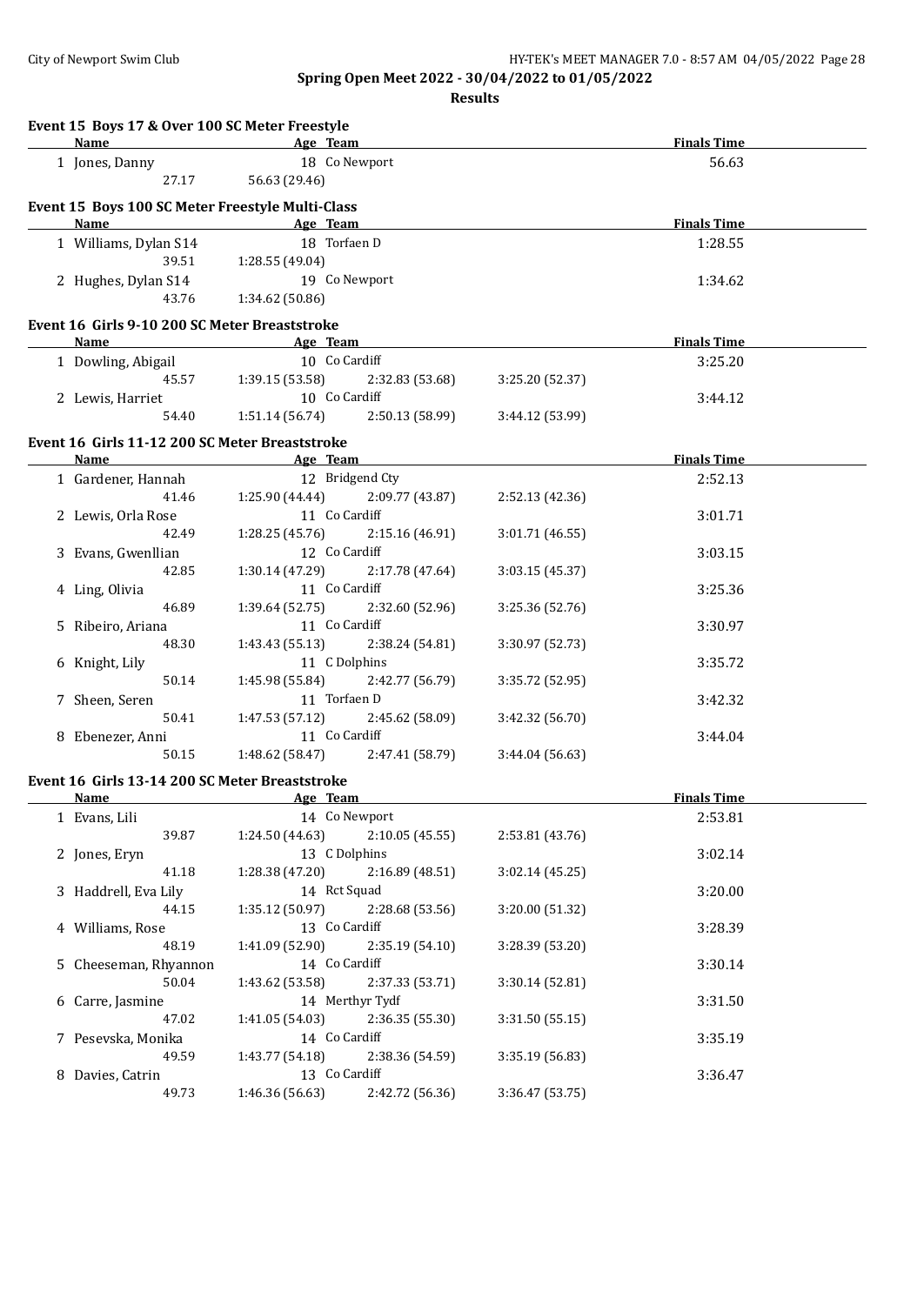| Event 16 Girls 15-16 200 SC Meter Breaststroke<br><b>Name</b><br><u> 1980 - Johann Barbara, martxa alemaniar a</u> |                                                    | Age Team and the state of the state of the state of the state of the state of the state of the state of the state of the state of the state of the state of the state of the state of the state of the state of the state of t |                 | <b>Finals Time</b> |  |
|--------------------------------------------------------------------------------------------------------------------|----------------------------------------------------|--------------------------------------------------------------------------------------------------------------------------------------------------------------------------------------------------------------------------------|-----------------|--------------------|--|
| 1 Daly, Kirsten                                                                                                    | 15 Bridgend Cty                                    |                                                                                                                                                                                                                                |                 | 2:59.58            |  |
| 41.35                                                                                                              | $1:27.04(45.69)$ $2:13.84(46.80)$                  |                                                                                                                                                                                                                                | 2:59.58 (45.74) |                    |  |
| 2 James, Ffion                                                                                                     | 16 Bridgend Cty                                    |                                                                                                                                                                                                                                |                 | 3:11.17            |  |
| 43.29                                                                                                              | 1:32.50 (49.21) 2:22.49 (49.99)                    |                                                                                                                                                                                                                                | 3:11.17(48.68)  |                    |  |
| 3 Holmes, Miriam                                                                                                   | 16 Lydney                                          |                                                                                                                                                                                                                                |                 | 3:20.24            |  |
| 43.19                                                                                                              | 1:33.95 (50.76)                                    | 2:26.66 (52.71)                                                                                                                                                                                                                | 3:20.24 (53.58) |                    |  |
|                                                                                                                    |                                                    |                                                                                                                                                                                                                                |                 |                    |  |
|                                                                                                                    | Event 16 Girls 17 & Over 200 SC Meter Breaststroke |                                                                                                                                                                                                                                |                 |                    |  |
| Name                                                                                                               | Age Team                                           |                                                                                                                                                                                                                                |                 | <b>Finals Time</b> |  |
| 1 Ward, Ellie                                                                                                      | 17 Co Newport                                      |                                                                                                                                                                                                                                |                 | 2:45.27            |  |
| 36.37                                                                                                              | 1:17.87(41.50)                                     | 2:00.97(43.10)                                                                                                                                                                                                                 | 2:45.27 (44.30) |                    |  |
| 2 Cook, Seren                                                                                                      | 17 Bridgend Cty                                    |                                                                                                                                                                                                                                |                 | 2:52.41            |  |
| 40.60                                                                                                              | 1:24.46 (43.86)                                    | 2:09.13(44.67)                                                                                                                                                                                                                 | 2:52.41 (43.28) |                    |  |
| --- Jones, Emily                                                                                                   | 17 Co Newport                                      |                                                                                                                                                                                                                                |                 | DQ                 |  |
| 36.24                                                                                                              | 1:17.85 (41.61)                                    | 2:00.43 (42.58)                                                                                                                                                                                                                | DQ (42.91)      |                    |  |
| Event 17 Boys 9-10 200 SC Meter Breaststroke                                                                       |                                                    |                                                                                                                                                                                                                                |                 |                    |  |
| <b>Name</b>                                                                                                        | <b>Example 2018</b> Age Team <b>Age 2018</b>       |                                                                                                                                                                                                                                |                 | <b>Finals Time</b> |  |
| 1 Lavender, Finley                                                                                                 | 10 Lydney                                          |                                                                                                                                                                                                                                |                 | 3:48.27            |  |
|                                                                                                                    | 52.90 1:52.00 (59.10) 2:50.37 (58.37)              |                                                                                                                                                                                                                                | 3:48.27 (57.90) |                    |  |
|                                                                                                                    | Event 17 Boys 11-12 200 SC Meter Breaststroke      |                                                                                                                                                                                                                                |                 |                    |  |
|                                                                                                                    | Name Age Team                                      |                                                                                                                                                                                                                                |                 | <b>Finals Time</b> |  |
| 1 Brock, Freddy                                                                                                    | 12 Rct Squad                                       |                                                                                                                                                                                                                                |                 | 3:14.31            |  |
| 46.15                                                                                                              | 1:36.10 (49.95)                                    | 2:26.31 (50.21)                                                                                                                                                                                                                | 3:14.31(48.00)  |                    |  |
| 2 Rees, Daniel                                                                                                     | 12 Co Cardiff                                      |                                                                                                                                                                                                                                |                 | 3:17.48            |  |
| 45.50                                                                                                              | 1:37.87 (52.37)                                    | 2:28.35 (50.48)                                                                                                                                                                                                                | 3:17.48(49.13)  |                    |  |
| 3 Morgan, Harri                                                                                                    | 12 Co Cardiff                                      |                                                                                                                                                                                                                                |                 | 3:25.69            |  |
| 48.11                                                                                                              | 1:42.02 (53.91)                                    | 2:35.24 (53.22)                                                                                                                                                                                                                | 3:25.69 (50.45) |                    |  |
| 4 Whittaker, Luke                                                                                                  | 11 Bridgend Cty                                    |                                                                                                                                                                                                                                |                 | 3:37.16            |  |
| 48.58                                                                                                              | 1:43.82 (55.24) 2:41.29 (57.47)                    |                                                                                                                                                                                                                                | 3:37.16 (55.87) |                    |  |
|                                                                                                                    | 11 Torfaen D                                       |                                                                                                                                                                                                                                |                 |                    |  |
| 5 Jones, Noah                                                                                                      |                                                    |                                                                                                                                                                                                                                |                 | 3:38.04            |  |
| 52.21                                                                                                              | 1:49.23 (57.02)                                    | 2:45.67 (56.44)                                                                                                                                                                                                                | 3:38.04 (52.37) |                    |  |
| 6 Gruffydd, Ned                                                                                                    | 12 Co Cardiff                                      |                                                                                                                                                                                                                                |                 | 3:47.46            |  |
| 49.47                                                                                                              | 1:48.79 (59.32)                                    | 2:47.73 (58.94)                                                                                                                                                                                                                | 3:47.46 (59.73) |                    |  |
| --- Giles, Toby                                                                                                    | 11 Lydney                                          |                                                                                                                                                                                                                                |                 | <b>DQ</b>          |  |
| 55.30                                                                                                              | $1:55.81(1:00.51)$ $2:54.99(59.18)$                |                                                                                                                                                                                                                                | DQ (57.26)      |                    |  |
| Event 17 Boys 13-14 200 SC Meter Breaststroke                                                                      |                                                    |                                                                                                                                                                                                                                |                 |                    |  |
| <b>Name</b>                                                                                                        | Age Team                                           |                                                                                                                                                                                                                                |                 | <b>Finals Time</b> |  |
| 1 Clarke, Henry                                                                                                    | 14 Penyrheol                                       |                                                                                                                                                                                                                                |                 | 2:54.83            |  |
| 38.60                                                                                                              | 1:24.75(46.15)                                     | 2:10.35(45.60)                                                                                                                                                                                                                 | 2:54.83 (44.48) |                    |  |
| 2 Williams, Luke                                                                                                   | 14 Co Newport                                      |                                                                                                                                                                                                                                |                 | 2:56.71            |  |
| 37.97                                                                                                              | 1:24.07(46.10)                                     | 2:10.27 (46.20)                                                                                                                                                                                                                | 2:56.71 (46.44) |                    |  |
| 3 Davies, Gavin                                                                                                    | 14 Co Newport                                      |                                                                                                                                                                                                                                |                 | 2:57.63            |  |
| 40.51                                                                                                              | 1:26.43 (45.92)                                    | 2:13.17 (46.74)                                                                                                                                                                                                                | 2:57.63 (44.46) |                    |  |
|                                                                                                                    | Event 17 Boys 17 & Over 200 SC Meter Breaststroke  |                                                                                                                                                                                                                                |                 |                    |  |
| Name                                                                                                               | Age Team                                           |                                                                                                                                                                                                                                |                 | <b>Finals Time</b> |  |
| 1 Job, Kyle                                                                                                        | 23 Penyrheol                                       |                                                                                                                                                                                                                                |                 | 2:43.85            |  |
| 36.07                                                                                                              | 1:18.03 (41.96)                                    | 2:02.25 (44.22)                                                                                                                                                                                                                | 2:43.85 (41.60) |                    |  |
|                                                                                                                    |                                                    |                                                                                                                                                                                                                                |                 |                    |  |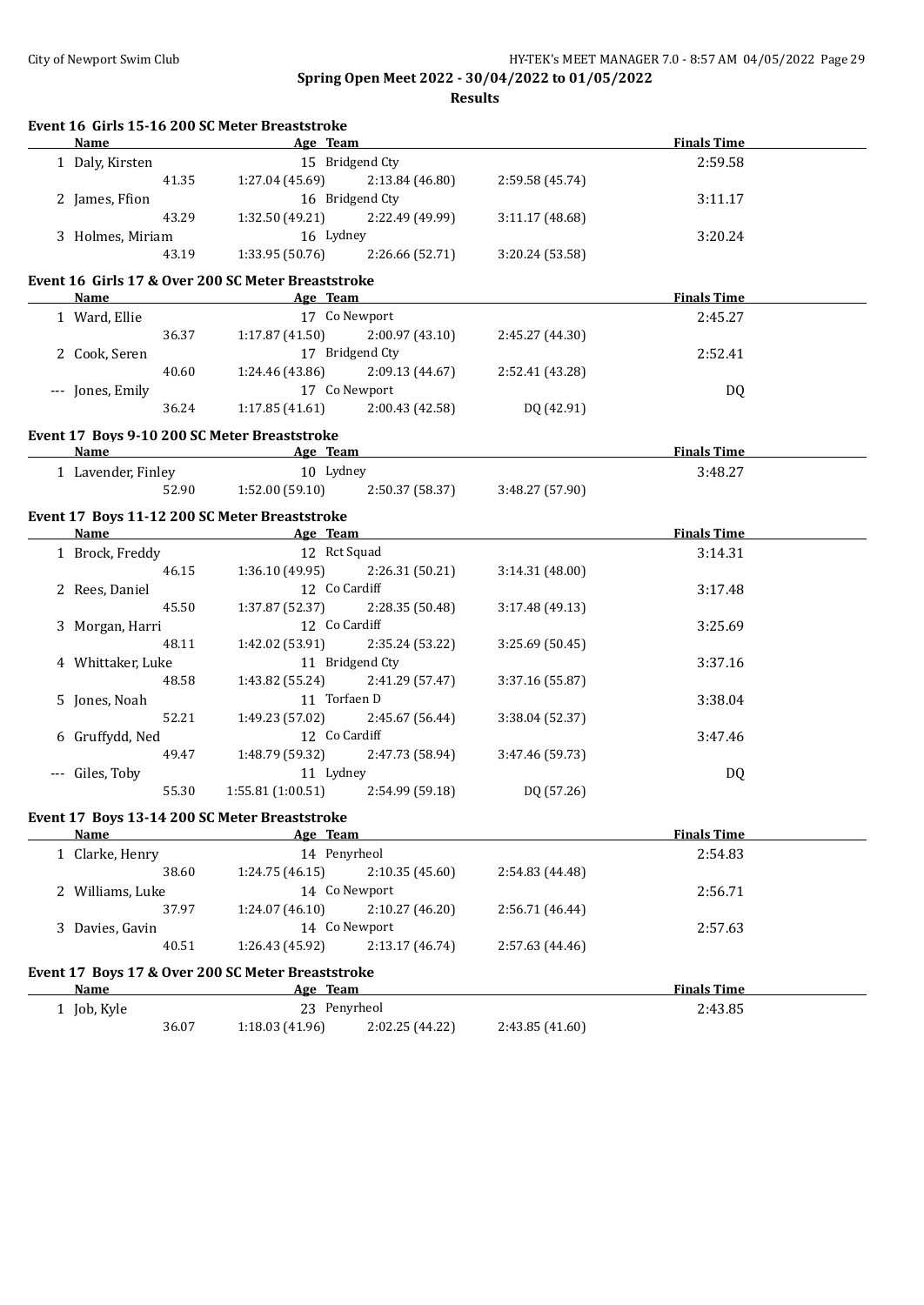|    | Event 18 Girls 11-12 200 SC Meter Butterfly |                 |                 |                 |                    |  |
|----|---------------------------------------------|-----------------|-----------------|-----------------|--------------------|--|
|    | Name                                        |                 | Age Team        |                 | <b>Finals Time</b> |  |
|    | 1 Lewis, Orla Rose                          |                 | 11 Co Cardiff   |                 | 2:54.09            |  |
|    | 38.39                                       | 1:22.92 (44.53) | 2:09.02 (46.10) | 2:54.09 (45.07) |                    |  |
|    | 2 Castle, Maya                              |                 | 12 Co Cardiff   |                 | 3:02.85            |  |
|    | 39.15                                       | 1:24.56 (45.41) | 2:13.52 (48.96) | 3:02.85 (49.33) |                    |  |
|    | Event 18 Girls 13-14 200 SC Meter Butterfly |                 |                 |                 |                    |  |
|    | Name                                        |                 | Age Team        |                 | <b>Finals Time</b> |  |
|    | 1 Brassington, Lucy                         |                 | 14 Co Cardiff   |                 | 2:47.34            |  |
|    | 35.21                                       | 1:15.60 (40.39) | 2:01.15 (45.55) | 2:47.34 (46.19) |                    |  |
|    | 2 Parfitt, Lucy                             |                 | 13 Co Cardiff   |                 | 2:58.21            |  |
|    | 36.65                                       | 1:23.32 (46.67) | 2:14.07 (50.75) | 2:58.21 (44.14) |                    |  |
|    | 3 Aherne, Elise                             |                 | 13 Co Cardiff   |                 | 3:07.44            |  |
|    | 41.66                                       | 1:29.35 (47.69) | 2:18.78 (49.43) | 3:07.44 (48.66) |                    |  |
|    | Event 20 Girls 9-10 50 SC Meter Butterfly   |                 |                 |                 |                    |  |
|    | Name                                        |                 | Age Team        |                 | <b>Finals Time</b> |  |
|    | 1 Sweet-Roberts, Pip                        |                 | 10 Torfaen D    |                 | 41.49              |  |
|    | 2 Reasons, Darcy                            |                 | 9 Abertillery   |                 | 43.07              |  |
|    | 3 Lewis, Harriet                            |                 | 10 Co Cardiff   |                 | 44.08              |  |
|    | --- Dowling, Abigail                        |                 | 10 Co Cardiff   |                 | DQ                 |  |
|    | Event 20 Girls 11-12 50 SC Meter Butterfly  |                 |                 |                 |                    |  |
|    | Name                                        |                 | Age Team        |                 | <b>Finals Time</b> |  |
|    | 1 Lee, Edith                                |                 | 11 Co Cardiff   |                 | 32.83              |  |
|    | 2 James, Grace                              |                 | 12 Bridgend Cty |                 | 35.13              |  |
|    | 3 Marshall, Ffion                           |                 | 11 Co Cardiff   |                 | 35.23              |  |
|    | 4 Castle, Maya                              |                 | 12 Co Cardiff   |                 | 36.19              |  |
|    | 5 Newton, Florence                          |                 | 12 Torfaen D    |                 | 37.14              |  |
|    | 6 Nicholls, Esther                          |                 | 11 Caerphilly   |                 | 37.36              |  |
|    | 7 Hughes-Rolls, Ava                         |                 | 12 Merthyr Tydf |                 | 37.99              |  |
|    | 8 George, Ellie                             |                 | 11 Rct Squad    |                 | 38.96              |  |
|    | 9 Parfitt, Kali                             |                 | 12 Torfaen D    |                 | 39.64              |  |
|    | 10 Evans, Gwennan                           |                 | 11 Co Newport   |                 | 39.85              |  |
|    | 11 Tejedo, Lola                             |                 | 11 Co Cardiff   |                 | 40.91              |  |
|    | 12 Sullivan, Ariana                         |                 | 11 Caerphilly   |                 | 41.75              |  |
|    | 13 Roberts, Isabel                          |                 | 11 Co Cardiff   |                 | 41.79              |  |
|    | Event 20 Girls 13-14 50 SC Meter Butterfly  |                 |                 |                 |                    |  |
|    | <u>Name</u>                                 |                 | Age Team        |                 | <b>Finals Time</b> |  |
|    | 1 Evans, Lili                               |                 | 14 Co Newport   |                 | 31.33              |  |
|    | 2 Powell, Ava                               |                 | 13 Co Newport   |                 | 31.89              |  |
| 3. | Barr, Angharad                              |                 | 14 Caerphilly   |                 | 33.48              |  |
| 4  | Nutt, Kira                                  | 14              | Caerphilly      |                 | 33.58              |  |
| 5. | Fletcher, Edith                             | 14              | Co Newport      |                 | 33.69              |  |
| 6  | Haddrell, Eva Lily                          |                 | 14 Rct Squad    |                 | 34.21              |  |
| 7  | Cosby, Nia                                  |                 | 14 Bridgend Cty |                 | 34.43              |  |
| 8  | Jones, Eryn                                 | 13              | C Dolphins      |                 | 34.69              |  |
| 9  | Cull, Millie                                |                 | 14 Bridgend Cty |                 | 35.13              |  |
| 10 | Owens, Annie                                |                 | 14 C Dolphins   |                 | 36.02              |  |
|    | 11 Banning, Lilwen                          |                 | 14 Merthyr Tydf |                 | 36.50              |  |
|    | 12 Carre, Jasmine                           |                 | 14 Merthyr Tydf |                 | 36.83              |  |
|    | 13 Kay, Isabelle                            |                 | 13 Rct Squad    |                 | 36.86              |  |
|    |                                             |                 |                 |                 |                    |  |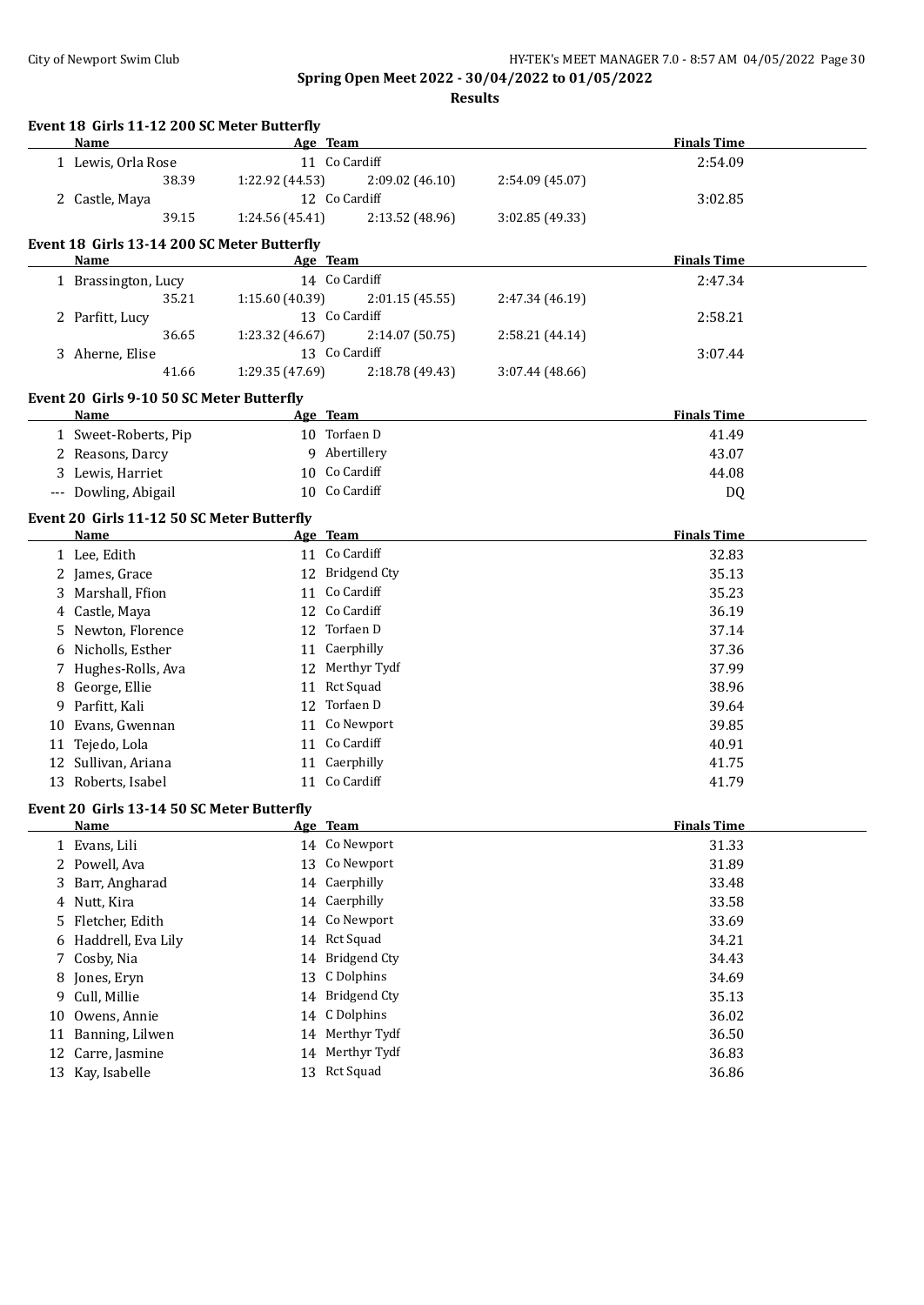|    | (Event 20 Girls 13-14 50 SC Meter Butterfly)              |                                |                    |
|----|-----------------------------------------------------------|--------------------------------|--------------------|
|    | Name                                                      | Age Team                       | <b>Finals Time</b> |
|    | 14 Williams, Rose                                         | 13 Co Cardiff                  | 37.23              |
|    | 15 Parsons, Zoe                                           | 14 Bridgend Cty                | 37.37              |
|    | 16 Evans, Porscha                                         | 13 Co Cardiff                  | 37.50              |
|    | 17 Pesevska, Monika                                       | 14 Co Cardiff                  | 37.62              |
|    | 18 Harmer, Gracy                                          | 13 Caerphilly                  | 40.50              |
|    | 19 O'Brien, Teyha                                         | 14 Co Newport                  | 41.08              |
|    | Event 20 Girls 15-16 50 SC Meter Butterfly<br><b>Name</b> | Age Team                       | <b>Finals Time</b> |
|    |                                                           | 16 Co Newport                  |                    |
|    | 1 Jones, Bea                                              |                                | 29.53              |
|    | 2 Marshall, Polly                                         | 16 Co Newport                  | 31.80              |
| 3  | Jones, Lucy                                               | 15 Co Newport                  | 32.00              |
|    | 4 Williams, Mali                                          | 16 Rct Squad                   | 32.14              |
| 5. | Vincent, Caitlyn                                          | 15 Rct Squad                   | 32.58              |
|    | 6 Lloyd, Ffion                                            | 15 Co Newport                  | 34.02              |
|    | 7 James, Ffion                                            | 16 Bridgend Cty                | 34.73              |
|    | 8 Edwards, Isobel                                         | 15 Co Cardiff                  | 38.74              |
|    | 9 Williams, Georgia                                       | 15 Rct Squad                   | 41.34              |
|    | Event 20 Girls 17 & Over 50 SC Meter Butterfly            |                                |                    |
|    | Name                                                      | Age Team                       | <b>Finals Time</b> |
|    | 1 Jones, Chloe                                            | 17 Bridgend Cty                | 33.71              |
|    | 2 Maggs, Tia                                              | 17 Co Newport                  | 34.27              |
|    | 3 Davies, Tegan                                           | 17 Bridgend Cty                | 35.51              |
|    | Event 21 Boys 9-10 50 SC Meter Butterfly                  |                                |                    |
|    | Name                                                      | Age Team                       | <b>Finals Time</b> |
|    | 1 Lavender, Finley                                        | 10 Lydney                      | 47.67              |
|    | Event 21 Boys 11-12 50 SC Meter Butterfly<br>Name         | Age Team                       | <b>Finals Time</b> |
|    | 1 Major, Maximus                                          | 11 Co Newport                  | 32.71              |
|    | 2 Chapman, Coby                                           | 12 Penyrheol                   | 35.12              |
|    | Santoro, Alessandro                                       | 12 Co Cardiff                  | 36.37              |
|    | 4 Willis, Kofi                                            | 12 Co Cardiff                  | 36.70              |
|    | Edwards, Ross                                             | 12 Co Cardiff                  | 36.78              |
|    | 6 Gruffydd, Ned                                           | 12 Co Cardiff                  | 37.97              |
|    | 7 Thomas, Archie                                          | 11 Co Cardiff                  | 38.37              |
|    |                                                           | 12 Lydney                      | 38.80              |
|    | 8 Davis, Harry                                            | 11 Co Cardiff                  | 39.69              |
| 9  | Parfitt, Sebastian                                        | 11 Torfaen D                   |                    |
|    | 10 Jones, Noah                                            | 11 Co Cardiff                  | 41.05              |
|    | 11 Davies, Rhodri                                         |                                | 42.36              |
|    | Event 21 Boys 13-14 50 SC Meter Butterfly<br><b>Name</b>  | Age Team                       | <b>Finals Time</b> |
|    | 1 Vaughan, William                                        | 14 Rct Squad                   | 29.92              |
|    | 2 Davies, Gavin                                           | 14 Co Newport                  | 31.71              |
|    | 3 Clarke, Henry                                           | 14 Penyrheol                   | 32.02              |
|    | 4 Divers, Connor                                          | 14 Co Cardiff                  | 32.24              |
|    | 5 Jones, Harrison                                         | 14 Bridgend Cty                | 32.96              |
|    |                                                           |                                |                    |
|    | 6 Richards, Aled                                          | 14 C Dolphins                  | 33.10              |
|    | 7 Adam-Munar, Noah<br>8 Williams, Luke                    | 14 Co Cardiff<br>14 Co Newport | 33.35<br>33.67     |
|    |                                                           |                                |                    |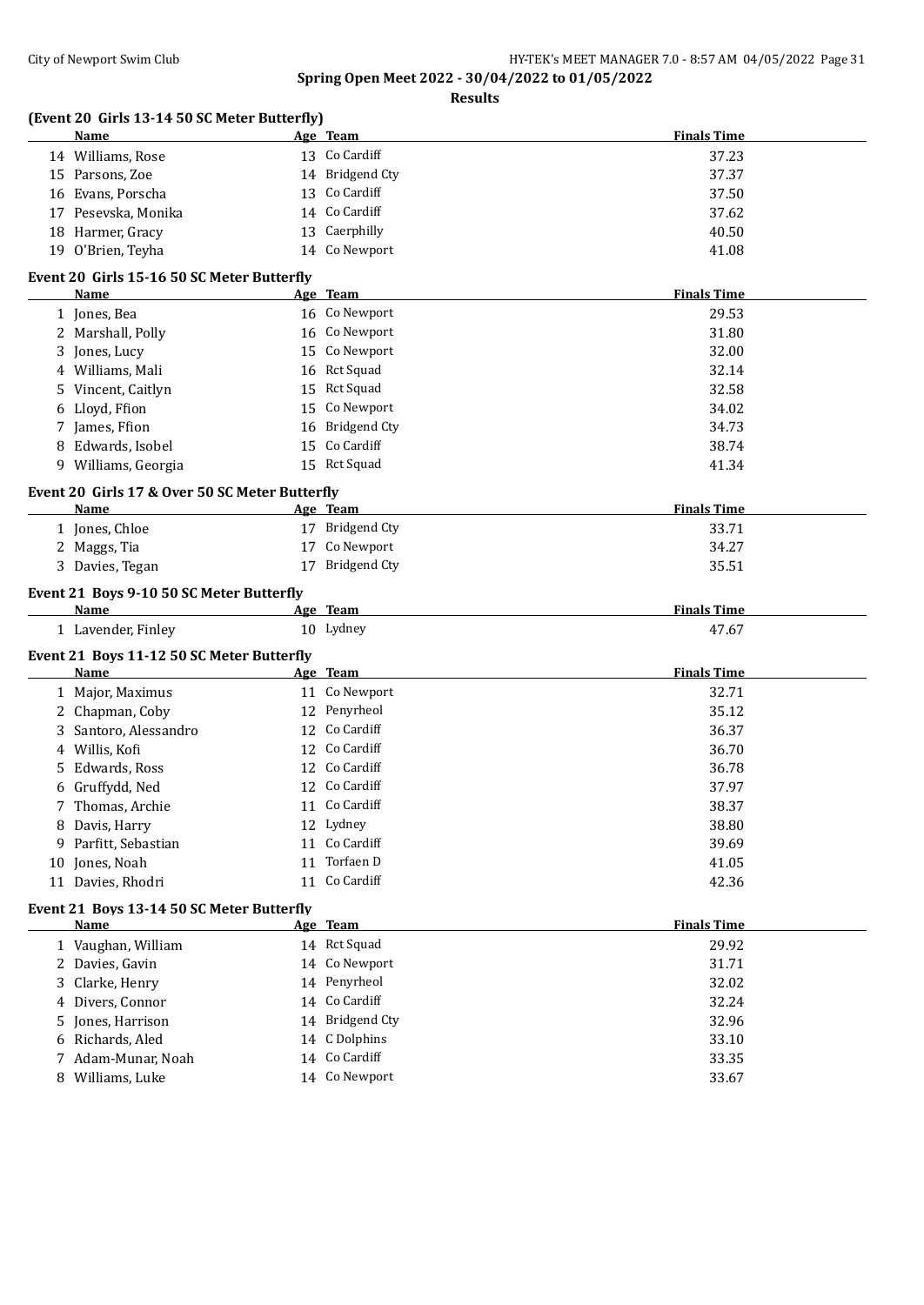| \SIII<br> |
|-----------|
|-----------|

| (Event 21 Boys 13-14 50 SC Meter Butterfly)                 |                 |                                 |                 |                    |  |
|-------------------------------------------------------------|-----------------|---------------------------------|-----------------|--------------------|--|
| Name                                                        |                 | Age Team                        |                 | <b>Finals Time</b> |  |
| 9 Jasinski, Hubert                                          |                 | 14 Co Newport                   |                 | 34.09              |  |
| 10 Davies, William                                          |                 | 14 Co Newport                   |                 | 34.40              |  |
| 11 Aylen, James                                             |                 | 14 Bridgend Cty                 |                 | 34.47              |  |
| 12 Fudge, Marcus                                            |                 | 13 Rct Squad                    |                 | 35.70              |  |
| 13 Robbins, Llyr                                            |                 | 13 Co Cardiff                   |                 | 37.16              |  |
| Event 21 Boys 15-16 50 SC Meter Butterfly                   |                 |                                 |                 |                    |  |
| Name                                                        |                 | Age Team                        |                 | <b>Finals Time</b> |  |
| 1 Davies, Evan                                              |                 | 15 Co Newport                   |                 | 26.21              |  |
| 2 Whittaker, Daniel                                         |                 | 15 Bridgend Cty                 |                 | 32.37              |  |
| Event 21 Boys 17 & Over 50 SC Meter Butterfly               |                 |                                 |                 |                    |  |
| Name                                                        |                 | Age Team                        |                 | <b>Finals Time</b> |  |
| 1 Jones, Lloyd                                              |                 | 18 Merthyr Tydf                 |                 | 30.57              |  |
| Event 22 Girls 11-12 200 SC Meter Backstroke<br>Name        |                 | Age Team                        |                 | <b>Finals Time</b> |  |
|                                                             |                 |                                 |                 |                    |  |
| 1 Wardell, Cari                                             |                 | 12 Co Cardiff                   |                 | 2:48.23            |  |
| 39.45                                                       | 1:21.59 (42.14) | 2:06.14 (44.55)                 | 2:48.23 (42.09) |                    |  |
| 2 Ribeiro, Ariana                                           |                 | 11 Co Cardiff                   |                 | 2:56.18            |  |
| 42.14                                                       | 1:27.40 (45.26) | 2:13.65 (46.25)                 | 2:56.18 (42.53) |                    |  |
| 3 George, Ellie                                             |                 | 11 Rct Squad                    |                 | 2:59.23            |  |
| 44.21                                                       | 1:29.28 (45.07) | 2:15.59 (46.31)                 | 2:59.23 (43.64) |                    |  |
| 4 Richards, Faith                                           |                 | 11 Merthyr Tydf                 |                 | 3:03.09            |  |
| 43.88                                                       | 1:31.77 (47.89) | 2:19.60 (47.83)                 | 3:03.09 (43.49) |                    |  |
| Event 22 Girls 13-14 200 SC Meter Backstroke<br><b>Name</b> |                 | Age Team                        |                 | <b>Finals Time</b> |  |
|                                                             |                 | 14 Co Newport                   |                 |                    |  |
| 1 Evans, Lili<br>35.00                                      | 1:14.00 (39.00) |                                 |                 | 2:32.21            |  |
|                                                             |                 | 1:54.47 (40.47)<br>14 Rct Squad | 2:32.21 (37.74) |                    |  |
| 2 Salmon, Gwen                                              |                 |                                 |                 | 2:32.98            |  |
| 35.50                                                       | 1:15.18 (39.68) | 1:55.06 (39.88)                 | 2:32.98 (37.92) |                    |  |
| 3 Jones, Evie                                               |                 | 13 Merthyr Tydf                 |                 | 2:38.25            |  |
| 36.10                                                       | 1:16.10(40.00)  | 1:57.76 (41.66)                 | 2:38.25 (40.49) |                    |  |
| 4 Cosby, Nia                                                |                 | 14 Bridgend Cty                 |                 | 2:38.75            |  |
| 37.68                                                       | 1:18.07 (40.39) | 1:58.74 (40.67)                 | 2:38.75 (40.01) |                    |  |
| 5 Fletcher, Edith                                           |                 | 14 Co Newport                   |                 | 2:41.60            |  |
| 37.62                                                       | 1:18.37(40.75)  | 2:01.16 (42.79)                 | 2:41.60 (40.44) |                    |  |
| 6 Parfitt, Lucy                                             |                 | 13 Co Cardiff                   |                 | 2:48.08            |  |
| 38.85                                                       | 1:21.62 (42.77) | 2:05.38 (43.76)                 | 2:48.08 (42.70) |                    |  |
| 7 Reilly, Manon                                             |                 | 14 Rct Squad                    |                 | 2:48.41            |  |
| 39.69                                                       | 1:23.00 (43.31) | 2:06.24 (43.24)                 | 2:48.41 (42.17) |                    |  |
| 8 Williams, Rose                                            |                 | 13 Co Cardiff                   |                 | 2:52.56            |  |
| 40.70                                                       | 1:24.83(44.13)  | 2:08.96 (44.13)                 | 2:52.56 (43.60) |                    |  |
| 9 Haddrell, Eva Lily                                        |                 | 14 Rct Squad                    |                 | 2:52.61            |  |
| 39.19                                                       | 1:23.57 (44.38) | 2:08.49 (44.92)                 | 2:52.61 (44.12) |                    |  |
| 10 Cheeseman, Rhyannon                                      |                 | 14 Co Cardiff                   |                 | 3:00.02            |  |
| 42.40                                                       | 1:28.42 (46.02) | 2:14.98 (46.56)                 | 3:00.02 (45.04) |                    |  |
| 11 Ward, Poppy                                              |                 | 14 Caerphilly                   |                 | 3:03.15            |  |
| 40.99                                                       | 1:26.77 (45.78) | 2:15.21 (48.44)                 | 3:03.15 (47.94) |                    |  |
| 12 Howson, Ellen                                            |                 | 13 Co Newport                   |                 | 3:07.85            |  |
| 44.92                                                       | 1:33.21 (48.29) | 2:22.24 (49.03)                 | 3:07.85 (45.61) |                    |  |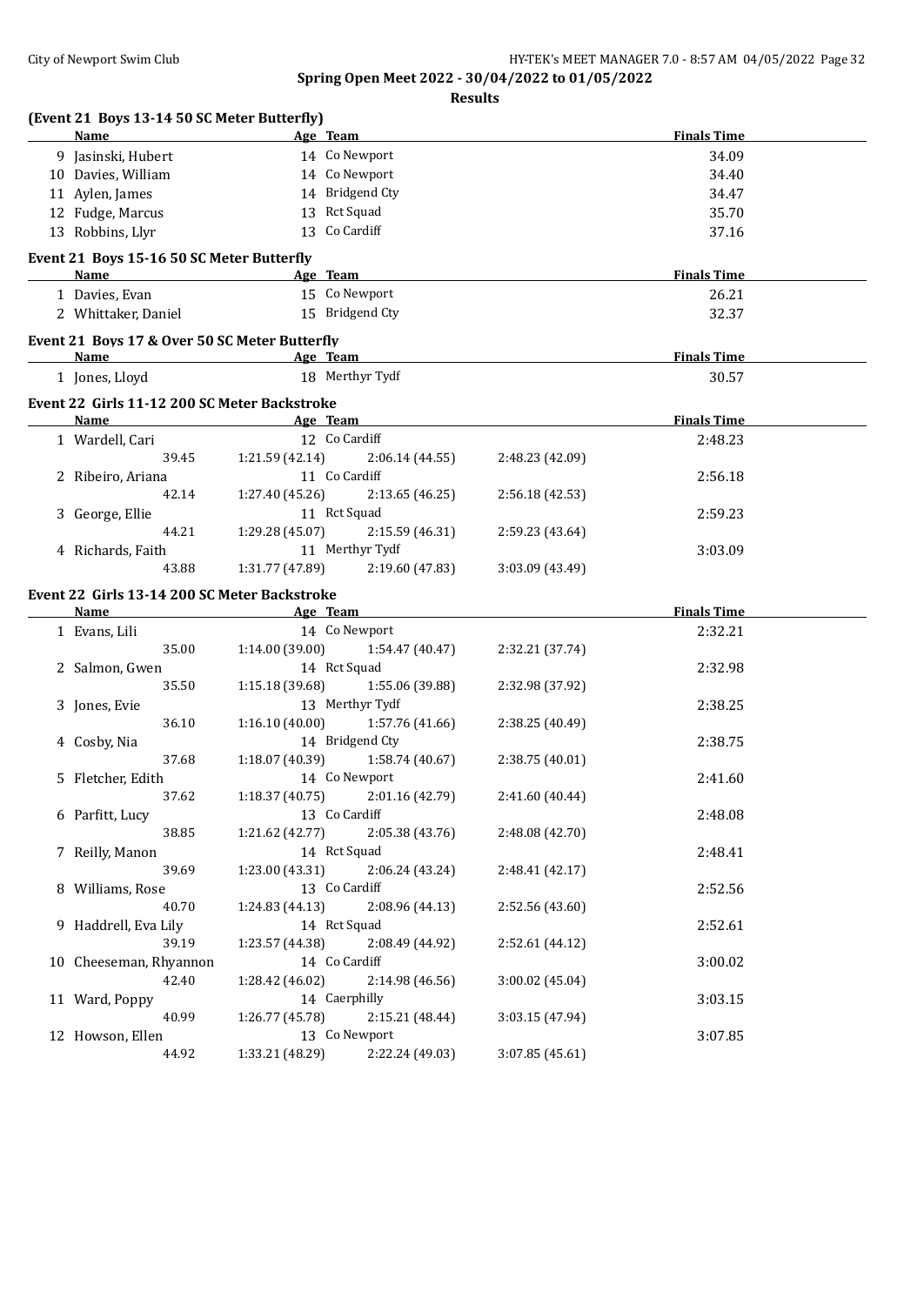**Event 22 Girls 15-16 200 SC Meter Backstroke**

**Spring Open Meet 2022 - 30/04/2022 to 01/05/2022**

| <b>Name</b>                                         | <b>Example 2</b> Age Team    |                                   |                 | <b>Finals Time</b> |  |
|-----------------------------------------------------|------------------------------|-----------------------------------|-----------------|--------------------|--|
| 1 Pengelly, Leia                                    | 15 Rct Squad                 |                                   |                 | 2:41.86            |  |
| 37.92                                               |                              | $1:19.26(41.34)$ $2:01.62(42.36)$ | 2:41.86 (40.24) |                    |  |
| 2 Lloyd, Ffion                                      |                              | 15 Co Newport                     |                 | 2:47.15            |  |
| 39.29                                               |                              | $1:21.58(42.29)$ $2:04.92(43.34)$ | 2:47.15 (42.23) |                    |  |
|                                                     |                              |                                   |                 |                    |  |
| Event 22 Girls 17 & Over 200 SC Meter Backstroke    |                              |                                   |                 |                    |  |
| Name                                                | <b>Example 2</b> Age Team    |                                   |                 | <b>Finals Time</b> |  |
| 1 Marchant, Rhiannon 17 Rct Squad                   |                              |                                   |                 | 2:29.74            |  |
| 33.71                                               | 1:10.91(37.20)               | 1:50.08 (39.17)                   | 2:29.74 (39.66) |                    |  |
| 2 Davies, Tegan                                     |                              | 17 Bridgend Cty                   |                 | 2:36.55            |  |
| 35.98                                               |                              | $1:15.46(39.48)$ $1:55.99(40.53)$ | 2:36.55 (40.56) |                    |  |
| Event 23 Boys 11-12 200 SC Meter Backstroke         |                              |                                   |                 |                    |  |
| Name                                                | <b>Example 2016 Age Team</b> |                                   |                 | <b>Finals Time</b> |  |
| 1 Edwards, Ross                                     | 12 Co Cardiff                |                                   |                 | 2:40.81            |  |
| 38.32                                               |                              | $1:18.96(40.64)$ $2:01.50(42.54)$ | 2:40.81 (39.31) |                    |  |
|                                                     |                              |                                   |                 |                    |  |
| 2 Whittaker, Luke                                   | 11 Bridgend Cty              |                                   |                 | 2:50.51            |  |
| 40.28                                               |                              | $1:24.13(43.85)$ $2:08.61(44.48)$ | 2:50.51 (41.90) |                    |  |
| 3 Jenkins, James                                    | 12 Co Cardiff                |                                   |                 | 3:07.75            |  |
| 42.45                                               | 1:30.32 (47.87)              | 2:18.95(48.63)                    | 3:07.75 (48.80) |                    |  |
| --- Thomas, Archie                                  | 11 Co Cardiff                |                                   |                 | DQ                 |  |
| 41.90                                               |                              | $1:28.04(46.14)$ $2:14.36(46.32)$ | DQ (45.19)      |                    |  |
| Event 23 Boys 13-14 200 SC Meter Backstroke         |                              |                                   |                 |                    |  |
| Name Age Team                                       |                              |                                   |                 | <b>Finals Time</b> |  |
| 1 Jones, Harrison                                   |                              | 14 Bridgend Cty                   |                 | 2:28.85            |  |
| 34.78                                               |                              | $1:12.13(37.35)$ $1:51.04(38.91)$ | 2:28.85 (37.81) |                    |  |
| 2 Aylen, James                                      |                              | 14 Bridgend Cty                   |                 | 2:31.33            |  |
| 36.19                                               |                              | $1:14.73(38.54)$ $1:54.09(39.36)$ | 2:31.33 (37.24) |                    |  |
|                                                     |                              |                                   |                 |                    |  |
| 3 Richards, Aled                                    | 14 C Dolphins                |                                   |                 | 2:43.59            |  |
| 37.46                                               |                              | $1:18.87(41.41)$ $2:01.85(42.98)$ | 2:43.59 (41.74) |                    |  |
| 4 Fudge, Marcus                                     | 13 Rct Squad                 |                                   |                 | 2:51.16            |  |
| 40.19                                               |                              | $1:23.68(43.49)$ $2:08.52(44.84)$ | 2:51.16 (42.64) |                    |  |
| Event 23 Boys 15-16 200 SC Meter Backstroke         |                              |                                   |                 |                    |  |
| Name                                                | <b>Example 2018</b> Age Team |                                   |                 | <b>Finals Time</b> |  |
| 1 Fox-Wiltshire, Benjamin 16 Co Newport             |                              |                                   |                 | 2:06.39            |  |
| 28.80                                               |                              | $1:00.70(31.90)$ $1:33.75(33.05)$ | 2:06.39 (32.64) |                    |  |
|                                                     |                              |                                   |                 |                    |  |
| Event 24 Girls 9-10 200 SC Meter Freestyle          |                              |                                   |                 |                    |  |
| Name                                                | Age Team                     |                                   |                 | <b>Finals Time</b> |  |
| 1 Dowling, Abigail                                  | 10 Co Cardiff                |                                   |                 | 2:47.66            |  |
| 37.70                                               | 1:21.09 (43.39)              | 2:04.89 (43.80)                   | 2:47.66 (42.77) |                    |  |
| 2 Lewis, Harriet                                    | 10 Co Cardiff                |                                   |                 | 2:54.25            |  |
| 39.50                                               | 1:23.44 (43.94)              | 2:08.92 (45.48)                   | 2:54.25 (45.33) |                    |  |
| 3 Price, Amie                                       | 10 Rct Squad                 |                                   |                 | 3:06.13            |  |
| 41.46                                               | 1:27.75 (46.29)              | 2:16.40 (48.65)                   | 3:06.13 (49.73) |                    |  |
|                                                     |                              |                                   |                 |                    |  |
| Event 24 Girls 11-12 200 SC Meter Freestyle<br>Name | Age Team                     |                                   |                 | <b>Finals Time</b> |  |
|                                                     |                              |                                   |                 |                    |  |
| 1 Evans, Gwenllian                                  | 12 Co Cardiff                |                                   |                 | 2:24.58            |  |
| 33.45                                               | 1:10.05(36.60)               | 1:47.23 (37.18)                   | 2:24.58 (37.35) |                    |  |
| 2 Gardener, Hannah                                  |                              | 12 Bridgend Cty                   |                 | 2:28.38            |  |
| 33.58                                               | 1:10.96 (37.38)              | 1:50.24 (39.28)                   | 2:28.38 (38.14) |                    |  |
|                                                     |                              |                                   |                 |                    |  |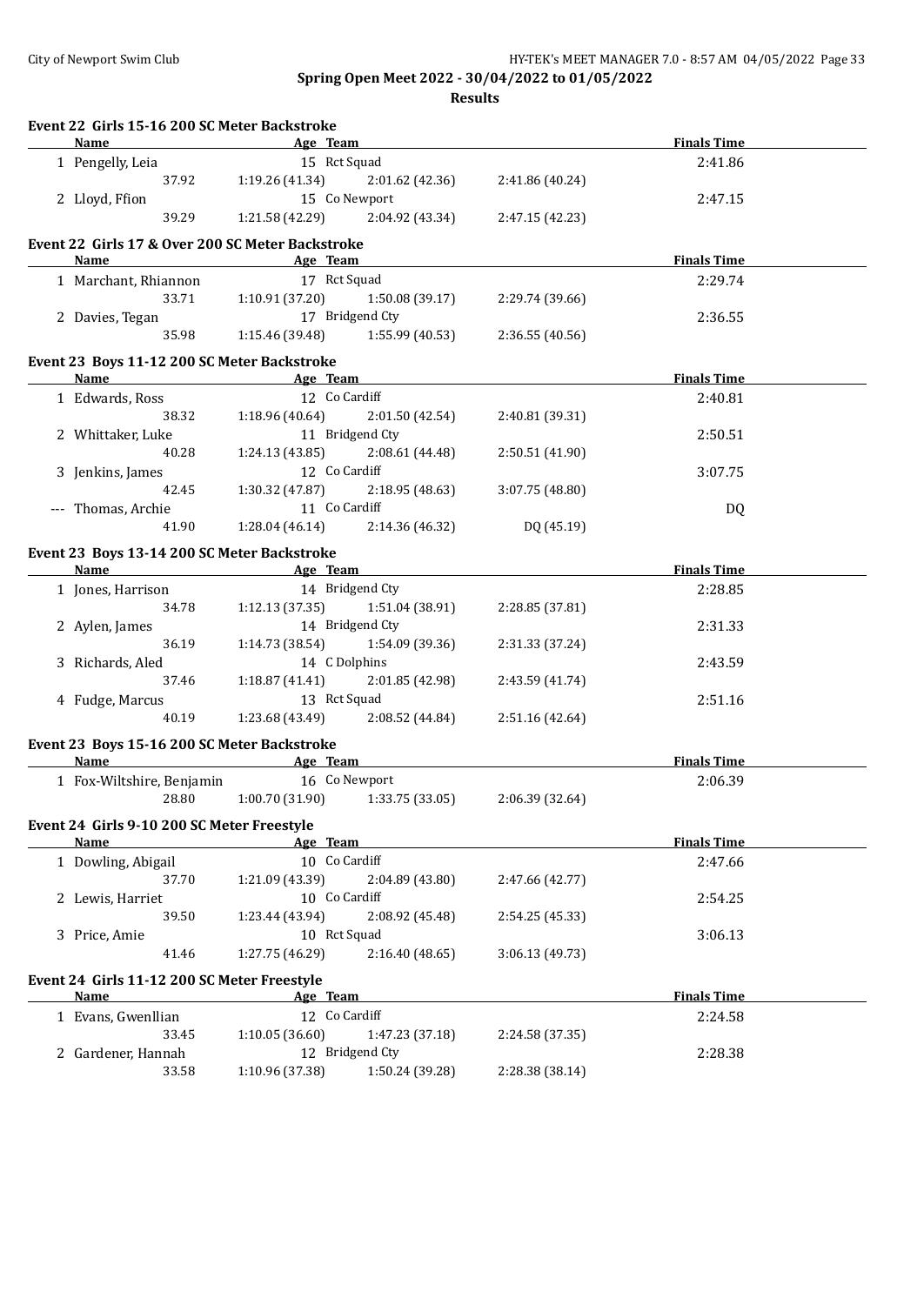**Results**

## **(Event 24 Girls 11-12 200 SC Meter Freestyle)**

| Name                 | Age Team        |                                         |                 | <b>Finals Time</b> |  |
|----------------------|-----------------|-----------------------------------------|-----------------|--------------------|--|
| 3 Marshall, Ffion    | 11 Co Cardiff   |                                         |                 | 2:32.06            |  |
| 33.97                |                 | $1:12.89(38.92)$ $1:53.24(40.35)$       | 2:32.06 (38.82) |                    |  |
| 4 James, Grace       |                 | 12 Bridgend Cty                         |                 | 2:32.82            |  |
| 36.97                |                 | $1:16.03(39.06)$ $1:56.63(40.60)$       | 2:32.82 (36.19) |                    |  |
| 5 Wardell, Cari      | 12 Co Cardiff   |                                         |                 | 2:34.95            |  |
| 35.93                |                 | $1:15.30(39.37)$ $1:55.45(40.15)$       | 2:34.95 (39.50) |                    |  |
| 6 Clatworthy, Maddie | 12 Bridgend sc  |                                         |                 | 2:35.06            |  |
| 34.04                |                 | $1:13.75(39.71)$ $1:54.61(40.86)$       | 2:35.06 (40.45) |                    |  |
| 7 Sullivan, Ariana   | 11 Caerphilly   |                                         |                 | 2:39.27            |  |
| 35.93                |                 | $1:16.62(40.69)$ $1:58.94(42.32)$       | 2:39.27 (40.33) |                    |  |
| 8 Ribeiro, Ariana    | 11 Co Cardiff   |                                         |                 | 2:40.51            |  |
| 36.99                |                 | $1:18.06(41.07)$ $2:00.60(42.54)$       | 2:40.51(39.91)  |                    |  |
| 9 Evans, Gwennan     | 11 Co Newport   |                                         |                 | 2:41.51            |  |
| 38.13                |                 | $1:19.31(41.18)$ $2:01.29(41.98)$       | 2:41.51 (40.22) |                    |  |
| 10 Ling, Olivia      | 11 Co Cardiff   |                                         |                 | 2:43.46            |  |
| 37.68                |                 | $1:20.23$ $(42.55)$ $2:03.44$ $(43.21)$ | 2:43.46 (40.02) |                    |  |
| 11 Thomas, Hannah    | 12 Rct Squad    |                                         |                 | 2:46.72            |  |
| 37.71                |                 | $1:20.46(42.75)$ $2:04.81(44.35)$       | 2:46.72 (41.91) |                    |  |
| 12 Richards, Faith   | 11 Merthyr Tydf |                                         |                 | 2:50.85            |  |
| 39.28                |                 | $1:23.45(44.17)$ $2:08.50(45.05)$       | 2:50.85 (42.35) |                    |  |
| 13 Morgan, Grace     | 11 Co Cardiff   |                                         |                 | 2:53.71            |  |
| 38.34                |                 | $1:23.07(44.73)$ $2:09.29(46.22)$       | 2:53.71 (44.42) |                    |  |
| --- Altordai, Yume   | 12 Co Cardiff   |                                         |                 | DQ                 |  |
| 37.22                |                 | $1:18.45(41.23)$ $2:00.76(42.31)$       | DQ (40.90)      |                    |  |

#### **Event 24 Girls 13-14 200 SC Meter Freestyle**

| Name               | Age Team        |                                     |                 | <b>Finals Time</b> |  |
|--------------------|-----------------|-------------------------------------|-----------------|--------------------|--|
| 1 Powell, Ava      | 13 Co Newport   |                                     |                 | 2:24.92            |  |
| 32.25              |                 | $1:08.76(36.51)$ $1:47.41(38.65)$   | 2:24.92 (37.51) |                    |  |
| 2 Bick, Teagan     | 13 Torfaen D    |                                     |                 | 2:27.33            |  |
| 31.92              |                 | $1:08.06(36.14)$ $1:47.77(39.71)$   | 2:27.33 (39.56) |                    |  |
| 3 Catling, Freya   | 13 C Dolphins   |                                     |                 | 2:27.73            |  |
| 34.31              |                 | $1:11.81(37.50)$ $1:50.67(38.86)$   | 2:27.73 (37.06) |                    |  |
| 4 Kay, Isabelle    | 13 Rct Squad    |                                     |                 | 2:28.12            |  |
| 33.96              |                 | 1:11.92 (37.96) 1:51.26 (39.34)     | 2:28.12(36.86)  |                    |  |
| 5 Barr, Angharad   | 14 Caerphilly   |                                     |                 | 2:30.21            |  |
| 33.01              |                 | $1:10.74(37.73)$ $1:50.89(40.15)$   | 2:30.21 (39.32) |                    |  |
| 6 Nutt, Kira       | 14 Caerphilly   |                                     |                 | 2:30.58            |  |
| 34.65              |                 | $1:13.22$ (38.57) $1:52.31$ (39.09) | 2:30.58 (38.27) |                    |  |
| 7 Parfitt, Lucy    | 13 Co Cardiff   |                                     |                 | 2:30.93            |  |
| 34.63              |                 | $1:13.76(39.13)$ $1:53.60(39.84)$   | 2:30.93 (37.33) |                    |  |
| 8 Jones, Eryn      | 13 C Dolphins   |                                     |                 | 2:31.16            |  |
| 34.30              |                 | $1:13.70(39.40)$ $1:54.11(40.41)$   | 2:31.16(37.05)  |                    |  |
| 9 Williams, Rose   | 13 Co Cardiff   |                                     |                 | 2:31.69            |  |
| 35.03              |                 | $1:13.36(38.33)$ $1:52.82(39.46)$   | 2:31.69(38.87)  |                    |  |
| 10 Owens, Annie    | 14 C Dolphins   |                                     |                 | 2:31.88            |  |
| 34.13              |                 | $1:12.83(38.70)$ $1:52.80(39.97)$   | 2:31.88 (39.08) |                    |  |
| 11 Evans, Porscha  | 13 Co Cardiff   |                                     |                 | 2:32.62            |  |
| 35.92              |                 | $1:15.86(39.94)$ $1:55.17(39.31)$   | 2:32.62 (37.45) |                    |  |
| 12 Harmer, Gracy   | 13 Caerphilly   |                                     |                 | 2:40.28            |  |
| 37.14              |                 | $1:18.47(41.33)$ $2:01.26(42.79)$   | 2:40.28 (39.02) |                    |  |
| 13 Banning, Lilwen | 14 Merthyr Tydf |                                     |                 | 2:42.22            |  |
| 36.84              |                 | $1:18.41(41.57)$ $1:59.72(41.31)$   | 2:42.22 (42.50) |                    |  |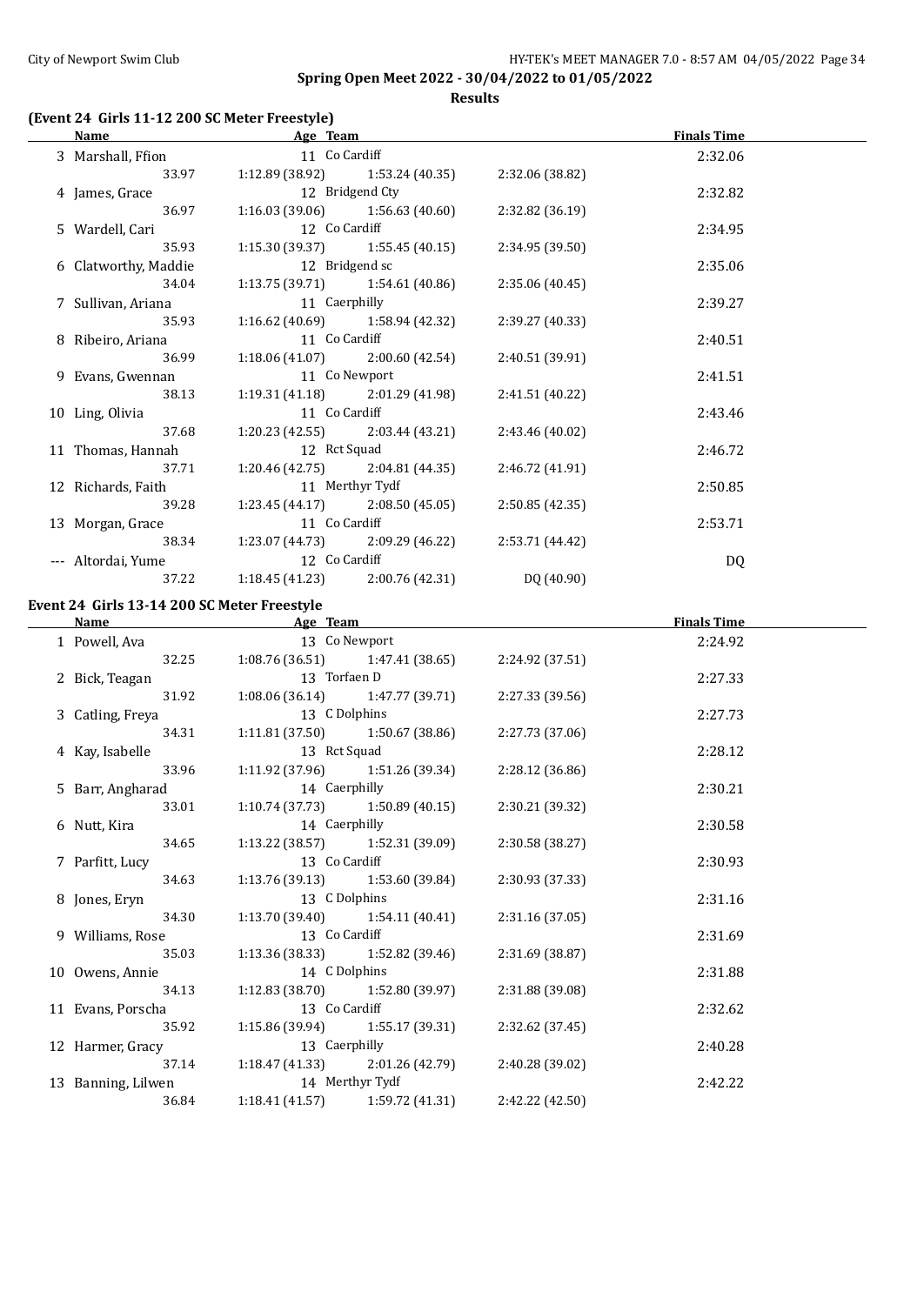**Results**

## **(Event 24 Girls 13-14 200 SC Meter Freestyle)**

| <b>Name</b>                                     | Age Team                          |                                   |                 | <b>Finals Time</b> |  |
|-------------------------------------------------|-----------------------------------|-----------------------------------|-----------------|--------------------|--|
| 14 Aherne, Elise                                | 13 Co Cardiff                     |                                   |                 | 2:43.34            |  |
| 37.56                                           |                                   | $1:19.09(41.53)$ $2:01.66(42.57)$ | 2:43.34 (41.68) |                    |  |
| 15 Cheeseman, Rhyannon                          | 14 Co Cardiff                     |                                   |                 | 2:46.59            |  |
| 39.41                                           | 1:22.48 (43.07)                   | 2:05.77 (43.29)                   | 2:46.59 (40.82) |                    |  |
| 16 Davies, Catrin                               | 13 Co Cardiff                     |                                   |                 | 2:47.26            |  |
| 37.99                                           | 1:20.99 (43.00)                   | 2:05.34 (44.35)                   | 2:47.26 (41.92) |                    |  |
| 17 Dutton, Jemima                               |                                   | 14 Bridgend Cty                   |                 | 2:51.22            |  |
| 37.71                                           | 1:21.81 (44.10)                   | 2:07.84(46.03)                    | 2:51.22 (43.38) |                    |  |
| --- Haddrell, Eva Lily                          | 14 Rct Squad                      |                                   |                 | DQ                 |  |
| 35.50                                           | 1:17.38 (41.88)                   | 2:00.65(43.27)                    | DQ (38.81)      |                    |  |
|                                                 |                                   |                                   |                 |                    |  |
| Event 24 Girls 15-16 200 SC Meter Freestyle     |                                   |                                   |                 |                    |  |
| Name                                            | Age Team                          |                                   |                 | <b>Finals Time</b> |  |
| 1 Marshall, Polly                               | 16 Co Newport                     |                                   |                 | 2:14.78            |  |
| 31.05                                           | 1:05.39 (34.34)                   | 1:40.64 (35.25)                   | 2:14.78 (34.14) |                    |  |
| 2 Jones, Lucy                                   |                                   | 15 Co Newport                     |                 | 2:15.54            |  |
| 30.75                                           | 1:05.47(34.72)                    | 1:40.96 (35.49)                   | 2:15.54 (34.58) |                    |  |
| 3 James, Ffion                                  |                                   | 16 Bridgend Cty                   |                 | 2:19.36            |  |
| 31.64                                           | 1:06.96 (35.32)                   | 1:43.94 (36.98)                   | 2:19.36 (35.42) |                    |  |
| 4 Pengelly, Leia                                | 15 Rct Squad                      |                                   |                 | 2:23.91            |  |
| 33.79                                           | 1:10.53(36.74)                    | 1:48.34 (37.81)                   | 2:23.91 (35.57) |                    |  |
| 5 Sweeney, Jessica                              |                                   | 16 Co Newport                     |                 | 2:25.03            |  |
| 32.38                                           | 1:08.95(36.57)                    | 1:47.00 (38.05)                   | 2:25.03 (38.03) |                    |  |
| 6 Bray, Bethan                                  | 15 C Dolphins                     |                                   |                 | 2:30.56            |  |
| 34.82                                           | 1:12.78 (37.96)                   | 1:51.94 (39.16)                   | 2:30.56 (38.62) |                    |  |
| 7 Edwards, Isobel                               | 15 Co Cardiff                     |                                   |                 | 2:34.79            |  |
| 35.96                                           | 1:14.78 (38.82)                   | 1:54.91 (40.13)                   | 2:34.79 (39.88) |                    |  |
| 8 Williams, Georgia                             | 15 Rct Squad                      |                                   |                 | 2:38.60            |  |
| 35.13                                           |                                   | $1:15.77(40.64)$ $1:57.40(41.63)$ | 2:38.60 (41.20) |                    |  |
|                                                 |                                   |                                   |                 |                    |  |
| Event 24 Girls 17 & Over 200 SC Meter Freestyle |                                   |                                   |                 |                    |  |
| <b>Name</b>                                     | <b>Example 2</b> Age Team         |                                   |                 | <b>Finals Time</b> |  |
| 1 Jones, Cerys                                  | 17 Rct Squad                      |                                   |                 | 2:20.10            |  |
| 31.53                                           |                                   | $1:06.98(35.45)$ $1:44.04(37.06)$ | 2:20.10 (36.06) |                    |  |
| 2 Jones, Chloe                                  |                                   | 17 Bridgend Cty                   |                 | 2:21.93            |  |
| 31.47                                           |                                   | $1:07.48(36.01)$ $1:44.88(37.40)$ | 2:21.93 (37.05) |                    |  |
| 3 Maggs, Tia                                    | 17 Co Newport                     |                                   |                 | 2:31.54            |  |
| 33.31                                           | $1:11.27(37.96)$ $1:52.29(41.02)$ |                                   | 2:31.54 (39.25) |                    |  |
| 4 Teagle, Eilir                                 |                                   | 17 Merthyr Tydf                   |                 | 2:31.96            |  |
| 34.66                                           | 1:13.09 (38.43)                   | 1:52.65 (39.56)                   | 2:31.96 (39.31) |                    |  |
|                                                 |                                   |                                   |                 |                    |  |
| Event 25 Boys 9-10 200 SC Meter Freestyle       |                                   |                                   |                 |                    |  |
| <b>Name</b>                                     | Age Team                          |                                   |                 | <b>Finals Time</b> |  |
| 1 Lavender, Finley                              | 10 Lydney                         |                                   |                 | 3:08.91            |  |
| 44.47                                           | 1:35.49 (51.02)                   | 2:25.37 (49.88)                   | 3:08.91 (43.54) |                    |  |
| Event 25 Boys 11-12 200 SC Meter Freestyle      |                                   |                                   |                 |                    |  |
| <b>Name</b>                                     | Age Team                          |                                   |                 | <b>Finals Time</b> |  |
| 1 Major, Maximus                                |                                   | 11 Co Newport                     |                 | 2:24.01            |  |
| 31.43                                           | 1:08.45(37.02)                    | 1:47.20 (38.75)                   | 2:24.01 (36.81) |                    |  |
| 2 Brock, Freddy                                 | 12 Rct Squad                      |                                   |                 | 2:32.15            |  |
| 35.31                                           | 1:14.70 (39.39)                   | 1:54.80 (40.10)                   | 2:32.15 (37.35) |                    |  |
| 3 Chapman, Coby                                 | 12 Penyrheol                      |                                   |                 | 2:33.66            |  |
| 35.87                                           | 1:16.20(40.33)                    | 1:57.04 (40.84)                   | 2:33.66 (36.62) |                    |  |
|                                                 |                                   |                                   |                 |                    |  |
|                                                 |                                   |                                   |                 |                    |  |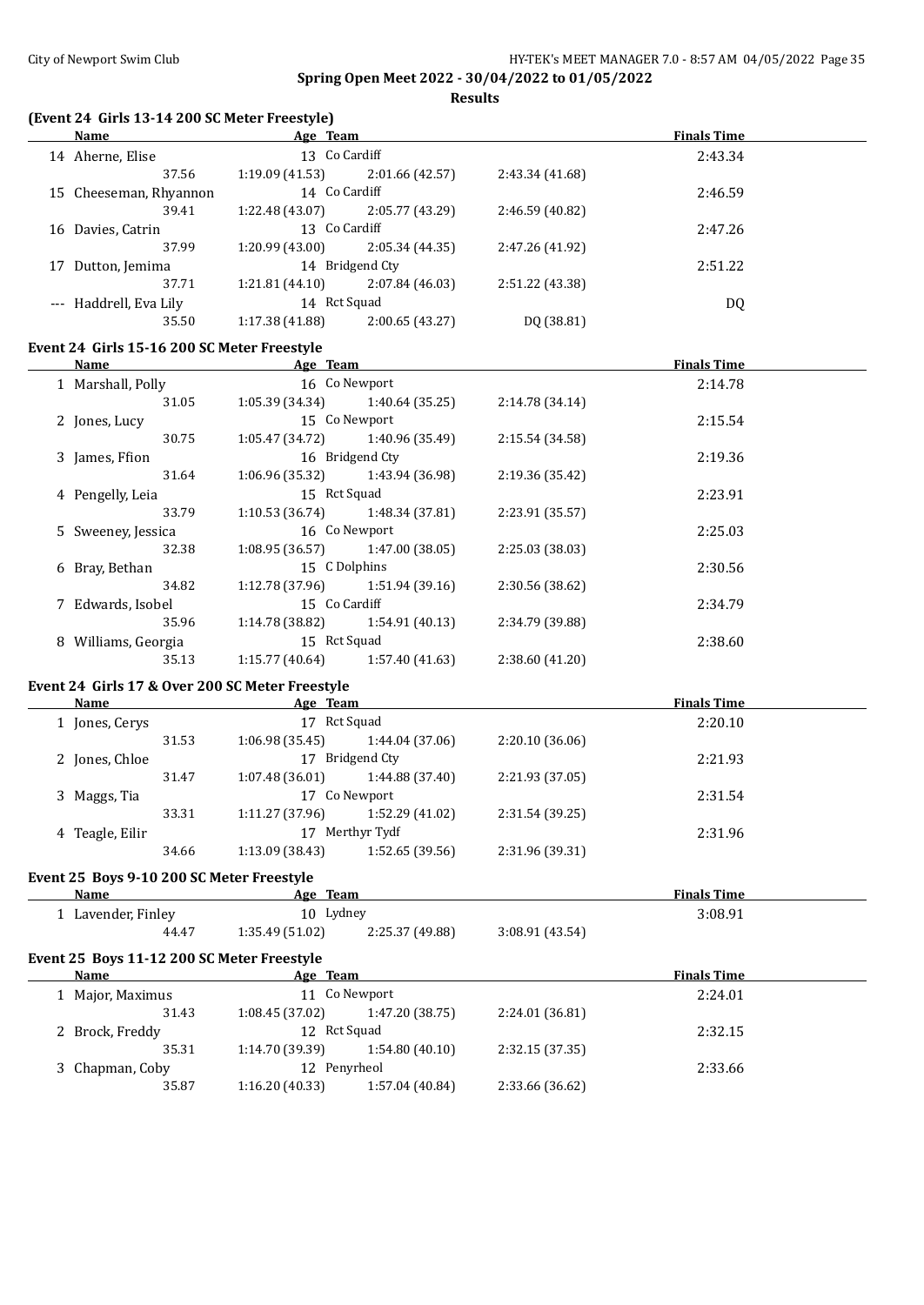**Results**

## **(Event 25 Boys 11-12 200 SC Meter Freestyle)**

| Name                              | Age Team                                              |                                                    |                 | <b>Finals Time</b> |  |
|-----------------------------------|-------------------------------------------------------|----------------------------------------------------|-----------------|--------------------|--|
| 4 Willis, Kofi                    | 12 Co Cardiff                                         |                                                    |                 | 2:34.54            |  |
|                                   | 35.20 1:14.33 (39.13) 1:55.13 (40.80) 2:34.54 (39.41) |                                                    |                 |                    |  |
| 5 Whittaker, Luke 11 Bridgend Cty |                                                       |                                                    |                 | 2:37.52            |  |
| 35.32                             |                                                       | $1:15.45(40.13)$ $1:58.05(42.60)$                  | 2:37.52 (39.47) |                    |  |
| 6 Ballantyne, Alex 12 Bridgend sc |                                                       |                                                    |                 | 2:38.99            |  |
| 34.78                             |                                                       | $1:15.42$ (40.64) $1:58.44$ (43.02)                | 2:38.99(40.55)  |                    |  |
| 7 Santoro, Alessandro             | 12 Co Cardiff                                         |                                                    |                 | 2:42.16            |  |
| 38.02                             |                                                       | $1:20.84(42.82)$ $2:03.38(42.54)$ $2:42.16(38.78)$ |                 |                    |  |
| 8 Price, Evan                     | 12 Bridgend sc                                        |                                                    |                 | 2:45.68            |  |
| 37.52                             |                                                       | $1:19.13(41.61)$ $2:03.13(44.00)$                  | 2:45.68(42.55)  |                    |  |
| 9 Davies, Brynley                 | 11 Co Newport                                         |                                                    |                 | 2:46.05            |  |
| 38.96                             |                                                       | $1:22.90(43.94)$ $2:06.53(43.63)$                  | 2:46.05 (39.52) |                    |  |
| 10 Cavill, Jack                   | 11 Co Cardiff                                         |                                                    |                 | 2:47.38            |  |
| 39.23                             |                                                       | $1:22.29(43.06)$ $2:07.02(44.73)$                  | 2:47.38 (40.36) |                    |  |
| 11 Davis, Harry                   | 12 Lydney                                             |                                                    |                 | 2:48.69            |  |
| 39.66                             |                                                       | $1:23.88(44.22)$ $2:07.53(43.65)$                  | 2:48.69 (41.16) |                    |  |
| 12 Giles, Toby                    | 11 Lydney                                             |                                                    |                 | 2:49.68            |  |
| 38.03                             |                                                       | $1:20.99(42.96)$ $2:05.84(44.85)$                  | 2:49.68 (43.84) |                    |  |
| 13 Nolan, Oliver                  | 12 Co Cardiff                                         |                                                    |                 | 2:53.13            |  |
| 39.85                             |                                                       | $1:23.42$ (43.57) $2:08.78$ (45.36)                | 2:53.13(44.35)  |                    |  |
| 14 Gruffydd, Ned                  | 12 Co Cardiff                                         |                                                    |                 | 2:56.11            |  |
| 38.38                             |                                                       | $1:23.94(45.56)$ $2:11.22(47.28)$                  | 2:56.11(44.89)  |                    |  |
| 15 Jenkins, James                 | 12 Co Cardiff                                         |                                                    |                 | 2:59.52            |  |
|                                   | 38.98 1:24.74 (45.76) 2:13.37 (48.63) 2:59.52 (46.15) |                                                    |                 |                    |  |
| --- Rees, Daniel                  | 12 Co Cardiff                                         |                                                    |                 | DQ                 |  |
| 34.43                             |                                                       | $1:16.01(41.58)$ $2:00.62(44.61)$                  | DQ (39.53)      |                    |  |

## **Event 25 Boys 13-14 200 SC Meter Freestyle**

| Name               | Age Team        |                 |                 | <b>Finals Time</b> |  |
|--------------------|-----------------|-----------------|-----------------|--------------------|--|
| 1 Vaughan, William | 14 Rct Squad    |                 |                 | 2:08.50            |  |
| 28.27              | 59.92 (31.65)   | 1:34.15 (34.23) | 2:08.50 (34.35) |                    |  |
| 2 Davies, Gavin    |                 | 14 Co Newport   |                 | 2:14.98            |  |
| 31.00              | 1:06.71(35.71)  | 1:42.42 (35.71) | 2:14.98(32.56)  |                    |  |
| 3 Clarke, Henry    | 14 Penyrheol    |                 |                 | 2:19.13            |  |
| 31.84              | 1:07.86 (36.02) | 1:44.05 (36.19) | 2:19.13 (35.08) |                    |  |
| 4 Divers, Connor   | 14 Co Cardiff   |                 |                 | 2:21.78            |  |
| 30.30              | 1:05.98 (35.68) | 1:44.39 (38.41) | 2:21.78 (37.39) |                    |  |
| 5 Jones, Harrison  |                 | 14 Bridgend Cty |                 | 2:21.92            |  |
| 31.81              | 1:07.56(35.75)  | 1:44.66(37.10)  | 2:21.92 (37.26) |                    |  |
| 6 Froley, Iwan     |                 | 14 Bridgend Cty |                 | 2:25.23            |  |
| 32.84              | 1:10.24 (37.40) | 1:48.17 (37.93) | 2:25.23 (37.06) |                    |  |
| 7 Robbins, Llyr    | 13 Co Cardiff   |                 |                 | 2:33.39            |  |
| 34.17              | 1:12.68(38.51)  | 1:53.46 (40.78) | 2:33.39 (39.93) |                    |  |

## **Event 25 Boys 15-16 200 SC Meter Freestyle**

| Name                |       | Age Team       |                 |                 | <b>Finals Time</b> |  |
|---------------------|-------|----------------|-----------------|-----------------|--------------------|--|
| 1 Davies, Evan      |       |                | 15 Co Newport   |                 | 2:02.24            |  |
|                     | 27.16 | 58.08 (30.92)  | 1:30.52 (32.44) | 2:02.24 (31.72) |                    |  |
| 2 Whittaker, Daniel |       |                | 15 Bridgend Cty |                 | 2:15.21            |  |
|                     | 28.99 | 1:02.66(33.67) | 1:38.65(35.99)  | 2:15.21(36.56)  |                    |  |
| 3 Price, Ellis      |       | 15 Rct Squad   |                 |                 | 2:41.09            |  |
|                     | 35.21 | 1:17.08(41.87) | 2:00.37(43.29)  | 2:41.09 (40.72) |                    |  |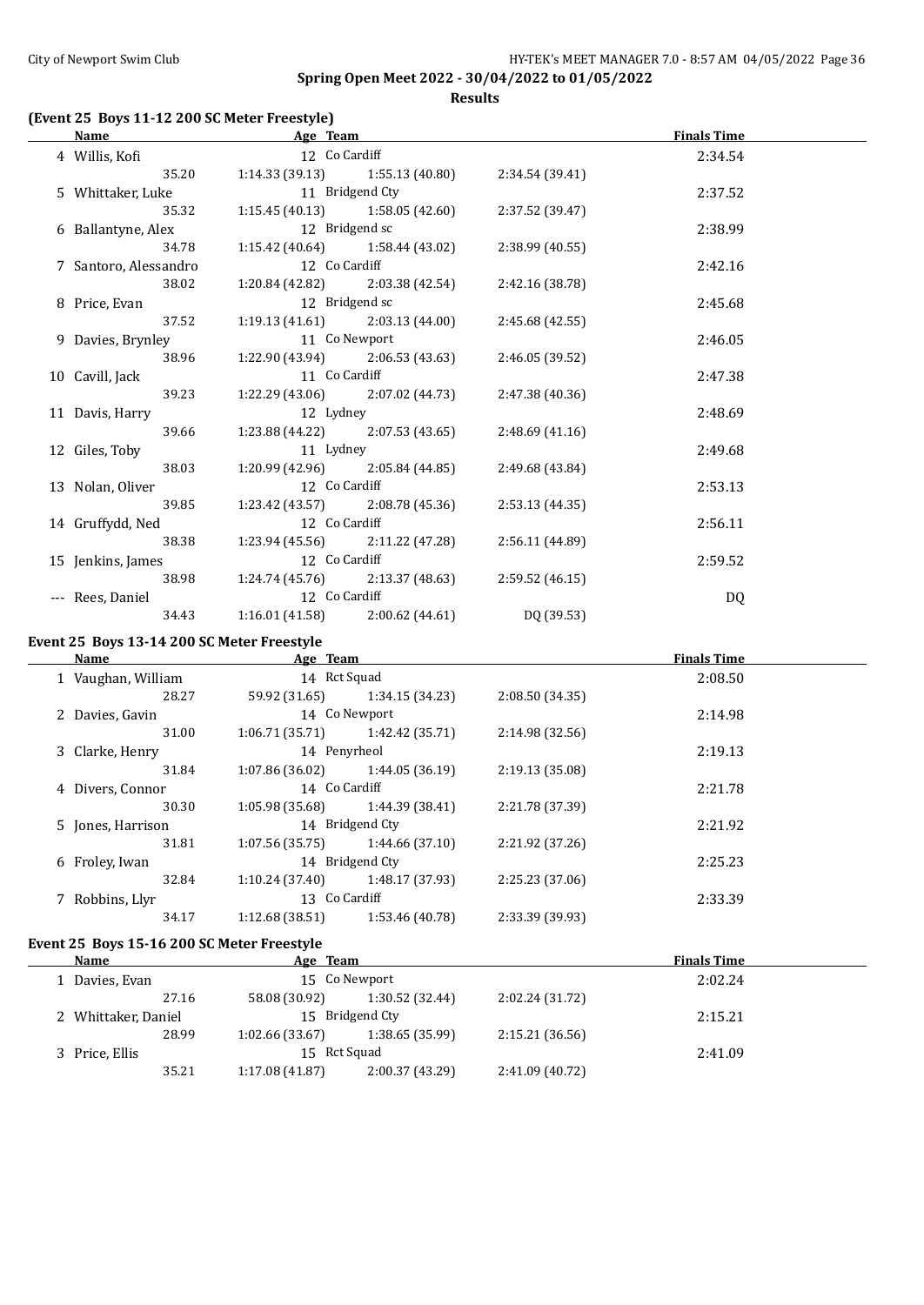|    | Event 25 Boys 200 SC Meter Freestyle Multi-Class<br>Name |                 | Age Team            |                 | <b>Finals Time</b> |
|----|----------------------------------------------------------|-----------------|---------------------|-----------------|--------------------|
|    | 1 Hughes, Dylan S14                                      |                 | 19 Co Newport       |                 | 3:29.47            |
|    | 44.02                                                    | 1:39.11 (55.09) | 2:36.65 (57.54)     | 3:29.47 (52.82) |                    |
|    | Event 26 Boys 9 Year Olds 50 SC Meter Freestyle          |                 |                     |                 |                    |
|    | Name                                                     |                 | Age Team            |                 | <b>Finals Time</b> |
|    | 1 Steel, Max                                             |                 | 9 C Dolphins        |                 | 38.04              |
|    | 2 Bick, Morgan                                           | 9               | Torfaen D           |                 | 42.07              |
| 3  | Hooper, Arthur                                           | 9               | Torfaen D           |                 | 42.09              |
| 4  | Swetman, Oliver                                          | 9               | Co Cardiff          |                 | 44.28              |
| 5  | Frampton, Rhydian                                        | 9               | <b>Rct Squad</b>    |                 | 45.93              |
| 6  | James, Joshua                                            | 9               | Co Cardiff          |                 | 46.66              |
| 7  | Roberts, Elis                                            | 9               | Bridgend sc         |                 | 47.84              |
| 8  | Nicholas, Luca                                           | 9               | Bridgend sc         |                 | 48.31              |
| 9  | Harris, Max                                              | 9               | Bridgend sc         |                 | 48.81              |
| 10 | Robinson, Lucas                                          | 9               | Pontypridd          |                 | 50.39              |
| 11 | Bevan, Sam                                               | 9               | Bridgend sc         |                 | 58.13              |
|    |                                                          |                 |                     |                 |                    |
|    | Event 26 Boys 10 Year Olds 50 SC Meter Freestyle         |                 |                     |                 |                    |
|    | <b>Name</b>                                              |                 | Age Team            |                 | <b>Finals Time</b> |
|    | 1 Altordai, Junnosuke                                    |                 | 10 Co Cardiff       |                 | 39.40              |
|    | 2 Harvey, Hugo                                           |                 | 10 Co Cardiff       |                 | 40.53              |
| 3  | Temby, William                                           |                 | 10 Co Cardiff       |                 | 40.64              |
| 4  | Stoneham, Griffydd                                       | 10              | <b>Bridgend Cty</b> |                 | 40.66              |
| 5  | Timbrell, George                                         | 10              | Co Newport          |                 | 40.89              |
| 6  | Mamedov, Rashid                                          | 10              | Co Cardiff          |                 | 41.11              |
| 7  | Gardener, Zavier                                         | 10              | <b>Bridgend Cty</b> |                 | 41.32              |
| 8  | Hopkins, Luc                                             | 10              | Torfaen D           |                 | 41.47              |
| 9  | Johnson, Charlie                                         | 10              | Lydney              |                 | 41.51              |
| 10 | Pound, Leon                                              | 10              | <b>Rct Squad</b>    |                 | 42.58              |
| 11 | Batchelor, Josh                                          | 10              | Bridgend sc         |                 | 43.37              |
| 12 | Banner, Harry                                            | 10              | Penyrheol           |                 | 43.44              |
| 13 | Sutton, Harry                                            | 10              | Co Cardiff          |                 | 43.81              |
|    | 14 Raza, Ammar                                           | 10              | Co Newport          |                 | 44.48              |
| 15 | D'Cruz, Dylan                                            | 10              | Pontypridd          |                 | 45.66              |
|    | 16 Johnson, Oscar                                        | 10              | Lydney              |                 | 46.48              |
|    | 17 Knight, Harry                                         |                 | 10 Co Cardiff       |                 | 46.75              |
|    | 18 Samuel, Jake                                          |                 | 10 Abertillery      |                 | 49.57              |
|    | 19 Krishnamohan, Abisan                                  | 10              | Co Newport          |                 | 50.19              |
|    | 20 Powell, Harry                                         |                 | 10 Torfaen D        |                 | 51.21              |
|    | Event 26 Boys 11 Year Olds 50 SC Meter Freestyle         |                 |                     |                 |                    |
|    | <b>Name</b>                                              |                 | Age Team            |                 | <b>Finals Time</b> |
|    | 1 Jones, Jayden                                          |                 | 11 Caerphilly       |                 | 33.93              |
|    | 2 Taylor, Nicholas                                       |                 | 11 Torfaen D        |                 | 35.95              |
|    | Vong, Joshua                                             |                 | 11 Co Newport       |                 | 36.44              |
|    | 4 Harvey, Jack                                           |                 | 11 Co Cardiff       |                 | 37.43              |
| 5  | Ray, Julian                                              |                 | 11 Lydney           |                 | 39.08              |
| 6  | Davies, Tom                                              |                 | 11 Co Newport       |                 | 43.17              |
| 7  | Reece, Liam                                              |                 | 11 Co Newport       |                 | 43.20              |
|    | 8 Everson, Sonny                                         |                 | 11 Co Newport       |                 | 43.52              |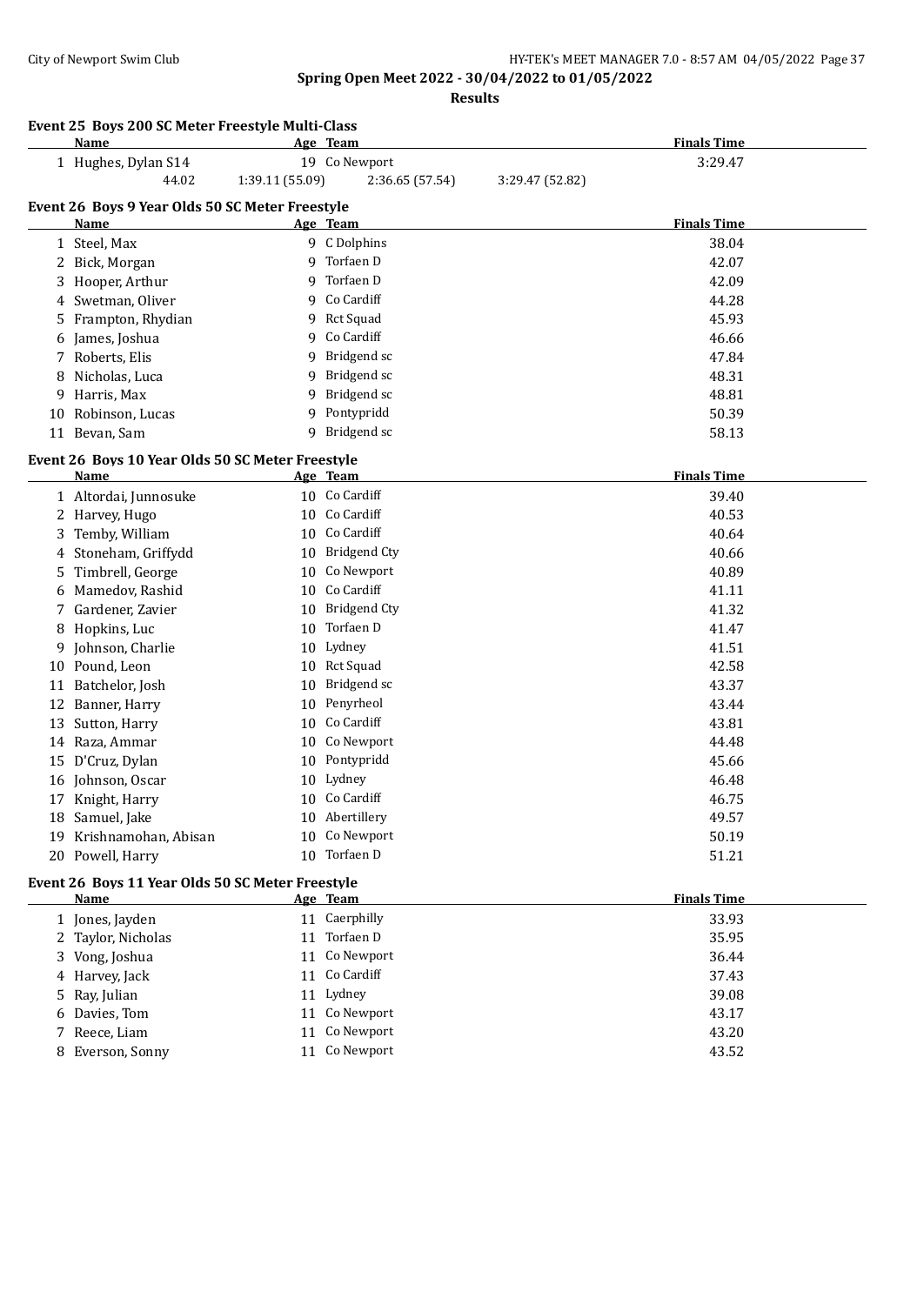#### City of Newport Swim Club City of Newport Swim Club HY-TEK's MEET MANAGER 7.0 - 8:57 AM 04/05/2022 Page 38

**Spring Open Meet 2022 - 30/04/2022 to 01/05/2022**

**Results**

#### **Event 26 Boys 12 Year Olds 50 SC Meter Freestyle**

|    | <b>Name</b>                |    | Age Team        | <b>Finals Time</b> |
|----|----------------------------|----|-----------------|--------------------|
|    | 1 Tirman, David            |    | 12 Lydney       | 32.54              |
|    | 2 Song, Evan               |    | 12 Co Cardiff   | 34.72              |
|    | 3 Crump, Joshua-James      |    | 12 Bridgend Cty | 35.53              |
|    | 4 Miles, Evan              |    | 12 Co Newport   | 36.35              |
|    | 5 Price, James             |    | 12 Pontypridd   | 36.53              |
|    | 6 Williams-Biddulph, Myles |    | 12 Caerphilly   | 36.89              |
|    | 7 Duffy, Isaac             |    | 12 Caerphilly   | 38.38              |
| 8  | Banning, Arthen            |    | 12 Merthyr Tydf | 39.22              |
|    | 9 Cooper, Jayden           |    | 12 C Dolphins   | 40.86              |
|    | 10 Skovronek, Tai-La       |    | 12 Abertillery  | 41.71              |
|    | 11 Miles, Harry            |    | 12 Co Cardiff   | 41.75              |
|    | 12 Rosser, Harvey          |    | 12 Rct Squad    | 43.12              |
|    | 13 Paddington, Ethan       |    | 12 Co Newport   | 43.16              |
| 14 | Maughan, Oliver            | 12 | Bridgend Cty    | 43.82              |
|    | 15 Pengelly, Noah          |    | 12 Rct Squad    | 46.57              |
|    | 16 James, Ellis            |    | 12 Abertillery  | 49.52              |

#### **Event 26 Boys 13 Year Olds 50 SC Meter Freestyle**

| Name                    |     | Age Team        | <b>Finals Time</b> |
|-------------------------|-----|-----------------|--------------------|
| 1 Wilcox, Tristan       |     | 13 C Dolphins   | 31.12              |
| 2 Freebury, William     | 13. | Torfaen D       | 31.28              |
| 3 Mansfield, Harry      |     | 13 Bridgend Cty | 31.46              |
| 4 Mahavar-Snow, Sanjeev |     | 13 Caerphilly   | 32.69              |
| 5 Caldicott, Elliot     |     | 13 Co Newport   | 32.82              |
| 6 Hiscox, Jac           |     | 13 Rct Squad    | 33.03              |
| 7 Buttle, Ieuan         |     | 13 Rct Squad    | 46.87              |
| --- Mamedov, Ravid      |     | 13 Co Cardiff   | DQ                 |
|                         |     |                 |                    |

#### **Event 27 Girls 9 Year Olds 50 SC Meter Backstroke**

|     | <b>Name</b>       |   | Age Team     | <b>Finals Time</b> |
|-----|-------------------|---|--------------|--------------------|
|     | 1 McShane, Anya   |   | 9 Co Cardiff | 47.01              |
|     | 2 Prosser, Sofia  |   | 9 Pontypridd | 47.81              |
|     | 3 Nolan, Joanie   |   | 9 Co Cardiff | 49.08              |
|     | 4 Lee, Seol       |   | 9 Co Cardiff | 51.16              |
| 5.  | Maine-James, Zara | 9 | Bridgend sc  | 51.24              |
| 6   | Brown, Alyssa     | 9 | Rct Squad    | 51.71              |
|     | 7 Francombe, Suki | 9 | Bridgend Cty | 52.63              |
| 8   | Willis, Ffion     |   | 9 Torfaen D  | 53.67              |
| 9.  | Soffe, Bronwyn    |   | 9 Co Newport | 54.31              |
| 10  | Meenagh, Mai Van  |   | 9 Co Cardiff | 54.61              |
| 11  | Yau, Evie         |   | 9 Co Newport | 55.47              |
| 12  | Cooper, Isobel    |   | 9 Co Newport | 56.82              |
| 13  | Hawkey, Myah      |   | 9 Co Cardiff | 58.86              |
|     | 14 Jones, Zoey    |   | 9 Co Newport | 59.64              |
| 15  | Pemberton, Ffion  | q | Bridgend sc  | 1:00.09            |
| 16  | Offers, Nancie    | 9 | Abertillery  | 1:03.10            |
| 17  | Adam-Munar, Ines  |   | 9 Co Cardiff | 1:06.76            |
| 18  | Thomas, Lucy Ann  |   | 9 Caerphilly | 1:08.98            |
| --- | Asprey, Evelyn    |   | 9 Co Cardiff | DQ                 |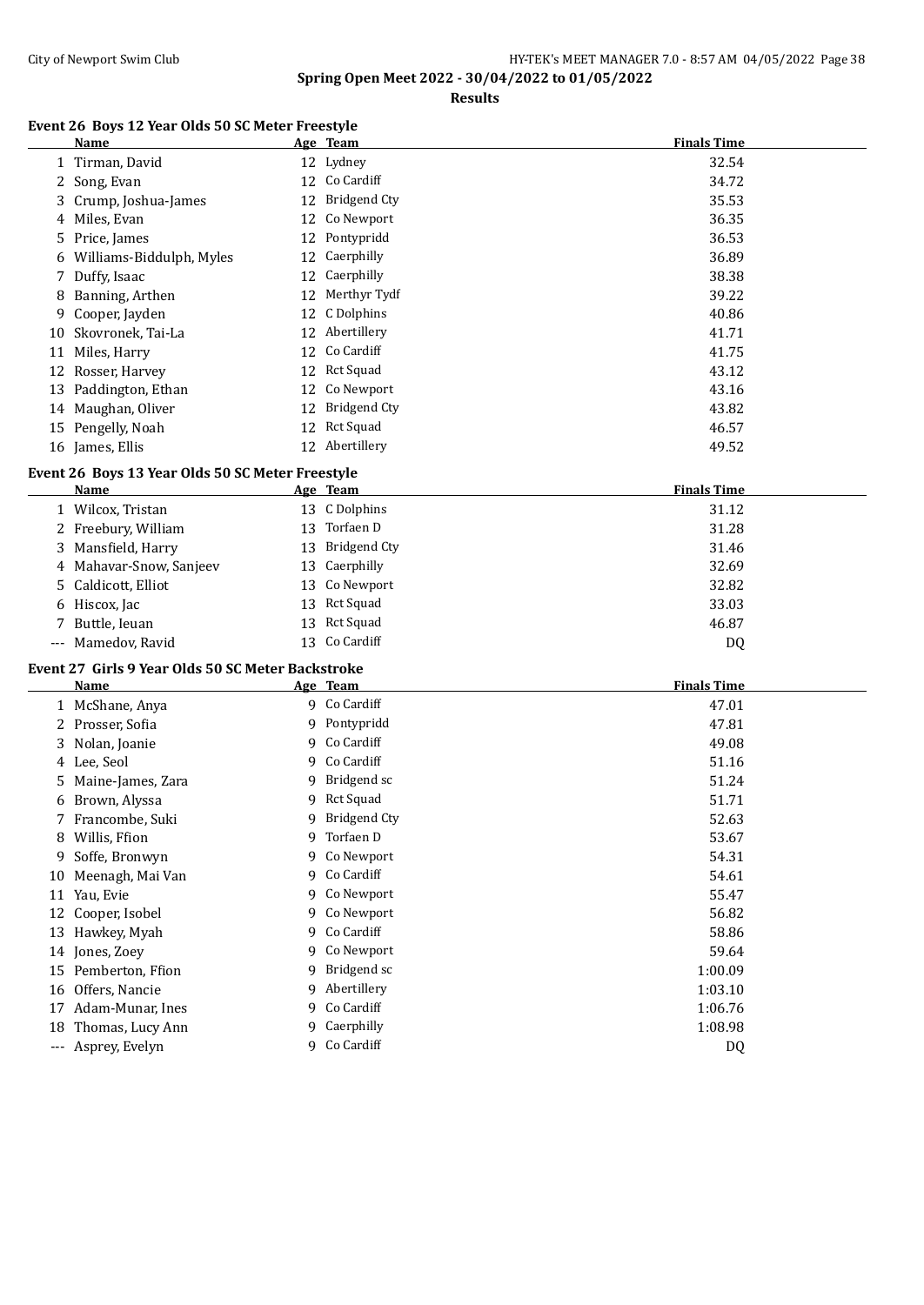#### City of Newport Swim Club City of Newport Swim Club HY-TEK's MEET MANAGER 7.0 - 8:57 AM 04/05/2022 Page 39

**Spring Open Meet 2022 - 30/04/2022 to 01/05/2022**

**Results**

#### **Event 27 Girls 10 Year Olds 50 SC Meter Backstroke**

|       | <b>Name</b>         |    | Age Team            | <b>Finals Time</b> |
|-------|---------------------|----|---------------------|--------------------|
|       | 1 Roberts, Rosie    | 10 | Torfaen D           | 41.01              |
| 2     | Long, Sadie         | 10 | <b>Bridgend Cty</b> | 41.52              |
| 3     | Sherrard, Alex      | 10 | Torfaen D           | 41.87              |
| 4     | Faulds, Emily       | 10 | Co Newport          | 43.93              |
| 5     | Morgan, Freya       | 10 | Bridgend sc         | 44.10              |
| 6     | Williams, Lili      | 10 | Pontypridd          | 44.43              |
| 7     | Benbow, Maya        | 10 | Bridgend sc         | 44.98              |
| 8     | Davies, Erin        | 10 | C Dolphins          | 47.43              |
| 9     | Jones, Ffion        | 10 | Co Cardiff          | 47.77              |
| 10    | Evans, Amelie       | 10 | Co Cardiff          | 48.52              |
| 11    | Marchant, Melody    | 10 | Torfaen D           | 48.70              |
| 12    | Jones, Jessica      | 10 | Pontypridd          | 48.95              |
| 13    | Virgin, Eva         | 10 | Co Cardiff          | 49.17              |
| 14    | Farquharson, Olivia | 10 | <b>Bridgend Cty</b> | 50.16              |
| 15    | John, Ella-Rose     | 10 | Co Cardiff          | 50.49              |
| 16    | Roberts, Grace      | 10 | C Dolphins          | 51.39              |
| 17    | James, Lacey        | 10 | Co Newport          | 52.01              |
| 18    | Davies, Indie       | 10 | Co Newport          | 53.41              |
| 19    | Ashfield, Iola      | 10 | Co Newport          | 53.66              |
| 20    | Carre, Isabelle     | 10 | Merthyr Tydf        | 54.53              |
| 21    | Paddington, Jessica | 10 | Co Newport          | 56.60              |
| 22    | Connor, Mollie      | 10 | Caerphilly          | 57.91              |
| 23    | O'Neill, Niamh      | 10 | Merthyr Tydf        | 59.57              |
| ---   | Santoro, Bianca     | 10 | Co Cardiff          | DQ                 |
| $---$ | McQuaid, Maria      | 10 | Co Cardiff          | DQ                 |
| ---   | Quan, Tayla-Rose    | 10 | <b>Rct Squad</b>    | DQ                 |

## **Event 27 Girls 11 Year Olds 50 SC Meter Backstroke**

| 1 Givvons, Imogen<br>2 Clayton, Jasmine<br>3 Battrick, Alexa<br>Colcombe, Liv<br>4<br>5 Scofield, Niamh<br>6 Jones, Madison | 11<br>11<br>11                                                | 11 Co Newport<br>11 Co Newport<br>Co Newport<br>Co Cardiff | 40.26<br>40.34<br>40.93<br>41.45                                                   |
|-----------------------------------------------------------------------------------------------------------------------------|---------------------------------------------------------------|------------------------------------------------------------|------------------------------------------------------------------------------------|
|                                                                                                                             |                                                               |                                                            |                                                                                    |
|                                                                                                                             |                                                               |                                                            |                                                                                    |
|                                                                                                                             |                                                               |                                                            |                                                                                    |
|                                                                                                                             |                                                               |                                                            |                                                                                    |
|                                                                                                                             |                                                               | Rct Squad                                                  | 42.19                                                                              |
|                                                                                                                             | 11                                                            | Pontypridd                                                 | 42.57                                                                              |
|                                                                                                                             | 11                                                            | Bridgend sc                                                | 44.27                                                                              |
|                                                                                                                             | 11                                                            | <b>Bridgend Cty</b>                                        | 44.42                                                                              |
| Griffiths, Megan                                                                                                            | 11                                                            | Merthyr Tydf                                               | 44.82                                                                              |
| Jones, Megan                                                                                                                | 11                                                            | Torfaen D                                                  | 45.06                                                                              |
| Thomas, Mia                                                                                                                 | 11                                                            |                                                            | 45.27                                                                              |
| Zyniewicz, Anna                                                                                                             | 11                                                            |                                                            | 45.31                                                                              |
| Martenko, Lilly                                                                                                             | 11                                                            |                                                            | 45.66                                                                              |
| Sheen, Isabelle                                                                                                             | 11                                                            | Torfaen D                                                  | 45.73                                                                              |
| Sommerin, Elin                                                                                                              | 11                                                            |                                                            | 46.20                                                                              |
| Walters, Gwennan                                                                                                            | 11                                                            |                                                            | 47.80                                                                              |
| Goulding, Ava                                                                                                               | 11                                                            | Pontypridd                                                 | 48.33                                                                              |
| Daly, Isabella                                                                                                              | 11                                                            | Bridgend Cty                                               | 48.96                                                                              |
| Williams, Summer                                                                                                            | 11                                                            | C Dolphins                                                 | 50.06                                                                              |
| Evans, Brooke                                                                                                               | 11                                                            | Caerphilly                                                 | 50.48                                                                              |
| Hagger, Ellie                                                                                                               | 11                                                            | Torfaen D                                                  | 52.49                                                                              |
|                                                                                                                             |                                                               |                                                            | 53.09                                                                              |
|                                                                                                                             | Sinkinston, Emma<br>8 Lewis, Ava<br>Donaldson, Arianwen<br>22 |                                                            | Co Cardiff<br>Co Newport<br>Rct Squad<br>Co Cardiff<br>Co Cardiff<br>11 Co Newport |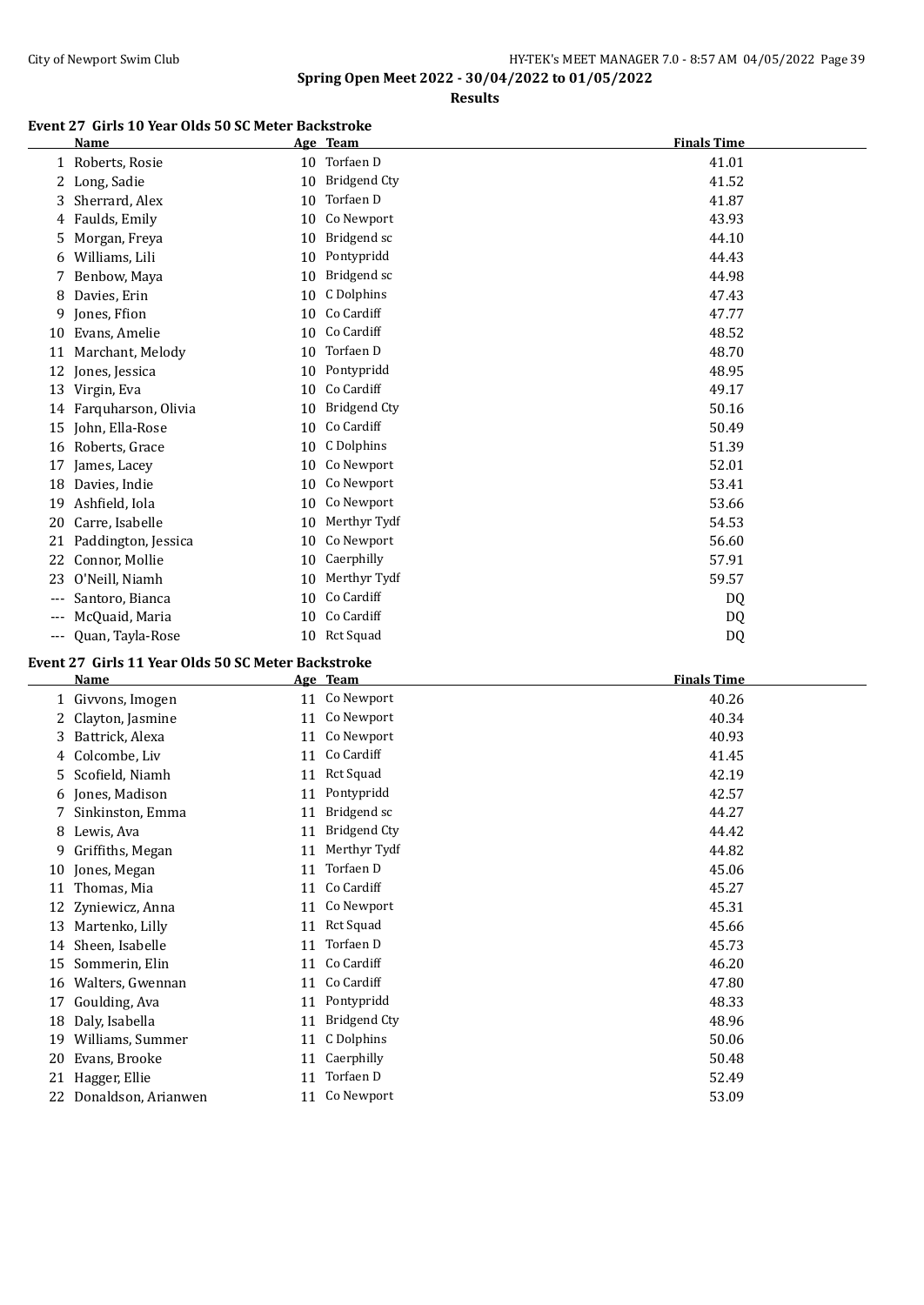## **Spring Open Meet 2022 - 30/04/2022 to 01/05/2022 Results**

|    | (Event 27 Girls 11 Year Olds 50 SC Meter Backstroke) |                 |                    |
|----|------------------------------------------------------|-----------------|--------------------|
|    | Name                                                 | Age Team        | <b>Finals Time</b> |
|    | 23 Griffiths, Sofie                                  | 11 Merthyr Tydf | 53.11              |
|    | 24 Crockett, Lucy                                    | 11 Rct Squad    | 55.68              |
|    | 25 Evans, Seren                                      | 11 Co Newport   | 56.96              |
|    | --- Pogonowski, Isabella                             | 11 Co Newport   | DQ                 |
|    | Event 27 Girls 12 Year Olds 50 SC Meter Backstroke   |                 |                    |
|    | Name                                                 | Age Team        | <b>Finals Time</b> |
|    | 1 Adams, Poppy                                       | 12 Co Cardiff   | 37.39              |
|    | 2 Arlow, Grace                                       | 12 Torfaen D    | 37.97              |
|    | 3 Carter-Head, Lexi                                  | 12 Co Cardiff   | 39.66              |
|    | 4 Davies-Jones, Hannah                               | 12 Bridgend Cty | 39.79              |
|    |                                                      | 12 C Dolphins   |                    |
|    | 5 Perrott, Niamh                                     |                 | 40.15              |
|    | 6 Higgs, Cerys                                       | 12 Caerphilly   | 43.12              |
|    | 7 Hamm, Ava                                          | 12 Bridgend Cty | 43.80              |
|    | 8 Garrett, Millie                                    | 12 Co Cardiff   | 44.89              |
| 9  | Edge, Emily                                          | 12 Co Cardiff   | 46.33              |
|    | 10 Robinson, Victoria                                | 12 Pontypridd   | 46.34              |
|    | 11 Jones, Molly                                      | 12 Bridgend Cty | 47.50              |
|    | 12 Jones, Lily-May                                   | 12 Torfaen D    | 48.51              |
|    | 13 Coleman, Ava                                      | 12 Co Cardiff   | 49.24              |
|    | 14 Moger, Izzie                                      | 12 Pontypridd   | 56.91              |
|    | Event 27 Girls 13 Year Olds 50 SC Meter Backstroke   |                 |                    |
|    | Name                                                 | Age Team        | <b>Finals Time</b> |
|    | 1 Coombes, Cerys                                     | 13 Bridgend Cty | 36.88              |
|    | 2 Banner, Aimee                                      | 13 Penyrheol    | 38.09              |
|    | 3 Winterflood, Angelica                              | 13 Co Newport   | 41.74              |
|    | 4 Thompson, Lacey                                    | 13 Torfaen D    | 43.25              |
|    | 5 Garrett, Ruby                                      | 13 Merthyr Tydf | 43.78              |
|    | 6 Williams, Taylor                                   | 13 Caerphilly   | 45.56              |
|    | 7 Davies, Lowri                                      | 13 C Dolphins   | 45.65              |
|    |                                                      |                 |                    |
|    | Event 28 Boys 9 Year Olds 50 SC Meter Breaststroke   |                 |                    |
|    | Name                                                 | Age Team        | <b>Finals Time</b> |
|    | 1 Frampton, Rhydian                                  | 9 Rct Squad     | 52.02              |
|    | 2 Swetman, Oliver                                    | 9 Co Cardiff    | 1:00.16            |
|    | 3 Hooper, Arthur                                     | 9 Torfaen D     | 1:01.21            |
|    | 4 Steel, Max                                         | 9 C Dolphins    | 1:02.65            |
|    | 5 Perry, Charlie                                     | 9 Co Newport    | 1:08.58            |
|    | 6 James, Joshua                                      | 9 Co Cardiff    | 1:11.39            |
|    | 7 Robinson, Lucas                                    | 9 Pontypridd    | 1:12.58            |
|    | Event 28 Boys 10 Year Olds 50 SC Meter Breaststroke  |                 |                    |
|    | <u>Name</u>                                          | Age Team        | <b>Finals Time</b> |
|    | 1 Altordai, Junnosuke                                | 10 Co Cardiff   | 52.31              |
|    | 2 D'Cruz, Dylan                                      | 10 Pontypridd   | 53.68              |
|    | 3 Stoneham, Griffydd                                 | 10 Bridgend Cty | 55.99              |
|    | 4 Mamedov, Rashid                                    | 10 Co Cardiff   | 56.38              |
| 5. | Temby, William                                       | 10 Co Cardiff   | 56.45              |
|    | Timbrell, George                                     | 10 Co Newport   | 57.15              |
| 6  |                                                      | 10 Co Cardiff   | 59.31              |
|    | 7 Harvey, Hugo                                       | 10 Bridgend Cty |                    |
| 8  | Gardener, Zavier                                     |                 | 1:01.80            |
|    | 9 Johnson, Oscar                                     | 10 Lydney       | 1:03.33            |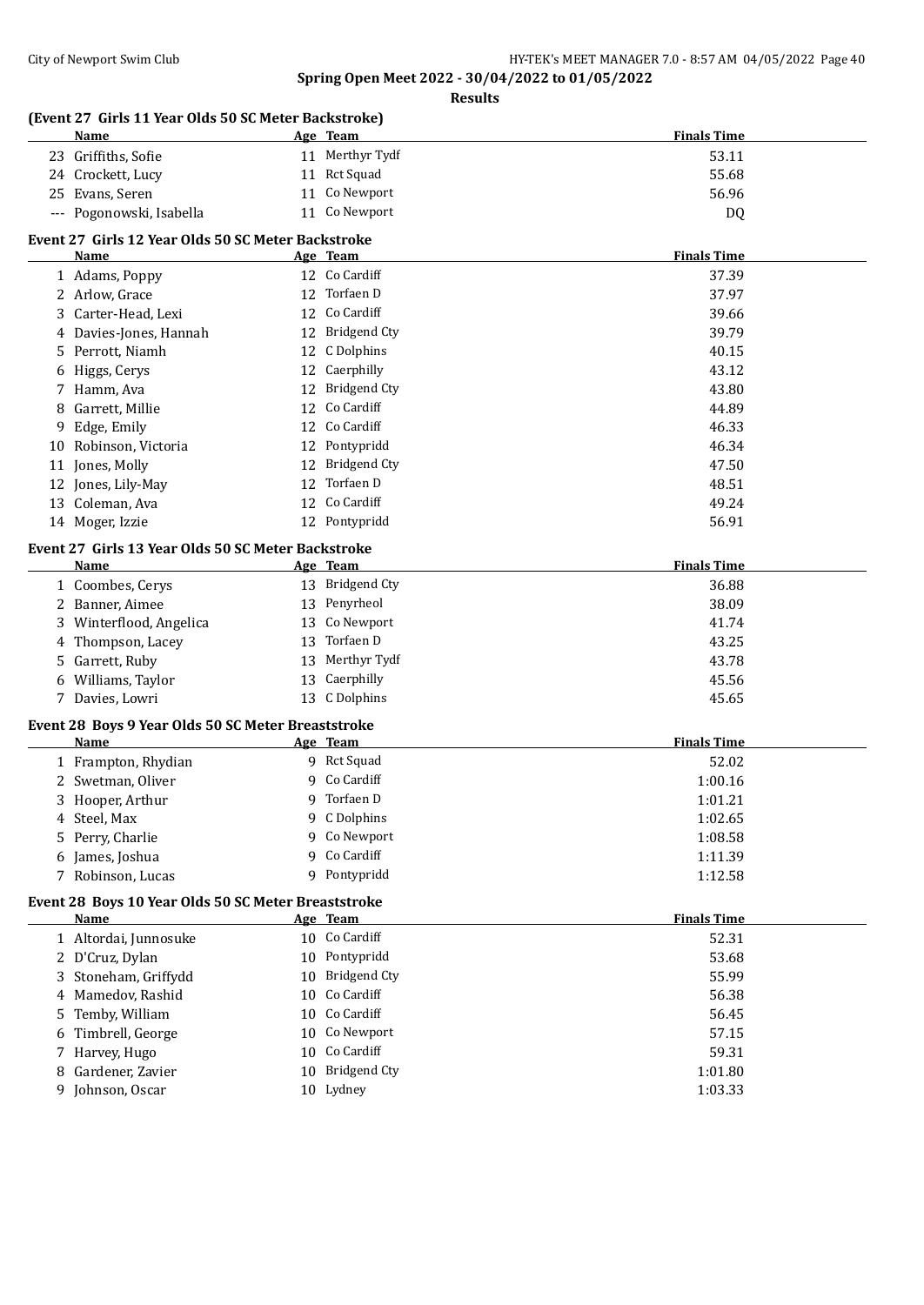**Spring Open Meet 2022 - 30/04/2022 to 01/05/2022 Results**

|          | (Event 28 Boys 10 Year Olds 50 SC Meter Breaststroke)<br>Name      |          | Age Team                  | <b>Finals Time</b>            |
|----------|--------------------------------------------------------------------|----------|---------------------------|-------------------------------|
|          | 10 Banner, Harry                                                   |          | 10 Penyrheol              | 1:03.83                       |
|          | 11 Raza, Ammar                                                     |          | 10 Co Newport             | 1:04.24                       |
| 12       | Samuel, Jake                                                       | 10       | Abertillery               | 1:04.94                       |
| 13       | Knight, Harry                                                      | 10       | Co Cardiff                | 1:05.10                       |
| 14       | Sutton, Harry                                                      | 10       | Co Cardiff                | 1:06.36                       |
|          | 15 Powell, Harry                                                   |          | 10 Torfaen D              | 1:21.23                       |
|          | Event 28 Boys 11 Year Olds 50 SC Meter Breaststroke                |          |                           |                               |
|          | Name                                                               |          | Age Team                  | <b>Finals Time</b>            |
|          | 1 Harvey, Jack                                                     |          | 11 Co Cardiff             | 48.70                         |
|          | 2 Taylor, Nicholas                                                 |          | 11 Torfaen D              | 51.01                         |
| 3        | Ray, Julian                                                        |          | 11 Lydney                 | 54.85                         |
| 4        | Davies, Tom                                                        |          | 11 Co Newport             | 1:00.29                       |
| 5        | Jones, Jayden                                                      |          | 11 Caerphilly             | 1:01.26                       |
| 6        | Krishnamohan, Kabisan                                              | 11       | Co Newport                | 1:02.93                       |
| 7        | Reece, Liam                                                        | 11       | Co Newport                | 1:10.12                       |
|          | Everson, Sonny                                                     | 11       | Co Newport                | DQ                            |
| $\cdots$ | Vong, Joshua                                                       |          | 11 Co Newport             | DQ                            |
|          | Event 28 Boys 12 Year Olds 50 SC Meter Breaststroke<br><b>Name</b> |          | Age Team                  | <b>Finals Time</b>            |
|          | 1 Song, Evan                                                       |          | 12 Co Cardiff             | 44.62                         |
| 2        | Tirman, David                                                      |          | 12 Lydney                 | 45.00                         |
|          |                                                                    | 12       | <b>Bridgend Cty</b>       |                               |
| 3        | Crump, Joshua-James<br>Miles, Evan                                 | 12       | Co Newport                | 46.17<br>49.58                |
| 4        |                                                                    |          |                           |                               |
| 5        | Cooper, Jayden                                                     | 12       | C Dolphins                | 50.38                         |
| 6        | Price, James                                                       | 12       | Pontypridd                | 50.93                         |
| $*7$     | Williams-Biddulph, Myles                                           | 12       | Caerphilly                | 51.81                         |
| *7       | Banning, Arthen                                                    | 12       | Merthyr Tydf              | 51.81                         |
| 9        | Pengelly, Noah                                                     | 12       | <b>Rct Squad</b>          | 53.39                         |
| 10       | Maughan, Oliver                                                    | 12       | <b>Bridgend Cty</b>       | 55.86                         |
|          | 11 Duffy, Isaac                                                    | 12       | Caerphilly                | 56.62                         |
|          | 12 Miles, Harry                                                    |          | 12 Co Cardiff             | 57.87                         |
| 13       | Paddington, Ethan                                                  |          | 12 Co Newport             | 1:02.19                       |
|          | 14 James, Ellis                                                    |          | 12 Abertillery            | 1:05.53                       |
|          | 15 Rosser, Harvey                                                  |          | 12 Rct Squad              | 1:06.74                       |
|          | Skovronek, Tai-La                                                  |          | 12 Abertillery            | DQ                            |
|          | Event 28 Boys 13 Year Olds 50 SC Meter Breaststroke                |          |                           |                               |
|          | Name<br>1 Mamedov, Ravid                                           |          | Age Team<br>13 Co Cardiff | <b>Finals Time</b><br>38.50   |
|          |                                                                    |          |                           |                               |
|          | 2 Wilcox, Tristan                                                  |          | 13 C Dolphins             | 41.63                         |
|          | Caldicott, Elliot                                                  |          | 13 Co Newport             | 46.86                         |
|          | 4 Hiscox, Jac                                                      |          | 13 Rct Squad              | 48.57                         |
| 5        | Mahavar-Snow, Sanjeev                                              | 13       | Caerphilly                | 49.32                         |
| 6        | Prusaks, Rostislavs                                                |          | 13 Co Newport             | 1:02.30                       |
|          | 7 Buttle, Ieuan                                                    |          | 13 Rct Squad              | 1:06.94                       |
|          | Event 29 Girls 9 Year Olds 200 SC Meter IM                         |          |                           |                               |
|          |                                                                    |          |                           |                               |
|          | Name<br>1 Nolan, Joanie                                            | Age Team | 9 Co Cardiff              | <b>Finals Time</b><br>3:51.49 |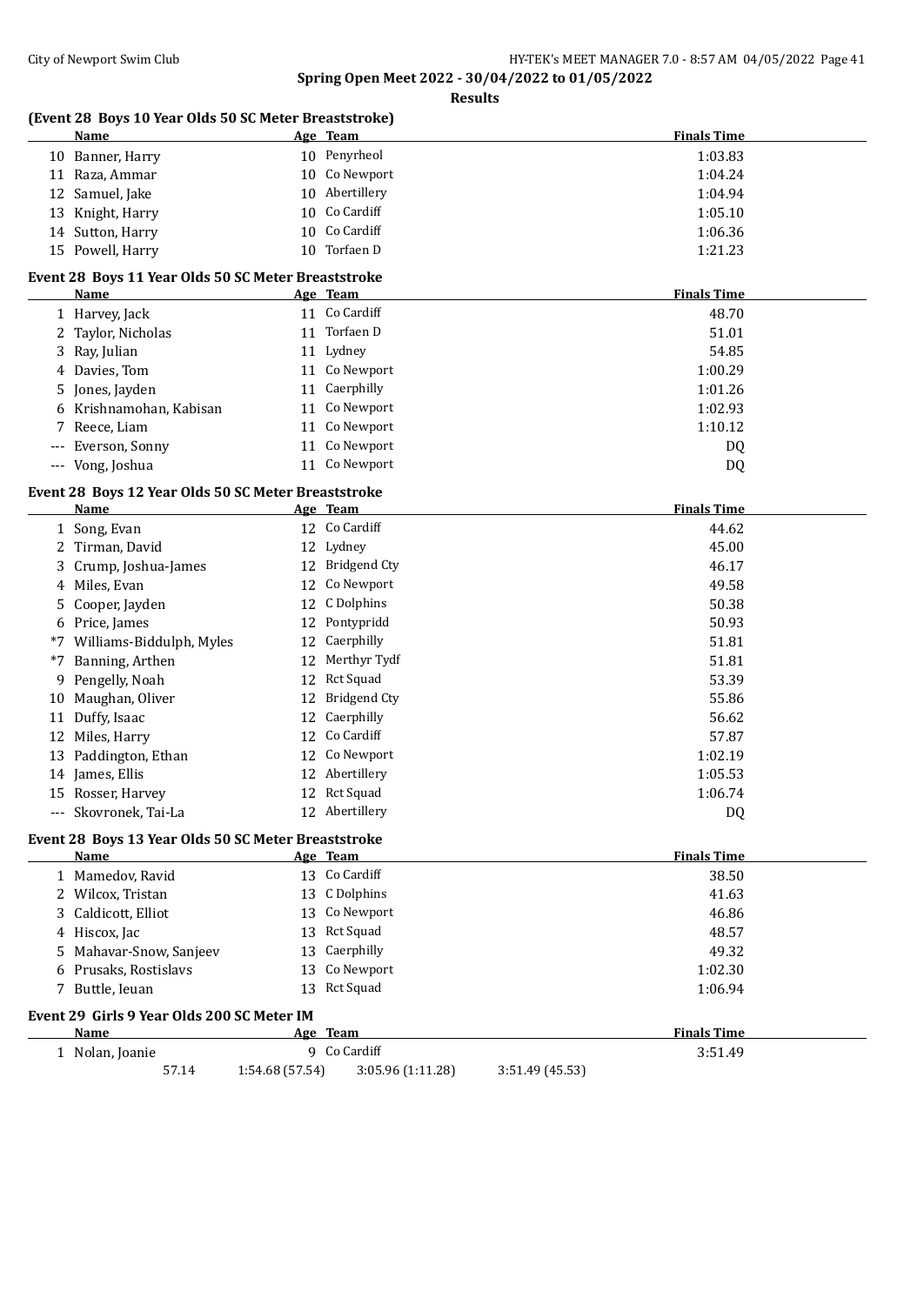**Results**

#### **(Event 29 Girls 9 Year Olds 200 SC Meter IM)**

| Name             | Age Team         |                   |                 | <b>Finals Time</b> |  |
|------------------|------------------|-------------------|-----------------|--------------------|--|
| 2 McShane, Anya  |                  | 9 Co Cardiff      |                 | 3:54.55            |  |
| 53.84            | 1:49.84(56.00)   | 2:58.19 (1:08.35) | 3:54.55(56.36)  |                    |  |
| 3 Lee, Seol      |                  | 9 Co Cardiff      |                 | 4:04.56            |  |
| 1:01.49          | 2:02.05(1:00.56) | 3:06.62(1:04.57)  | 4:04.56 (57.94) |                    |  |
| 4 Prosser, Sofia |                  | 9 Pontypridd      |                 | 4:06.16            |  |
| 55.82            | 1:50.98(55.16)   | 3:13.35(1:22.37)  | 4:06.16(52.81)  |                    |  |
| --- Yau, Evie    |                  | 9 Co Newport      |                 | DQ                 |  |
| 1:03.71          | 2:10.44(1:06.73) | 3:22.93(1:12.49)  | DQ (1:04.91)    |                    |  |

#### **Event 29 Girls 10 Year Olds 200 SC Meter IM**

| Name                    | Age Team                              |                                     |                 | <b>Finals Time</b> |  |
|-------------------------|---------------------------------------|-------------------------------------|-----------------|--------------------|--|
| 1 McQuaid, Maria        | 10 Co Cardiff                         |                                     |                 | 3:17.48            |  |
| 44.66                   |                                       | $1:34.19(49.53)$ $2:33.45(59.26)$   | 3:17.48(44.03)  |                    |  |
| 2 Sherrard, Alex        | 10 Torfaen D                          |                                     |                 | 3:20.53            |  |
| 43.55                   |                                       | $1:33.61(50.06)$ $2:37.27(1:03.66)$ | 3:20.53 (43.26) |                    |  |
| 3 Williams, Lili        | 10 Pontypridd                         |                                     |                 | 3:37.26            |  |
| 53.00                   |                                       | $1:45.95(52.95)$ $2:49.59(1:03.64)$ | 3:37.26 (47.67) |                    |  |
| 4 Jones, Jessica        | 10 Pontypridd                         |                                     |                 | 3:40.55            |  |
| 47.56                   | 1:46.04 (58.48)                       | 2:49.92 (1:03.88)                   | 3:40.55(50.63)  |                    |  |
| 5 Jones, Ffion          | 10 Co Cardiff                         |                                     |                 | 3:41.03            |  |
| 51.17                   |                                       | $1:46.03(54.86)$ $2:52.80(1:06.77)$ | 3:41.03 (48.23) |                    |  |
| 6 Davies, Erin          | 10 C Dolphins                         |                                     |                 | 3:42.93            |  |
| 52.37                   |                                       | $1:49.50(57.13)$ $2:57.81(1:08.31)$ | 3:42.93(45.12)  |                    |  |
| 7 Hikary, Lena          | 10 Co Cardiff                         |                                     |                 | 3:51.09            |  |
| 50.85                   | 1:49.07 (58.22)                       | 2:54.41 (1:05.34)                   | 3:51.09 (56.68) |                    |  |
| 8 Benbow, Maya          | 10 Bridgend sc                        |                                     |                 | 3:55.79            |  |
| 54.41                   | 1:52.23 (57.82)                       | 3:03.50 (1:11.27)                   | 3:55.79 (52.29) |                    |  |
| 9 Virgin, Eva           | 10 Co Cardiff                         |                                     |                 | 3:56.99            |  |
| 54.77                   |                                       | $1:51.90(57.13)$ $3:05.01(1:13.11)$ | 3:56.99 (51.98) |                    |  |
| 10 James, Lacey         |                                       | 10 Co Newport                       |                 | 3:59.24            |  |
|                         |                                       | $1:59.39()$ $3:04.71(1:05.32)$      | 3:59.24 (54.53) |                    |  |
| 11 John, Ella-Rose      | 10 Co Cardiff                         |                                     |                 | 3:59.99            |  |
| 54.06                   | 1:52.05 (57.99)                       | 3:06.74(1:14.69)                    | 3:59.99 (53.25) |                    |  |
| 12 Marchant, Melody     | 10 Torfaen D                          |                                     |                 | 4:16.13            |  |
| 54.94                   | $1:59.95(1:05.01)$ $3:16.37(1:16.42)$ |                                     | 4:16.13(59.76)  |                    |  |
| 13 Davies, Indie        |                                       | 10 Co Newport                       |                 | 4:22.13            |  |
| 1:10.05                 | $2:15.13(1:05.08)$ $3:24.49(1:09.36)$ |                                     | 4:22.13 (57.64) |                    |  |
| --- Paddington, Jessica |                                       | 10 Co Newport                       |                 | DQ                 |  |
| 1:00.83                 | $2:03.95(1:03.12)$ $3:24.86(1:20.91)$ |                                     | DQ (58.86)      |                    |  |
| --- Carre, Isabelle     |                                       | 10 Merthyr Tydf                     |                 | DQ                 |  |
| 1:01.36                 |                                       | $2:01.01(59.65)$ $3:15.72(1:14.71)$ | DQ (55.16)      |                    |  |
| --- Morgan, Freya       | 10 Bridgend sc                        |                                     |                 | DQ                 |  |
| 48.98                   |                                       | $1:45.07(56.09)$ $2:53.67(1:08.60)$ | DQ (50.30)      |                    |  |

## **Event 29 Girls 11 Year Olds 200 SC Meter IM**

| Name                                 | Age Team        |                   |                 | <b>Finals Time</b> |  |
|--------------------------------------|-----------------|-------------------|-----------------|--------------------|--|
| 1 Clayton, Jasmine                   |                 | 11 Co Newport     |                 | 3:05.49            |  |
| 40.91                                | 1:27.67(46.76)  | 2:20.89 (53.22)   | 3:05.49(44.60)  |                    |  |
| 2 Battrick, Alexa                    |                 | 11 Co Newport     |                 | 3:19.69            |  |
| 42.21                                | 1:31.56(49.35)  | 2:35.16(1:03.60)  | 3:19.69(44.53)  |                    |  |
| 3 Martenko, Lilly                    | 11 Rct Squad    |                   |                 | 3:30.64            |  |
| 49.43                                | 1:42.79 (53.36) | 2:42.07 (59.28)   | 3:30.64(48.57)  |                    |  |
| Pontypridd<br>4 Jones, Madison<br>11 |                 |                   |                 | 3:30.72            |  |
| 48.46                                | 1:41.95 (53.49) | 2:47.73 (1:05.78) | 3:30.72 (42.99) |                    |  |
|                                      |                 |                   |                 |                    |  |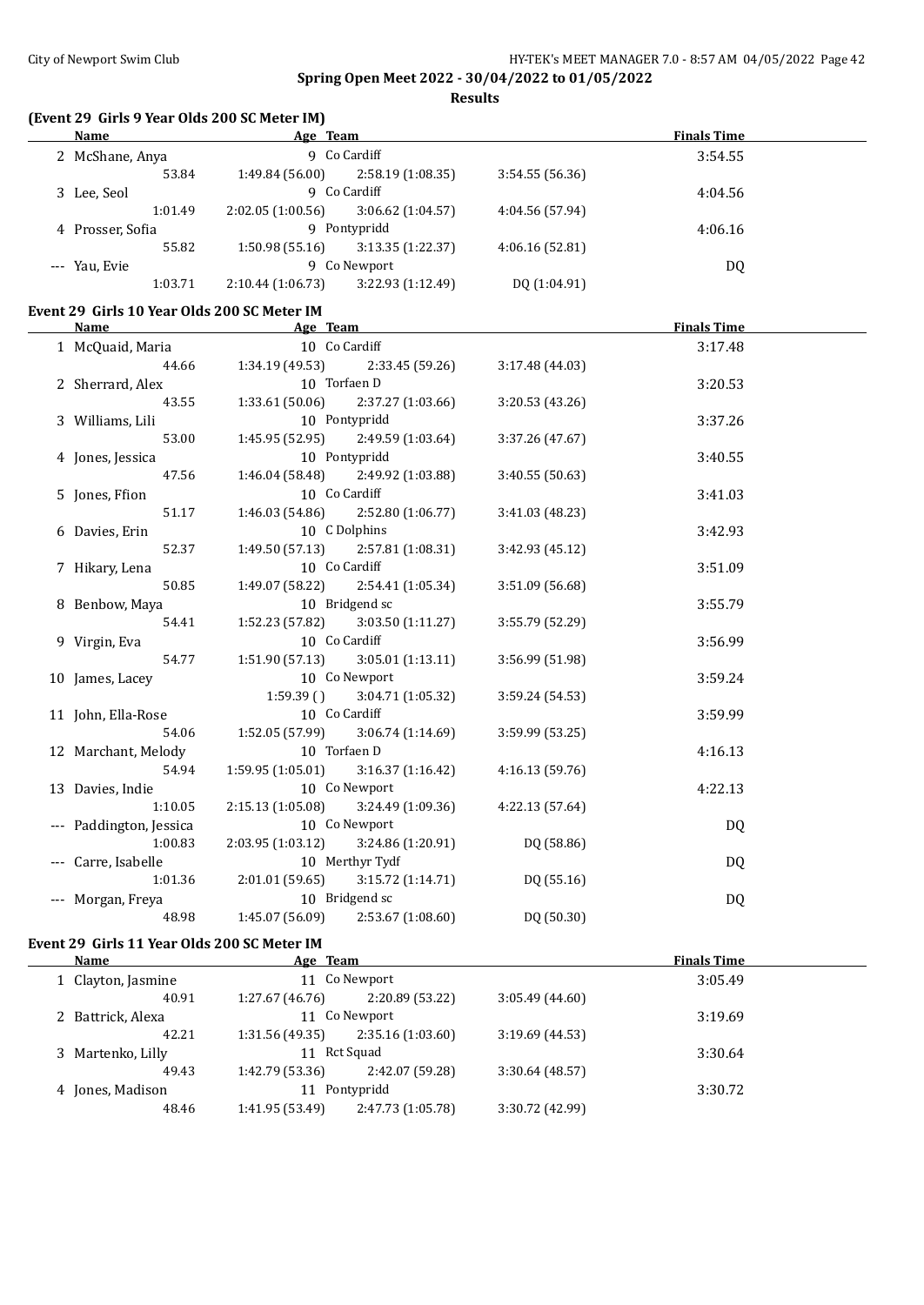**Results**

## **(Event 29 Girls 11 Year Olds 200 SC Meter IM)**

| $\mu$ and $\mu$ and $\mu$ and $\mu$ and $\mu$ and $\mu$ and $\mu$<br>Name and the same state of the state of the state of the state of the state of the state of the state of the state of the state of the state of the state of the state of the state of the state of the state of the state of | <b>Example 2</b> Age Team           |                   |                 | <b>Finals Time</b> |  |
|----------------------------------------------------------------------------------------------------------------------------------------------------------------------------------------------------------------------------------------------------------------------------------------------------|-------------------------------------|-------------------|-----------------|--------------------|--|
| 5 Scofield, Niamh                                                                                                                                                                                                                                                                                  | 11 Rct Squad                        |                   |                 | 3:36.32            |  |
| 45.18                                                                                                                                                                                                                                                                                              | $1:34.77(49.59)$ $2:42.76(1:07.99)$ |                   | 3:36.32 (53.56) |                    |  |
| 6 Griffiths, Megan                                                                                                                                                                                                                                                                                 |                                     | 11 Merthyr Tydf   |                 | 3:37.56            |  |
| 52.80                                                                                                                                                                                                                                                                                              | 1:42.97 (50.17)                     | 2:49.99 (1:07.02) | 3:37.56 (47.57) |                    |  |
| 7 Sheen, Isabelle                                                                                                                                                                                                                                                                                  | 11 Torfaen D                        |                   |                 | 3:41.74            |  |
|                                                                                                                                                                                                                                                                                                    | 1:43.19(                            | 2:52.58 (1:09.39) | 3:41.74 (49.16) |                    |  |
| 8 Jones, Megan                                                                                                                                                                                                                                                                                     | 11 Torfaen D                        |                   |                 | 3:42.31            |  |
| 49.88                                                                                                                                                                                                                                                                                              | 1:46.37 (56.49)                     | 2:51.24 (1:04.87) | 3:42.31 (51.07) |                    |  |
|                                                                                                                                                                                                                                                                                                    |                                     | 11 Bridgend Cty   |                 | 3:49.01            |  |
| 9 Daly, Isabella<br>57.12                                                                                                                                                                                                                                                                          | 1:55.33 (58.21)                     | 3:00.01 (1:04.68) | 3:49.01 (49.00) |                    |  |
| 10 Walters, Gwennan                                                                                                                                                                                                                                                                                | 11 Co Cardiff                       |                   |                 | 3:52.98            |  |
| 1:00.91                                                                                                                                                                                                                                                                                            | 1:57.83 (56.92)                     | 3:06.38(1:08.55)  | 3:52.98 (46.60) |                    |  |
| 11 Griffiths, Sofie                                                                                                                                                                                                                                                                                |                                     | 11 Merthyr Tydf   |                 | 4:19.95            |  |
| 1:08.63                                                                                                                                                                                                                                                                                            | 2:09.19 (1:00.56)                   | 3:24.69 (1:15.50) | 4:19.95 (55.26) |                    |  |
| --- Lewis, Ava                                                                                                                                                                                                                                                                                     |                                     | 11 Bridgend Cty   |                 | DQ                 |  |
| 53.01                                                                                                                                                                                                                                                                                              | 1:49.03(56.02)                      | 2:59.41 (1:10.38) | DQ (50.72)      |                    |  |
| --- Sommerin, Elin                                                                                                                                                                                                                                                                                 | 11 Co Cardiff                       |                   |                 | DQ                 |  |
| 56.51                                                                                                                                                                                                                                                                                              | 1:51.86(55.35)                      | 3:04.41 (1:12.55) | DQ (51.69)      |                    |  |
|                                                                                                                                                                                                                                                                                                    | 11 Pontypridd                       |                   |                 |                    |  |
| --- Goulding, Ava<br>57.97                                                                                                                                                                                                                                                                         | 1:54.82 (56.85)                     | 3:02.51 (1:07.69) | DQ (56.52)      | DQ                 |  |
|                                                                                                                                                                                                                                                                                                    | 11 Co Cardiff                       |                   |                 |                    |  |
| --- Colcombe, Liv<br>51.86                                                                                                                                                                                                                                                                         | 1:46.69 (54.83)                     | 2:51.30 (1:04.61) |                 | DQ                 |  |
|                                                                                                                                                                                                                                                                                                    |                                     |                   | DQ (51.07)      |                    |  |
| Event 29 Girls 12 Year Olds 200 SC Meter IM                                                                                                                                                                                                                                                        |                                     |                   |                 |                    |  |
| <b>Name</b>                                                                                                                                                                                                                                                                                        | <b>Example 2</b> Age Team           |                   |                 | <b>Finals Time</b> |  |
| 1 Arlow, Grace                                                                                                                                                                                                                                                                                     | 12 Torfaen D                        |                   |                 | 2:56.83            |  |
| 39.55                                                                                                                                                                                                                                                                                              | $1:22.69(43.14)$ $2:16.41(53.72)$   |                   | 2:56.83 (40.42) |                    |  |
| 2 Adams, Poppy                                                                                                                                                                                                                                                                                     | 12 Co Cardiff                       |                   |                 | 3:04.12            |  |
| 39.71                                                                                                                                                                                                                                                                                              | $1:25.15(45.44)$ $2:21.67(56.52)$   |                   | 3:04.12 (42.45) |                    |  |
| 3 Carter-Head, Lexi                                                                                                                                                                                                                                                                                | 12 Co Cardiff                       |                   |                 | 3:08.23            |  |
| 42.76                                                                                                                                                                                                                                                                                              | $1:31.00(48.24)$ $2:25.59(54.59)$   |                   | 3:08.23 (42.64) |                    |  |
| 4 Davies-Jones, Hannah                                                                                                                                                                                                                                                                             | 12 Bridgend Cty                     |                   |                 | 3:12.43            |  |
| 38.78                                                                                                                                                                                                                                                                                              | $1:26.48(47.70)$ $2:29.43(1:02.95)$ |                   | 3:12.43 (43.00) |                    |  |
| 5 Higgs, Cerys                                                                                                                                                                                                                                                                                     | 12 Caerphilly                       |                   |                 | 3:17.29            |  |
| 42.71                                                                                                                                                                                                                                                                                              | $1:31.40(48.69)$ $2:31.69(1:00.29)$ |                   | 3:17.29 (45.60) |                    |  |
| 6 Cooper, Caitlin                                                                                                                                                                                                                                                                                  | 12 Co Newport                       |                   |                 | 3:17.70            |  |
| 43.28                                                                                                                                                                                                                                                                                              | 1:33.45 (50.17) 2:31.21 (57.76)     |                   | 3:17.70 (46.49) |                    |  |
| 7 Perrott, Niamh                                                                                                                                                                                                                                                                                   | 12 C Dolphins                       |                   |                 | 3:18.84            |  |
| 40.20                                                                                                                                                                                                                                                                                              | 1:34.35 (54.15)                     | 2:35.78 (1:01.43) | 3:18.84 (43.06) |                    |  |
| 8 Breen-Fitzpatrick, Emilia                                                                                                                                                                                                                                                                        | 12 Co Newport                       |                   |                 | 3:19.65            |  |
| 44.06                                                                                                                                                                                                                                                                                              | 1:32.50 (48.44)                     | 2:34.40 (1:01.90) | 3:19.65 (45.25) |                    |  |
| 9 Evans, Sioned                                                                                                                                                                                                                                                                                    | 12 Co Cardiff                       |                   |                 | 3:20.96            |  |
| 44.64                                                                                                                                                                                                                                                                                              | 1:34.53 (49.89)                     | 2:36.47 (1:01.94) | 3:20.96 (44.49) |                    |  |
| 10 Hamm, Ava                                                                                                                                                                                                                                                                                       |                                     | 12 Bridgend Cty   |                 | 3:22.99            |  |
| 39.12                                                                                                                                                                                                                                                                                              | 1:32.16(53.04)                      | 2:36.09 (1:03.93) | 3:22.99 (46.90) |                    |  |
| 11 Bevan, Ellie                                                                                                                                                                                                                                                                                    | 12 Bridgend sc                      |                   |                 | 3:28.92            |  |
| 45.27                                                                                                                                                                                                                                                                                              | 1:39.37(54.10)                      | 2:39.87 (1:00.50) | 3:28.92 (49.05) |                    |  |
| 12 Jones, Molly                                                                                                                                                                                                                                                                                    |                                     | 12 Bridgend Cty   |                 | 3:48.79            |  |
| 51.26                                                                                                                                                                                                                                                                                              | 1:49.66 (58.40)                     | 2:57.74 (1:08.08) | 3:48.79 (51.05) |                    |  |
| 13 Robinson, Victoria                                                                                                                                                                                                                                                                              | 12 Pontypridd                       |                   |                 | 4:03.86            |  |
| 55.82                                                                                                                                                                                                                                                                                              | 1:51.42 (55.60)                     | 3:07.66 (1:16.24) | 4:03.86 (56.20) |                    |  |
| 14 Coleman, Ava                                                                                                                                                                                                                                                                                    | 12 Co Cardiff                       |                   |                 | 4:05.93            |  |
| 56.42                                                                                                                                                                                                                                                                                              | 1:57.46 (1:01.04)                   | 3:10.24 (1:12.78) | 4:05.93 (55.69) |                    |  |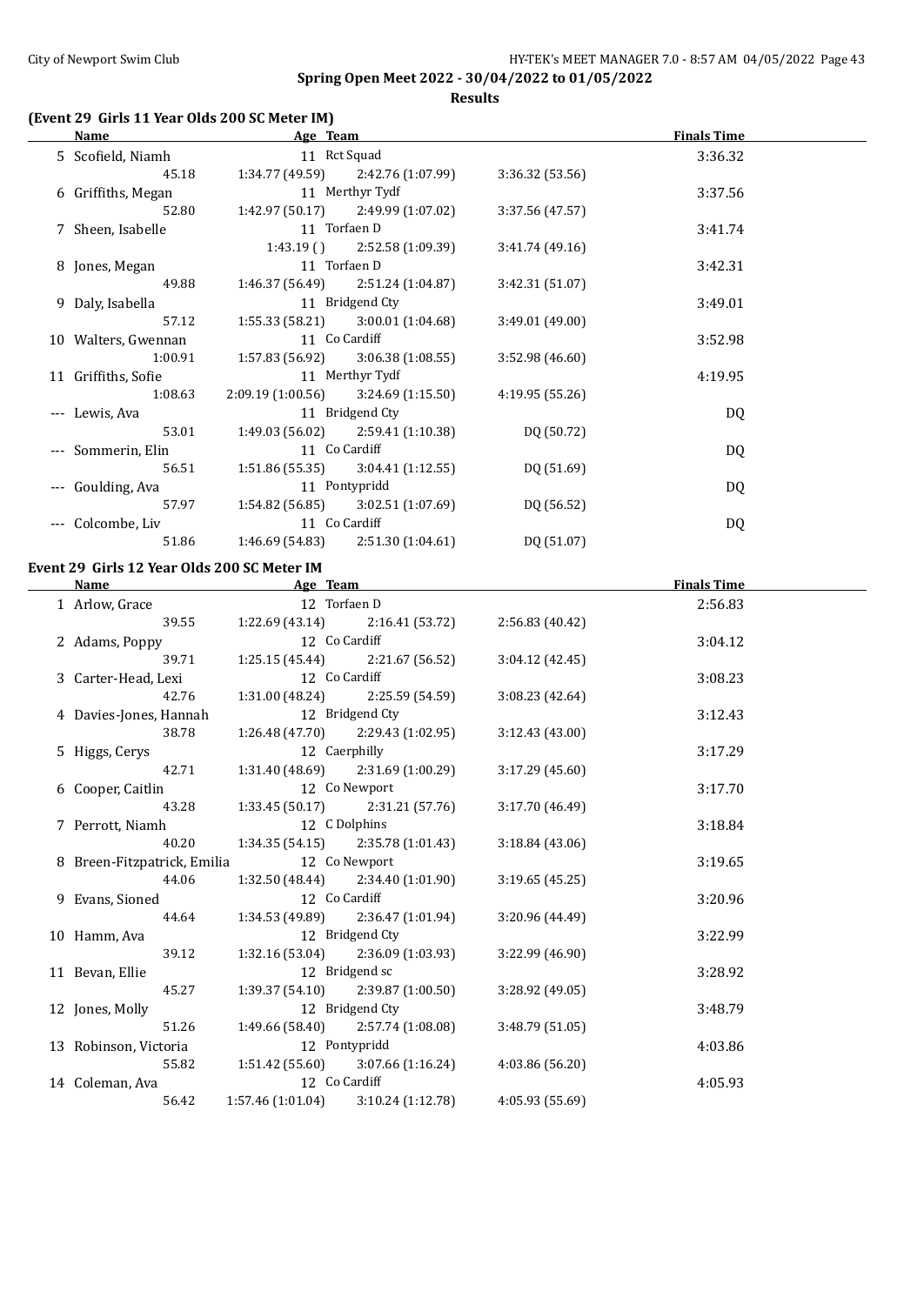|                      | (Event 29 Girls 12 Year Olds 200 SC Meter IM)<br><b>Name</b> |                   | Age Team          |                 | <b>Finals Time</b> |  |
|----------------------|--------------------------------------------------------------|-------------------|-------------------|-----------------|--------------------|--|
|                      | 15 Moger, Izzie                                              |                   | 12 Pontypridd     |                 | 4:27.47            |  |
|                      | 1:01.13                                                      | 2:13.95 (1:12.82) | 3:30.12 (1:16.17) | 4:27.47 (57.35) |                    |  |
|                      | --- Edge, Emily                                              |                   | 12 Co Cardiff     |                 | DQ                 |  |
|                      | 48.04                                                        | 1:41.07 (53.03)   | 2:49.31 (1:08.24) | DQ (57.95)      |                    |  |
|                      | --- Jones, Lily-May                                          |                   | 12 Torfaen D      |                 | <b>DNF</b>         |  |
|                      | Event 29 Girls 13 Year Olds 200 SC Meter IM                  |                   |                   |                 |                    |  |
|                      | Name                                                         |                   | Age Team          |                 | <b>Finals Time</b> |  |
|                      | 1 Coombes, Cerys                                             |                   | 13 Bridgend Cty   |                 | 2:48.57            |  |
|                      | 35.38                                                        | 1:18.13(42.75)    | 2:10.09 (51.96)   | 2:48.57 (38.48) |                    |  |
|                      | 2 Banner, Aimee                                              |                   | 13 Penyrheol      |                 | 3:10.88            |  |
|                      | 42.21                                                        | 1:30.90 (48.69)   | 2:29.21 (58.31)   | 3:10.88 (41.67) |                    |  |
|                      | 3 Winterflood, Angelica                                      |                   | 13 Co Newport     |                 | 3:25.51            |  |
|                      | 44.31                                                        | 1:33.63 (49.32)   | 2:38.23 (1:04.60) | 3:25.51 (47.28) |                    |  |
|                      | 4 Thompson, Lacey                                            |                   | 13 Torfaen D      |                 | 3:42.14            |  |
|                      | 50.71                                                        | 1:42.68 (51.97)   | 2:53.91 (1:11.23) | 3:42.14 (48.23) |                    |  |
|                      | 5 Williams, Taylor                                           |                   | 13 Caerphilly     |                 | 3:47.03            |  |
|                      | 58.89                                                        | 1:53.77 (54.88)   | 2:59.79 (1:06.02) | 3:47.03 (47.24) |                    |  |
|                      |                                                              |                   |                   |                 |                    |  |
|                      | Event 30 Boys 9 Year Olds 50 SC Meter Butterfly              |                   |                   |                 |                    |  |
|                      | Name                                                         |                   | Age Team          |                 | <b>Finals Time</b> |  |
|                      | 1 Steel, Max                                                 |                   | 9 C Dolphins      |                 | 46.81              |  |
|                      | 2 Hooper, Arthur                                             |                   | 9 Torfaen D       |                 | 50.46              |  |
|                      | --- Swetman, Oliver                                          |                   | 9 Co Cardiff      |                 | DQ                 |  |
|                      | --- Robinson, Lucas                                          |                   | 9 Pontypridd      |                 | DQ                 |  |
|                      | Event 30 Boys 10 Year Olds 50 SC Meter Butterfly             |                   |                   |                 |                    |  |
|                      | Name                                                         |                   | Age Team          |                 | <b>Finals Time</b> |  |
|                      | 1 D'Cruz, Dylan                                              |                   | 10 Pontypridd     |                 | 50.89              |  |
|                      | 2 Mamedov, Rashid                                            |                   | 10 Co Cardiff     |                 | 52.37              |  |
|                      | 3 Temby, William                                             |                   | 10 Co Cardiff     |                 | 52.74              |  |
|                      | 4 Hopkins, Luc                                               |                   | 10 Torfaen D      |                 | 53.04              |  |
|                      | 5 Timbrell, George                                           |                   | 10 Co Newport     |                 | 54.70              |  |
|                      | 6 Banner, Harry                                              |                   | 10 Penyrheol      |                 | 57.04              |  |
|                      | 7 Krishnamohan, Abisan                                       |                   | 10 Co Newport     |                 | 1:09.27            |  |
| $\scriptstyle\cdots$ | Stoneham, Griffydd                                           |                   | 10 Bridgend Cty   |                 | DQ                 |  |
|                      | --- Powell, Harry                                            |                   | 10 Torfaen D      |                 | DQ                 |  |
|                      |                                                              |                   |                   |                 |                    |  |
|                      | Event 30 Boys 11 Year Olds 50 SC Meter Butterfly             |                   |                   |                 |                    |  |
|                      | <b>Name</b>                                                  |                   | Age Team          |                 | <b>Finals Time</b> |  |
|                      | 1 Jones, Jayden                                              |                   | 11 Caerphilly     |                 | 44.23              |  |
|                      | 2 Vong, Joshua                                               |                   | 11 Co Newport     |                 | 46.42              |  |
| 3                    | Harvey, Jack                                                 | 11                | Co Cardiff        |                 | 47.14              |  |
| 4                    | Taylor, Nicholas                                             |                   | 11 Torfaen D      |                 | 49.65              |  |
| 5.                   | Reece, Liam                                                  |                   | 11 Co Newport     |                 | 54.10              |  |
| 6                    | Everson, Sonny                                               |                   | 11 Co Newport     |                 | 58.76              |  |
|                      | 7 Ray, Julian                                                |                   | 11 Lydney         |                 | 1:01.48            |  |
|                      | Event 30 Boys 12 Year Olds 50 SC Meter Butterfly             |                   |                   |                 |                    |  |
|                      | Name                                                         |                   | Age Team          |                 | <b>Finals Time</b> |  |
|                      | 1 Tirman, David                                              |                   | 12 Lydney         |                 | 43.80              |  |
|                      | 2 Price, James                                               | 12                | Pontypridd        |                 | 47.20              |  |
| 3                    | Miles, Harry                                                 | 12                | Co Cardiff        |                 | 47.26              |  |
|                      | 4 Williams-Biddulph, Myles                                   |                   | 12 Caerphilly     |                 | 51.30              |  |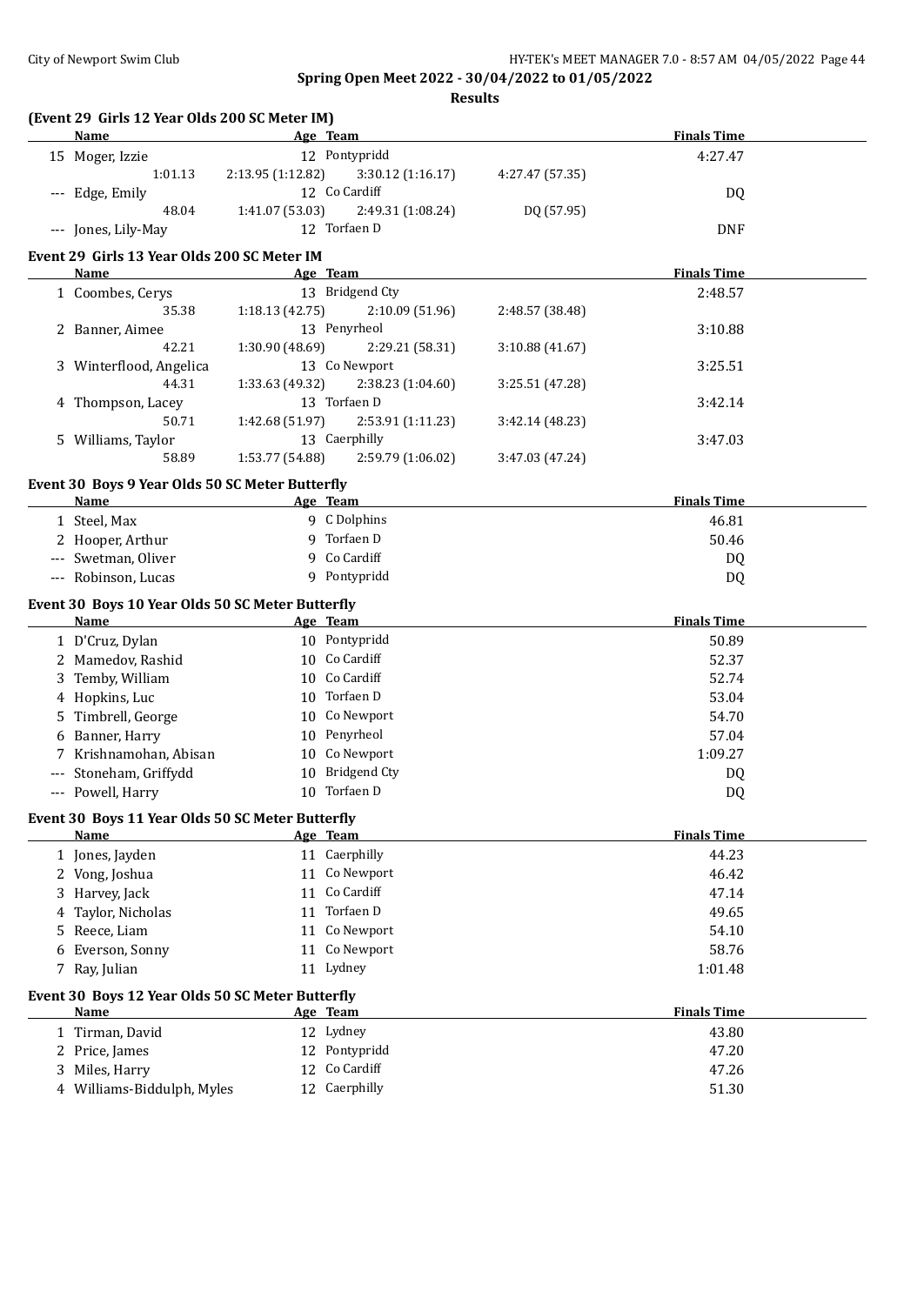| (Event 30 Boys 12 Year Olds 50 SC Meter Butterfly)<br>Name | Age Team                      | <b>Finals Time</b> |
|------------------------------------------------------------|-------------------------------|--------------------|
| 5 Paddington, Ethan                                        | 12 Co Newport                 | 53.16              |
| 6 Banning, Arthen                                          | 12 Merthyr Tydf               | 53.93              |
| 7 Duffy, Isaac                                             | 12 Caerphilly                 | 1:02.39            |
| James, Ellis<br>8                                          | 12 Abertillery                | 1:12.61            |
| Miles, Evan                                                | 12 Co Newport                 | DQ                 |
| Cooper, Jayden                                             | 12 C Dolphins                 | DQ                 |
| --- Skovronek, Tai-La                                      | 12 Abertillery                | DQ                 |
| Event 30 Boys 13 Year Olds 50 SC Meter Butterfly           |                               |                    |
| Name                                                       | Age Team                      | <b>Finals Time</b> |
| 1 Mamedov, Ravid                                           | 13 Co Cardiff                 | 31.67              |
| 2 Mansfield, Harry                                         | 13 Bridgend Cty               | 34.20              |
| 3 Mahavar-Snow, Sanjeev                                    | 13 Caerphilly                 | 37.77              |
| 4 Freebury, William                                        | 13 Torfaen D                  | 38.42              |
| 5 Hiscox, Jac                                              | 13 Rct Squad                  | 41.75              |
| 6 Wilcox, Tristan                                          | 13 C Dolphins                 | 43.24              |
| Caldicott, Elliot<br>7                                     | 13 Co Newport                 | 43.95              |
| --- Prusaks, Rostislavs                                    | 13 Co Newport                 | DQ                 |
|                                                            |                               |                    |
| Event 31 Girls 9-10 50 SC Meter Breaststroke<br>Name       | Age Team                      | <b>Finals Time</b> |
| 1 Dowling, Abigail                                         | 10 Co Cardiff                 | 44.01              |
| 2 Reasons, Darcy                                           | 9 Abertillery                 | 49.74              |
| 3 Ahmed, Scarlett                                          | 10 Co Cardiff                 | 54.24              |
| 4 Evans, Caitlin                                           | 10 Co Cardiff                 | 55.79              |
| --- Lewis, Harriet                                         | 10 Co Cardiff                 | DQ                 |
|                                                            |                               |                    |
| Event 31 Girls 11-12 50 SC Meter Breaststroke<br>Name      | Age Team                      | <b>Finals Time</b> |
| 1 Lee, Edith                                               | 11 Co Cardiff                 | 39.19              |
| 2 James, Grace                                             | 12 Bridgend Cty               | 42.29              |
| 3 Nicholls, Esther                                         | 11 Caerphilly                 | 42.77              |
| Hughes-Rolls, Ava<br>4                                     | 12 Merthyr Tydf               | 45.30              |
| Tejedo, Lola<br>5.                                         | 11 Co Cardiff                 | 45.59              |
| 6 Newton, Florence                                         | 12 Torfaen D                  | 45.96              |
| Davies, Darcey                                             | 12 Rct Squad                  | 46.04              |
| 8 McNamara, Imogen                                         | 12 Co Cardiff                 | 46.28              |
| 9 Wilson, Ellie                                            | 12 Co Cardiff                 | 46.32              |
| Jones, Isabella<br>10                                      | 11 Bridgend Cty               | 46.33              |
| 11 Thomas, Hannah                                          | 12 Rct Squad                  | 46.60              |
|                                                            | 11 Co Cardiff                 | 46.81              |
| 12 Ribeiro, Ariana                                         | 12 Torfaen D                  |                    |
| Parfitt, Kali<br>13                                        |                               | 47.24              |
| 14 Knight, Lily                                            | 11 C Dolphins                 | 47.37              |
| Carey, Amy<br>15                                           | 12 Bridgend Cty               | 47.72              |
| Roberts, Isabel<br>16                                      | 11 Co Cardiff                 | 47.73              |
| Ebenezer, Anni<br>17                                       | 11 Co Cardiff                 | 47.89              |
| Evans, Gwennan<br>18                                       | Co Newport<br>11              | 47.99              |
| Sullivan, Ariana<br>19                                     | 11 Caerphilly                 | 48.63              |
|                                                            |                               |                    |
| Sheen, Seren<br>20                                         | Torfaen D<br>11               | 49.04              |
| Maxwell-Lyte, Carys<br>21<br>22 Ahmed, Betty               | 11 Rct Squad<br>11 Co Cardiff | 50.52<br>51.75     |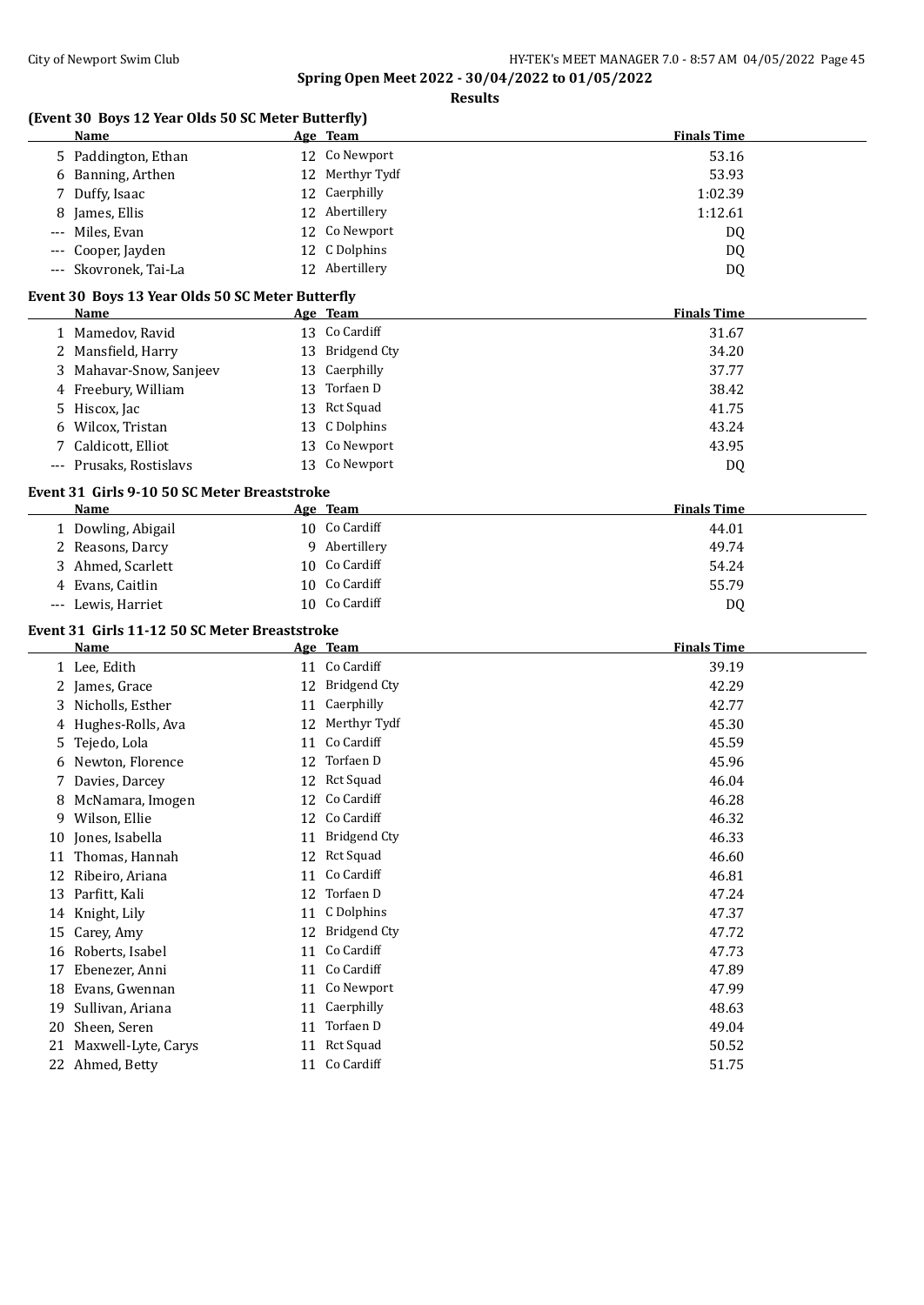**Results**

## **Event 31 Girls 13-14 50 SC Meter Breaststroke**

|    | <b>Name</b>                                       |    | Age Team            | <b>Finals Time</b> |
|----|---------------------------------------------------|----|---------------------|--------------------|
|    | 1 Salmon, Gwen                                    |    | 14 Rct Squad        | 35.75              |
|    | 2 Jones, Eryn                                     |    | 13 C Dolphins       | 38.15              |
|    | 3 Evans, Lili                                     |    | 14 Co Newport       | 38.28              |
|    | 4 Lewis, Cara                                     |    | 14 Bridgend sc      | 39.35              |
|    | 5 Kay, Isabelle                                   | 13 | <b>Rct Squad</b>    | 40.13              |
| 6  | Fletcher, Edith                                   | 14 | Co Newport          | 40.43              |
| 7  | Carey, Lucy                                       | 14 | <b>Bridgend Cty</b> | 41.61              |
| 8  | Martin, Lara                                      | 13 | <b>Bridgend Cty</b> | 42.00              |
| 9  | Haddrell, Eva Lily                                |    | 14 Rct Squad        | 42.03              |
| 10 | Barr, Angharad                                    | 14 | Caerphilly          | 42.46              |
|    | 11 Maunder, Anna                                  |    | 14 Co Cardiff       | 43.43              |
|    | 12 Smith, Summer                                  |    | 13 Rct Squad        | 43.78              |
|    | 13 Evans, Porscha                                 |    | 13 Co Cardiff       | 44.17              |
|    | 14 Cheeseman, Rhyannon                            |    | 14 Co Cardiff       | 45.21              |
|    | 15 Davies, Catrin                                 |    | 13 Co Cardiff       | 45.45              |
|    | 16 Ward, Poppy                                    |    | 14 Caerphilly       | 46.06              |
|    | 17 Harmer, Gracy                                  |    | 13 Caerphilly       | 47.26              |
|    | Event 31 Girls 15-16 50 SC Meter Breaststroke     |    |                     |                    |
|    | Name                                              |    | Age Team            | <b>Finals Time</b> |
|    | 1 Daly, Kirsten                                   |    | 15 Bridgend Cty     | 37.77              |
|    | 2 Willmore, Isabella                              | 15 | Co Newport          | 38.78              |
|    | 3 James, Ffion                                    |    | 16 Bridgend Cty     | 39.79              |
|    | 4 Lloyd, Ffion                                    | 15 | Co Newport          | 40.37              |
|    | 5 Vincent, Caitlyn                                |    | 15 Rct Squad        | 40.44              |
|    | 6 Bray, Bethan                                    | 15 | C Dolphins          | 44.48              |
|    | Ewings, Isabella                                  |    | 15 Caerphilly       | 48.05              |
|    | Pengelly, Leia                                    |    | 15 Rct Squad        | DQ                 |
|    | --- Dubberley, Anwen                              |    | 15 Rct Squad        | DQ                 |
|    |                                                   |    |                     |                    |
|    | Event 31 Girls 17 & Over 50 SC Meter Breaststroke |    |                     |                    |
|    | Name                                              |    | Age Team            | <b>Finals Time</b> |
|    | 1 Jones, Emily                                    |    | 17 Co Newport       | 34.79              |
|    | 2 Jones, Chloe                                    | 17 | <b>Bridgend Cty</b> | 41.21              |
|    | 3 Turner, Becky                                   |    | 23 Gloucester       | 1:11.43            |
|    | Event 32 Boys 9-10 50 SC Meter Breaststroke       |    |                     |                    |
|    | Name                                              |    | Age Team            | <b>Finals Time</b> |
|    | 1 Lavender, Finley                                |    | 10 Lydney           | 49.36              |
|    | 2 Csoban, Benjamin                                |    | 10 Co Newport       | 49.67              |
|    | Event 32 Boys 11-12 50 SC Meter Breaststroke      |    |                     |                    |
|    | Name                                              |    | Age Team            | <b>Finals Time</b> |
|    | 1 James, Rhys                                     |    | 12 Rct Squad        | 40.65              |
|    | 2 Major, Maximus                                  |    | 11 Co Newport       | 41.05              |
|    | 3 Santoro, Alessandro                             |    | 12 Co Cardiff       | 44.60              |
|    | 4 Davies, Rhodri                                  | 11 | Co Cardiff          | 45.74              |
|    | 5 Whittaker, Luke                                 | 11 | <b>Bridgend Cty</b> | 45.96              |
|    | 6 Jones, Noah                                     | 11 | Torfaen D           | 48.27              |
|    |                                                   | 12 | Bridgend sc         | 48.76              |
|    | 7 Price, Evan                                     |    | Co Cardiff          |                    |
|    | 8 Jenkins, James                                  | 12 | 11 Co Newport       | 49.37              |
|    | 9 Davies, Brynley                                 |    |                     | 50.41              |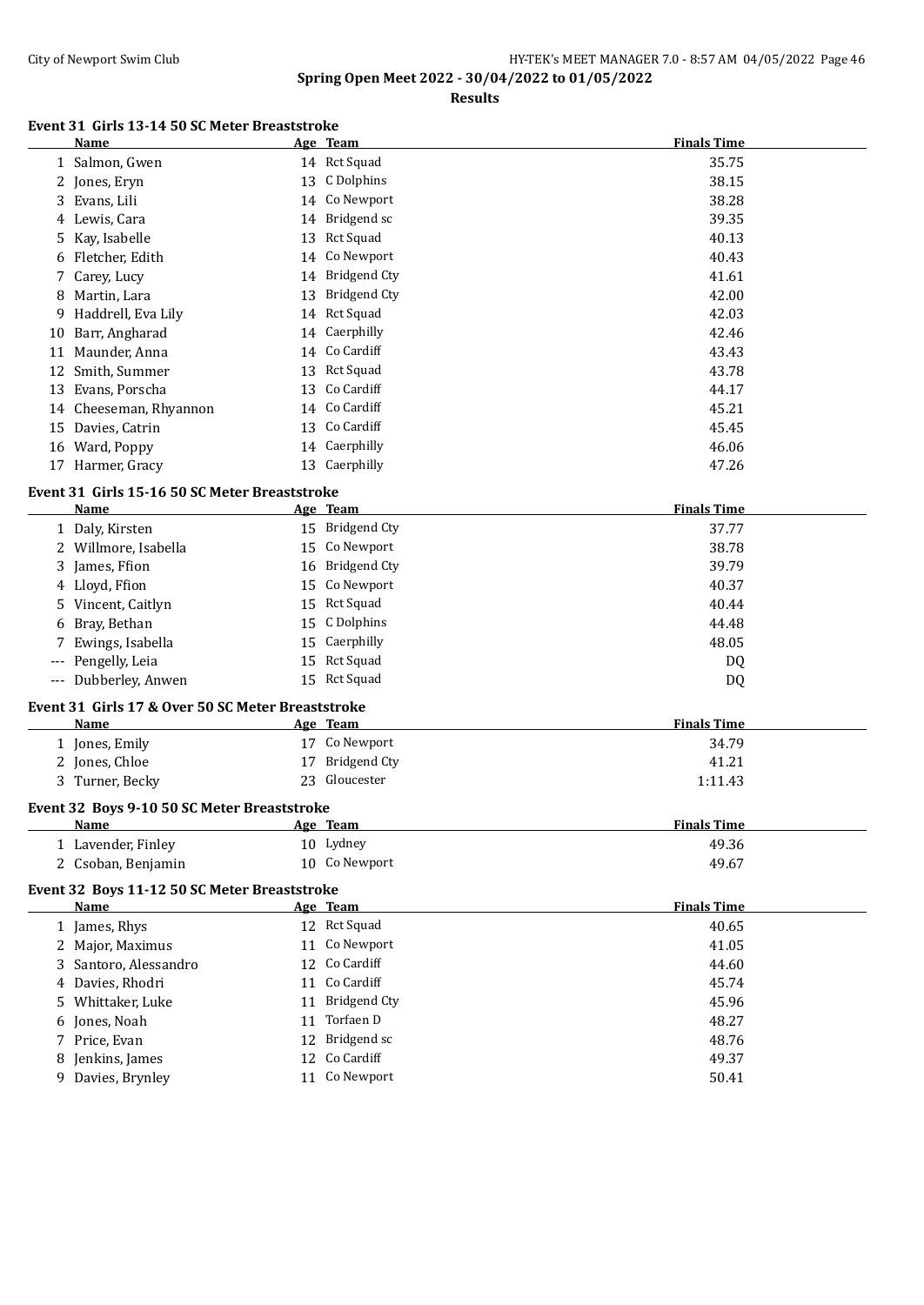|   | (Event 32 Boys 11-12 50 SC Meter Breaststroke)            |                 |                 |                    |
|---|-----------------------------------------------------------|-----------------|-----------------|--------------------|
|   | <b>Name</b>                                               |                 | Age Team        | <b>Finals Time</b> |
|   | 10 Ewings, Charlie                                        |                 | 12 Caerphilly   | 51.10              |
|   | 11 Herron, Noah                                           |                 | 12 Co Newport   | 51.54              |
|   | --- Edwards, Ross                                         |                 | 12 Co Cardiff   | DQ                 |
|   | Event 32 Boys 13-14 50 SC Meter Breaststroke              |                 |                 |                    |
|   | Name                                                      |                 | Age Team        | <b>Finals Time</b> |
|   | 1 Williams, Luke                                          |                 | 14 Co Newport   | 35.08              |
|   | 2 Clarke, Henry                                           |                 | 14 Penyrheol    | 35.76              |
|   | 3 Davies, Gavin                                           |                 | 14 Co Newport   | 37.02              |
|   | 4 Rixon, Noah                                             |                 | 13 Co Newport   | 38.26              |
| 5 | Divers, Connor                                            |                 | 14 Co Cardiff   | 38.54              |
| 6 | Richards, Aled                                            |                 | 14 C Dolphins   | 38.81              |
|   | 7 Adam-Munar, Noah                                        |                 | 14 Co Cardiff   | 40.08              |
|   | 8 Jasinski, Hubert                                        |                 | 14 Co Newport   | 41.69              |
|   | 9 Howe, Albie                                             |                 | 14 Torfaen D    | 42.02              |
|   | 10 Fudge, Marcus                                          |                 | 13 Rct Squad    | 43.22              |
|   |                                                           |                 | 14 Co Newport   |                    |
|   | 11 Long, Isaac                                            |                 |                 | 45.37              |
|   | Event 32 Boys 15-16 50 SC Meter Breaststroke              |                 |                 |                    |
|   | <b>Name</b>                                               |                 | Age Team        | <b>Finals Time</b> |
|   | 1 Fox-Wiltshire, Benjamin                                 |                 | 16 Co Newport   | 30.48              |
|   | 2 Prusaks, Konstantins                                    |                 | 15 Co Newport   | 41.35              |
|   | Event 32 Boys 17 & Over 50 SC Meter Breaststroke          |                 |                 |                    |
|   | Name                                                      |                 | Age Team        | <b>Finals Time</b> |
|   | 1 Job, Kyle                                               |                 | 23 Penyrheol    | 32.64              |
|   | 2 Jones, Lloyd                                            |                 | 18 Merthyr Tydf | 37.69              |
|   | 3 Hughes, Dylan                                           |                 | 19 Co Newport   | 58.12              |
|   |                                                           |                 |                 |                    |
|   | Event 33 Girls 9-10 100 SC Meter Butterfly<br><b>Name</b> |                 | Age Team        | <b>Finals Time</b> |
|   | 1 Dowling, Abigail                                        |                 | 10 Co Cardiff   | 1:32.11            |
|   | 40.81                                                     | 1:32.11 (51.30) |                 |                    |
|   |                                                           |                 |                 |                    |
|   | Event 33 Girls 11-12 100 SC Meter Butterfly               |                 |                 |                    |
|   | Name                                                      |                 | Age Team        | <b>Finals Time</b> |
|   | 1 Lee, Edith                                              |                 | 11 Co Cardiff   | 1:17.17            |
|   | 35.50                                                     | 1:17.17(41.67)  |                 |                    |
|   | 2 Wardell, Cari                                           |                 | 12 Co Cardiff   | 1:23.09            |
|   | 39.32                                                     | 1:23.09 (43.77) |                 |                    |
|   | 3 Ling, Olivia                                            |                 | 11 Co Cardiff   | 1:25.52            |
|   | 39.42                                                     | 1:25.52(46.10)  |                 |                    |
|   | 4 Tejedo, Lola                                            |                 | 11 Co Cardiff   | 1:31.50            |
|   | 42.41                                                     | 1:31.50 (49.09) |                 |                    |
|   | Event 33 Girls 13-14 100 SC Meter Butterfly               |                 |                 |                    |
|   | <b>Name</b>                                               |                 | Age Team        | <b>Finals Time</b> |
|   | 1 Martin, Lara                                            |                 | 13 Bridgend Cty | 1:14.43            |
|   | 35.81                                                     | 1:14.43 (38.62) |                 |                    |
|   | 2 Catling, Freya                                          |                 | 13 C Dolphins   | 1:15.11            |
|   | 34.92                                                     | 1:15.11 (40.19) |                 |                    |
|   | 3 Parfitt, Lucy                                           |                 | 13 Co Cardiff   | 1:20.57            |
|   | 37.91                                                     | 1:20.57 (42.66) |                 |                    |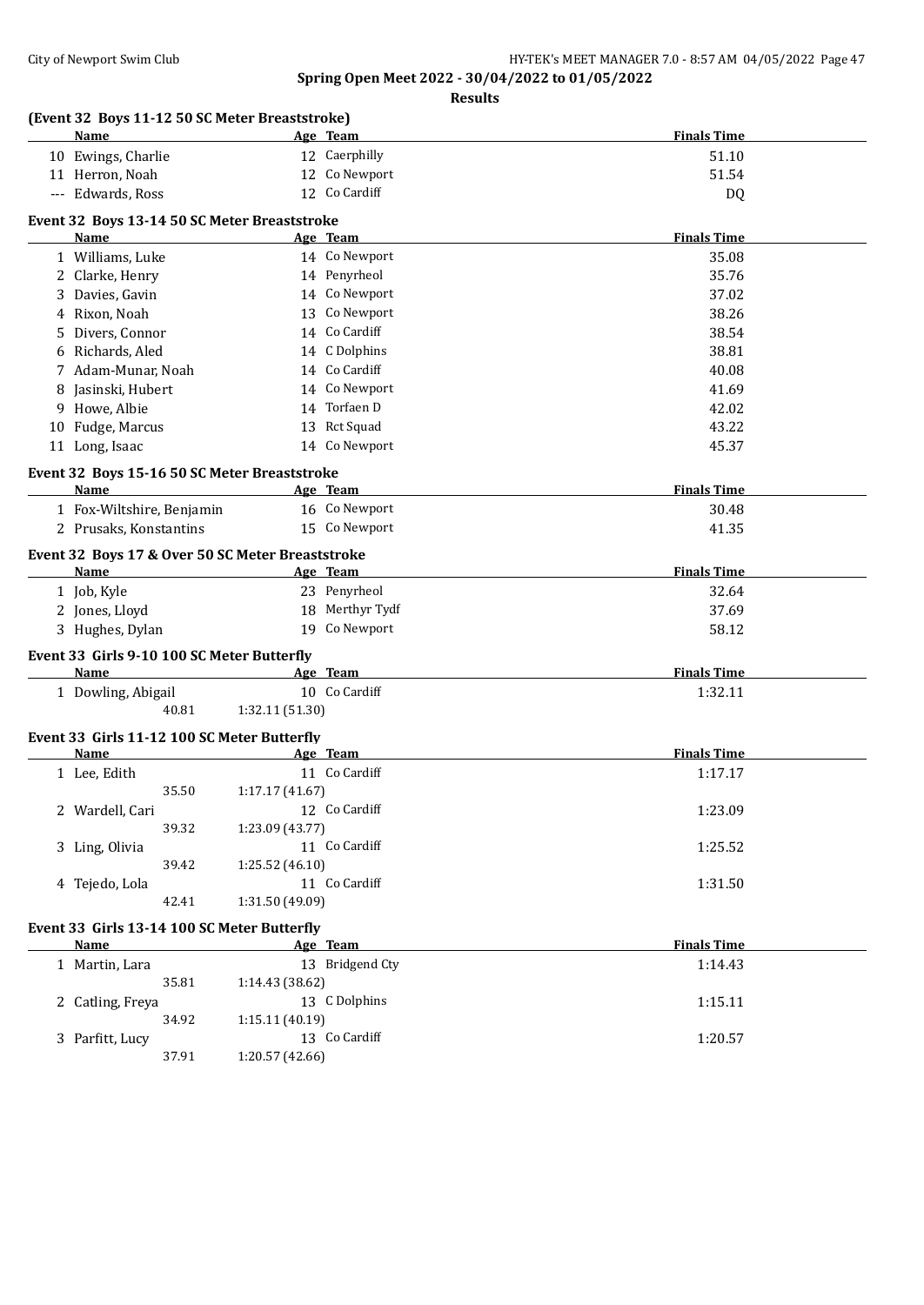| (Event 33 Girls 13-14 100 SC Meter Butterfly)<br>Name     | Age Team                         | <b>Finals Time</b> |
|-----------------------------------------------------------|----------------------------------|--------------------|
| 4 Haddrell, Eva Lily                                      | 14 Rct Squad                     | 1:21.33            |
| 37.67                                                     | 1:21.33 (43.66)                  |                    |
| 5 Goss, Eden                                              | 14 Bridgend sc                   | 1:24.28            |
| 39.56                                                     | 1:24.28 (44.72)                  |                    |
| 6 Aherne, Elise                                           | 13 Co Cardiff                    | 1:26.06            |
| 39.48                                                     | 1:26.06 (46.58)                  |                    |
|                                                           |                                  |                    |
| Event 33 Girls 15-16 100 SC Meter Butterfly<br>Name       | Age Team                         | <b>Finals Time</b> |
| 1 Jones, Lucy                                             | 15 Co Newport                    | 1:09.43            |
| 32.25                                                     | 1:09.43 (37.18)                  |                    |
|                                                           |                                  |                    |
| 2 Marshall, Polly                                         | 16 Co Newport                    | 1:09.51            |
| 32.99                                                     | 1:09.51 (36.52)                  |                    |
| 3 Williams, Mali                                          | 16 Rct Squad                     | 1:16.13            |
| 33.90                                                     | 1:16.13 (42.23)                  |                    |
| 4 Vincent, Caitlyn                                        | 15 Rct Squad                     | 1:16.43            |
| 35.48                                                     | 1:16.43 (40.95)                  |                    |
| 5 Lloyd, Ffion                                            | 15 Co Newport                    | 1:20.17            |
| 36.10                                                     | 1:20.17 (44.07)                  |                    |
| Event 34 Boys 11-12 100 SC Meter Butterfly                |                                  |                    |
| Name                                                      | Age Team                         | <b>Finals Time</b> |
| 1 Brock, Freddy                                           | 12 Rct Squad                     | 1:24.11            |
| 38.50                                                     | 1:24.11 (45.61)                  |                    |
| 2 Gruffydd, Ned                                           | 12 Co Cardiff                    | 1:29.43            |
| 40.59                                                     | 1:29.43 (48.84)                  |                    |
| 3 Nolan, Oliver                                           | 12 Co Cardiff                    | 1:32.39            |
| 43.03                                                     | 1:32.39 (49.36)                  |                    |
|                                                           |                                  |                    |
| Event 34 Boys 13-14 100 SC Meter Butterfly<br><b>Name</b> |                                  |                    |
|                                                           | Age Team                         | <b>Finals Time</b> |
| 1 Vaughan, William                                        | 14 Rct Squad                     | 1:09.72            |
| 31.08                                                     | 1:09.72 (38.64)                  |                    |
| 2 Davies, Gavin                                           | 14 Co Newport                    | 1:12.52            |
| 33.28                                                     | 1:12.52 (39.24)                  |                    |
| Event 34 Boys 15-16 100 SC Meter Butterfly                |                                  |                    |
| <u>Name</u>                                               | Age Team                         | <b>Finals Time</b> |
| 1 Davies, Evan                                            | 15 Co Newport                    | 1:00.87            |
| 27.62                                                     | 1:00.87 (33.25)                  |                    |
| 2 Morgan, Lewis                                           | 15 Bridgend Cty                  | 1:12.41            |
| 33.42                                                     | 1:12.41 (38.99)                  |                    |
|                                                           |                                  |                    |
| Event 35 Girls 9-10 100 SC Meter Backstroke<br>Name       | Age Team                         | <b>Finals Time</b> |
|                                                           | 10 Rct Squad                     |                    |
| 1 Price, Amie                                             |                                  | 1:38.11            |
| 48.34                                                     | 1:38.11 (49.77)                  |                    |
| --- Lewis, Harriet                                        | 10 Co Cardiff                    | <b>DNF</b>         |
| Event 35 Girls 11-12 100 SC Meter Backstroke              |                                  |                    |
| Name                                                      | Age Team                         | <b>Finals Time</b> |
|                                                           |                                  |                    |
|                                                           | 12 Co Cardiff                    |                    |
| 1 Wardell, Cari<br>38.41                                  |                                  | 1:17.60            |
| 2 Nicholls, Esther                                        | 1:17.60 (39.19)<br>11 Caerphilly | 1:19.41            |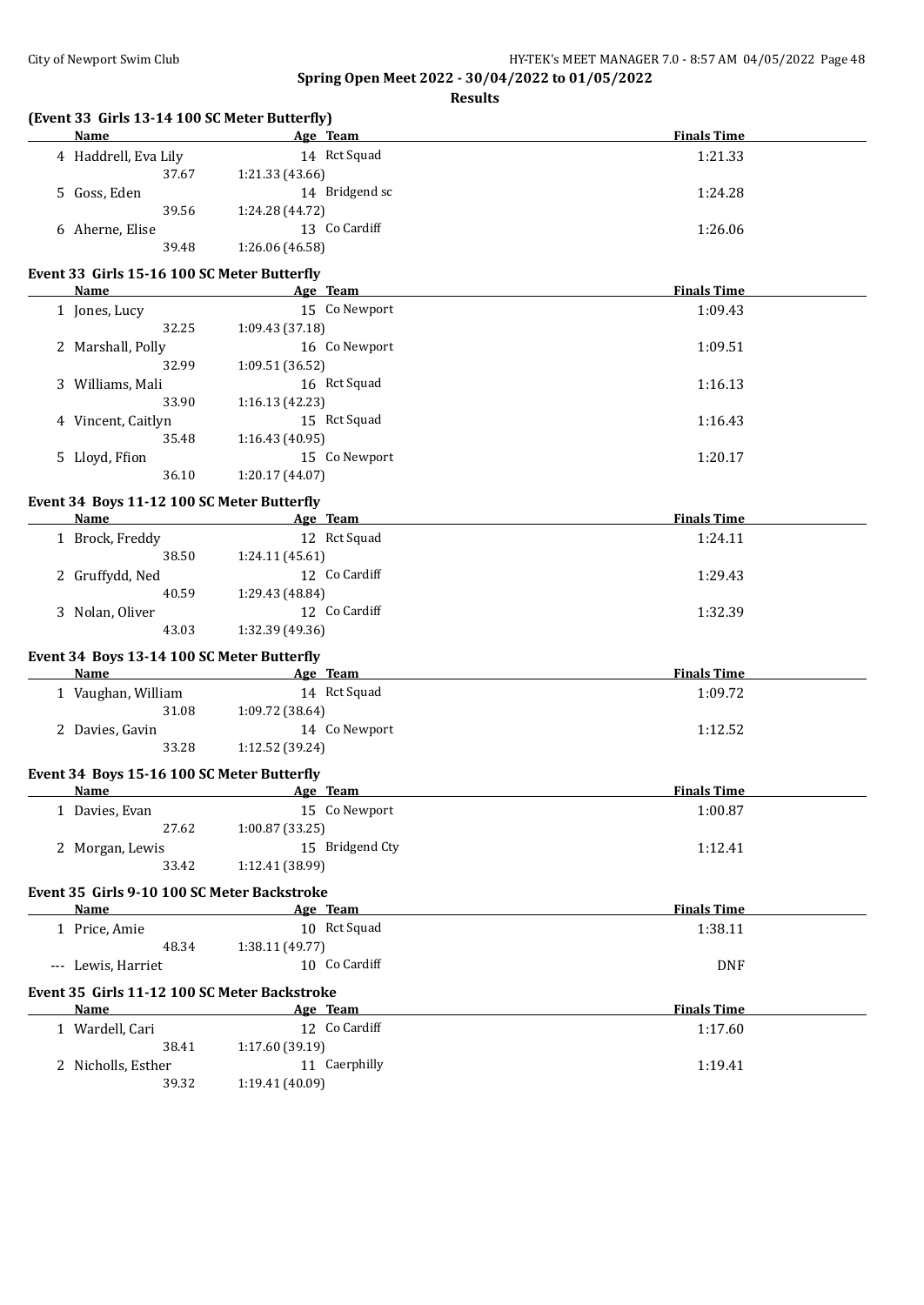**Results**

## **(Event 35 Girls 11-12 100 SC Meter Backstroke)**

| Name                   | Age Team        | <b>Finals Time</b> |
|------------------------|-----------------|--------------------|
| 3 George, Ellie        | 11 Rct Squad    | 1:23.15            |
| 40.68                  | 1:23.15(42.47)  |                    |
| 4 Ling, Olivia         | 11 Co Cardiff   | 1:24.20            |
| 41.57                  | 1:24.20 (42.63) |                    |
| 5 Davies, Darcey       | 12 Rct Squad    | 1:24.69            |
| 41.05                  | 1:24.69 (43.64) |                    |
| 6 Roberts, Isabel      | 11 Co Cardiff   | 1:26.11            |
| 41.90                  | 1:26.11 (44.21) |                    |
| 7 Evans, Gwennan       | 11 Co Newport   | 1:26.12            |
| 42.61                  | 1:26.12(43.51)  |                    |
| 8 Thomas, Hannah       | 12 Rct Squad    | 1:26.72            |
| 42.88                  | 1:26.72 (43.84) |                    |
| 9 Tejedo, Lola         | 11 Co Cardiff   | 1:26.77            |
| 42.74                  | 1:26.77(44.03)  |                    |
| 10 Altordai, Yume      | 12 Co Cardiff   | 1:28.19            |
| 43.68                  | 1:28.19(44.51)  |                    |
| 11 Carey, Amy          | 12 Bridgend Cty | 1:28.57            |
| 43.68                  | 1:28.57 (44.89) |                    |
| 12 Bryant, Penelope    | 12 Co Cardiff   | 1:29.67            |
| 43.31                  | 1:29.67(46.36)  |                    |
| 13 Richards, Faith     | 11 Merthyr Tydf | 1:31.96            |
| 45.74                  | 1:31.96 (46.22) |                    |
| 14 Sullivan, Ariana    | 11 Caerphilly   | 1:34.55            |
| 45.82                  | 1:34.55(48.73)  |                    |
| 15 Knight, Lily        | 11 C Dolphins   | 1:35.88            |
| 47.38                  | 1:35.88(48.50)  |                    |
| 16 Maxwell-Lyte, Carys | 11 Rct Squad    | 1:40.09            |
| 49.72                  | 1:40.09 (50.37) |                    |

## **Event 35 Girls 13-14 100 SC Meter Backstroke**

| Name               | Age Team        | <b>Finals Time</b> |
|--------------------|-----------------|--------------------|
| 1 Evans, Lili      | 14 Co Newport   | 1:11.38            |
| 34.47              | 1:11.38(36.91)  |                    |
| 2 Salmon, Gwen     | 14 Rct Squad    | 1:11.54            |
| 34.45              | 1:11.54(37.09)  |                    |
| 3 Powell, Ava      | 13 Co Newport   | 1:13.07            |
| 34.69              | 1:13.07 (38.38) |                    |
| 4 Crawley, Jessica | 14 Bridgend Cty | 1:14.00            |
| 36.10              | 1:14.00 (37.90) |                    |
| 5 Martin, Lara     | 13 Bridgend Cty | 1:15.27            |
| 36.62              | 1:15.27(38.65)  |                    |
| 6 Kay, Isabelle    | 13 Rct Squad    | 1:15.31            |
| 36.70              | 1:15.31(38.61)  |                    |
| 7 Evans, Porscha   | 13 Co Cardiff   | 1:18.24            |
| 39.30              | 1:18.24 (38.94) |                    |
| 8 Carey, Lucy      | 14 Bridgend Cty | 1:18.56            |
| 37.75              | 1:18.56(40.81)  |                    |
| 9 Smith, Summer    | 13 Rct Squad    | 1:18.57            |
| 38.33              | 1:18.57(40.24)  |                    |
| 10 Carre, Jasmine  | 14 Merthyr Tydf | 1:18.82            |
| 38.10              | 1:18.82(40.72)  |                    |
| 11 Reilly, Manon   | 14 Rct Squad    | 1:18.94            |
| 38.28              | 1:18.94(40.66)  |                    |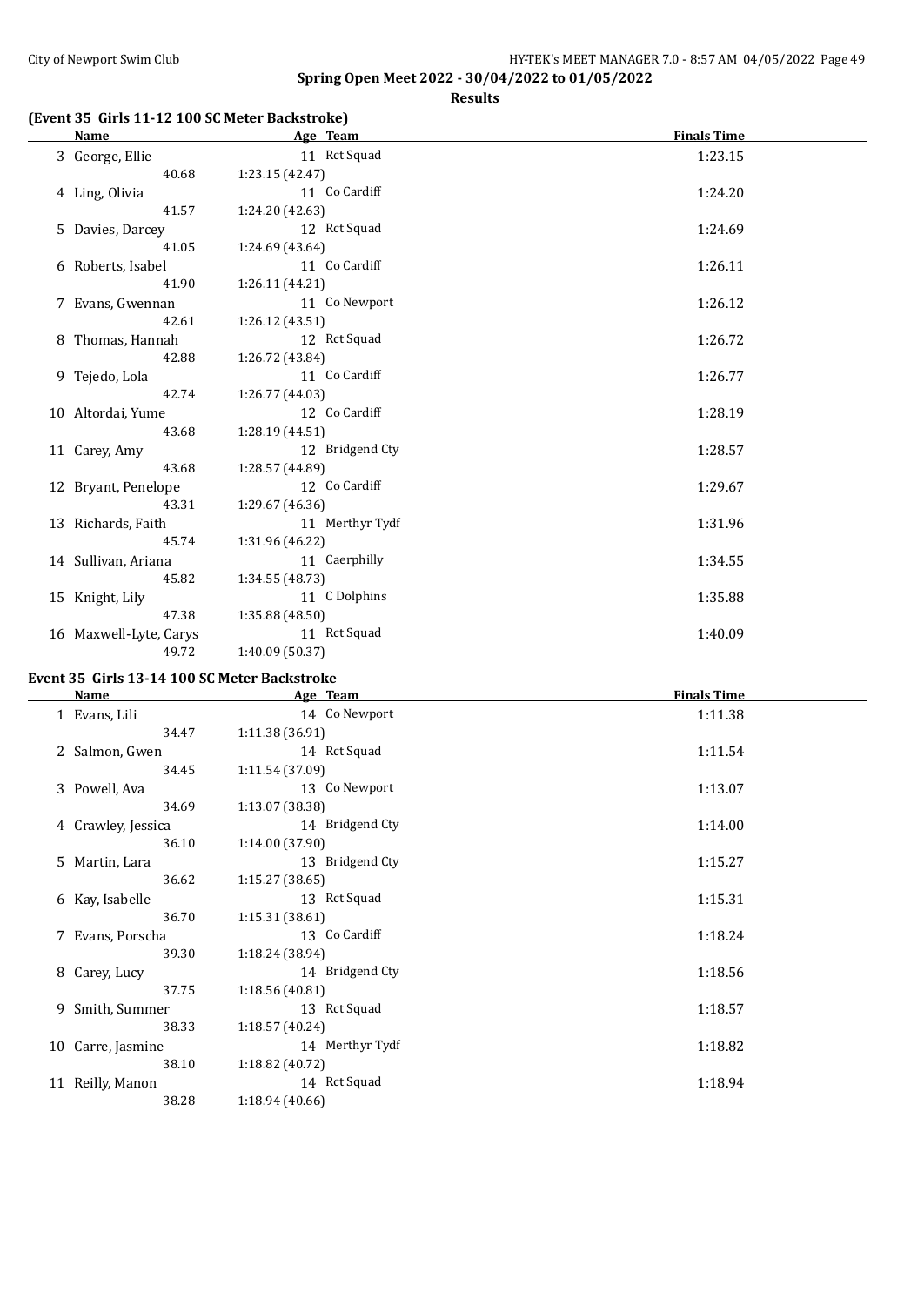**Results**

#### **(Event 35 Girls 13-14 100 SC Meter Backstroke)**

| Name          | Age Team                                                                                                                           | <b>Finals Time</b> |
|---------------|------------------------------------------------------------------------------------------------------------------------------------|--------------------|
|               | 13 Co Cardiff                                                                                                                      | 1:19.01            |
| 38.91         | 1:19.01(40.10)                                                                                                                     |                    |
|               | 13 Co Cardiff                                                                                                                      | 1:19.03            |
| 38.74         | 1:19.03 (40.29)                                                                                                                    |                    |
|               | 14 Rct Squad                                                                                                                       | 1:19.63            |
| 38.94         | 1:19.63(40.69)                                                                                                                     |                    |
|               | 13 C Dolphins                                                                                                                      | 1:20.61            |
| 38.80         | 1:20.61(41.81)                                                                                                                     |                    |
|               | 14 Caerphilly                                                                                                                      | 1:25.40            |
| 41.58         | 1:25.40 (43.82)                                                                                                                    |                    |
|               | 14 Co Cardiff                                                                                                                      | 1:25.72            |
| 41.71         | 1:25.72 (44.01)                                                                                                                    |                    |
| Howson, Ellen | 13 Co Newport                                                                                                                      | 1:30.08            |
| 43.91         | 1:30.08(46.17)                                                                                                                     |                    |
|               | 12 Williams, Rose<br>13 Parfitt, Lucy<br>14 Haddrell, Eva Lily<br>15 Jones, Eryn<br>16 Ward, Poppy<br>17 Cheeseman, Rhyannon<br>18 |                    |

#### **Event 35 Girls 15-16 100 SC Meter Backstroke**

| Name                                             | Age Team        | <b>Finals Time</b> |
|--------------------------------------------------|-----------------|--------------------|
| 1 Keepings, Charlotte                            | 15 Co Newport   | 1:07.42            |
| 32.96                                            | 1:07.42(34.46)  |                    |
| 2 Willmore, Isabella                             | 15 Co Newport   | 1:10.73            |
| 33.54                                            | 1:10.73 (37.19) |                    |
| 3 Pengelly, Leia                                 | 15 Rct Squad    | 1:16.76            |
| 37.79                                            | 1:16.76(38.97)  |                    |
| 4 Williams, Mali                                 | 16 Rct Squad    | 1:18.71            |
| 38.04                                            | 1:18.71 (40.67) |                    |
| 5 Dubberley, Anwen                               | 15 Rct Squad    | 1:20.77            |
| 39.46                                            | 1:20.77 (41.31) |                    |
| 6 Bray, Bethan                                   | 15 C Dolphins   | 1:22.40            |
| 40.78                                            | 1:22.40 (41.62) |                    |
| Event 35 Girls 17 & Over 100 SC Meter Backstroke |                 |                    |
| Name                                             | Age Team        | <b>Finals Time</b> |
| 1 Marchant, Rhiannon                             | 17 Rct Squad    | 1:08.03            |

| - Marchant, Kinannon | nu vyuau           | 1.00.0 <i>0</i> |
|----------------------|--------------------|-----------------|
| 32.22                | 1:08.03 (35.81)    |                 |
| 2 Davies, Tegan      | Bridgend Cty<br>17 | 1:12.17         |
| 34.88                | 1:12.17(37.29)     |                 |
| Jones, Chloe         | Bridgend Cty       | 1:12.57         |
| 34.71                | 1:12.57(37.86)     |                 |

## **Event 35 Girls 100 SC Meter Backstroke Multi-Class**

| Name                  | Team<br>Age      | <b>Finals Time</b> |
|-----------------------|------------------|--------------------|
| ⊥   Turner, Becky S14 | 23 Gloucester    | 2:07.36            |
| 50.85                 | 2:07.36(1:16.51) |                    |

## **Event 36 Boys 11-12 100 SC Meter Backstroke**

| Name             | Age Team        | <b>Finals Time</b> |
|------------------|-----------------|--------------------|
| 1 Major, Maximus | 11 Co Newport   | 1:13.80            |
| 35.66            | 1:13.80 (38.14) |                    |
| 2 Edwards, Ross  | 12 Co Cardiff   | 1:19.22            |
| 39.15            | 1:19.22 (40.07) |                    |
| 3 Chapman, Coby  | 12 Penyrheol    | 1:20.93            |
| 39.92            | 1:20.93(41.01)  |                    |
| 4 Brock, Freddy  | 12 Rct Squad    | 1:21.29            |
| 40.43            | 1:21.29(40.86)  |                    |
|                  |                 |                    |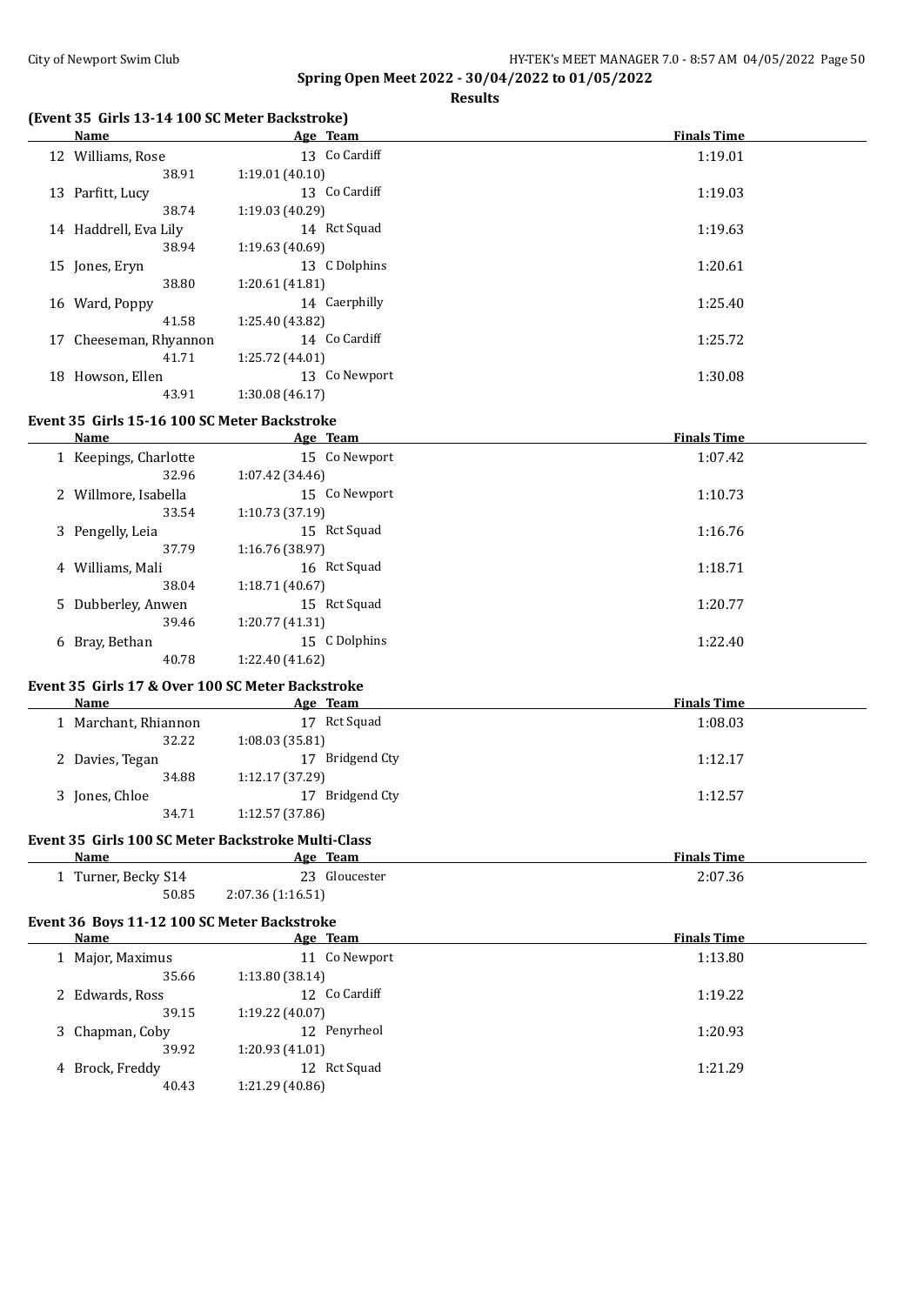**Results**

## **(Event 36 Boys 11-12 100 SC Meter Backstroke)**

|       | Name                  | Age Team        | <b>Finals Time</b> |
|-------|-----------------------|-----------------|--------------------|
|       | 5 Ballantyne, Alex    | 12 Bridgend sc  | 1:22.09            |
|       | 40.78                 | 1:22.09(41.31)  |                    |
|       | 6 James, Rhys         | 12 Rct Squad    | 1:24.41            |
|       | 41.59                 | 1:24.41 (42.82) |                    |
|       | 7 Davies, Brynley     | 11 Co Newport   | 1:24.71            |
|       | 42.39                 | 1:24.71 (42.32) |                    |
|       | 8 Giles, Toby         | 11 Lydney       | 1:26.47            |
|       | 43.19                 | 1:26.47(43.28)  |                    |
|       | 9 John, Leo           | 12 Co Cardiff   | 1:27.03            |
|       | 42.18                 | 1:27.03 (44.85) |                    |
|       | 10 Herron, Noah       | 12 Co Newport   | 1:28.16            |
|       | 43.06                 | 1:28.16(45.10)  |                    |
|       | 11 Parfitt, Sebastian | 11 Co Cardiff   | 1:28.69            |
|       | 42.53                 | 1:28.69(46.16)  |                    |
|       | 12 Gruffydd, Ned      | 12 Co Cardiff   | 1:32.17            |
|       | 44.65                 | 1:32.17(47.52)  |                    |
|       | 13 Howe, Inigo        | 12 Torfaen D    | 1:39.28            |
|       | 46.05                 | 1:39.28 (53.23) |                    |
| $---$ | Gilligan, Henry       | 11 Rct Squad    | DQ                 |
|       | 44.40                 | DQ (48.67)      |                    |

## **Event 36 Boys 13-14 100 SC Meter Backstroke**

| Name               | Age Team        | <b>Finals Time</b> |
|--------------------|-----------------|--------------------|
| 1 Jones, Harrison  | 14 Bridgend Cty | 1:08.08            |
| 32.87              | 1:08.08(35.21)  |                    |
| 2 Aylen, James     | 14 Bridgend Cty | 1:09.75            |
| 33.92              | 1:09.75(35.83)  |                    |
| 3 Rixon, Oliver    | 13 Co Newport   | 1:12.12            |
| 35.35              | 1:12.12(36.77)  |                    |
| 4 Clarke, Henry    | 14 Penyrheol    | 1:12.68            |
| 35.58              | 1:12.68(37.10)  |                    |
| 5 Adam-Munar, Noah | 14 Co Cardiff   | 1:13.90            |
| 36.55              | 1:13.90 (37.35) |                    |
| 6 Richards, Aled   | 14 C Dolphins   | 1:15.19            |
| 36.61              | 1:15.19(38.58)  |                    |
| 7 Howe, Albie      | 14 Torfaen D    | 1:21.83            |
| 40.20              | 1:21.83(41.63)  |                    |
| 8 Fudge, Marcus    | 13 Rct Squad    | 1:22.73            |
| 40.30              | 1:22.73 (42.43) |                    |
|                    |                 |                    |

## **Event 36 Boys 15-16 100 SC Meter Backstroke**

| Name                                            | Age Team        | <b>Finals Time</b> |
|-------------------------------------------------|-----------------|--------------------|
| 1 Fox-Wiltshire, Benjamin                       | 16 Co Newport   | 58.18              |
| 27.98                                           | 58.18 (30.20)   |                    |
| 2 Whittaker, Daniel                             | 15 Bridgend Cty | 1:09.34            |
| 33.49                                           | 1:09.34(35.85)  |                    |
| 3 Morgan, Lewis                                 | 15 Bridgend Cty | 1:14.63            |
| 37.39                                           | 1:14.63 (37.24) |                    |
| Event 36 Boys 17 & Over 100 SC Meter Backstroke |                 |                    |

| Name         | Age Team        | <b>Finals Time</b> |
|--------------|-----------------|--------------------|
| Jones, Lloyd | 18 Merthyr Tydf | 1:13.84            |
| 36.18        | 1:13.84 (37.66) |                    |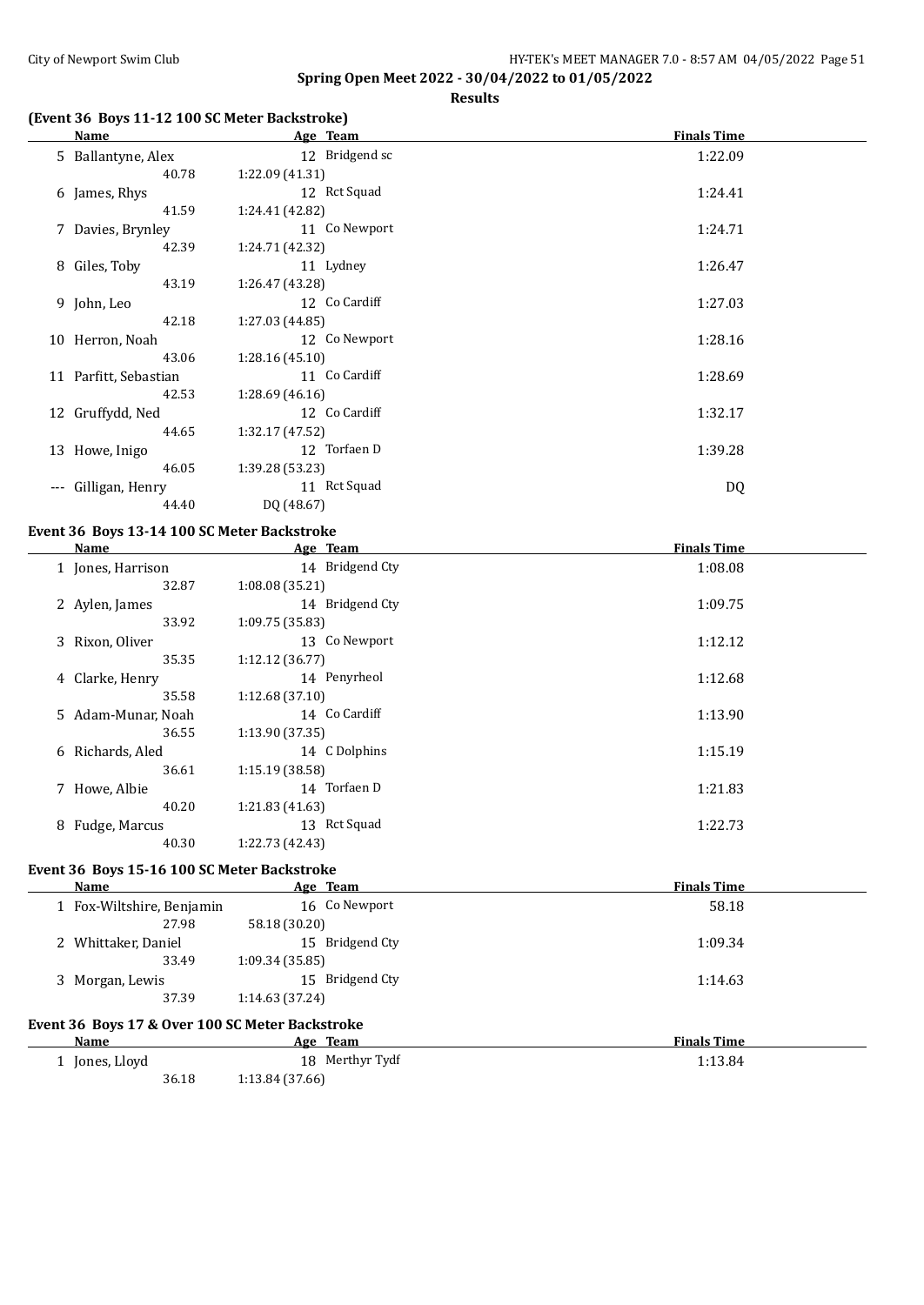#### City of Newport Swim Club City of Newport Swim Club HY-TEK's MEET MANAGER 7.0 - 8:57 AM 04/05/2022 Page 52

**Spring Open Meet 2022 - 30/04/2022 to 01/05/2022**

| Event 36 Boys 100 SC Meter Backstroke Multi-Class |                 |                 |                 |                    |  |
|---------------------------------------------------|-----------------|-----------------|-----------------|--------------------|--|
| <b>Name</b>                                       | Age Team        |                 |                 | <b>Finals Time</b> |  |
| 1 Williams, Dylan S14                             | 18 Torfaen D    |                 |                 | 1:40.98            |  |
| 47.53                                             | 1:40.98 (53.45) |                 |                 |                    |  |
| Event 37 Girls 11-12 400 SC Meter Freestyle       |                 |                 |                 |                    |  |
| Name                                              | Age Team        |                 |                 | <b>Finals Time</b> |  |
| 1 Gardener, Hannah                                |                 | 12 Bridgend Cty |                 | 5:04.95            |  |
| 34.52                                             | 1:12.86 (38.34) | 1:51.69 (38.83) | 2:30.86 (39.17) |                    |  |
| 3:09.99 (39.13)                                   | 3:48.89 (38.90) | 4:27.43 (38.54) | 5:04.95 (37.52) |                    |  |
| 2 James, Grace                                    |                 | 12 Bridgend Cty |                 | 5:27.00            |  |
| 37.23                                             | 1:17.63(40.40)  | 2:00.01 (42.38) | 2:41.56 (41.55) |                    |  |
| 3:25.20 (43.64)                                   | 4:08.37(43.17)  | 4:49.54 (41.17) | 5:27.00 (37.46) |                    |  |
| 3 Ribeiro, Ariana                                 | 11 Co Cardiff   |                 |                 | 5:29.45            |  |
| 37.10                                             | 1:19.25(42.15)  | 2:01.57 (42.32) | 2:44.36 (42.79) |                    |  |
| 3:27.42 (43.06)                                   | 4:09.10 (41.68) | 4:50.67(41.57)  | 5:29.45 (38.78) |                    |  |
| 4 Jones, Isabella                                 |                 | 11 Bridgend Cty |                 | 5:32.59            |  |
| 37.70                                             | 1:19.34 (41.64) | 2:01.82 (42.48) | 2:44.40 (42.58) |                    |  |
| 3:27.86 (43.46)                                   | 4:10.77 (42.91) | 4:52.96 (42.19) | 5:32.59 (39.63) |                    |  |
| 5 Clatworthy, Maddie                              |                 | 12 Bridgend sc  |                 | 5:37.82            |  |
| 37.65                                             | 1:19.57(41.92)  | 2:02.68 (43.11) | 2:46.43 (43.75) |                    |  |
| 3:29.56 (43.13)                                   | 4:13.59(44.03)  | 4:58.12 (44.53) | 5:37.82 (39.70) |                    |  |
| 6 Edwards, Carys                                  | 12 Caerphilly   |                 |                 | 5:52.96            |  |
| 37.91                                             | 1:20.00(42.09)  | 2:04.91 (44.91) | 2:49.67 (44.76) |                    |  |
| 3:35.93 (46.26)                                   | 4:21.72 (45.79) | 5:05.92 (44.20) | 5:52.96 (47.04) |                    |  |
| Event 37 Girls 13-14 400 SC Meter Freestyle       |                 |                 |                 |                    |  |
| <b>Name</b>                                       | Age Team        |                 |                 | <b>Finals Time</b> |  |
| 1 Jones, Evie                                     |                 | 13 Merthyr Tydf |                 | 4:58.74            |  |
| 32.92                                             | 1:10.06(37.14)  | 1:47.81 (37.75) | 2:25.87 (38.06) |                    |  |
| 3:04.40 (38.53)                                   | 3:42.72 (38.32) | 4:21.35 (38.63) | 4:58.74 (37.39) |                    |  |
| 2 Catling, Freya                                  | 13 C Dolphins   |                 |                 | 5:09.31            |  |
| 34.48                                             | 1:12.90 (38.42) | 1:52.46 (39.56) | 2:31.88 (39.42) |                    |  |
| 3:11.48 (39.60)                                   | 3:51.37(39.89)  | 4:31.51(40.14)  | 5:09.31 (37.80) |                    |  |
| 3 Rick Teagan                                     | 13 Torfaen D    |                 |                 | 5.11.61            |  |

| 0.1110101001          | 0.01011071071   | 1.01.0111101111 | 0.001011011001  |         |
|-----------------------|-----------------|-----------------|-----------------|---------|
| 3 Bick, Teagan        | 13 Torfaen D    |                 |                 | 5:11.61 |
| 34.15                 | 1:12.92(38.77)  | 1:53.02(40.10)  | 2:33.03 (40.01) |         |
| 3:12.86 (39.83)       | 3:53.12 (40.26) | 4:33.31 (40.19) | 5:11.61 (38.30) |         |
| 4 Nutt, Kira          | 14 Caerphilly   |                 |                 | 5:16.19 |
| 35.50                 | 1:14.44(38.94)  | 1:54.23 (39.79) | 2:34.91 (40.68) |         |
| 3:15.42(40.51)        | 3:56.53(41.11)  | 4:37.12 (40.59) | 5:16.19 (39.07) |         |
| 5 Haddrell, Eva Lily  | 14 Rct Squad    |                 |                 | 5:27.84 |
| 36.35                 | 1:18.27 (41.92) | 2:00.85(42.58)  | 2:43.42 (42.57) |         |
| 3:25.84 (42.42)       | 4:08.07(42.23)  | 4:50.05 (41.98) | 5:27.84 (37.79) |         |
| 6 Carre, Jasmine      |                 | 14 Merthyr Tydf |                 | 5:29.49 |
| 36.88                 | 1:16.99(40.11)  | 1:57.64(40.65)  | 2:40.07 (42.43) |         |
| 3:22.87 (42.80)       | 4:06.27 (43.40) | 4:49.43 (43.16) | 5:29.49 (40.06) |         |
| 7 Harmer, Gracy       | 13 Caerphilly   |                 |                 | 5:36.32 |
| 36.60                 | 1:18.42(41.82)  | 2:02.02 (43.60) | 2:45.68 (43.66) |         |
| 3:28.07 (42.39)       | 4:11.68 (43.61) | 4:54.48 (42.80) | 5:36.32 (41.84) |         |
| 8 Cheeseman, Rhyannon | 14 Co Cardiff   |                 |                 | 5:54.35 |
| 40.68                 | 1:25.23 (44.55) | 2:10.78(45.55)  | 2:56.07 (45.29) |         |
| 3:41.68 (45.61)       | 4:26.64 (44.96) | 5:10.86 (44.22) | 5:54.35 (43.49) |         |
|                       |                 |                 |                 |         |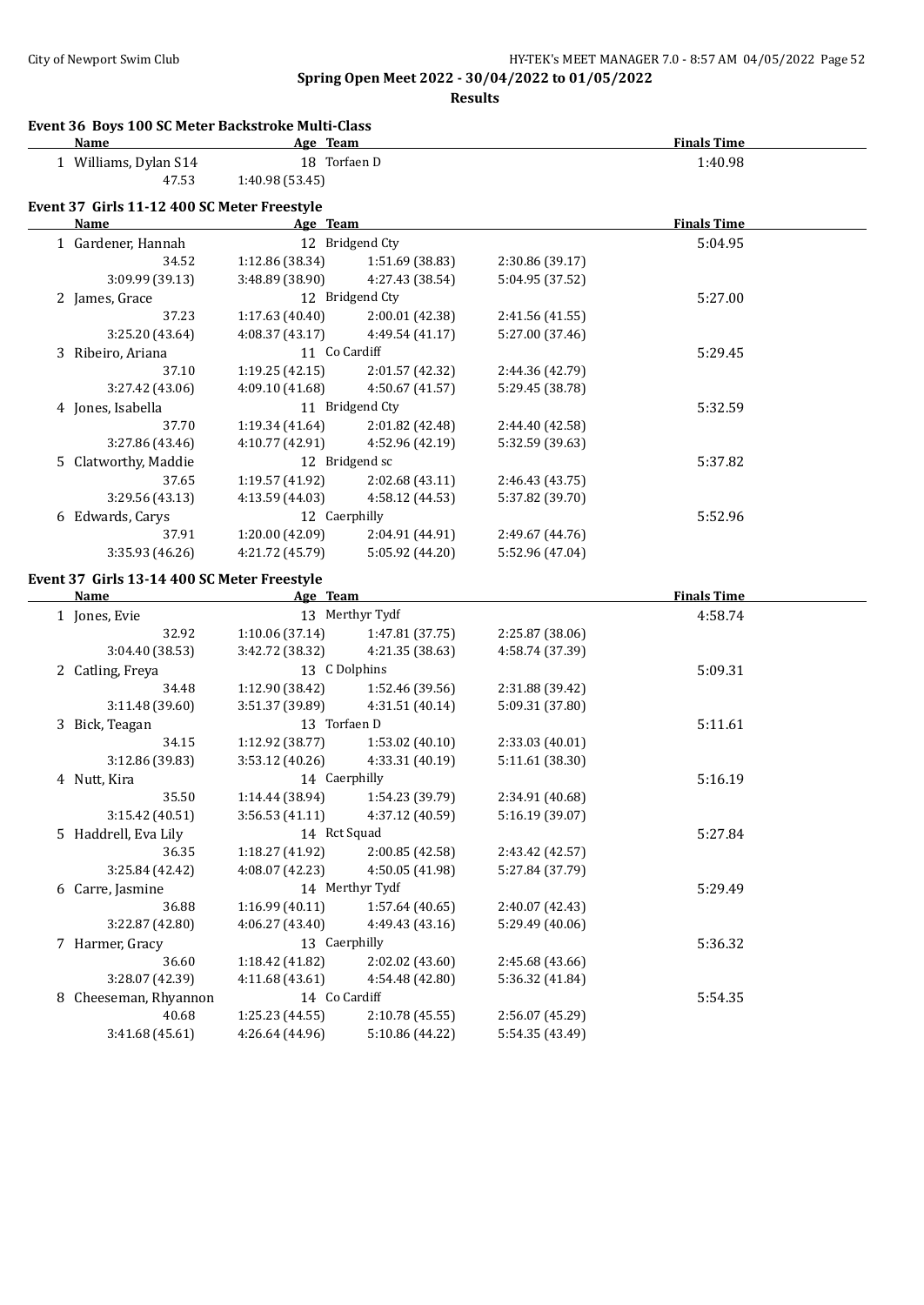#### City of Newport Swim Club City of Newport Swim Club HY-TEK's MEET MANAGER 7.0 - 8:57 AM 04/05/2022 Page 53

**Spring Open Meet 2022 - 30/04/2022 to 01/05/2022**

**Results**

#### **Event 37 Girls 15-16 400 SC Meter Freestyle**

| Name              | Age Team        |                 |                 | <b>Finals Time</b> |  |
|-------------------|-----------------|-----------------|-----------------|--------------------|--|
| 1 Marshall, Polly | 16 Co Newport   |                 |                 | 4:40.36            |  |
| 31.17             | 1:05.55(34.38)  | 1:40.90 (35.35) | 2:17.16(36.26)  |                    |  |
| 2:53.49 (36.33)   | 3:29.84(36.35)  | 4:05.86 (36.02) | 4:40.36 (34.50) |                    |  |
| 2 James, Ffion    |                 | 16 Bridgend Cty |                 | 4:51.90            |  |
| 33.32             | 1:10.54(37.22)  | 1:47.71(37.17)  | 2:25.38 (37.67) |                    |  |
| 3:02.74 (37.36)   | 3:40.67(37.93)  | 4:17.79 (37.12) | 4:51.90(34.11)  |                    |  |
| 3 Daly, Kirsten   |                 | 15 Bridgend Cty |                 | 5:00.52            |  |
| 33.74             | 1:10.92(37.18)  | 1:48.64 (37.72) | 2:27.84 (39.20) |                    |  |
| 3:06.51 (38.67)   | 3:45.48 (38.97) | 4:23.82 (38.34) | 5:00.52 (36.70) |                    |  |
| 4 Adams, Isabelle | 15 Torfaen D    |                 |                 | 5:21.62            |  |
| 35.67             | 1:14.69 (39.02) | 1:55.22 (40.53) | 2:36.41(41.19)  |                    |  |
| 3:18.60(42.19)    | 4:00.27(41.67)  | 4:41.71 (41.44) | 5:21.62 (39.91) |                    |  |
|                   |                 |                 |                 |                    |  |

#### **Event 37 Girls 17 & Over 400 SC Meter Freestyle**

| Name                              | Age Team           |                 |                 | <b>Finals Time</b> |  |
|-----------------------------------|--------------------|-----------------|-----------------|--------------------|--|
| Rct Squad<br>17<br>1 Jones, Cerys |                    |                 | 4:52.35         |                    |  |
| 32.53                             | 1:09.28(36.75)     | 1:46.78(37.50)  | 2:24.83 (38.05) |                    |  |
| 3:02.63(37.80)                    | 3:40.30(37.67)     | 4:17.73 (37.43) | 4:52.35 (34.62) |                    |  |
| 2 Davies, Tegan                   | 17                 | Bridgend Cty    |                 | 5:11.51            |  |
| 34.81                             | 1:13.22 (38.41)    | 1:52.93 (39.71) | 2:32.90 (39.97) |                    |  |
| 3:12.85(39.95)                    | 3:52.67 (39.82)    | 4:32.25 (39.58) | 5:11.51 (39.26) |                    |  |
| 3 Teagle, Eilir                   | Merthyr Tydf<br>17 |                 |                 | 5:13.77            |  |
| 35.14                             | 1:13.80(38.66)     | 1:53.26 (39.46) | 2:32.98 (39.72) |                    |  |
| 3:13.39(40.41)                    | 3:53.78 (40.39)    | 4:34.91(41.13)  | 5:13.77 (38.86) |                    |  |
| 4 Maggs, Tia                      | 17                 | Co Newport      |                 | 5:19.19            |  |
| 34.01                             | 1:12.77(38.76)     | 1:53.27(40.50)  | 2:34.81 (41.54) |                    |  |
| 3:16.42(41.61)                    | 3:58.28(41.86)     | 4:39.90 (41.62) | 5:19.19 (39.29) |                    |  |
|                                   |                    |                 |                 |                    |  |

#### **Event 38 Boys 9-10 400 SC Meter Freestyle**

 $\overline{\phantom{a}}$ 

| <b>Name</b>      | Age Team       |                 |                | <b>Finals Time</b> |  |
|------------------|----------------|-----------------|----------------|--------------------|--|
| Lavender, Finley | 10 Lydney      |                 |                | 6:38.09            |  |
| 45.88            | 1:35.93(50.05) | 2:26.66 (50.73) | 3:16.95(50.29) |                    |  |
| 4:08.36(51.41)   | 5:01.07(52.71) | 5:52.47(51.40)  | 6:38.09(45.62) |                    |  |

#### **Event 38 Boys 11-12 400 SC Meter Freestyle**

| <b>Name</b>                     | Age Team        |                 | <b>Finals Time</b> |         |  |
|---------------------------------|-----------------|-----------------|--------------------|---------|--|
| 12 Penyrheol<br>1 Chapman, Coby |                 |                 |                    | 5:21.43 |  |
| 36.80                           | 1:17.12(40.32)  | 1:58.58(41.46)  | 2:39.59 (41.01)    |         |  |
| 3:21.36 (41.77)                 | 4:02.74 (41.38) | 4:43.53 (40.79) | 5:21.43 (37.90)    |         |  |
| 2 Whittaker, Luke               |                 | 11 Bridgend Cty |                    | 5:34.87 |  |
| 35.98                           | 1:17.03(41.05)  | 1:59.55(42.52)  | 2:42.72 (43.17)    |         |  |
| 3:26.83(44.11)                  | 4:10.64(43.81)  | 4:53.53 (42.89) | 5:34.87 (41.34)    |         |  |
| 3 Howe, Inigo                   | 12 Torfaen D    |                 |                    | 6:00.84 |  |
| 37.96                           | 1:22.20 (44.24) | 2:09.11 (46.91) | 2:57.29 (48.18)    |         |  |
| 3:44.67 (47.38)                 | 4:33.28 (48.61) | 5:19.36 (46.08) | 6:00.84(41.48)     |         |  |
| 4 Giles, Toby                   | 11 Lydney       |                 |                    | 6:01.75 |  |
| 39.99                           | 1:25.61(45.62)  | 2:12.99 (47.38) | 3:01.88 (48.89)    |         |  |
| 3:48.37 (46.49)                 | 4:35.71 (47.34) | 5:20.84(45.13)  | 6:01.75(40.91)     |         |  |
|                                 |                 |                 |                    |         |  |

#### **Event 38 Boys 13-14 400 SC Meter Freestyle**

| Name           | Age Team          |                 |                | <b>Finals Time</b> |  |
|----------------|-------------------|-----------------|----------------|--------------------|--|
| Jenkins, Theo  | 13 Co Cardiff     |                 |                | 4:50.61            |  |
| 31.44          | 1:07.12(35.68)    | 1:43.49 (36.37) | 2:20.65(37.16) |                    |  |
| 2:59.11(38.46) | $3:37.46$ (38.35) | 4:15.26 (37.80) | 4:50.61(35.35) |                    |  |